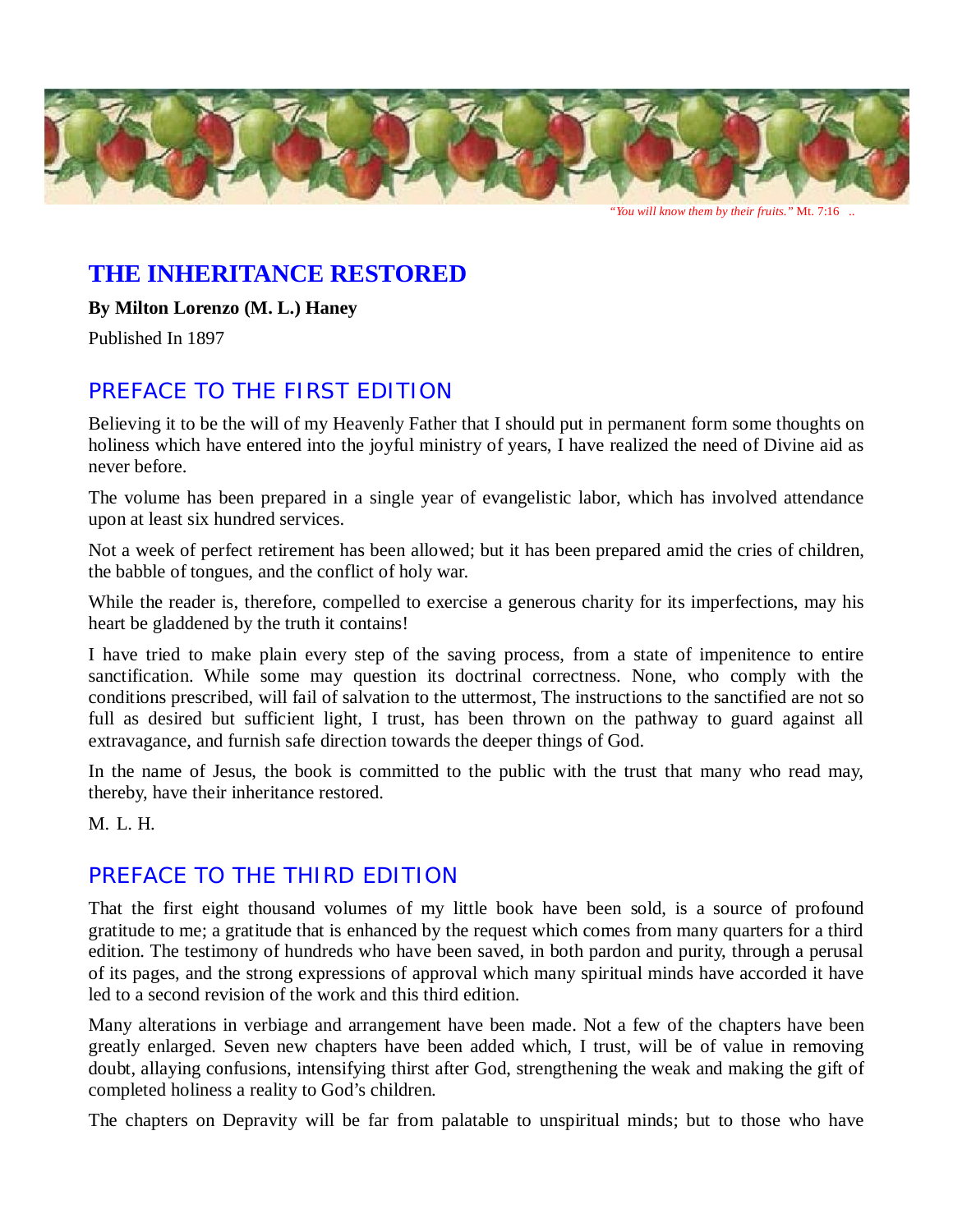studied the Word in the Spirit by whom it was inspired, the positions taken will, I think, be seen to be entirely scriptural, and inherited sin a great and humiliating verity.

I have conscientiously labored to improve the book; and with the heart-felt prayer that God may use it for the salvation and guidance of those who read, I place this third edition in the hands of a kindly and discriminating public.

M. L. H.

Normal, Ill., June 23rd, 1897.

THE INHERITANCE RESTORED By Milton Lorenzo (M. L.) Haney Published In 1897

#### *1. THE PRIMARY GLORY OF THE HUMAN RACE*

The primary glory of man, did not consist in his physical strength. Specimens of the animal creation far excel him in that regard. Nor yet is it found wholly in the majesty of his reasoning powers, or any endowment of mind which he may have possessed. We would not for a moment undervalue the intellectual powers of humanity, nor detract a whit from any of its God given attributes; but this was not the chief seat of its glory. Great as man was intellectually, he was greater in the attributes of his spiritual nature; which was the seat of the Divine image.

Primary humanity consisted in a body perfect in all its parts, a mind without blemish, and a spiritual nature, on which was stamped the image of God. This image, thus stamped, consisted in righteousness and true holiness. Not righteousness in conduct, or holiness in deportment, but rectitude in nature, and holiness in the very essence of the soul. A moral agent thus created, was constitutionally fitted for a life in harmony with God's will, with all its volitions holy. Each faculty of man's nature bearing the imprint of holiness, would most naturally produce a holy life. Hence in the very frame-work of his being was established the relation between sovereign and subject, making obedience and holiness an eternal necessity to the happiness of the soul. In such relationship, God could make his residence with man, and man would derive his highest happiness from fellowship with God. This law, established at the base of being, has never been abrogated; hence harmony or rest in an unholy soul is philosophically impossible.

In this primary state there were no antagonisms of nature, and the glory of the attributes of God was accessible to men as well as angels. The soul, being created for the enjoyment of God, found its resources for happiness limited only by his infinitude. His powers, created in harmony with God, harmonized with each other. This fitted him for continued activities without discord; hence the rest of heaven in the breast. In complete harmony with the law of God, there was no condemnation. In complete union with the will of God, obedience to his commands gave unceasing joy to the soul. The whole man, thus harmonized with the attributes and works of God, the entire universe became tributary to his happiness. A nature thus created was susceptible of joy without sorrow; light without darkness; life without death and holiness without sin. Can such a being, created with such powers and relationship, find rest anywhere out of harmony with God's will? It will be found there is something in man's consciousness, which points to this high origin and a perfect past. Every penitential tear, every throe of restlessness, every wail of sorrow for transgression gives voice to a knowledge ingrained in the human breast;--a knowledge of the spiritual kinghood of our race. Thus have all generations, in heart, if not by word, proclaimed: "That God created man in his own image." --Gen. 1:27.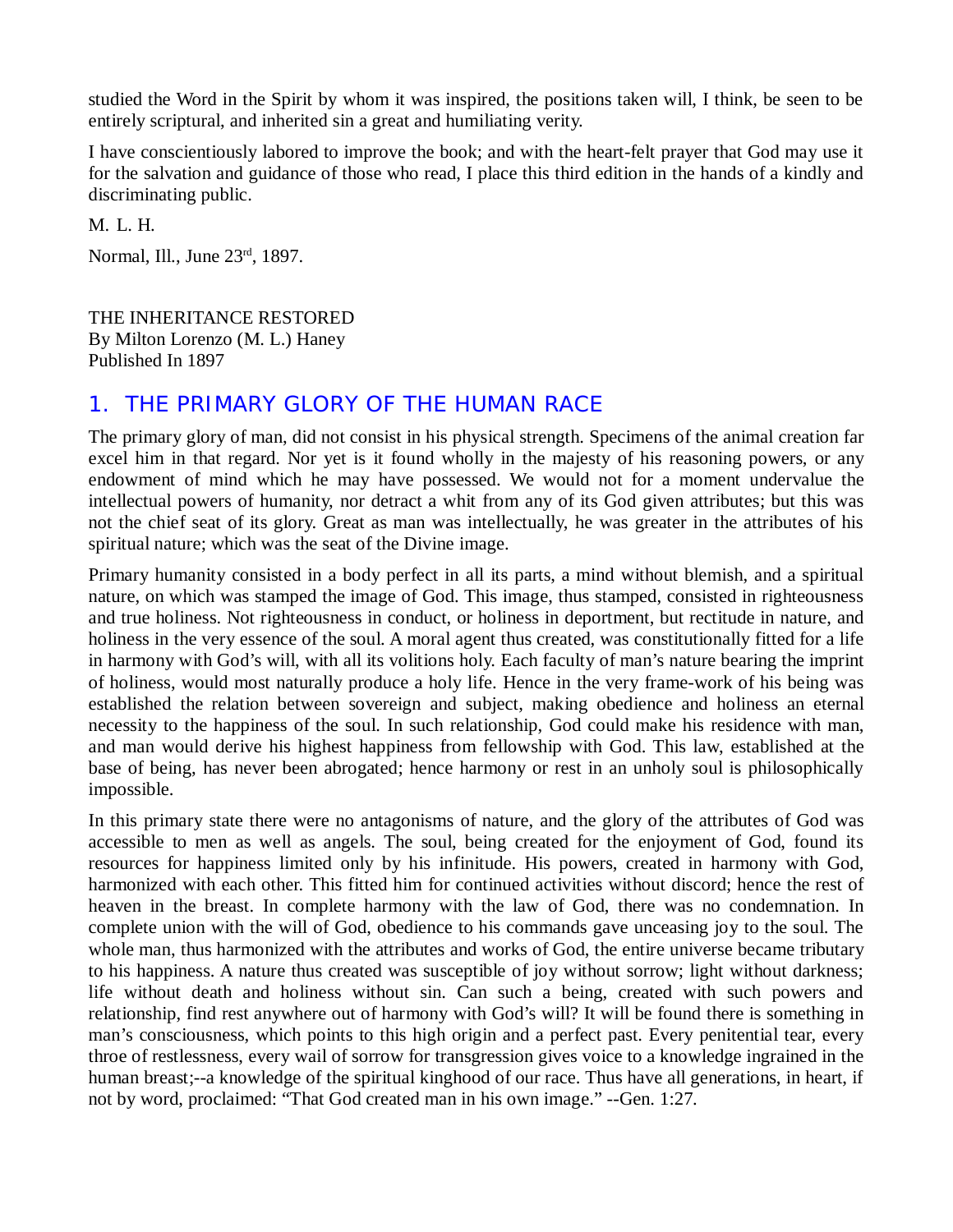# *2. THE INHERITANCE LOST*

The capacity for obedience in a moral agent implies the power to disobey. Created to obey and for the Creator's glory, God set before our holy progenitors obedience and life; or disobedience and death. Yielding to temptation they sinned, and the penalty was due. Both the body and the soul were involved in the transgression; hence both were involved in the penalty. Death came therefore to the body, and death to the soul. Our whole spiritual nature was so constructed that its life depended on union with God. This union was sundered because of sin; hence the death of the soul. Not a suspension of existence; but continued being in a state of death.

The transgression of God's law was an offense to his justice and righteousness, producing a bar to the approval of the one and union with the other. Sinning brought in an unholy nature with its impure desires and perverted affections. This sundered the soul of the transgressor from communion with God's holiness, and we thus lost the whole image of God. Righteousness was exchanged for unrighteousness; light for darkness; life for death, and holiness for sin.

This was the fearful heritage which came instead of what Satan promised Eve, if she would only put forth her hand and sin!--Gen 3:4, 5. And the serpent said unto the woman, "Ye shall not surely die; for God doth know that in the day ye eat thereof, then your eyes shall be opened, and ye shall be as Gods, knowing good and evil." Like results have come from listening to his voice, through all the generations of men. By the interposition of the covenant of redemption, the death penalty, in its application to immediate dissolution, was averted, and Adam and Eve were directed to people the earth with their progeny. Hence the race exists through the atonement, and by generation; each soul inheriting the fallen nature of its progenitors. If no atonement had been provided, both Adam and Eve must have been totally and forever separated from God, and their progeny, if allowed to exist, must have been without a ray of light, or hope. Hence the dogma of "total depravity." Grace is never transmitted by procreation, but imparted light and strength, sufficient if used, is given through Christ, to save every soul that comes into the world. Considered abstract from the atonement, every human being would be utterly separated from God and without light, or love, or goodness in any sense. But considered with the atonement,--as existing by virtue of the atonement--not one of the whole human race is totally depraved; except for his own crimes he be "given up of God to believe a lie that he might be damned!" All here is of light, or truth, or love, or good desire in fallen human nature, has come from Christ, and is therefore of grace. Since the promise of the Redeemer was given, Christ has been "the true light that lighteth every man that cometh into the world."--John 1: 9.

What a gracious manifestation of our Creator's love, in thus mingling light with our darkness; truth with our errors; and life with our death.

#### *3. DEPRAVITY*

We use the word depravity to describe the moral corruption which has resulted from the fall of Adam. In theology, as well as in the scriptures, it is described by various terms, as, "inbred sin," "the body of sin," "sin dwelling in us," "the carnal mind," "the flesh," "the sin that so easily besets us," "uncleanness," "inherited sin," and "the old man," none of which refer to acts of transgression; but to the nature, inborn, which tends to evil.

This, John Wesley calls "the seed and root of all sin," Webster defines depravity as "the state of being depraved or corrupted, a vitiated state of moral character; wickedness of mind or heart; absence of religious feeling or principle. Etc." This moral state, is, in the scriptures, distinguished from moral action. It is not an act, nor any number of acts, hence in not one instance is it described, in the word of God, in the plural, but always in the singular number. It is called sin, but never sins.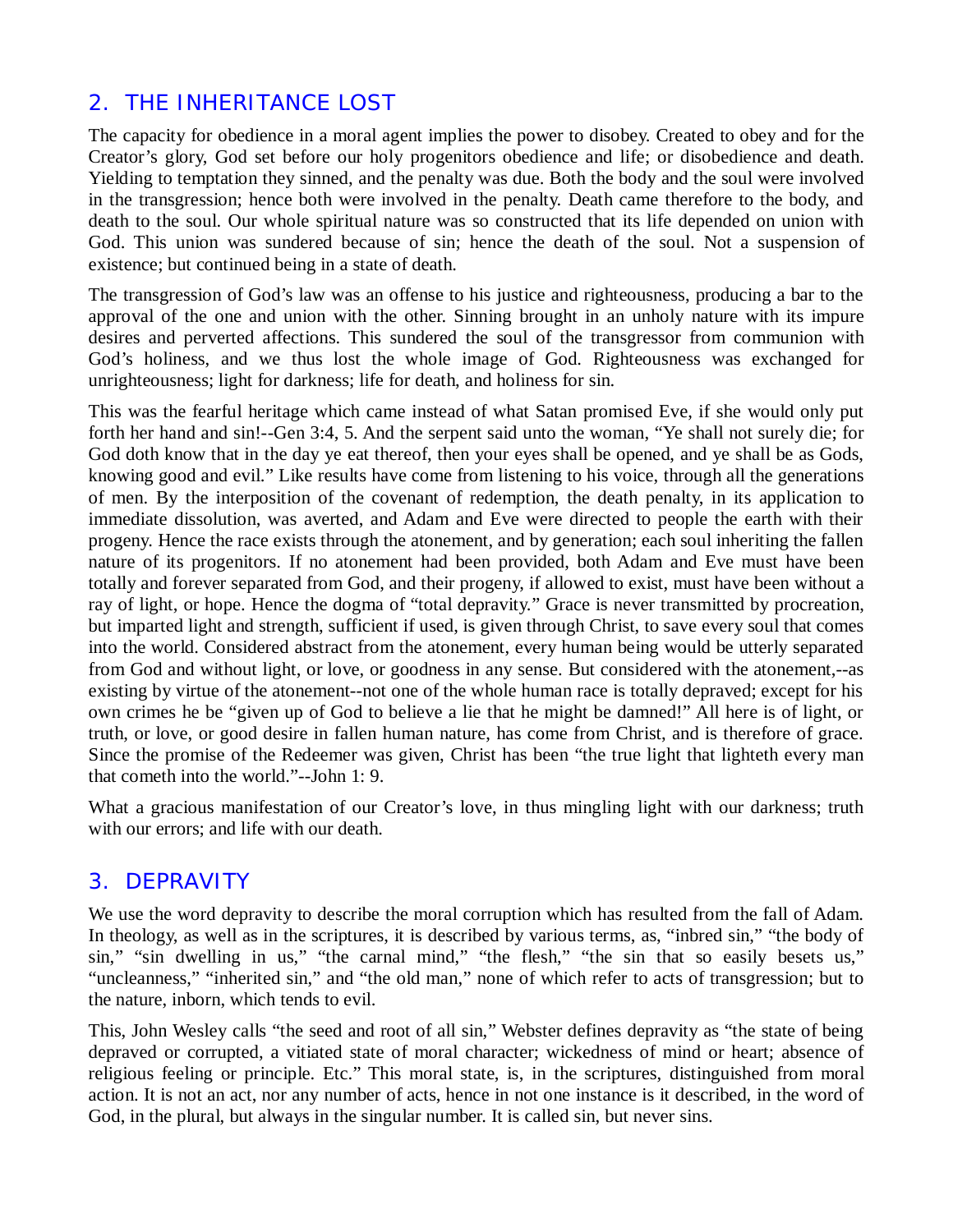Not consisting in any act of a moral agent, it does not imply guilt, but is an impure and perverted state of the heart, brought on us by agencies which we could not control. Hence deliverance from it is not provided for, nor promised, nor sought in pardon; but is provided for, promised, sought and obtained through cleansing.

In the unholy purpose to glorify human nature instead of God, great, and persistent, effort has been made, during the centuries, to disprove the existence of "the carnal mind" in our fallen being; but all has failed to uproot it. The truth remains intact. It is impossible to prove a fountain pure, which has, for ages, sent forth impure water. It is mockery to individual consciousness, to continue the assertion that the tree is good, when we know it has always borne evil fruit.

The scriptures declare, "the carnal mind is enmity against God, for it is not subject to the law of God; neither indeed can be."--Rom. 8:7. Not simply at enmity, but the very essence of antagonism to His nature. He is right; it opposes the right. He is good; it makes war on the good, and seeks the evil. He is just; it always tends to injustice. He is light; it is darkness. He loves the light; it loves the darkness. He is true; it is false. He is pure; it is impure. He is holy; it is unholy. He loves holiness; it hates holiness. His law demands obedience; it demands disobedience.

This unholy nature has manifested itself, wherever opportunity has been afforded, in every child since Adam fell. Search the history of the entire race, and you will find no exception to this rule, unless counteracted by grace.

It is asserted that every human being has good thoughts, good desires, and has accomplished some good acts. Whence come these good thoughts, desires, and acts? From the "carnal mind?" It never produced one good thought, desire, or act. It is satanic in its origin, and satanic only in its tendencies.

Adults and children have good thoughts and desires, or none could be saved; but these are all of gracious origin. It is in this sense, as elsewhere stated, that Christ is a light which "lighteneth every man that cometh into the world." But that light has always met with darkness in every human breast, and in no case has it ever conquered the darkness, in any responsible member of the race, without a battle. When the carnal mind has control, it is called, in the scriptures, "an evil heart," because it is the governing power of the soul, as the heart is the great central force of the body. When grace has taken possession, and become the ruling power, it is called a "new heart," "a new spirit," "a good heart," fro m whose treasures proceed good things. This is, in every case, the result of salvation; but preceding the great gospel change, there are operations of grace which compel thought, and beget desire toward God, which, if followed, would save each soul of the race.

Jesus said, "if I be lifted up I will draw all men unto me." From that radiant center--the cross--light has streamed into every fallen soul, as an attractive force to counteract the evil, and has mad salvation possible to all. Sufficient gracious power is given to every man; first, to see his lost condition; secondly, to enable him to refuse the evil and choose the good, and thirdly, if he choose the good, in him the reign of sin is broken, and the reign of grace begins.

This inborn evil nature manifests itself in various forms, even in our earliest infancy. Long before reason asserts its say, and before the child is capable of knowing right and wrong, its evil fruits appear. In the utter absence of all evil example, and surrounded by the best agencies of either earth or heaven, these break out in the little life.

1. In the form of selfishness. It is amazing often, to witness the unmixed selfishness of mere infants. Their interest must be cared for if the heavens come down. Their wants must be met if every other member of the household perishes. Birdlings lie for hours and suffer in silence for the food they crave, and, at the behest of the mother instinct, a calf will lie in the grass a whole day without a moan; but the offspring of human love will organize a reign of horror, if its demands are not met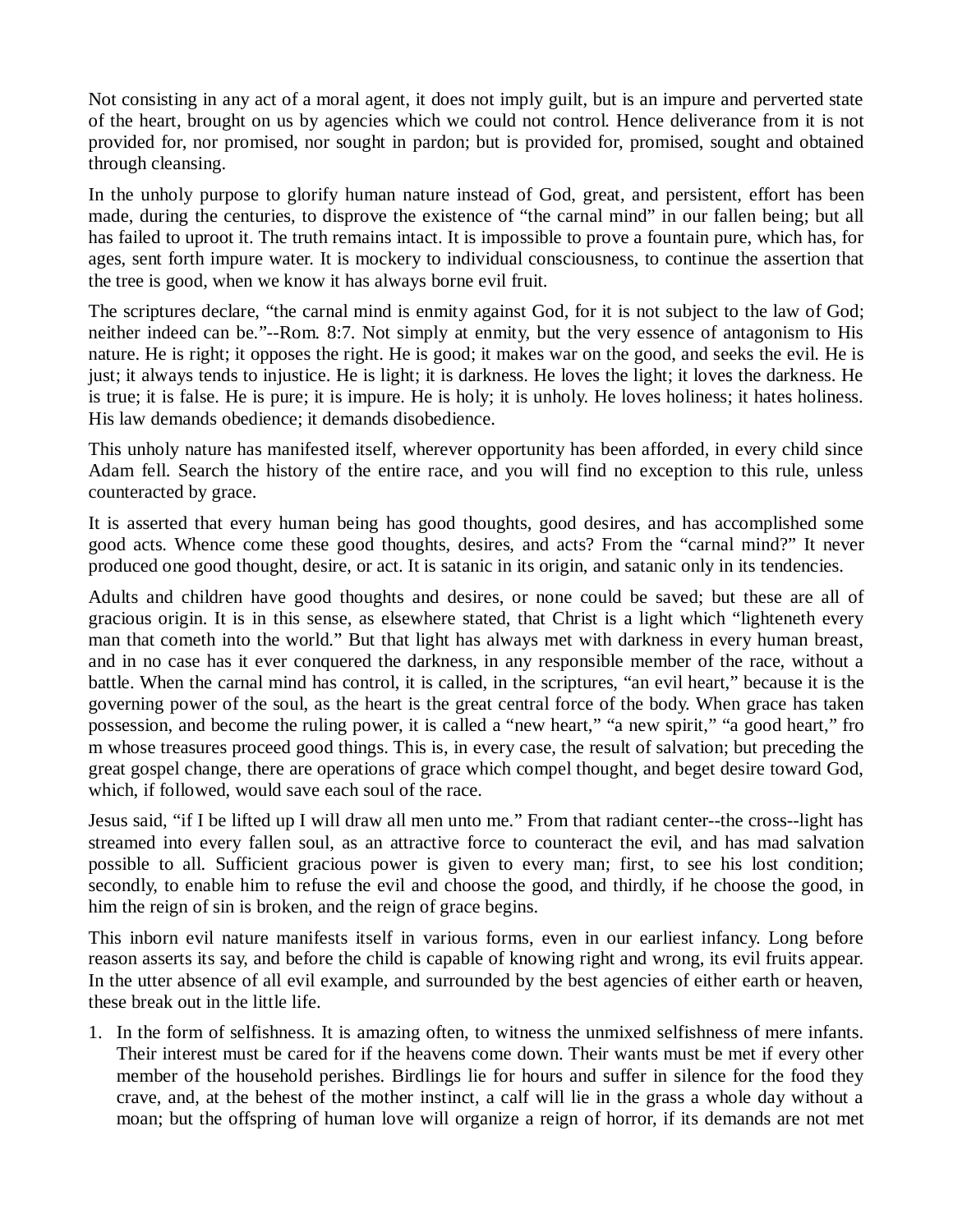without delay.

It would be a benediction to the entire race if this evil fruit would end with infancy, or perish when reason dawns; but we find it remains and gathers strength through added years, causing more of sorrow to the mother's heart, than has ever been computed.

At the age of from three to seven years, the ordinary child asserts his position and holds it with unyielding determination, caring not a whit that others suffer if his desires may be gratified and his will prevail. Hence, we are fully persuaded, that, but for the restraints imposed by the grace of God, and the laws of man, there has never existed a child whose selfish outbursts could be endured till he had reached the age of ten years.

Unrestrained, this spirit would rule the years from childhood to maturity. The boy of from thirteen to twenty years, will, without compunction, tread on his mother's heart by frequenting places of vice and midnight revelry. Her tears, and pale face, and breaking heart, do not move him, for he is having a good time! And the young girl will complacently see her father dressed like a pauper, and send him right on into bankruptcy, dishonor, and an early grave, that she may wear pretty clothes, and win a few admiring glances from the opposite sex. She cares nothing for the grief of her mother, if she may enjoy the giddy and lustful dance. Do you say these are exceptional cases, and not the general rule? But, if human depravity were not restrained by the grace of God, and the laws of man, would not these instances clearly indicate the prevailing condition of society?

2. Another fruit of this evil tree is unholy anger. We say unholy anger, because anger, when not perverted and depraved, is right and pure. Pure anger, as elsewhere defined, is a just aversion to all that is wrong. This is of God, and inseparable from holiness. Like pure love it is essentially right.

Unholy anger, like impure love, is essentially wrong. The one is of God; the other is of the devil, and devilish in its tendency. In fallen humanity, the satanic origin of unholy anger is visible from infancy to old age. The infant of only a few months will, when denied its selfish demands, sometimes end its life by a fit of wrath. Many adults have thus died. Unholy anger is the spirit of murder, and in more instances would thus result but for the wholesome restraints of fear. Little children, incapable of a responsible act, get into such a fury that they do their best to take the life of a little antagonist, and would pluck out the eyes of the mother who would restrain them, if they had the power. This one sp rout, from the depraved root within has made homes desolate, ruined human happiness in all the centuries, and drenched the earth with blood.

- 3. Our inherited depravity is the source of envy. Envy, according to Webster is "1 malice, ill will, spite, 2 chagrin, mortification, discontent, uneasiness at the sight of another's excellence or good fortune, accompanied by some degree of hatred, and desire to possess equal advantages." A glance at the history of our race, past and present, reveals the presence of this evil in every period of life, from the earliest to the latest. Wherever unsaved man abides, in whatever condition, whether learned or illiterate, in king or peasant, rich or poor, this fire has been kindled and is now burning. This the same principle that fills the heart of mother's little darling with grief, because another child is preferred before him and embitters the life of a professedly godly minister, when another, of superior talents, is chosen to fill the place he has coveted. Thus the old quarrel, as to who shall be the greatest goes right on through the generations.
- 4. This carnal inborn nature is the seed of covetousness. This is especially true of the sordid greed for money, which is inborn, as it exists in many children before they can, by any possibility, acquire it by culture or through example. Coming into a room where a noble Christian woman sat weeping, we inquired the cause of her grief. She responded "that child steals everything she can get her hands on, and it seems as if it would take the very heart out of me." The child had been adopted and had not passed her third summer, yet every day this mother's heart was pierced by these acts of theft, on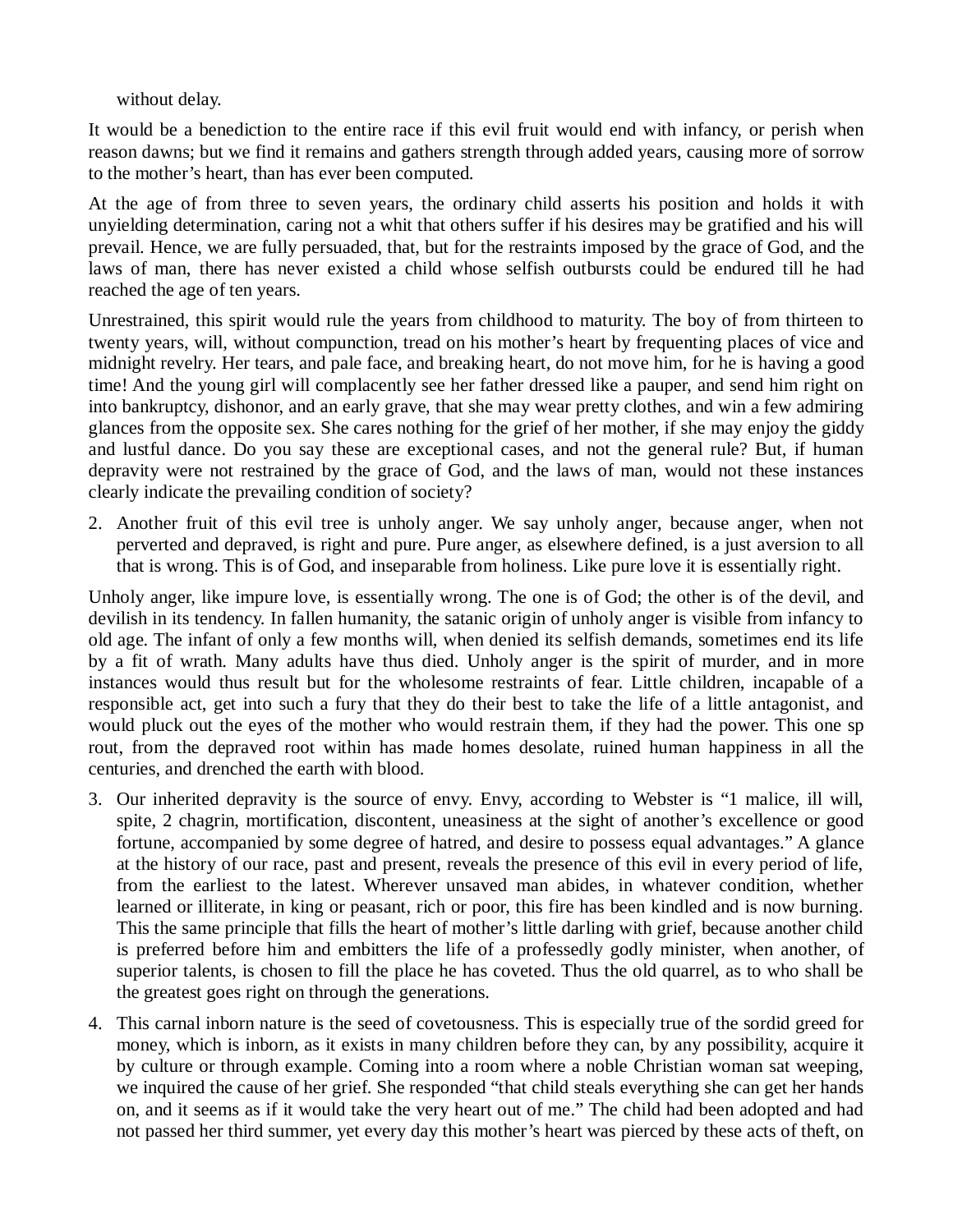the part of this irresponsible little darling. These acts were not learned, but sprang from the depraved root within. Who can fathom the depths of the sorrows, or measure the wrongs, which have resulted from this all pervading curse of covetousness.

5. This depraved heart is a fountain of deceit. God as it is "deceitful above all things and desperately wicked."

There can be no wicked conduct by an irresponsible child, though he possess the seed and root of all wickedness. This nature, wherever it exists, is satanic in its origin and, from earliest infancy to advanced years, is deceitful in its operation.

Webster defines deceit as "an attempt or disposition to deceive or lead into error, etc." He defines deceive "to lead into error; to cause to believe what is false; or disbelieve what is true; to impose upon; to mislead; to cheat, etc." Human wisdom could not more clearly portray this evil in our fallen nature than do these definitions.

- (1) As manifested in the unnumbered false pretenses of innocent childhood, of which mothers and teachers are fully aware; such as deceit in innocent plays, the cool denial of known facts, the unblushing utterance of false statements and persistent attempts to cheat in every way of which they are capable. Who has not, in childhood, attempted to escape responsibility by charging another with some questionable act of which he knew himself to be guilty? Who did not enter some prohibited place, in mother's absence or eat forbidden fruit when left alone?
- (2) This evil has ever revealed itself in every branch of business life, from boyhood on to the years of intelligent manhood. Who can deny it? Who has not been pained to see it on others? Who in looking over his own life, can enter the plea "not guilty"?
- (3) Even in the social world, from its lowest to its highest stratum, how little that is true--how much that is false! Among the most elite, what refinement of deceit! The years of study, and persistent effort, to mould yourself according to the dictum of that intangible but domination potency called society! What assurances of love, when the heart if full of bitterness! O, how the luster of the eye has been dimmed by the hot tears of sorrow because some one in whom we trusted, has proven false, and cruelly betrayed interests dearer to us than life itself. Though you smile, never so sweetly, my sister, upon "our set," and give, to them, the most positive assurance of your love; God sees that jealousy and hate are consuming His heritage within you; and He, alone, hears the bitter cry wrung from your unsatisfied spirit, as you, in turn, realize the hollow mockery by which you are surrounded.
- (4) The "trail of the serpent" marks the more intimate relations of life. The young lady, with her smiling, beatific face, is careful to hide all deformities of her spirit, and exhibit, to her accepted lover, only such traits of character as shall bind him more closely to her. He never sees the demoniacal countenance, nor hears the terrible words that scathe her mother's soul, on slight provocation. And the young man treats her, whom he would make his bride, with marked tenderness and consideration, in every particular. As the result of this studied unnaturalness, both parties are deceived; and only a few months of married life lifts the veil, and each is startled by characteristics in the other, that appall, and too often, extinguish the love that united them.

This evil invades the more sacred realm of Christian life, and struggles for the mastery till slain by omnipotent power. It may lie dormant for a time after genuine conversion, but the call to holiness, if nothing else, will arouse it to immediate action. Contact with bible holiness is the one condition, in which the deceptive trend of the carnal mind most determinedly asserts itself in Christian experience. Demonstrations, clear and unmistakable, of the correctness of this statement, are furnished wherever the distinct experience of entire sanctification by faith, subsequent to conversion, is persistently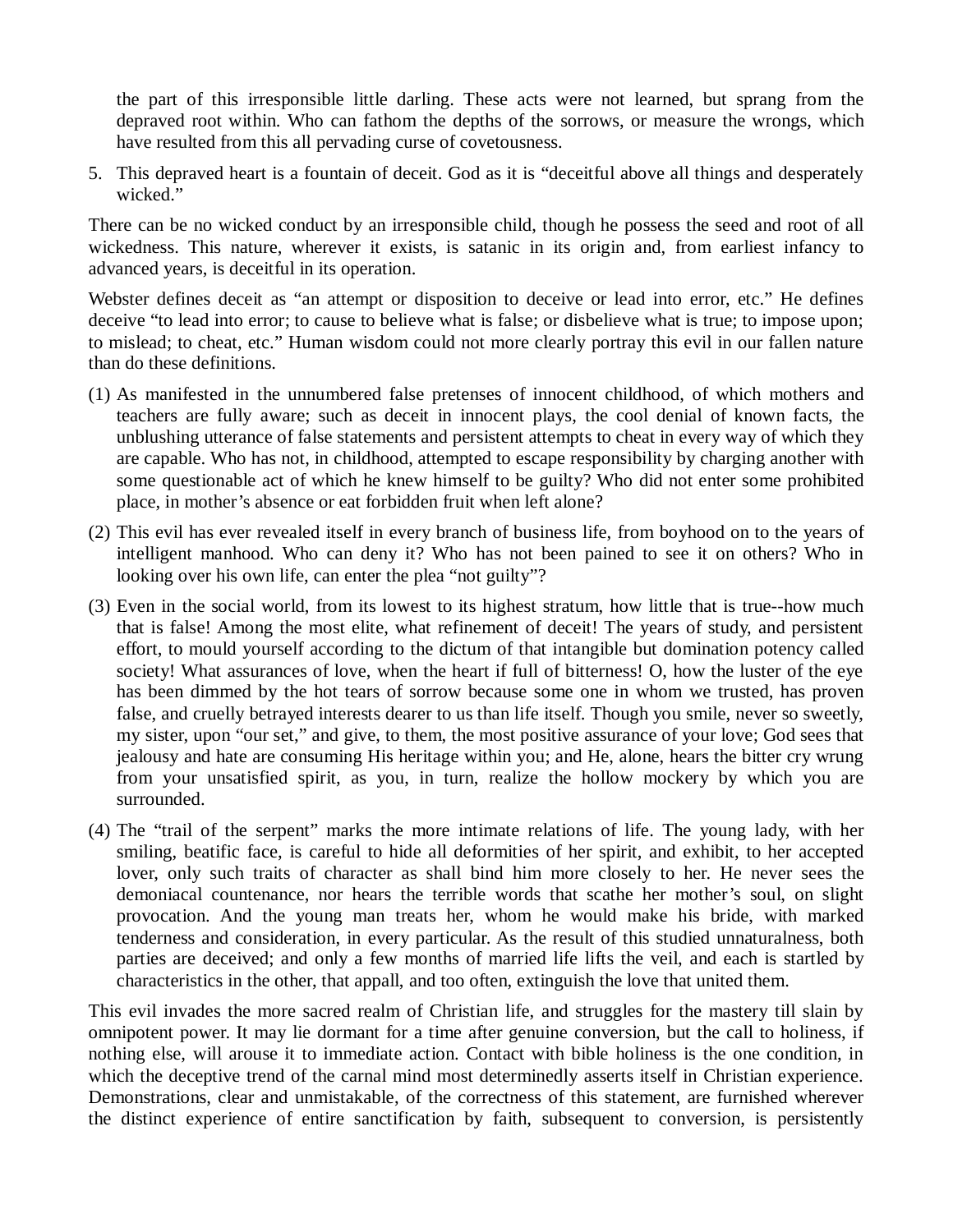preached, obtained, and definitely confessed. Good men will act wholly unlike themselves when holiness is pressed upon their attention, and in refusing to yield to its demands, often barter away their integrity; while the mere professor will surpass the wicked in subtle and deceptive antagonism.

Reference to a few of these must suffice:

(1) The continued repetition of false statements about holiness teachers, and their teaching.

Without noticing serious attacks on character, we refer to two representative statements, repeated, perhaps, more frequently than others. For one hundred years, whenever and wherever the doctrines of holiness have been clearly and faithfully presented, it has been declared by those not in harmony with the teaching, that we claim to have become so holy that we cannot sin, that we have become so holy that we cannot be tempted. These false statements were made against the teaching of John Wesley, and his ministers in Europe,--against the teaching of Asbury, and the early Methodist ministers in this country, wherever they clearly preached this doctrine, experienced this grace, and distinctly confessed it. They have preceded and followed the writer through a ministry of fifty years, and are as untrue as the source from whence they came. No recognized teacher of holiness ever taught any such nonsense. Such utterances ma y have fallen from the lips of a lunatic, but neither the doctrine nor the teachers of holiness are responsible for the ravings of the insane.

(2) This deceptive spirit manifests itself in false attitudes to holiness teaching, and to the holiness experience. When this doctrine is so intelligently presented that it silences all objectors, it is painfully interesting to note the deceptive maneuvering of the carnal mind. Has the reader ever heard statements like the following? "When I was converted, forty years ago, I was converted all over, and since that time I have lived up to all the light I had. What more do I need?" "I believe when God forgave my sins, He forgave them all, and I don't believe He does a half way work." "Thirty-five years ago God converted my soul, and, a year after that, I was at a camp-meeting and got so blest that I could hardly refrain from shouting for three days." "Ten years after my conversion I had a great struggle over a call to the ministry, but one day I yielded, and God blessed me as I had never been blessed before. I think I must have then obtained this wonderful experience." We call attention to the effort made by those who are not wholly sanctified, to show that their experience measures up to the standard of entire sanctification, in meetings where holiness people are in the majority. This effort is not always intentional deception; but, until the destruction of the carnal mind, many good men are really deceived as to their spiritual state.

Among the most abhorrent manifestations of this deceptive nature, is the declaration of loyalty to the doctrine of holiness, accompanied by subtle measures to uproot it from the experience of those who enjoy, and definitely confess it. We refrain from giving illustrations, though they abound in every day life, but must here record our deliberate judgment, that the declared opposition of the avowed enemies of holiness, is not to be feared as much as the crafty maneuvering of its nominal friends. To express a high appreciation of the holiness experience, and, at the same time, oppose every measure by which it can be obtained, is a preferred, and sometimes successful method to extinguish its fires.

The deceptive spirit of this inborn nature, is seen in the continued effort to live holiness before men, when we know we are not holy before God. Hence the loud advocacy of holy living accompanied with the profoundest opposition to a holy heart. Many persons believe they love holiness, and readily conclude that the bitter emotions which stir them, on its presentation, relate only to the methods of its advocates, and to the objectionable manners of its teachers; but, if such persons will carefully scrutinize these emotions, they will find the bitterness intensifies in proportion to the numbers brought into the experience, and their enmity increases, as their convictions deepen as to their personal need of it.

This entire conflict results from the struggle of the carnal mind for its life. When that is destroyed, these antagonisms are gone, and our difficulties about holiness are ended.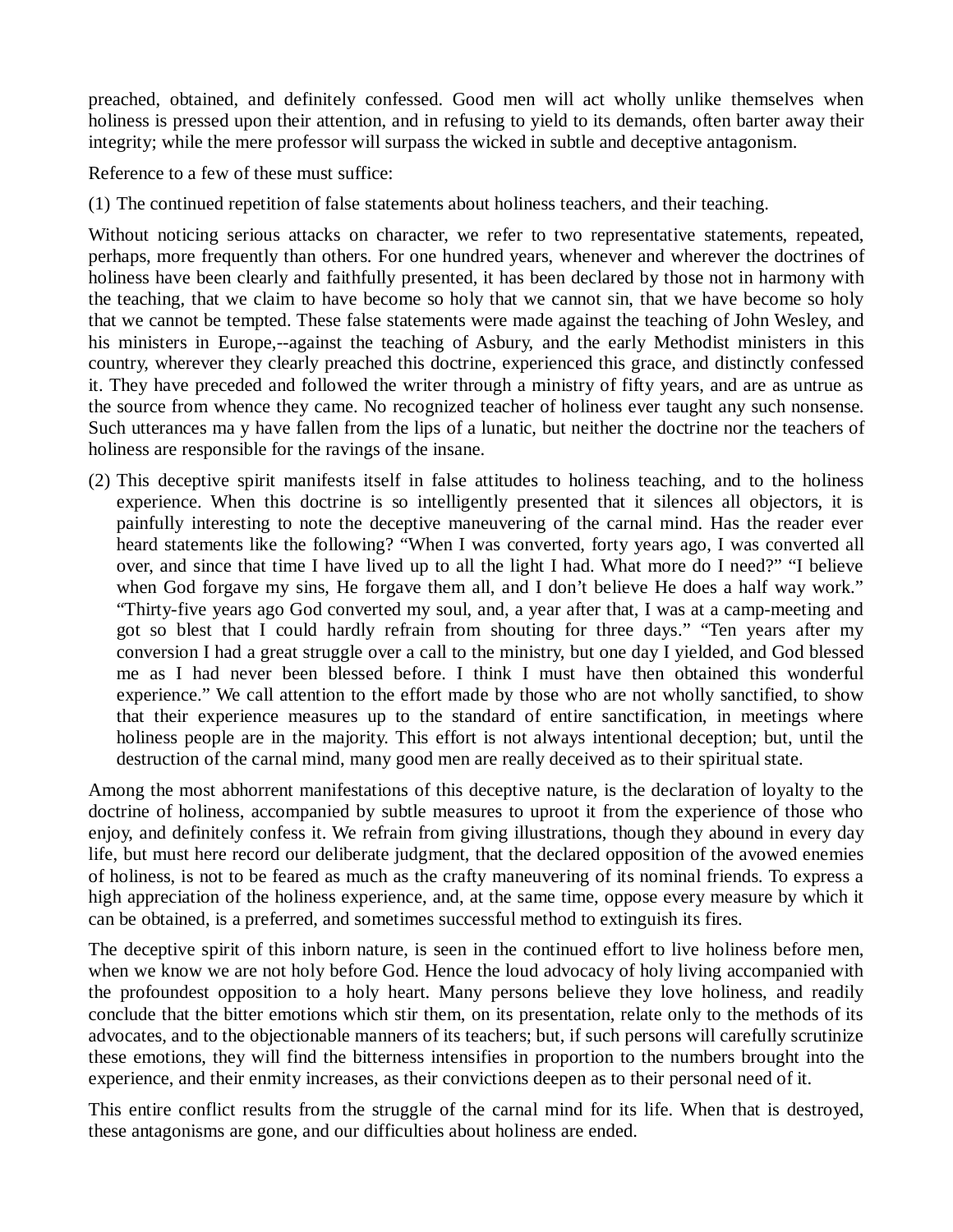A nature which is essential enmity to God, must beget, in the soul of its possessor, essential enmity to holiness. When this bitter root is, by omnipotent power, taken out of your heart, my brother, "the methods" will less annoy you, and you will be surprised at the little trouble you will have with yourself.

#### *4. DEPRAVITY*

(continued)

- 6. The carnal mind is the chief source of unbelief. We do not mean that it destroys the faith faculty, or disqualifies the soul to credit testimony, or to believe on evidence. The more carnal people are, the more readily they often believe, either with or without evidence. Was there ever a depraved man who did not easily credit a disreputable report about a Christian minister? Was there ever a skeptic, with his heart at war with God, who could not readily believe error? Was there ever a soul at enmity with his neighbor, who did not easily believe an evil report against that neighbor? The unbelief of which we speak as having its source in the carnal mind, refers to the rejection of God's testimony concerning His son.
- (1) As the carnal mind is essential enmity to God, it invariably produces, in the soul over which it exercises control, an aversion to the character of God, which results in a condition of unbelief, and makes the exercise of faith exceeding difficult. Now faith is the act which of the soul by which we receive God; unbelief, the act which rejects him. We do not readily receive that which we abhor. It is natural to repel that which we hate. When a man's whole moral nature abhors the truth, we can understand how he can easily reject it. Is not this the key to infidelity? If all were purified from sin, not one of the earth's millions would be an unbeliever in the divine origin and authority of Christianity. "This is the condemnation, that light has come into the world, and men loved darkness rather than light, because their deeds were evil."--John 3: 19.
- (2).As darkness is the opposite of light in the material universe, so the carnal antagonizes the spiritual, in the moral realm; and every man under its sway, finds great difficulty in apprehending spiritual truth; nor is he able to receive it, unless graciously aided from without. A man dominated by the carnal in search of truth, is like one seeking lost treasure in the night. It may be near him, and easy of access, but he does not see it, nor can he grasp it.
- (3).While the carnal mind remains the faith faculty is necessarily perverted. Strictly speaking, sin does not destroy our faculties, but makes their action abnormal. As the capacity to love is not destroyed by the introduction of this carnal element, but rendered incapable of loving purely, so our faith faculty can never act normally in this perverted condition. Perfect faith, and perfect love are, alike impossible, while there is sin remaining in the soul. We may continue to love, though in great depths of sin, but this love will never be pure and right; and our faith faculty, thus depraved, may readily accept as truth that which is false, but can never believe normally, till carnality is destroyed.

When this evil exists without responsible volition, as in infants, it sadly deranges the faith of childhood.

When it dominates by the consent and choice of the will, as in adults, it makes saving faith impossible. Hence, every penitent sinner is compelled to renounce its dominion, and "take sides" with God, before he can believe to the saving of his soul.

While it exists in God's children under protest, it does not bring condemnation, but greatly hinders their faith and trammels all the graces of the Holy Spirit. When it is allowed to remain after deliverance is offered, it always disturbs the peace of the soul, and imperils sonship. When the deliverance proffered is refused, and the carnal deliberately chosen, we "go over the dam."

7. The carnal mild is the greatest obstacle to active service for Christ.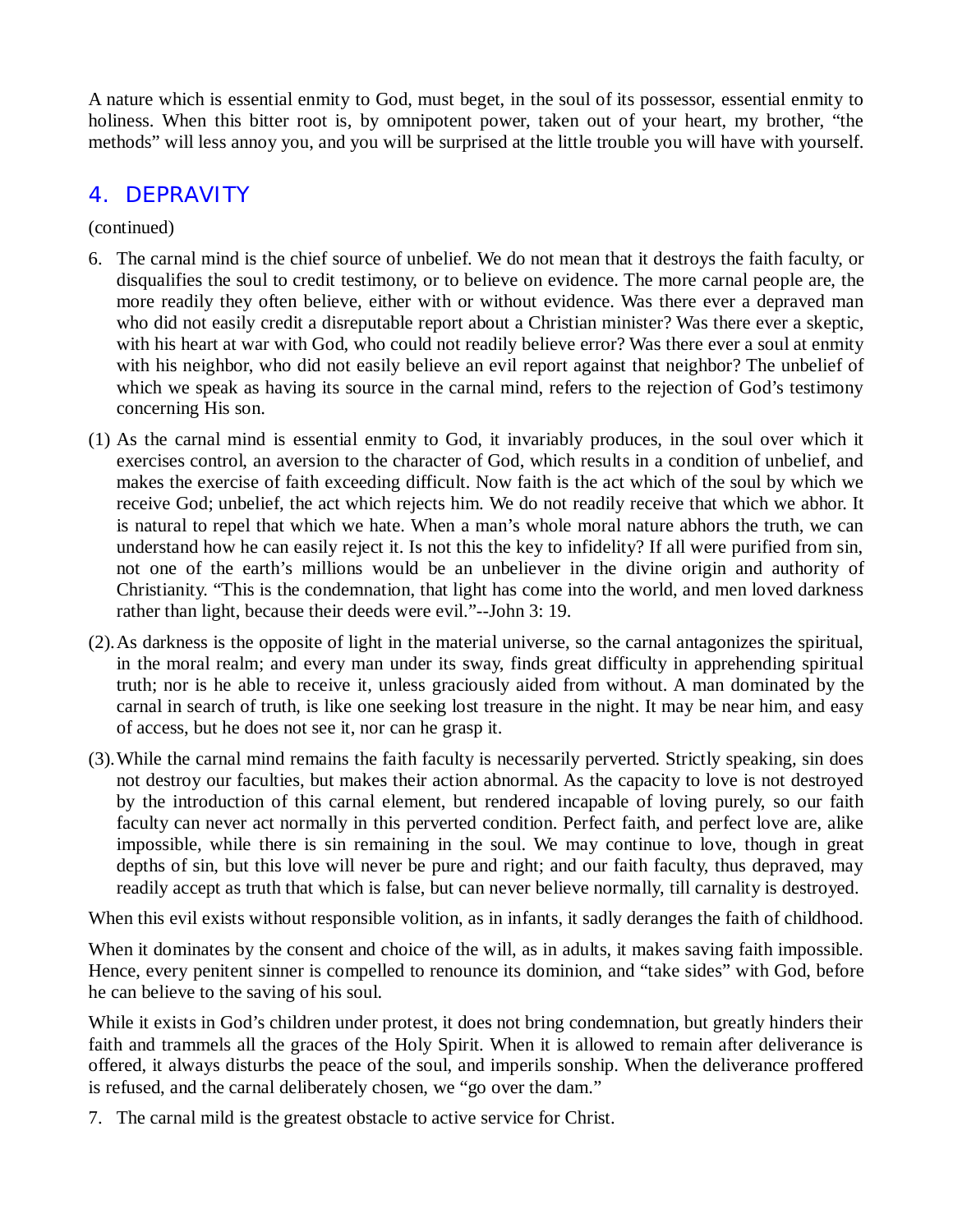Not service for self gratulation, to build up our party, or execute worldly schemes. Such service needs the aid of the carnal mind, and is seldom executed without it. We refer to activities which aim, only at the glory of God.

- (1).This single aim is impossible while our action is, in the least, affected by this evil nature within. The testimony of universal consciousness, declares that while it remains, it ever seeks to corrupt our motives and divide the heart. Hence, Christians who are not wholly sanctified, are rarely certain that their motives are unmixed. To entertain the carnal mind and not be morally tainted, is like inhaling malarial poison and retaining perfect health.
- (2).This nature opposes every activity that would glorify God. As it is enmity to God, it cannot be pleased with that which would glorify Him. This is the direct cause of the great struggle with the mass of Christians over the subject of "cross bearing." Of the millions of Protestant Christians, five out of every six, if not a much greater proportion, shrink utterly from words of testimony for Christ in His house, and are not expected to voice a prayer, either there, or at their home altars. Millions absent themselves from the church prayer meeting, the class and conference room, to avoid the drudgery of prayer and testimony. The great Methodist church, raised up of God to belt the world with holiness, was compelled to rescind its rule making attendance on class meeting a test of membership, in order to retain its members; and now its more unspiritual ministers seek to abrogate the class meeting, that this yoke may be taken from unwilling shoulders, and God's people delivered from the irksome task of telling how great things He hath done for them!!! O, Thou man of Calvary, we would make this record in sight of Thy bloody sweat!
- (3).Inborn depravity is the source of the fear, which prevents Christian activity. This has no reference to the Divinely implanted instinct of fear in our being, which prevents us from rushing into danger and self destruction, but to that truckling condition of soul that esteems the opinions of men above the approval of our Maker. The fear that by our words, perhaps not so fitly chosen, we may offend some critical ear, and be esteemed less intelligent and spiritual, than we desire. With the same devotion to God, some are, by nature, more timid than others, but every soul has the ability to obey Him, and participate in the active services of His house. The mass of those who excuse themselves from these spiritual activities are perfectly self-reliant in the secular relations of life, and are glad to be seen a heard of men. The most talented men and women of the church are, often, of the least value in the prayer and class meetings, and when compelled to take part in such service are more embarrassed than others. This bondage is not of the brain, nor tongue; it is the bondage of the heart.
- (4).The presence of depravity constitutes an insurmountable barrier to the indwelling of the Holy Spirit. Weary yourself with arguments to the contrary, if you will, my brother; but you will find at last, that, in the Scriptural sense, the Holy Spirit never abides in the human soul, as the Comforter and Revealer of the Father and Son, till the carnal mind is cast out and destroyed.

He is the great liberator and the fulness of His conscious presence transforms duty into delight, fear into spiritual heroism, and bondage into liberty.

This emptying, and filling, makes our love perfect, and those who have it only are delivered from enslaving fears. God promises perfect freedom for Christian activities, to those only, who are sanctified.--Heb. 13:20.

8. The carnal mind essentially loves sin. That which is enmity against God, must love disobedience to His authority. According to Webster, love, "is a feeling of strong attachment induced by that which delights, or commands admiration." From the earliest period of existence, to the latest breath of the hoary sinner, fallen humanity has loved sin, as it has loved nothing else. The truth of this statement will be questioned, but proofs abound. There is, in every human breast, till destroyed by Almighty power, an inherent disregard of rightful authority. If not, why all the penalties attached to violated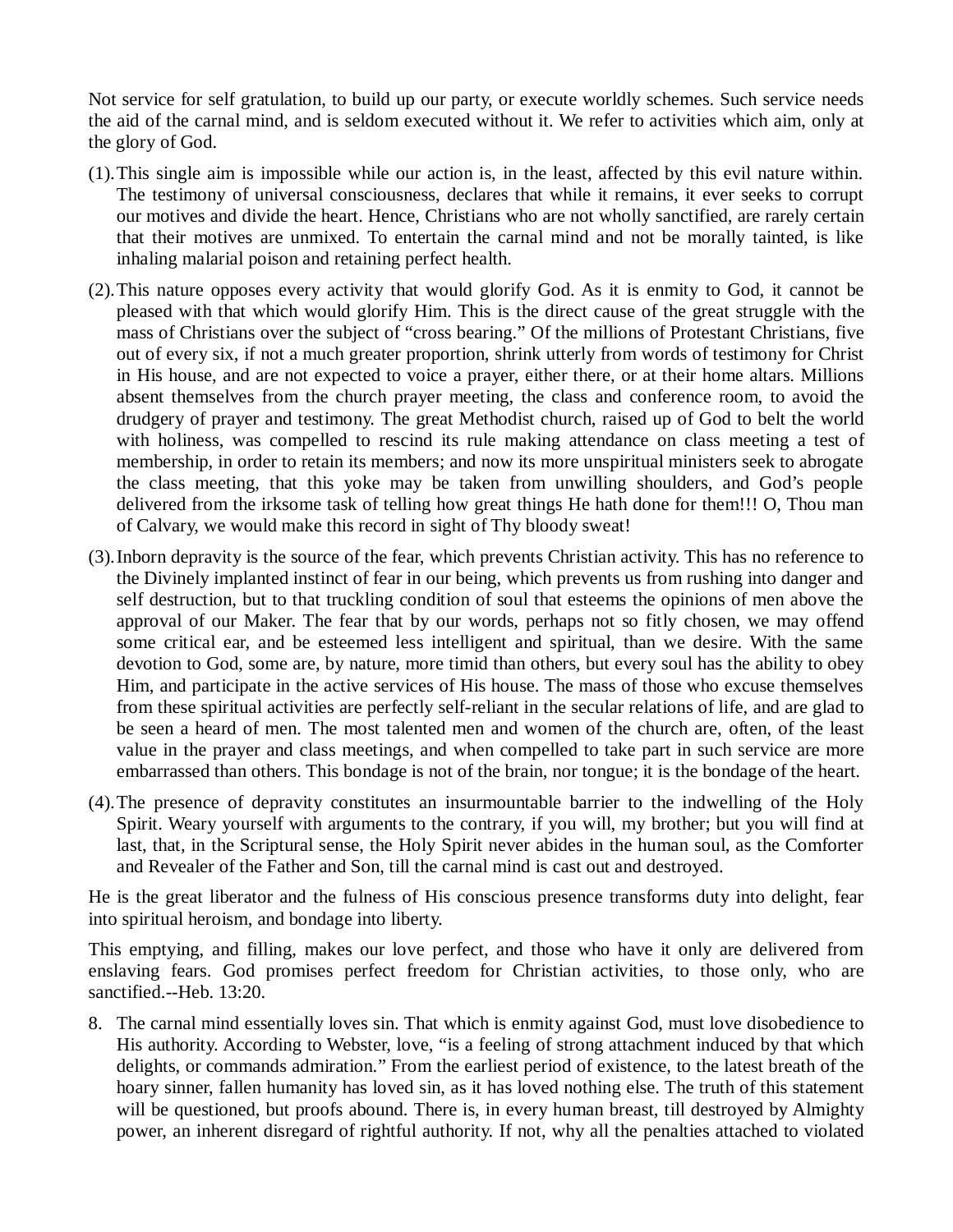#### law?

God has ordained parental authority to control the child, and prepare it for His government, when it has reached the years of accountability; but who has not witnesses the agony it costs nearly every child of the race to submit to parental rule. Greater, perhaps, than all other care, labor and sacrifice combined, have been the efforts of godly fathers and mothers to restrain their children from wrong tempers and acts, in things both great and small. The good is ever set before them, and the evil, as far as possible, kept out of sight. The highest inducements are offered to secure obedience, and every consistent embarrassment and penalty thrown in the way of wrong doing. And yet, in spite of all, how very few have brought a child to the age of ten years, without the conviction that over his very best efforts is written "failure."

Why this universal bias to wrong doing? There is but one answer to this question, and that is, in each child there is an inborn attachment to sin, an inherent aversion to the right, and a delight in that which is wrong. Will children turn away from rewards, incur penalties, and defy parental authority, as they do, to obtain that for which they have no "attachment," or in which they take no "delight?" When these children pass beyond parental control, safety to society is secured, only, by the enactments of civil law with its assurances of protection to the right, and its terrible penalties consequent on wrong doing. Yet the world is filled With wrong doers, with only here and there a lone traveller in the way of right. After the effort of ages to restrain and turn back the tide of evil, there is not a province in civilization where civil law could be executed, did not the sword and standing army lie behind it! All the rewards assured to virtue, with the proffered help of both earth and heaven--all the penal ties attached to vice, including years of solitary confinement in prison, and every possible mode of death, are arguments that weigh but lightly, and assure only partial safety against the ravages of human beasts, with their brutal lust, and their greed for money! So ingrained in the human soul is the love of sin, that God has, in His love and compassion for the race, condescended to offer to us the reward of life eternal, to induce us to renounce it. Yet even this would, in the majority of cases, fail to move us, did He not also declare that the horrors of eternal death would result from our clinging to it.

This is the evil heart of which Jesus says, "For, from within, out of the heart of men, proceed evil thoughts, adulteries, fornications, murders, thefts, covetousness, wickedness, deceit, lasciviousness, an evil eye, blasphemy, pride, foolishness; all these evil things come from within, and defile the man."-- Mark 7: 21-23.

We must not go farther, though there is no subject more profound than human depravity, except the grace of God, which is freely proffered for our deliverance. This outline is fearful, but who will prove it untrue? It, logically, delineates an evil existing in every human being, making his salvation, by human agency alone, more difficult than the passing of a camel through a needle's eye.

Yet the advocates for the retention of this evil may be counted by the million in the church of God! It is its destruction by the Holy Spirit, in entire sanctification, which makes men and devils rage; and that rage proves its existence within, and demonstrates the need of completed holiness. But for the presence of this carnal nature, the opposition to the grace which destroys it would cease at once, and full sanctification be sought by every real Christian, as men seek for hidden treasure. For and against the destruction of this hydra-headed monster, two armies are mustering. Reader, with which of these will you be identified?

## *5. THE INHERITANCE RESTORED*

God from the beginning, in infinite pity, determined to provide for the return of his banished ones ; and as the fallen pair saw the gates of Eden close behind them, with flaming sword of cherubim forbidding their return, they went forth to tread the earth which was cursed for their sake. Their hearts were filled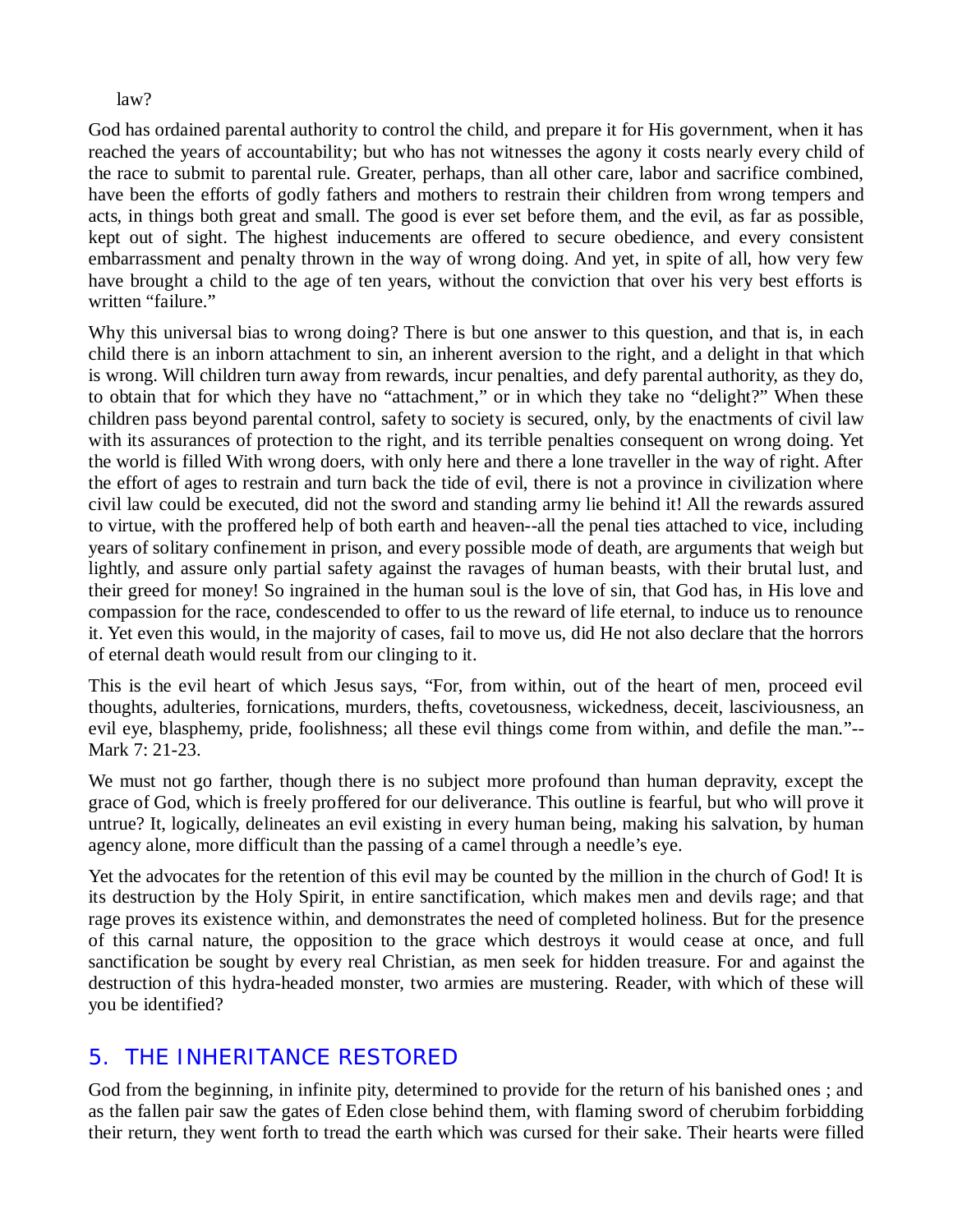with sad forebodings at the prospect of utter and eternal separation from God, when he spake these words of gracious promise: "the seed of the woman shall bruise the serpent's head." Gen. 3:15. After centuries of preparation, "In the fullness of time God sent forth his Son, made of a woman, made under the law." The long looked for deliverer appeared in the person of Jesus Christ, of Nazareth. He came in his two-fold character as the God-man. With a perfect and spotless humanity as the pattern of our restored manhood, the "Second Adam" revealed in his person the glory of the image we had lost.

Obeying perfectly the law of God for himself, he was thereby capacitated to present his soul as an offering for sin--"the just for the unjust." Having taken upon himself the nature which had sinned, he now stood as the innocent, to take the law place of the guilty, and freely gave his life that we might not die. Heb. 7:26-28. Offering his holy humanity upon the altar of his supreme divinity, his God-head imparted infinite merit to the sacrifice thus made. Hence the sufficiency of our redemption price, by which "God might be just and the justifier of him that believeth in Jesus." Rom. 3:24-26.

In this plan of redemption the whole question of sin was considered. Its guilt, its power, its pollution, and its inbeing. Its relations to God's law, to his character, amid to his universe. Its effects on the body and on the soul. Sin in nature and sin in conduct; sin in thought; and sin desire; sin by inheritance, and sin by transgression. This one sacrifice made provision for all and the Divine word reveals the mode, time and conditions of its application. Rom. 5:6-21; 1 Cor. 15:12-26. Sin not only changed our relation to God's law and destroyed his image in the soul, but in its stead implanted the image of the devil. As not only the separation of our spiritual nature from God had been decreed, but the death of the body as well, in the person of our Redeemer must be vested not only infinite merit but INFINITE POWER. Hence he whom Isaiah saw with "dyed garments," was also" "travelling in the greatness of his strength." "The child born and the son given," was the "Ancient of Days "--the "Almighty," an d Mary's son, the Lord of earth and heaven! The exercise of his saving power is limited only by the provision of his atonement; and that provides salvation to the uttermost, to all who believe. Heb. 7:24- 25.

## *6. FIRST STEP IN THE SAVING PROCESS*

In the whole process of saving, God respects our moral agency. Infants and idiots being incapable of moral action, he saves them without consulting their agency, or waiting for them to comply with conditions. These have no guilt to be canceled, as they have not sunned; and for their moral pollution they are not responsible. Dying in this state they are unconditionally washed in Jesus' precious blood, and appear before God as though sin had never stained them.

All intelligent beings are subjects of law, and must account to God for their conduct To save those who have sinned without consulting their agency, would abrogate his law and take down the barrier between virtue and vice. To save a sinner without repentance, would be approving sin, and place God in the attitude of rewarding iniquity Hence, the arraignment of every sinner before he can be saved. The Holy Ghost as God's executive officer is, therefore, sent to arrest the criminal, and bring to light the hidden things of darkness in his soul. " He shall convince the world of sin, of righteousness, and of judgment." John 16 : 8 All who are saved, whether in heaven or on the earth, are witnesses to this first step in the saving process.

Does the arrest and conviction of the sinner relate to his personal transgressions, or to his inherited evil nature? The answer to this question is found in universal experience and is plainly suggested in the word of God. All Christians remember that their sins were brought in array before them, and their sense of guilt and pollution before God was all in reference to their own wicked conduct. It may be seriously doubted whether the Holy Spirit in his direct work of leading a sinner to pardon, ever even referred to the fact that said sinner was born into the world with a depraved nature in him; but human teachers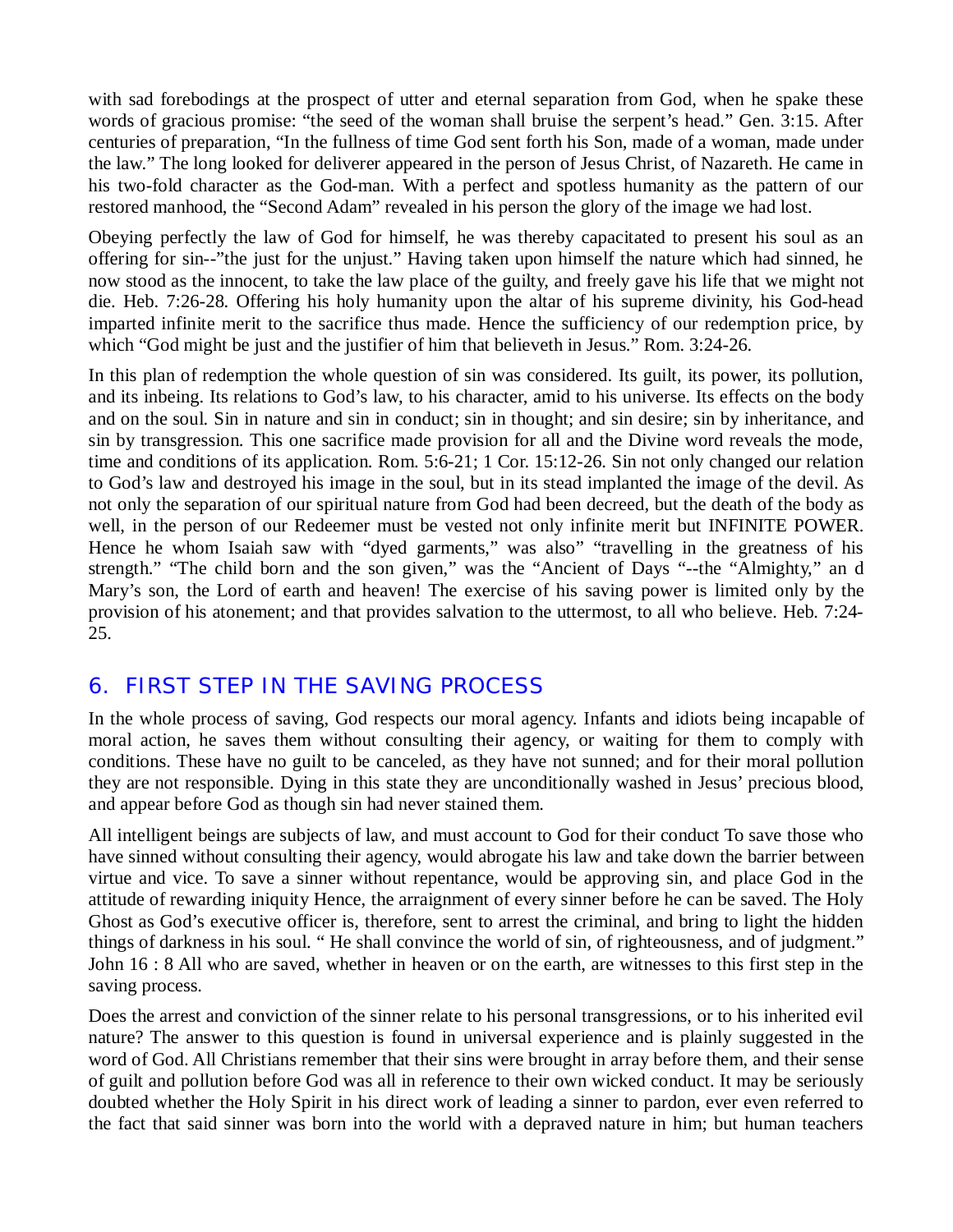have, and by so doing have bewildered their subject. When the promise was given that he, the Holy Spirit, should " convince the world of sin," the reason is given : " Because they believed not in me."

In concert with this, is every promise of reward or threatening of punishment, addressed to the unconverted in both testaments. The Holy Spirit throws light on the sinner's conduct, beginning with his first transgression. The record of his wicked life is thus brought before him, till the justice of God's sentence is recognized and conceded. The wrongs of sin are made so apparent by a view of the character against whom it has been committed, that real sorrow springs up in the rebel heart and it relents at the feet of God.

Among the painful evidences of spiritual decline in the general church, is the absence of thorough conviction for sin. In proportion as spirituality declines, sin becomes less sinful; hence when the church apostatizes, the greatest crimes are committed without compunction; as with millions in the church of Rome. As God's people have drifted worldward, in all the ages, his truth seems to hose its authority over the wicked and the great questions of heaven and hell become unreal. Hence the necessity of resorts to worldly plans, and the introduction of worldly amusements, to attract the ungodly to the church, and the offer of sensual pleasures, to increase church membership! On the other hand, from Pentecost till this day, wherever the church has maintained the New Testament standard of spirituality, infidelity has disappeared, the book of God has maintained its authority, and convictions for sin have been such as to need no worldly subterfuges to bring sinners to the altars of God.

# *7. REPENTANCE*

Under clear divine conviction, the soul of the impenitent is enabled to comply with gospel conditions. Whether the saving process is suspended with this first step, or carried forward to completion, depends wholly on the agency of the sinner.

Having revealed to him his lost and guilty condition. And offered him the remedy, and having by the Holy Spirit imparted sufficient strength to comply with the conditions, God now waits for the sinner to repent. The repentance demanded involves four points.

- 1. The knowledge of sin.
- 2. A godly sorrow for sin.
- 3. Confession of sin.
- 4. The abandonment of sin.

Through the infinite merit of Christ, God himself lays the foundation of a genuine repentance, by imparting the knowledge of sin. Without such knowledge, repentance would be impossible. It is then left for the sinner to hook at the facts which God has made apparent, till for the wrongs of his life, there springs up in his heart a real godly sorrow.

It may be truthfully asserted that much of the worldliness of the church, and the superficial character of this generation of Christians, grow out of the fact that such Christians have never passed the gate of gospel penitence. The crushing sense of guilt; the exposure to utter death; the justice of the sentence; the painful consciousness of God's displeasure; the clear view of the wrongs of sin and certainty of doom are experiences which rarely culminate in a superficial Christian life. Are not many seekers of salvation hurried forward by incompetent teachers, to a faint and superficial trust in Christ for a superficial salvation from sins over which they have never felt one genuine pang of sorrow? Is not the reason that so many Christians are never able to speak with definiteness of the great gospel change, due to the fact that they never passed this narrow gate? Confession of sin must often be made, both to God and man. Sinners have been rebels against God before heaven and earth. The wrongs of their lives have left a terrible record among men. A public life of sin against God and man cannot, consistently, be settled privately. Neither could God be glorified in removing a record of sin unconfessed. The man who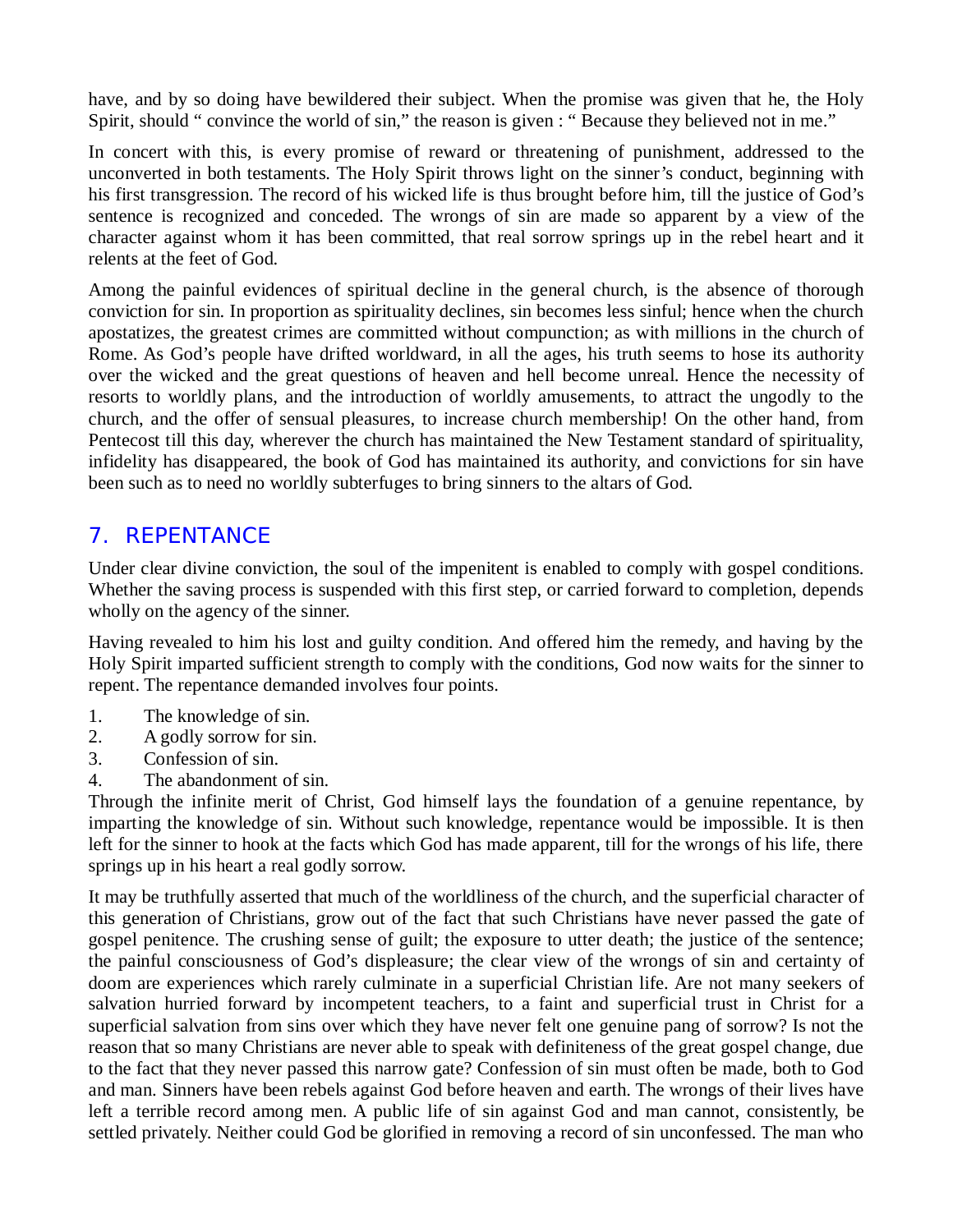has failed to meet the claims of God is thereby disqualified to fill the measure of his duties to his fellow man. Every sinner who has had gospel light owes to his race the full measure of a holy life. Instead of this, because of disobedience to God, he leaves the legacy of a life of sin.

Again there are few who have not in some way sinned against their fellow-men. By advantages taken in business; by the malicious use of the tongue; by the exhibit of evil tempers; or, by intention, they have led others astray. Hence, the demand that wrongs committed against man and his Maker must be confessed to both.

Real repentance cannot be reached in some instances without reparation. If you have taken from your neighbor, either by false accusation, or unjust dealing, that which was his due, when you come to God with the confession, he will send you to your neighbor to make all the reparation that lies in your power. A merchant, screened by the laws, pays thirty cents on the dollar, and with the surplus funds again opens a prosperous business. With sufficient means to pay the other seventy cents, he goes to God in sorrow, and with words of confession. Though the pains of hell get hold of him, if he is still unwilling to meet that just demand, God cannot look at him.

The end to be reached in all this leading, is the abandonment of sin. Conviction, sorrow of heart, and confession, are all of no avail unless they lead to this result. To find Christ without utterly renouncing a life of sin is forever impossible. Not one of the forty thousand Christians, who, in the sight of both God and man, now boast that they sin every day in thought, and word, and deed, ever reached salvation on such terms. The time to stop sinning is not after justification, when you come to God for holiness, but right here as an honest suppliant at the feet of God.

The penitent will find it quite impossible to exercise saving faith in Christ, till he reaches the utter abandonment of sin.

Submission to God is the prerequisite to receiving Christ as a Saviour. The sinner will pray; but God wants submission. He will weep and agonize but God demands submission. He will go to the altar of prayer and seek Christ; but God will have submission. He will join the church, and reform his habits; he will give his goods to feed the poor and of his means to sustain the gospel; but his heart will not submit to Divine authority. He will promise obedience for the future, but God demands obedience now. He would cross the continent on foot or circumnavigate the globe to save himself, rather than submit to God.

Let all such subterfuges be exposed; and every penitent be taught the sovereignty of God. Teach the sinner that sin must be abandoned, or he cannot be saved. Impress every inquirer with the truth, that present insubordination means future damnation. Rebellion must die, or the rebel be doomed.

Years of prayer and struggle will avail nothing, unless the sinner submits to God.

Reader! Nothing short of present, absolute and unconditional surrender to God, will save your soul from the horrors of the second death.

## *8. FAITH*

Faith in Christ for salvation, must refer to the promises of the Divine word. As God has recorded the sentence of eternal condemnation against every disobedient soul, it is forever impossible for the sinner to believe for salvation until he has ceased to disobey. Hence the restless reader will find no relief in this chapter, until he has complied with the conditions set forth in the previous one.

The impression very extensively prevails that the greatest difficulty in seeking God is the lack of faith, but it really lies in the want of submission. The saving application of Christ's atoning sacrifice was never made to an insubordinate human will. But when the sinner on his way to the cross, has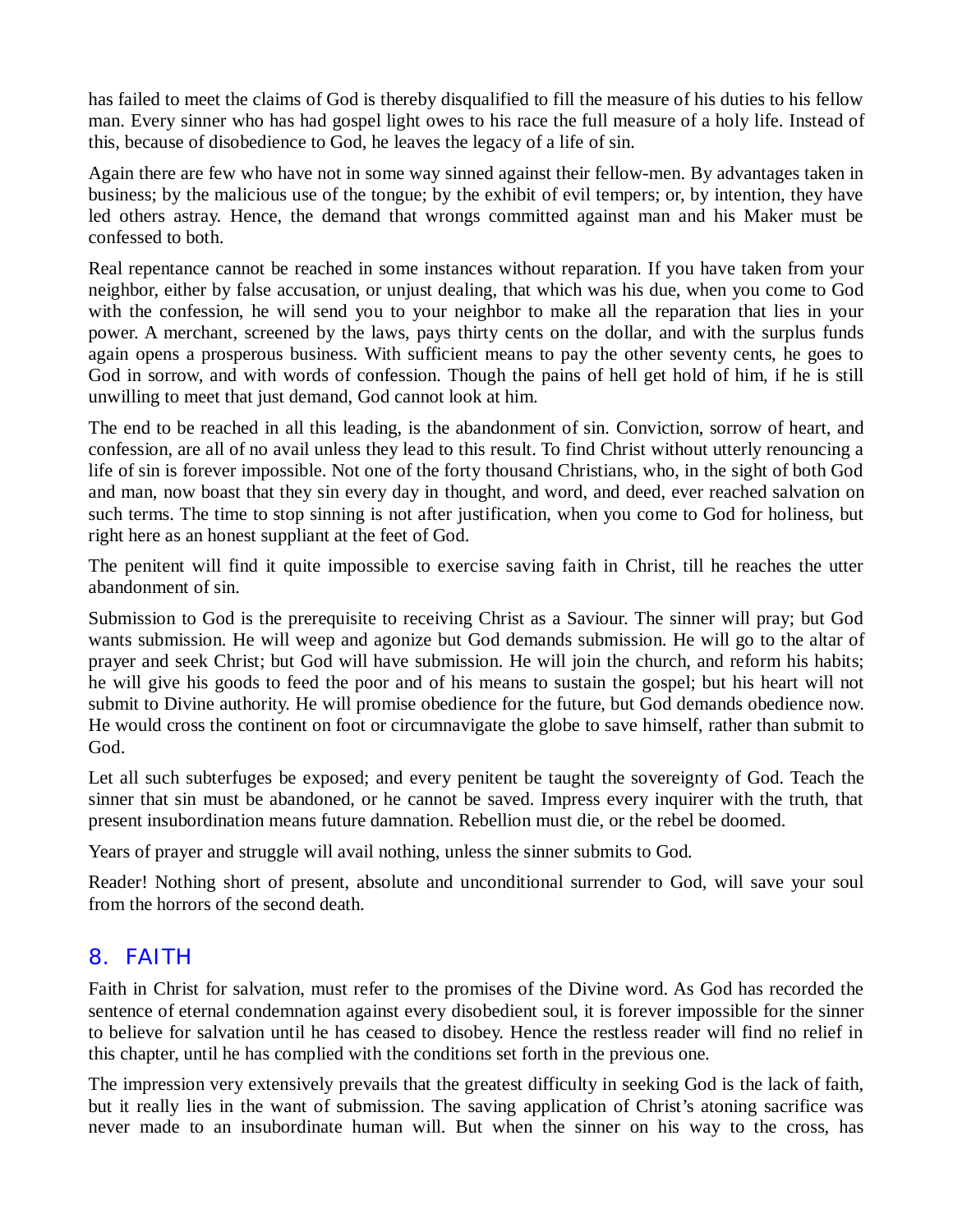completely yielded to the sovereignty of God, he is ready to reach the atonement through every promise of the Divine word. Let the inquiry be entertained by the reader, am I now, in accordance with the light given, forever surrendered to the will of God? If you are, you may now believe; and in believing, you will receive and know the joy of pardoned sin.

Faith is that act of the soul by which Christ is received as personal Saviour. The question arises, "is not faith the gift of God? How then is it the act of the creature?" God gives the faith faculty; but the exercise of this faculty is with us. He gave the atoning sacrifice by which our salvation is made possible. He gave Christ to be believed in as a personal Saviour. He gave the promises of his word as the channel through which each guilty soul might reach the benefits of the atonement and receive Christ as the Almighty Saviour.

He also gave the Holy Spirit to show the sinner his lost condition to inspire his heart with desires for God; to throw light on the atonement; to reveal Christ; to breathe strength into his weakness; thus giving him the gracious ability to exercise faith, or the power to believe and receive salvation as the gift of God. As the exercise of this power to believe depends entirely upon our own decision, our salvation or condemnation results from the action of the will. Christ the mighty to save being set before us, and all the conditions of salvation made plain, each soul must decide for himself, to either receive him and be saved, or reject him and be lost.

There is an assent given to the truth by multitudes of wicked men, which is, sometimes, mistaken for the "one faith" of the New Testament. A deception more subtle and ruinous could hardly be taught or received. This may be distinguished from genuine faith by the following marks. The one is an act of the head; faith is always of the heart. The one is simple assent; faith is trust. The one is always characterized by self-reliance; faith by self-abandonment. The one depends for salvation on works; faith depends on Christ only. The one practically rejects Christ as a present Saviour; faith receives him now. The one leaves its subject condemned and in darkness; faith justifies him and brings in light. The one never brings the internal witness of acceptance; faith always does. The one fails to bring its subject into a saved experience; faith is always succeeded by the joys of conscious salvation.

The heart must believe that Christ is not only able to save, and willing to save, but that he is able and willing to save now. To this must be added the confiding trust that he now saves.

The question arises, "how can I believe without the evidence?" What evidence? "Why the evidence of my senses." If the Lord had demanded that you believe the evidence of your senses in order that you might be saved, such would have been the nature of the faith required of you; but he has not asked you to believe in yourself, or anything that is done in you. The faith that saves the soul relates to Christ only, and not to inward experiences.

The promise of God is the evidence to be believed. He says "Come out from among them, and be ye separate, saith the Lord, and touch not the unclean thing; and I will receive you and will be a father unto you, and ye shall be my sons and daughters, saith the Lord Almighty." 2 Cor. 6: 17, 18.

Having thus separated yourself, take God at his word. Without any evidence except his immutable promise, rest the eternal destiny of your soul on that. God says I will receive you; and your faith claims acceptance on the divine veracity.

Christ says, "Behold, I stand at the door, and knock if any man hear my voice, and open the door, I will come in to him, and will sup with him, and he with me." Rev. 3:20. Having heard his voice, faith is the act of your heart by which you open the door and receive him. If after submission there is delay in believing, because of constitutional tendencies, or long continued habits of unbelief, two or three steps suggested by the familiar chorus, "I can, and I will, and I do believe, that Jesus saves me now," may help you to reach the end sought. Take the first step and hold it; I can believe, for God requires it; and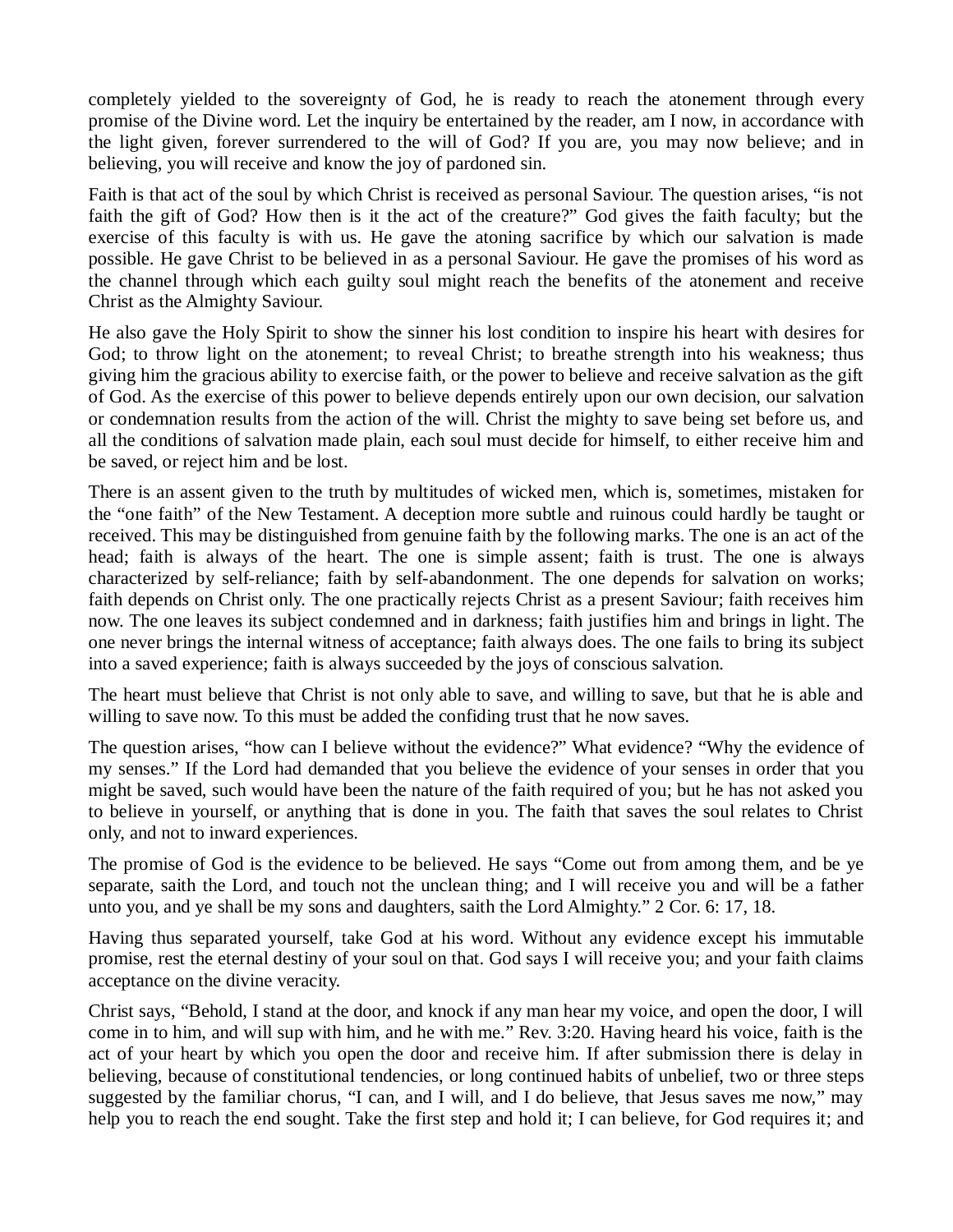he never requires of me that which I cannot do. Having secured the first step, take the second. I will believe. Your will has often rejected Christ; let it now receive him. Repeat with frequency I will believe. The adversary of your soul is fiercely contesting this ground with you, but your soul is at stake. God demands it. I WILL BELIEVE. My soul will perish if I disobey. I WILL BELIEVE. Having reached the second step, let God see that it is settled forever. Now take the third step, "I do believe that Jesus saves me now." I here rest the whole question of my salvation on the faithful promise of my Creator. Having committed my wicked soul to my Lord Jesus Christ, I now believe his atoning sacrifice was offered for my sins; and I now trust him to take away my guilty load.

I do receive Jesus into my heart as my personal, present and Almighty Saviour. I DO BELIEVE THAT JESUS SAVES ME NOW.

Make a record of this transaction. I\_\_\_\_\_ have on this \_\_\_\_\_ day of \_\_\_\_\_ in the year  $\frac{1}{\sqrt{2}}$  at \_\_\_\_\_ o'clock solemnly given myself to the Lord Jesus Christ, to be his servant forever. Seeing myself a lost sinner, I have laid all my sins at his feet, trusting him to wash out the guilty record of my past life in his atoning blood. Believing in my heart that he died to redeem my soul from death, I have accepted him as my redemption price, and my complete Saviour from the guilt and pollution of all my past transgressions. Behold, God is my salvation; I will trust, and not be afraid: for the Lord Jehovah is my strength and my song, He also is become my salvation." Isaiah 12:2.

# *9. JUSTIFICATION*

What is the immediate result of this act of saving faith in Christ? First, it changes the sinner's relation to the law of God. Before he believed, the law condemned him; it now approves him. It previously treated him as guilty; it now treats him as innocent. It then accounted him as wicked it now accounts him righteous. This legal transaction is called justification in the Holy Scriptures. The word is generally defined as, "the act of God's free grace, by which he absolves a sinner from guilt and punishment, and accepts him as righteous on account of the atonement of Christ." Webster thus defines it. "In theology, remission of sin, and absolution from guilt and punishment; or, an act of free grace by which God pardons the sinner, and accepts him as righteous on account of the atonement of Christ." The act of pardon reaches every transgression of the sinner's past--every one. The sins of youth, of his middle age, and of his riper years. Every sinful thought indulged; every wicked word spoken; every wrong ac t performed. It also includes sins of omission. Every failure of the past; the lack of faith, of love, of a life of usefulness and obedience to God--all this guilty record is forever swept away in atoning blood. Having accepted Christ's death on his behalf, "his debt is paid, his soul is freed, and he is justified." The law has nothing against him, for its claims are met; it cannot condemn him, for his guilt is canceled in blood. He is therefore regarded by God, and angels, and good men as though he had never sinned. Let us render ceaseless thanksgiving to God for this wonderful act of free grace. The soul that forgets it--after having been made its subject--is unworthy of being. Me who lightly esteems it is unfit for the society of God or good men.

The state of justification involves a life of simple obedience to God, and cannot be maintained with any known sin, in thought, or word, or deed.

The teaching that we may consciously commit sin from day to day, in thought, word, and deed, and remain justified, is a subtle deception, and in plain contradiction of the word of God. I John 3:6-9.

#### *10. REGENERATION*

Immediately following the act of God's grace by which the sinner is justified, there comes a new life into the soul. That life is from God, and is henceforth to dominate his forgiven child, within and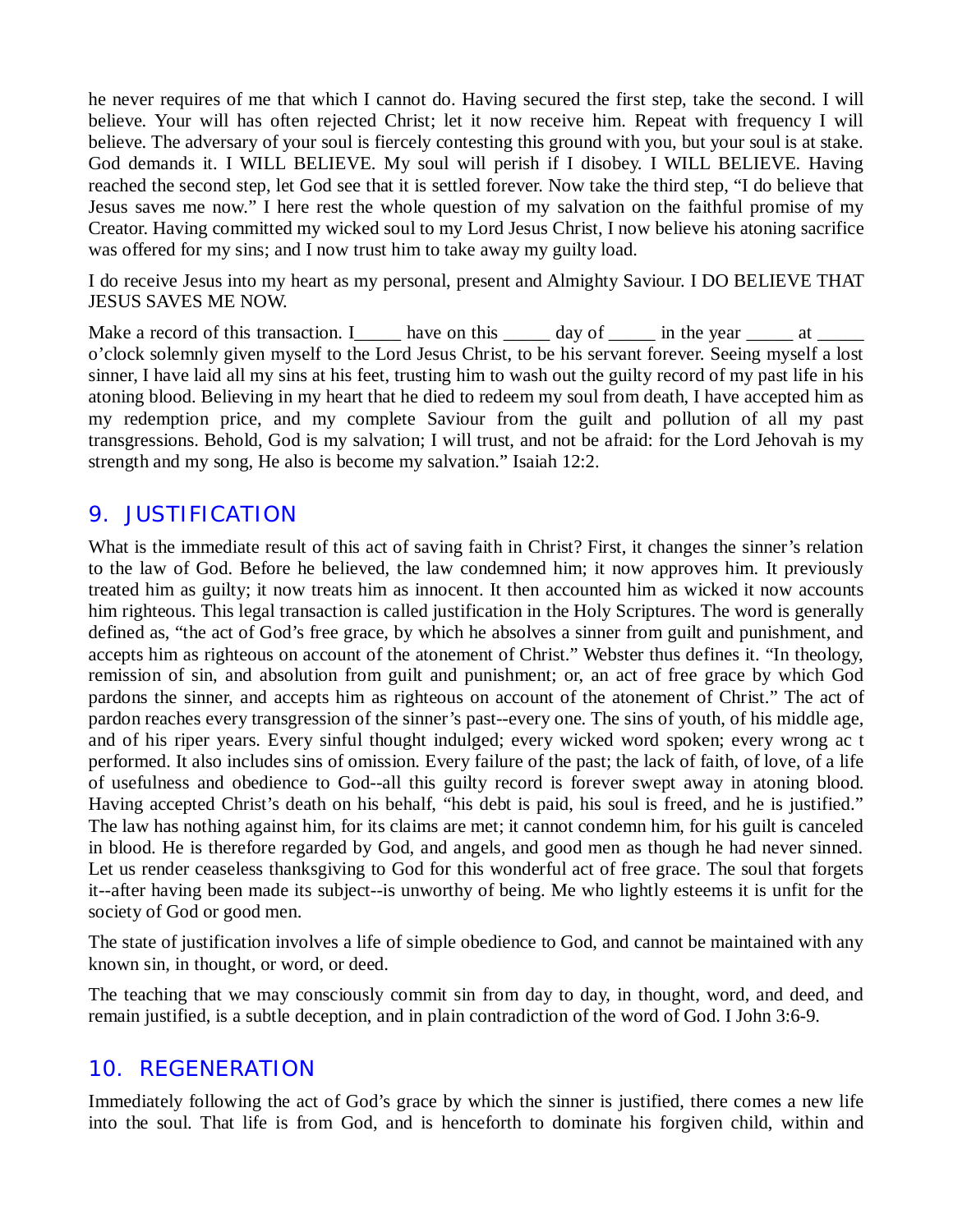without. He is thereby put in control of his own faculties, which by it, are made alive from the dead.

Rom. 6:19. To generate is to produce life; to regenerate is to reproduce life. The life of God that has been lost by sin is restored by regeneration. The Holy Spirit who brings it, and seals our pardon, makes such application of atoning blood, as to wash away the guilty stains resulting from our transgression of God's holy law.

Each transgression of God's law on the part of a moral agent not only condemns, but pollutes him.

The fiat of pardon removes guilt and delivers from punishment, but does not wash pollution from the soul. Hence, to remove the effect of transgression there must be an inward work of cleansing.

There is taught in the Scriptures, and found in Christian experience, a two-fold work wrought when the sinner is born of God. The first adjusts his relation to the laws of God, the second relates to his moral condition. The one is an act performed for him, the other is a work wrought in him. The first is called justification; the second is called regeneration.

The word regeneration occurs but twice in the Holy Scriptures, and is used but once in relation to Christian experience. Very few intelligent Christians have denied that a work of cleansing is wrought in the regeneration of the soul, but much confusion has prevailed as to the extent of this cleansing. When this is clearly understood, nearly all the mental difficulties concerning the doctrine of sanctification, as a cleansing work, will be removed.

One asks, "does God do an imperfect work?" "Does he undertake to cleanse a soul from sin, and leave it but partly clean?" And another significantly declares, "I believe that when God converts a soul, he does it perfectly." Often the Lord's ministers, to avoid the responsibility involved in a call to holiness and shake off conviction, join the members of the flock in reiterating these questions, as if they were unanswerable, till multitudes of simple untaught persons catch them up and repeat them, persuading themselves that they are thus delivered from the painful necessity of being wholly sanctified. When the steps of salvation are clearly defined, all such questions are plainly answered.

We have said that each transgression of the law of God, on the part of a responsible moral agent, both condemns and pollutes his soul. No doubt of this truth has ever been expressed by any intelligent Christian. Each sinner is responsible for the guilt and pollution thus brought on himself.

God cannot approve him as his child, till both the one and the other are swept away by atoning blood.

It is therefore quite as important that the pollution of his sins should be cleansed, as that their guilt should be forgiven. The internal cleansing is the counterpart of pardon from without, and one is just as perfect as the other. To illustrate: if a sinner has committed just forty thousand sins, he is responsible to God for the guilt and pollution of just forty thousand sins no more--no less. In the act of pardon, the guilt of forty thousand sins is completely forgiven; no more--no less. In the cleansing work of regeneration, the pollution of just forty thousand sins is completely washed away; no more--no less. The work of pardon is, therefore, infinite in its application to past sins; and the work of cleansing equally so.

But the work of regeneration does not consist solely nor chiefly in cleansing from the pollution of actual sins. 'Tis a truth of universal acceptation, that every child of Adam's race goes right into sin as soon as its powers are sufficiently matured. If there has been an exception to this rule, it has resulted from the interposition of powerful restraints. If the sinner, born of God at forty years of age, were simply restored to the moral condition of his childhood, he would go right into sin. But "he that is born of God doth not commit sin; for His seed remaineth in him; and he cannot sin, because he is born of God." I John 3:9.

Regeneration consists, largely, in the impartation of a new nature to the soul. Hence the truth of the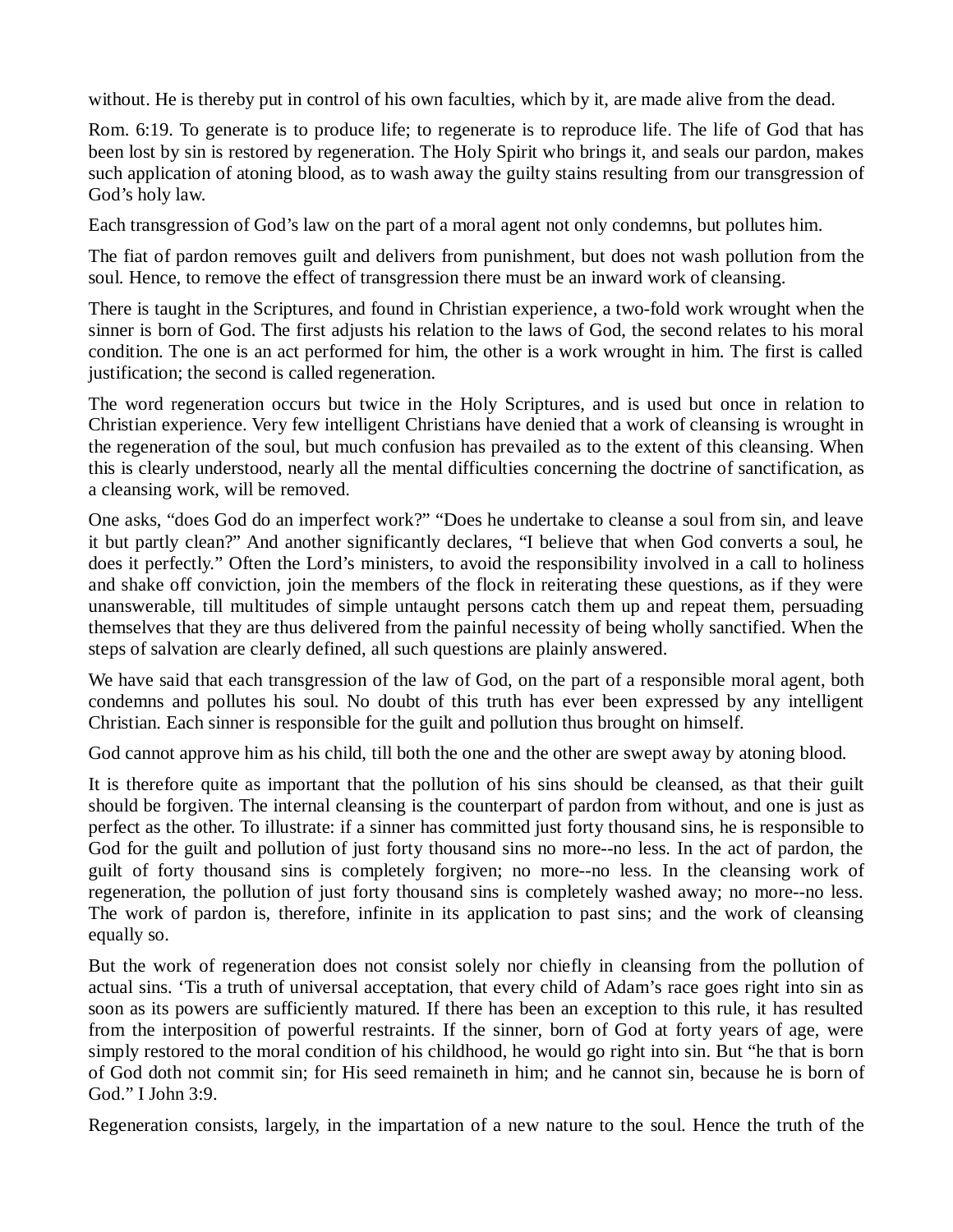Scriptures is verified in the experience of all who are born of God. There comes with regeneration, in every instance, new motives, new desires, new love, and a new life within the soul; indicating the presence of what the Scriptures denominate a new heart; thus called because the heart is recognized as the center of the affections. This new life imparted, or, this "seed that remaineth in him," comes from God, and is always put in control of the soul. Hence while we are under its influence, John says, we "cannot sin, because we are born of God." The new life imparted in regeneration, forms a new moral center, out of which God expects a new course of conduct. This life in itself is holy, because it came from God; and it is at once put in control of every evil power and passion of the soul. "Therefore, if any man be in Christ, he is a new creature: old things are passed away; behold, all things are become new." 2 Cor. 5:17.

This new power is ofttimes so glorious and all-pervading, that for many days its subject is wholly unconscious of the existence of a sinful nature in his breast. The ability to resist temptation, and restrain every evil tendency, is given to every regenerated soul. The inebriate who has inherited a love for strong drink, or he who has been the slave of the vilest passions, will always find, in regeneration, power to resist these appetites, and to utterly avoid their indulgence. The nature which has been in bondage to the passion of anger, will, under the reign of the new life, be calm in the midst of the sorest provocation.

We believe that the records of the judgment will prove that but few, if any, of all the race, ever knowingly committed sin, or yielded to any evil passion, the first day after they were born of God.

Sufficient power is always given in regeneration to control all remaining evils, till we have sufficient light, intelligently to seek their extirpation.

But let it be kept in mind, that the control, or "repression" of evils in a human soul, and the removal of those evils, are distinct questions in the Holy Scriptures, and distinct questions in Christian experience. The control comes with regeneration; the extirpation by entire sanctification.

#### *11. ADOPTION*

By virtue of the atonement every child is born into the world in a justified state. Dying in infancy he is an heir of heaven. The adult, having lost this relation to God's law by his transgressions, is restored to his rights in the atonement by the act of pardon, and the work of cleansing, described in previous chapters. His sins made him a stranger, and the enemy of God; the new birth gives him the relationship of a child of God. "In the New Testament, adoption appears not so much as a distinct act of God, but as involved in, and necessarily flowing from, our justification; so that at least. The one always implies the other."--Richard Watson. Adoption may therefore be defined as the act of free grace, whereby God receives us into his family and makes us heirs of eternal glory. Being completely absolved from the guilt and pollution of every sinful act for which he is responsible, and made a "partaker of the divine nature," the sinner is brought into the relationship of a child. As a child, he is the heir o f God, and "joint heir with Jesus Christ" to the whole inheritance of the sons of God.

This implies the right or title to all there is included in the great Calvary purchase either on earth or in heaven. But the right to possess does not imply present possession, but rather the contrary. Neither does it imply the fitness to enter upon a possession that is guaranteed only on specified terms. An adopted infant is the heir of his adopted parents; but that does not imply that he is now fitted to take possession of his inheritance.

Among the gifts immediately bestowed, is the internal witness of the Holy Spirit of God, "For as many as are led by the Spirit of God, they are the sons of God. For ye have not received the spirit of bondage again to fear; but ye have received the spirit of adoption, whereby we cry, Abba, Father. The Spirit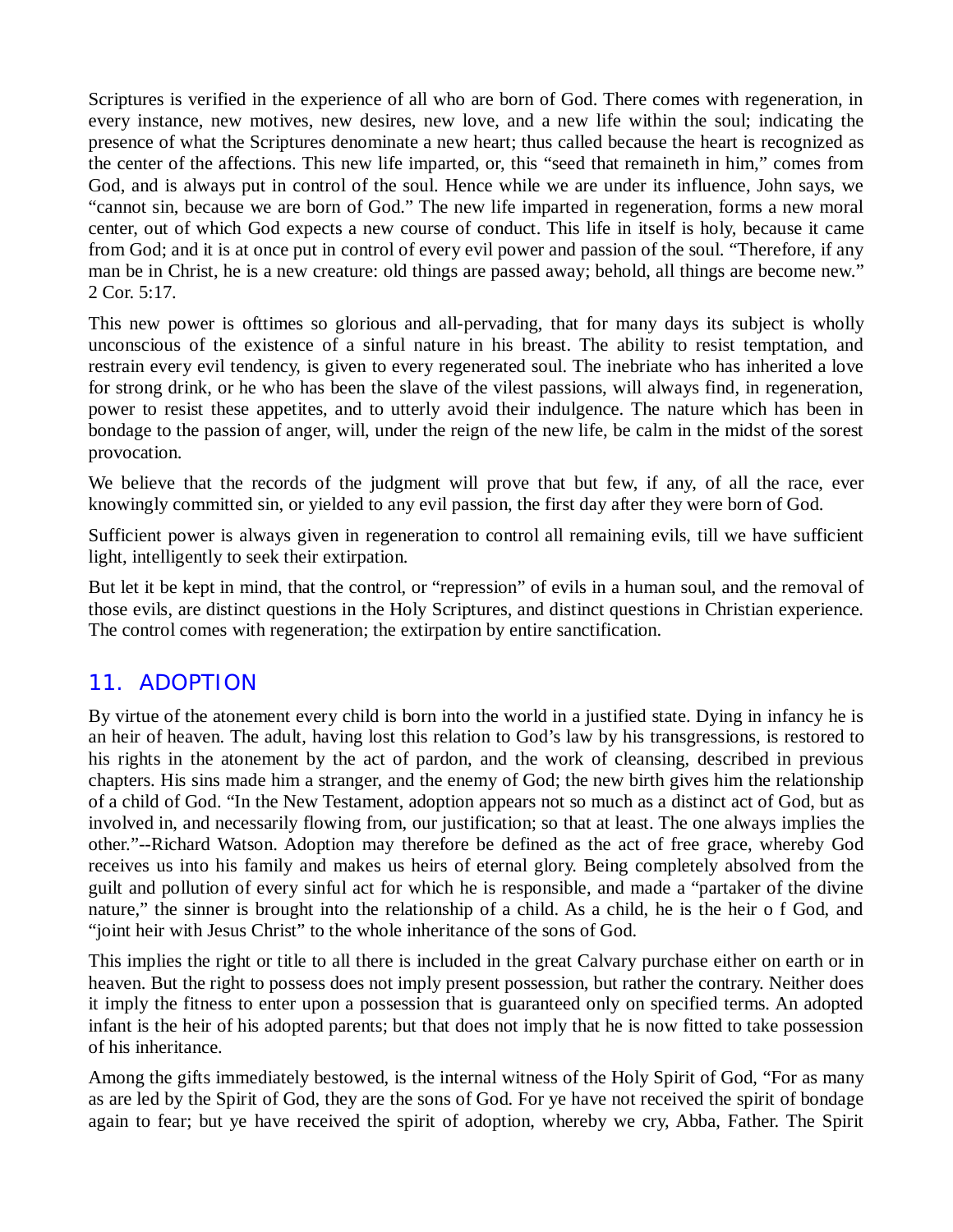itself beareth witness with our spirit, that we are the children of God: And if children, then heirs: heirs of God, and joint-heirs with Christ; if so be that we suffer with him, that we may be also glorified together." Rom. 8:14-17.

Being delivered from the bondage of sin, there is found in the heart a confidence in God as our Father and this is accompanied with peace and joy in the Holy Ghost.

Thus we see that justification, regeneration and adoption are necessarily included in the new birth and every soul thus born of God is made to possess, not only the gracious gifts which have been mentioned, but is given access to God, for every mercy promised in his word. "Therefore being justified by faith, we have peace with God through our Lord Jesus Christ: By whom also we have access by faith into this grace wherein we stand, and rejoice in hope of the glory of God." Rom. 5:1, 2.

The new birth is the greatest single transaction that ever took place between God and man.

Reader have you been born again?

## *12. SANCTIFICATION*

Among the precious gifts of grace provided for, and promised to all God's dear children, is the experience of entire sanctification. This grace is tendered to those, and only to those, who are the children of God. Hence all the promises of his word, relating to this experience, are addressed to the children of God. Each commandment in the New Testament, in any form of words which necessarily involves the state of entire sanctification, is addressed solely to Christians; and each prayer offered for this grace, is offered on the behalf of those, and only those, who are born of God. Mat. 5:48; John 17:17-19; I Thes. 4:3, 7; 5:23, 24; 1 Pet. 1:16; 1 John 3:3; 4:17.

Because of this clear and universal testimony of the Scriptures, all organized bodies of Christians which have ever existed (except one or two) have believed and taught sanctification as an experience, or state not realized in, and necessarily subsequent to, the new birth. Christians of different names and orders, have differed widely as to what sanctification is, and as to the time and manners of its attainment; but the whole Christian world agrees that it is a state, or grace, or work wrought in the soul subsequent to regeneration. This truth is so clearly impressed on universal consciousness, that it is doubtful whether there is one minister in all the earth who seriously urges an unconverted sinner to seek directly entire sanctification.

Our Calvinistic brethren generally teach that the change to be wrought in complete sanctification is so great, that its accomplishment in this life is wholly impracticable. They all agree that somewhere, before the soul enters the holy heaven it must and will be wholly sanctified. They all believe that there is a progressive work after justification, in which the soul is brought more and more under the influence of sanctified affections; but that the soul may be delivered from all sin before death, they deny. Something extraordinary must occur very near, or in death, by which our carnal nature will be taken away, and we shall then be wholly sanctified.

Every Methodist Church in Europe, Asia and America, teaches by authority, from John Wesley down, that we are wholly sanctified after we are born of God.

The Methodist Episcopal Church teaches in her discipline, in her hymnal, in her catechism, in her general conferences, in all her church histories, and in every standard author who has ever written on the subject, that we are first justified and afterwards sanctified. She also teaches that we are sanctified in the present life by the Holy Ghost, through faith in Christ's all-sufficient sacrifice. See Wesley's Christian Perfection; Fletcher, Richard Watson, Adam Clarke, Benson, Asbury, Hedding, Hamline, Bangs, Stevens, George Peck, Bishops Janes, Foster and Jesse T. Peck, Steele and others; hymnal,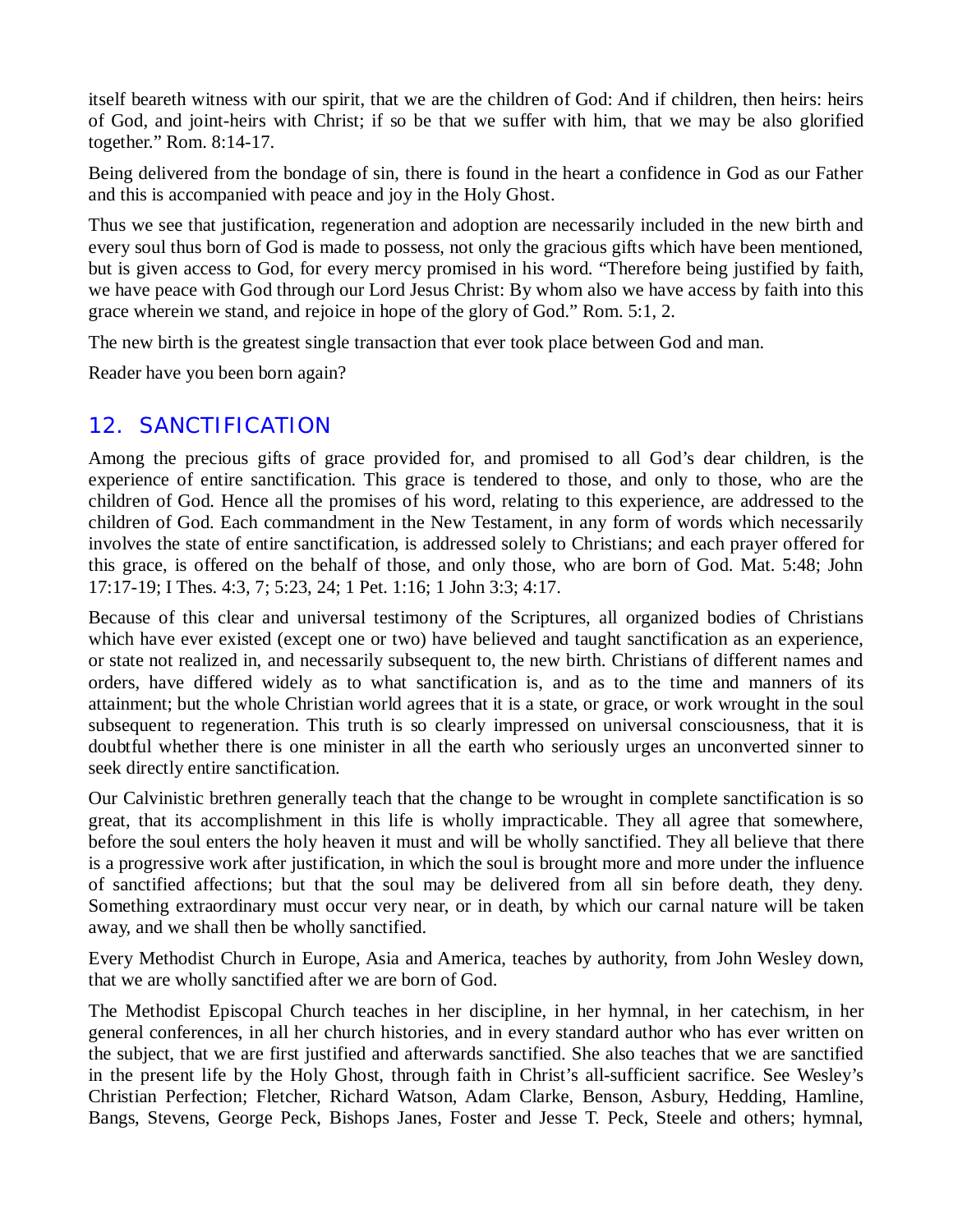catechism, discipline, and records of general conferences.

# *13. RELATION AND MEANING OF GOD'S CHOSEN WORDS*

The state of entire sanctification is variously set forth in the Holy Scriptures. A greater variety of words is used by inspiration to describe this precious experience than any other. There are a greater number of scriptures by way of commandment, of promise, of precept, and of provision relating to this distinct state of grace, than to any or all other states of grace either on earth or in heaven. But there are a few chosen words used with great frequency, which more directly and perfectly describe it. These are: holiness, sanctification, purity, cleansing, perfection, perfect love, fullness of God, rest, etc. A knowledge of the meaning of these words, and their relation to each other in this experience, is quite important to earnest souls.

Holiness is one of the essential attributes of Deity, without which he cannot be God. In him it relates to the infinite purity of the divine essence.

Holiness in angels refers to the purity of their nature received from God.

Holiness in man refers to the restoration of the full-orbed image of God to the soul. This, as previously stated, cannot be done without the destruction of sin, which is the antagonist of holiness, and the diffusion of the divine nature throughout our being.

Sanctification in the fullest sense, as applied to human salvation, implies both consecration and purification. A soul wholly consecrated and entirely purified is wholly sanctified. Hence, the divine work of sanctification is completed when the soul is cleansed from all sin.

But as no man can be justified, without being regenerated as a consequence, so no soul can be thus completely cleansed without being filled with the Holy Ghost, and made perfect in love. This filling always follows, whether understood by its subject or not.

The word sanctification does not include as much as the word holiness, but because it more clearly defines the way by which this grace is received, it is intensely hated by Satan and all his followers.

God wholly sanctifies the soul that it may be filled with pure love; but filling the soul with love is additional to the work of cleansing. Therefore to be made perfect in love means more than entire sanctification. Many who dare not say they are wholly sanctified, think their statements of personal experience very unpretending, when they say they love God with all their heart. No soul can love God with all its powers, till everything in those powers which does not love God is removed. The work of entire sanctification is finished when it removes the barriers to perfect love. And the man who would love God with all his heart, must first be wholly sanctified. Therefore, he who says he loves God with all his heart, says more than he who says that God has wholly sanctified him.

It will not do to say that the love of which St. John speaks as perfect, is merely perfect in kind, for he speaks of the same love as being possessed and not yet made perfect. I John 4:12-18. Our love to God, in the lowest measure, is perfect in kind, because it came from him; but the love which God calls perfect, is the love of a perfect heart. The heart cannot be perfect with God while there is left in it any mixture of carnal affections; for all that is carnal is opposed to God. Therefore the utter impossibility of loving God perfectly before we are wholly sanctified. To love God with all the heart is to love him perfectly; because it is precisely the measure of love which he has required. If the reader says he has met a demand for one hundred dollars in gold, with ninety dollars, he would not be believed. If he undertakes to prove it by showing that every dollar of the ninety was pure gold, would that show that the claim was met?

This state of loving God with all the heart is called perfection in the Holy Scriptures. It is so called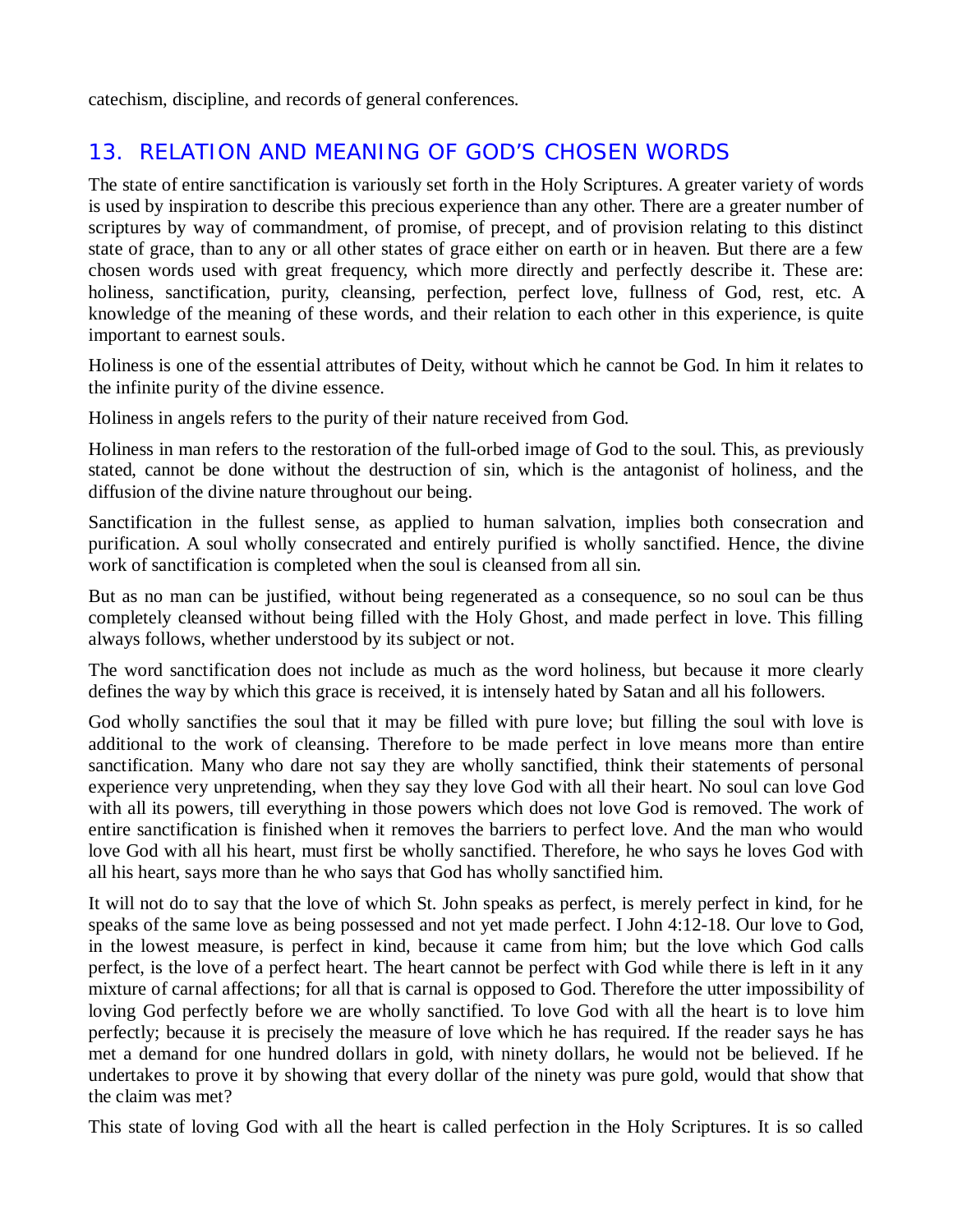because, to be perfect, is to fill the measure of the divine demand. The outlimit of God's requirement of his children in either the law or the gospel, is expressed in these words: "Thou shalt love the Lord thy God with all thy heart, with all thy soul, and with all thy mind; and thy neighbor as thyself." The man who loves God with all his powers, and his neighbor as himself, perfectly filling the measure required, is, therefore, called a perfect man. (Job 2:3; Ps. 37:37; Matt. 5:48; 2 Tim. 3:16, 17.) These different words make plain the measure of God's requirement, and the extent of human obligation. If all who are seeking light on this subject would consult Webster's large dictionary, and get a correct knowledge of the full meaning of these English words, and instead of waiting to feel their way through the mists of human theories, would ask God to direct them; if they would follow where he leads, and walk in the light he gives them, they would avoid years of comparative darkness and reach at once

"The land of rest from inbred sin,

The land of perfect holiness."

An unlettered Presbyterian brother in Texas, whose soul had long been pressed with a conscious need of an experience he had not yet received, in reading the fourth chapter of first Thessalonians, paused at the third verse, "This is the will of God, even your sanctification." Said he, "O God, I do not know what this means, but thou knowest." Placing his finger on that text, as he knelt in the woods alone, he repeated, "this is thy will even my sanctification; and, whatever that means, I want it now." And the Lord heard him and came in power to his soul; and he was blest as never before.

He afterwards came fifteen miles to attend a holiness convention which we were holding. When he heard others testify to entire sanctification, he was filled with great joy, to find that his experience was the same as theirs, though he had never heard a sermon on the subject.

Reader, go and do likewise. Take these words of God to him; and ask him to show you the way.

In the spirit of obedience, leave your whole case with him, and he will show you, as man cannot, the meaning of entire sanctification.

## *14. RESTORATION AND SANCTIFICATION*

One of the greatest failures in the holiness work results from the fact that many persons mistake restoration from a backslidden state for the experience of entire sanctification.

Multitudes rush to the altars of Zion as seekers for the latter, who should be, really, candidates for the former. This mistake is due, in part, to the lack of clear teaching on the line of distinctive Christian experience. A teacher, actuated by perfect love, "thinketh no evil," and, filled with the charity that "hopeth all things," will readily conclude that brethren are in the spiritual condition they claim, and treat them as justified saints. This course is a great error and leads to painful results. The writer, on review, sees this error to have been too frequent in his own ministry, and would earnestly move all teachers of holiness to great carefulness and persistence, in presenting to the hearer the condition of soul requisite to seeking and receiving this gracious experience. To be justified, appears to us a much more blessed and comprehensive work, after we are sanctified wholly, than it did before.

Let the soul of each seeker be probed with most scrutinizing questions from the platform, as to his present condition before God. If he is truly justified, it will not offend him. If he is not justified, but thinks he is, it is better to be offended, than deceived. Momentous questions are in the balances, and heaven or hell will result from the thoroughness, or the lack of it, with which you deal with souls.

There is a great contrast between restoration to a justified state, and being sanctified wholly.

1. Restoration implies a previous possession. Sanctification brings the soul into an experience hitherto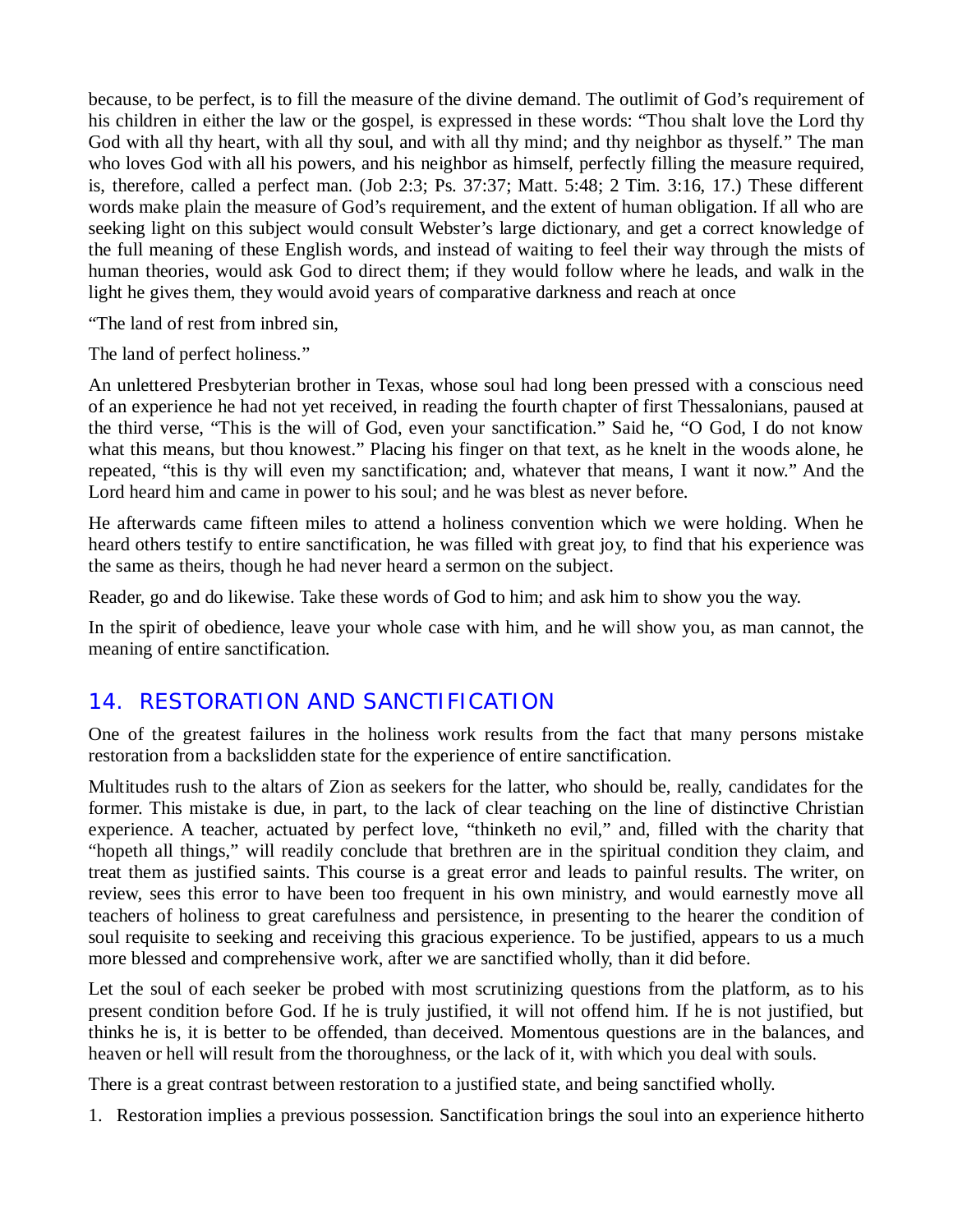unknown.

- 2. The conditions of restoration differ widely from those to be complied with when we are sanctified. The soul, feeling its way back to God, has violated the vows of sonship, and is condemned. There are wrongs to be confessed, and guilt which must be cancelled by pardon. There may be wrong relations to men, which demand a right adjustment; enmity to both God and man, which must be repented of and forgiven; and, in many cases, there must be restitution as well as confession. Hence, there must be a genuine repentance, in order to restoration from a backslidden state.
- 3. The backslider "is dead in trespasses, and sins;" and he comes seeking the return of the life of God to his soul.
- 4. The character thus seeking, is lost, and his recovery includes pardon, life from God restored to the soul, with its fruits; love, joy, peace, long suffering, gentleness, goodness, meekness, temperance, faith, the Divine approval, and the witness of the Holy Spirit to his adoption into the family of God.
- 5. This is so glorious that its subject may innocently mistake it for sanctification. A soul thus blessedly restored to favor of God and man, has cause for ages of thanksgiving, and men and angels should rejoice with him; but this is not sanctification. It is restoration to a spiritual condition, which makes him a proper subject for sanctification.
- 6. Above, we have contemplated restoration to sonship; but there are multitudes who have not lost this relationship to God, and yet, are in the perilous condition of the church at Ephesus, addressed by Christ, in Rev. 2:1-6. They were full of works, and labor for the cause. They were patient, and zealous for the right. They also hated false doctrines, and antagonized false professors; but they had "fallen," and "lost their first love." Is it uncharitable to say that a majority of the more spiritual members of the evangelical churches, are, probably, in a similar condition today? These are not called to seek holiness, nor commanded to "go on to perfection." They are commanded to "repent, and return to their first love," or God would "sweep the candlestick out of its place." Sanctification is not new born love, but new born love made perfect. No backslider in heart, no lukewarm professor, no soul at enmity with either God or man, no child of Adam who is not now clearly justified, is eligible to this holy experience. What care should be taken to prevent God's people from being deceived. Let us repeat. Sanctification does not relate to the forgiveness of sins, great or small, nor to restoration from backsliding; but is a work of God wrought in those only, whose past sins are all now forgiven, and whose backslidings are all now healed.
- 7. The following points of difference may suffice:
- (1).Restoration relates to the removal of our personal transgressions. Sanctification is given to those, only, whose transgressions have all been, previously, blotted out.
- (2).Restoration brings the soul into a justified relation. Sanctification is never given, until after we are truly justified.
- (3).Restoration brings back to the soul, the graces of the Holy Spirit; sanctification destroys the sinful nature which, probably, caused you to lose those graces, and made restoration a necessity.
- (4).Restoration cancels the guilt of all your past transgressions; sanctification makes you pure in heart. The one removes the barriers to fellowship with God's righteousness; the other brings you into fellowship with His holiness.
- (5).In Restoration, the fruits of the spirit will be disturbed by remaining corruption in the soul; in sanctification, the soul is cleansed from this corruption.

What course is advised for those, who sincerely believed they were wholly sanctified, but afterwards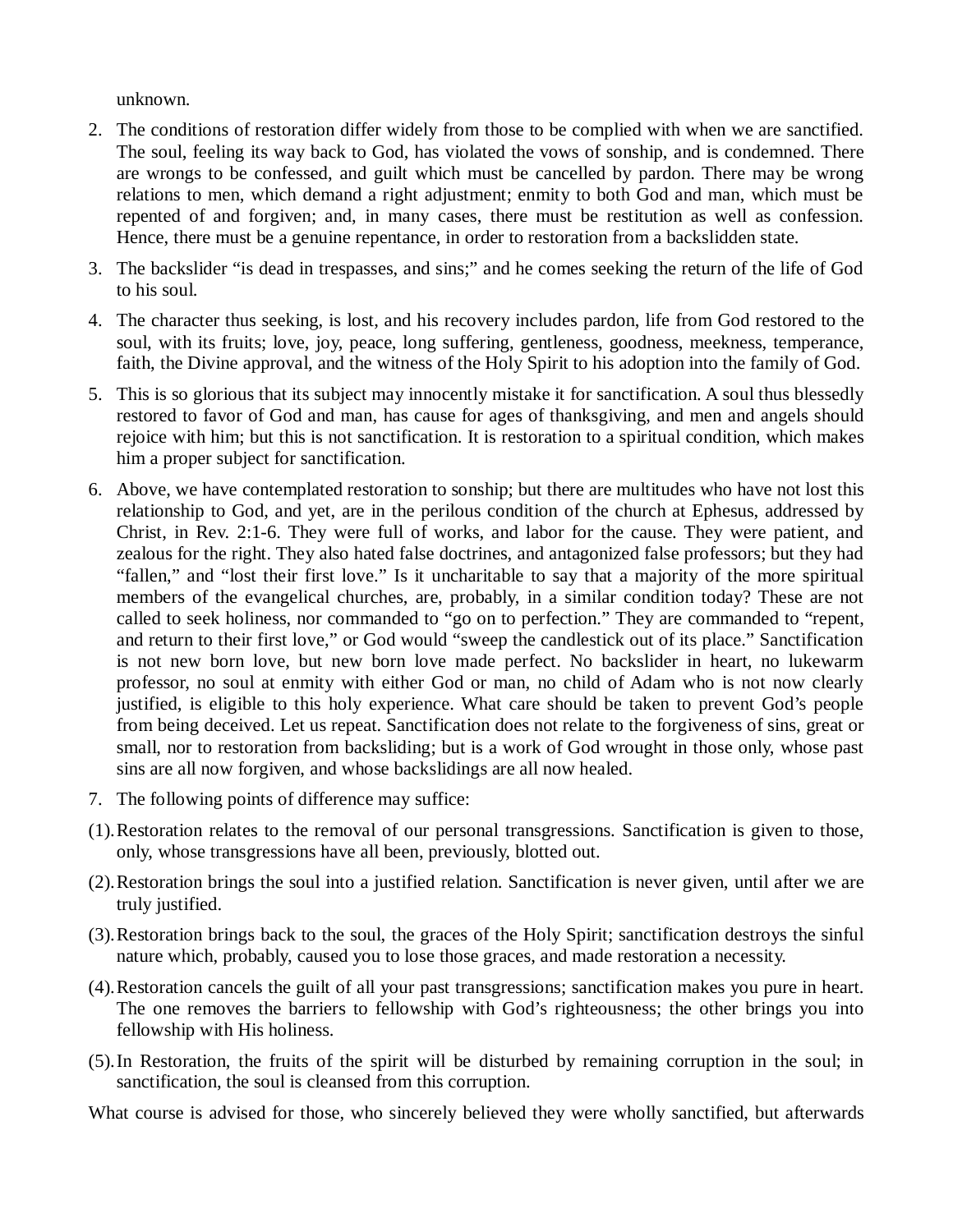found they were restored from backsliding?

1. Render unto God unspeakable praises, that through His unmerited grace, you have been restored. So many of God's people, who were at ease in Zion, are aroused by the searching light of definite holiness teaching, and find to their alarm that they have been surely drifting with the world.

Very many are now confessing with grateful tears, that, but for holiness testimony, and holiness preaching, they would quietly, but surely, have drifted right on to destruction. Sin, in any and all forms, is so deceptive. Indulgence in the least known sin blurs our spiritual perceptions and makes a vulnerable point for the insinuating approaches of the old deceiver. The carnal mind, which is not destroyed in conversion, is in league with sin and Satan and is the quintessence of deception. Hence, all who still retain it, are liable to be deceived about their own spiritual condition. The majority of Christians are apt to gauge their own spiritual status by the apparent condition of those with whom they are associated in church fellowship.

Whole churches will, unconsciously, drift worldward together. When they are brought to face God's standard of salvation, the more spiritual are alarmed, and flee from danger, while others, less conscientious, but in the lead, at once rise up and make war with the standard, and with all who dare to raise it; fancying themselves in the van of religious progress, and their methods alone, "suited to the age."

Again we say, brother, thank God that you are restored to His favor, and let no power stop your praises.

- 2. If the blessed light of your restored experience reveals evils remaining in your heart, that you thought were removed, frankly confess the facts as they exist, and bless God that your restoration to a justified state prepares you to be, at once, wholly sanctified.
- 3. Don't dare to linger where you are, lest the same carnal nature, which robbed you of your first love, be the subtle channel through which Satan will accomplish a second downfall, and your life be a failure. God has again justified you, that he might lead you into this grace. He now proposes to sanctify you, that he may preserve you blameless, unto the coming of our Lord Jesus Christ. I Thes. 5:23, 24.

# *15. DISTINCTION BETWEEN THE NEW BIRTH AND ENTIRE SANCTIFICATION*

As sanctification is wrought in the soul after we are born of God, the question arises, "what are the distinctions between these two acts of God's free grace?" We have seen that the new birth involves four points: justification, regeneration, adoption, and the divine pledge of glorification, on specified terms.

A child can never, in any sense, be more truly the child of its parents than at its birth; neither will it ever be more legitimately the heir of its father's estate. So, when born of God, we are his children as certainly as we ever can be, either on earth, or in heaven; and as his children, we are heirs of the entire possession. We can never heir more than the whole. The difference is not found in the relation of the child to God, but in the moral condition or state of the child. To understand this truth more clearly let us inquire.

What are the distinctions between justification and sanctification?

- 1. Justification is an act done for us; sanctification is a work wrought in us.
- 2. Justification is an outward work; sanctification is an inward work.
- 3. Justification relates to pardon; sanctification to purifying.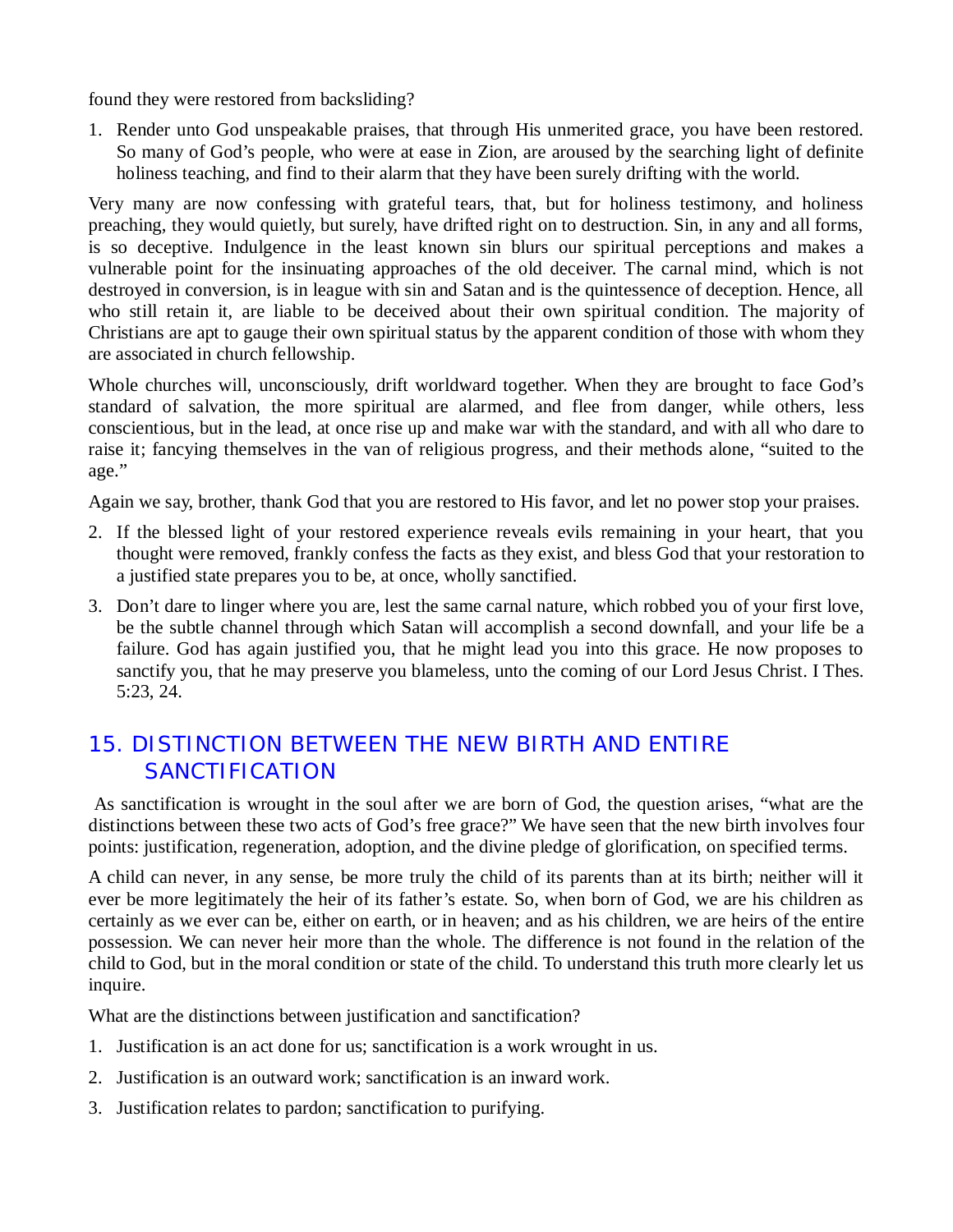4. Justification, in relation to the divine law, averts its penalty; sanctification, in relation to the same law, removes the hindrances to obedience, and conforms the soul to its holy precepts, that the soul may be justified evermore. It is easy to distinguish between pardon and purifying, or see the difference between an act which takes away condemnation, and a work which makes us holy.

The great difficulty is brought out in the question,

What is the distinction between regeneration and sanctification? We cannot answer as before, that one is an outward work, for both are wrought within, and both relate to purifying.

There is not so much confusion about what is included in sanctification, as about what is done in regeneration. The reader is referred to the chapter on that subject. The question recurs to the thoughtful, why should our pardon be perfect and all-comprehending, and our cleansing in regeneration be partial and incomplete? Can God do an imperfect work? Why then does he not perfectly cleanse the soul in regeneration? These questions are clearly answered by the following statement, which the writer has steadily and confidently made for forty-five years.

Regeneration, as a cleansing work, removes the pollution consequent upon actual transgression; sanctification cleanses the heart from inherited sin.\* As stated in a previous chapter, each transgression of God's law on the part of a moral agent, brings guilt and pollution to his soul. Pardon takes away the guilt when the sinner is justified; and regeneration removes the corresponding pollution. The removal of the guilt is complete, perfect, infinite; the removal of the pollution is equally complete, perfect, infinite. This is clearly illustrated in the chapter on regeneration. The cleansing wrought in regeneration is just as perfect as the work of pardon, corresponding the one with the other in the new birth. And theologians very generally agree in this view of truth.

We have used the following illustration for many years, to the benefit of thousands of people. The diagram, representing a term of thirty years, will clearly show the cleansing wrought in regeneration.

Suppose a sinner just thirty years old when he is born of God. Suppose he committed his first transgression when he was just ten years old. He is, therefore, at the time of his conversion, responsible to God for the guilt and pollution of just twenty years of sinning: 10 30 10 30

------|-------Guilt--------| -------|-----Justification-----|

------|-----Pollution-----| -------|-----Regeneration---|

Justification, or pardon, completely sweeps away the accumulated guilt of twenty years of sinning; no more--no less. Regeneration washes out from the soul every stain resulting from just twenty years of sinning; no more--no less. The sinner thus justified and regenerated, stands before God as if he had never sinned. Regeneration, as a cleansing work, is, therefore, as complete and perfect as is the act of justification.

Justification does not, in any sense, refer to the question of inherited sin, or the sinful nature with which we are born into the world. Neither does regeneration as a cleansing work. God graciously implants a new life in his child, to--1, control; 2, reveal the inbeing of sin, and thus prepare the soul for its removal by a second act of grace.

In every case power is given to the new-born soul to perfectly control all the evils within. Hence many conclude because they do not feel the uprising of sin, it is therefore destroyed.

This control of evils within the breast continues, till God's child has time to get the necessary light and strength for its renewal. Hence the uninterrupted peace and joy which usually attend every new-born soul for a time; and the blessed fact that at first it does not commit sin.

In due time God begins to reveal the deep undercurrents of a sinful nature to his child. This he does by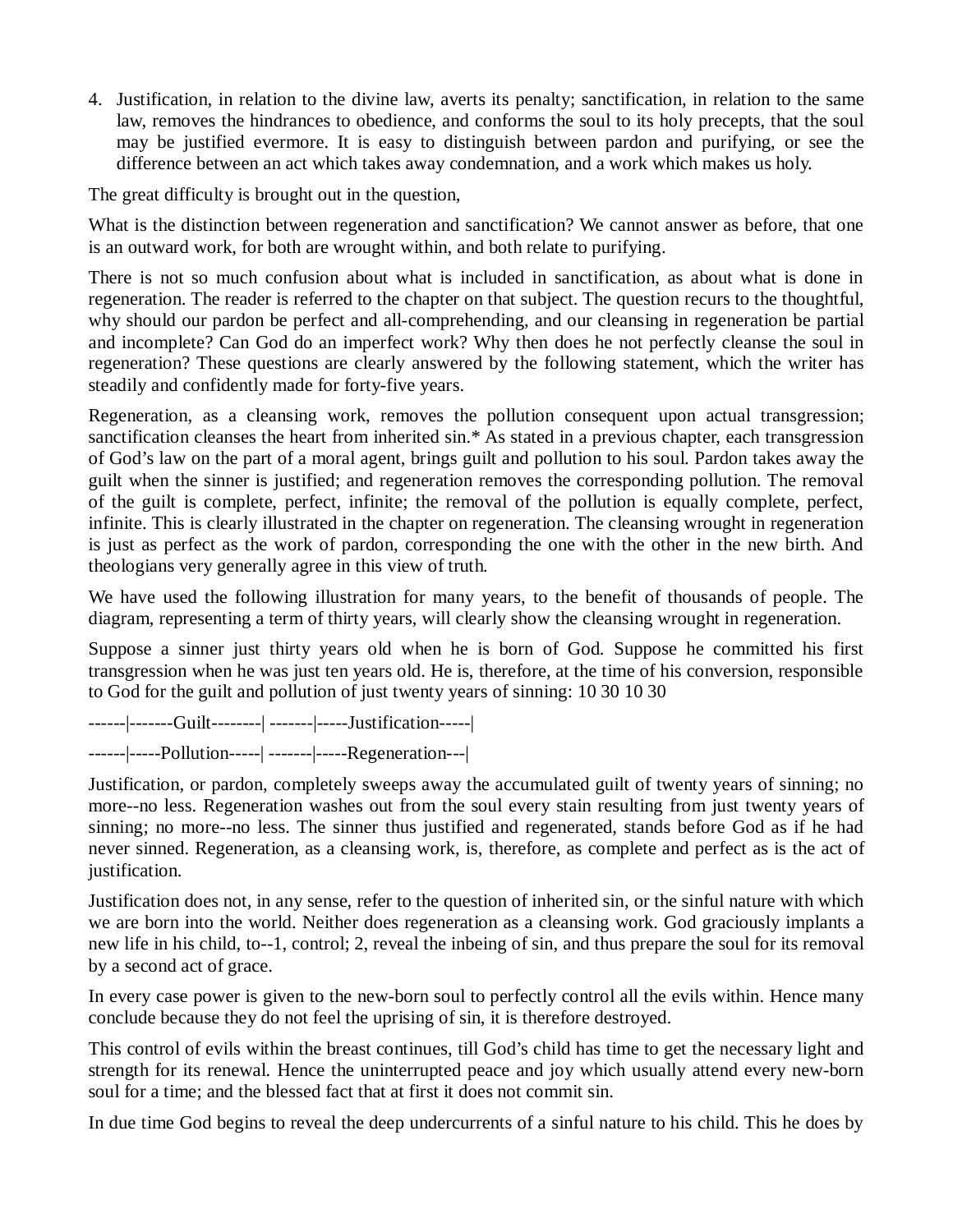the impartation of divine light to the understanding, for that purpose; and in case obedience is delayed, the evils of the heart are permitted to rise and trouble their possessor, that he may be fully conscious of their power and hurry to God for their extermination.

Just in this crisis of experience, many who have been truly converted are thrown into doubt and discouragement, and for want of proper instruction fall away. Millions of converts are lost to the churches while passing this ordeal, which usually occurs in the first year of Christian experience frequently within the first six months. Unsanctified affections will never overcome a child of God who is taught God's whole plan of salvation, if he will follow the instructions given. Therefore the fact that any one is ever condemned after justification, results from either the lack of right instruction, or the failure to follow such instructions when given.

Penitents who are taught that in regeneration their carnal nature is taken away, find, after a time, that this is a sad mistake; and they are overwhelmed with doubt and temptation which often results in the abandonment of the Christian profession. Christians who are persuaded to believe against the testimony of their own consciousness, that God wholly sanctified them when they were converted, are thereby hindered from seeking deliverance from inbred sin, and become a prey to the impurities of their own hearts. Pressed with the conscious presence of depraved desires and unholy passions, they are tempted to dissemble from month to month, and thus become the subjects of a mixed and unsatisfactory experience, which often results in utter backsliding.

Young disciples who are not early led to see their need of entire sanctification, almost universally lose their first love, and fall into what has been called, by ministers, the "wilderness state;" and throughout a pilgrimage of weary years, they look back to their first experience as the brightest and best part of their Christian life.

Additional reasons for this distinction will be given in the following chapter.

\*A careful examination of Methodist authors will show that until recent years this precise

statement of gospel truth was not made. Such have always taught that the remains of the carnal nature are completely removed by sanctification; thus always making the impression that in regeneration a part of this nature was taken away. Now, if God could take away a part of inherited sin without consulting our agency at the time we are justified, why should he leave the "remains?" In our judgment such forms of statement are misleading; hence, for a century there has been much confusion about the cleansing wrought in regeneration. Who can tell why God should remove a part of inherited sin from the soul, and not remove the whole? Our statement is that regeneration takes away, perfectly, the pollution of personal transgression, and is put in control of the whole inbred sinful nature, till that is removed by an "act of God's free grace" by which we are wholly sanctified.

These authors will agree that in complete sanctification the whole body of sin is destroyed, and not until then.

#### *16. REASONS FOR DISTINCTION*

God wills that we give him the entire glory of our salvation, both on earth and in heaven. If, without our knowledge and the co-operation of our agency, he should take from the soul the inbeing of sin, we would, in that proportion, be forever disqualified for giving him the praises due for such wonderful deliverance. Hence not one of those who are vainly striving against the testimony of God's word and the declaration of the entire Christian world, to establish the theory that regeneration takes away inherited sin, is ever heard giving praise to God for this phase of Christian experience. On the contrary, those who seek and obtain this grace, subsequent to regeneration, being fully conscious of their deliverance, are continually giving to the great Deliverer, the praises that spring up spontaneously from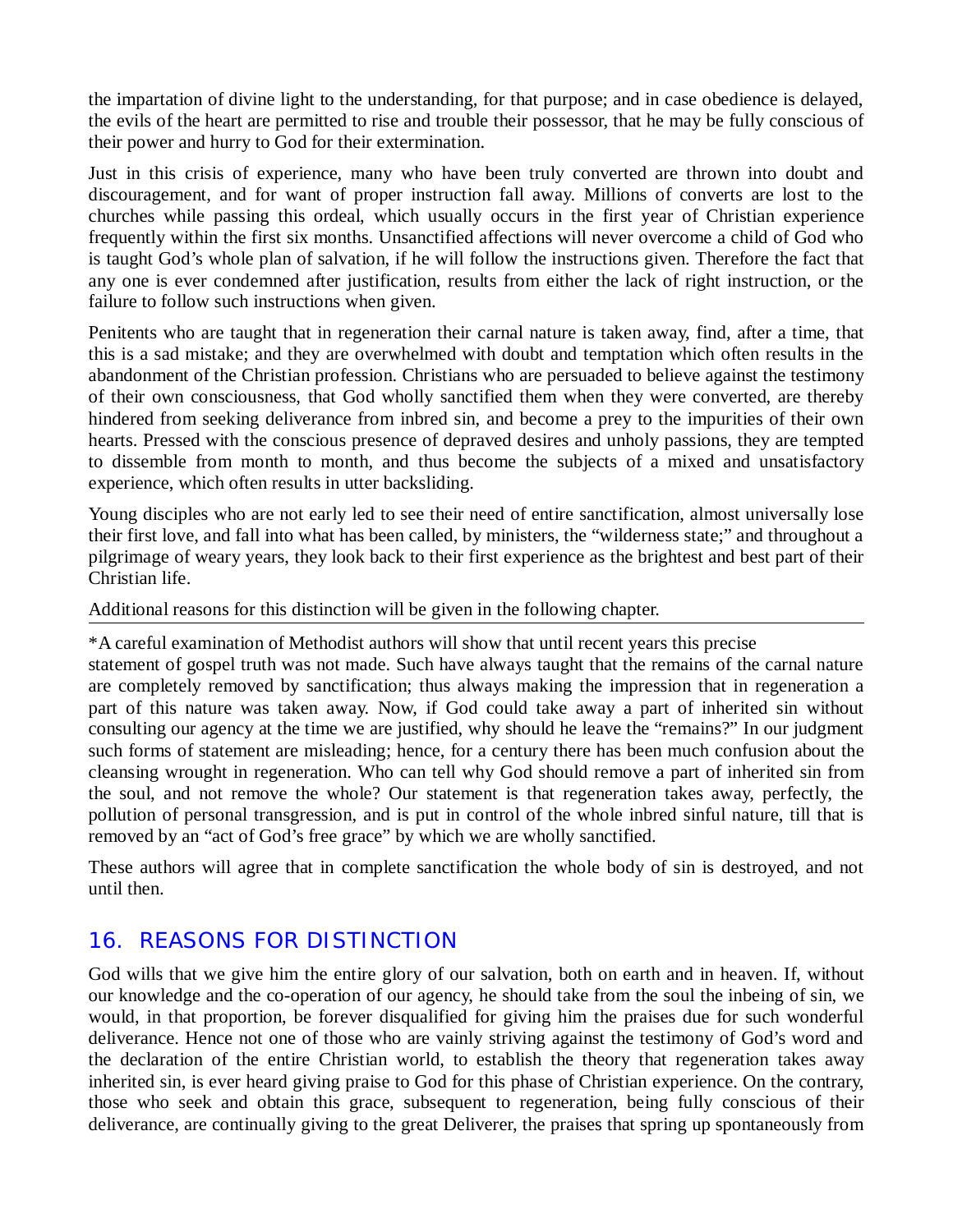the soul.

The light of this second grace gives a wider view of our indebtedness to God for the new birth.

As sin in any form hinders praise, we can never render to God the full measure of praise due for our justification, till the soul is completely cleansed in entire sanctification. When, when wholly sanctified, and not till then, are we fully prepared to glorify God as our justifier, as well as offer unceasing praise for the inwrought work of perfected holiness.

Is there one soul on earth today walking in the light of entire sanctification as an experience received subsequent to regeneration, who does not praise God more than he did before he was sanctified?

Another reason for this distinction is, God offers salvation to those who are enlightened by the gospel, on certain conditions. The thirty years old Sinner referred to in the preceding chapter, complied with conditions to obtain the new birth. 1. He was convicted of sin. Of what sin? Why, God showed him that for twenty years he had rebelled against his authority; as the result he stood trembling, a guilty and polluted soul at the feet of his offended Sovereign.

The Holy Spirit never refers an unregenerated sinner to the fact that he came into the world with a sinful nature in him, from which he must be cleansed; but he does, in every case, make apparent the guilt and damning power of the sinner's own transgressions.

The thirty years old sinner repented. Repented of what? That he was born into the world in a corrupt lineage, and, therefore, had a depraved nature? Not one thought on that question came into his mind. As before stated, repentance includes four points:

- 1. The knowledge of sin.
- 2. Sorrow for sin.
- 3. Confession of sin.
- 4. Abandonment of sin.

The sinner did not take either of these steps in reference to inherited sin. Not being convicted concerning it, he had no God-given knowledge of it; not knowing it, he had no sorrow about it; having no sorrow for it, he did not confess it to either God or man; thus, not seeing it, nor sorrowing for it, nor confessing it, he took no action concerning it.

When his repentance was complete, he believed in Christ to save him. Save him from what? Not from the inherited sinful nature with which he came into the world, for he had no exercise of mind on that question. He believed in Christ to save him from the guilty and polluted load of transgressions so clearly revealed to him by the light of divine conviction, and concerning which he had just repented and according to his faith it was done unto him. The guilt of just twenty years of sinning was forgiven; the pollution consequent upon twenty years of sinning was all washed away; and the sinner stands before God in relation to sin just as he did when he came into the world.

This view of gospel truth is corroborated by the experience of all God's children.

When the transaction of the new birth is attested by the witness of the Holy Spirit, nothing could be clearer, as an experience, than the complete separation from the soul of all its past transgressions.

The Psalmist cries out, "Come and hear all ye that fear God, and I will declare what he hath done for my soul." "As far as the east is from the west, so far hath he separated my transgressions from me." This is not a vain chimera of a distorted imagination that will fade away under the pressure of active life, but an experience wrought in the soul by the living God, the memory of which will never pass away.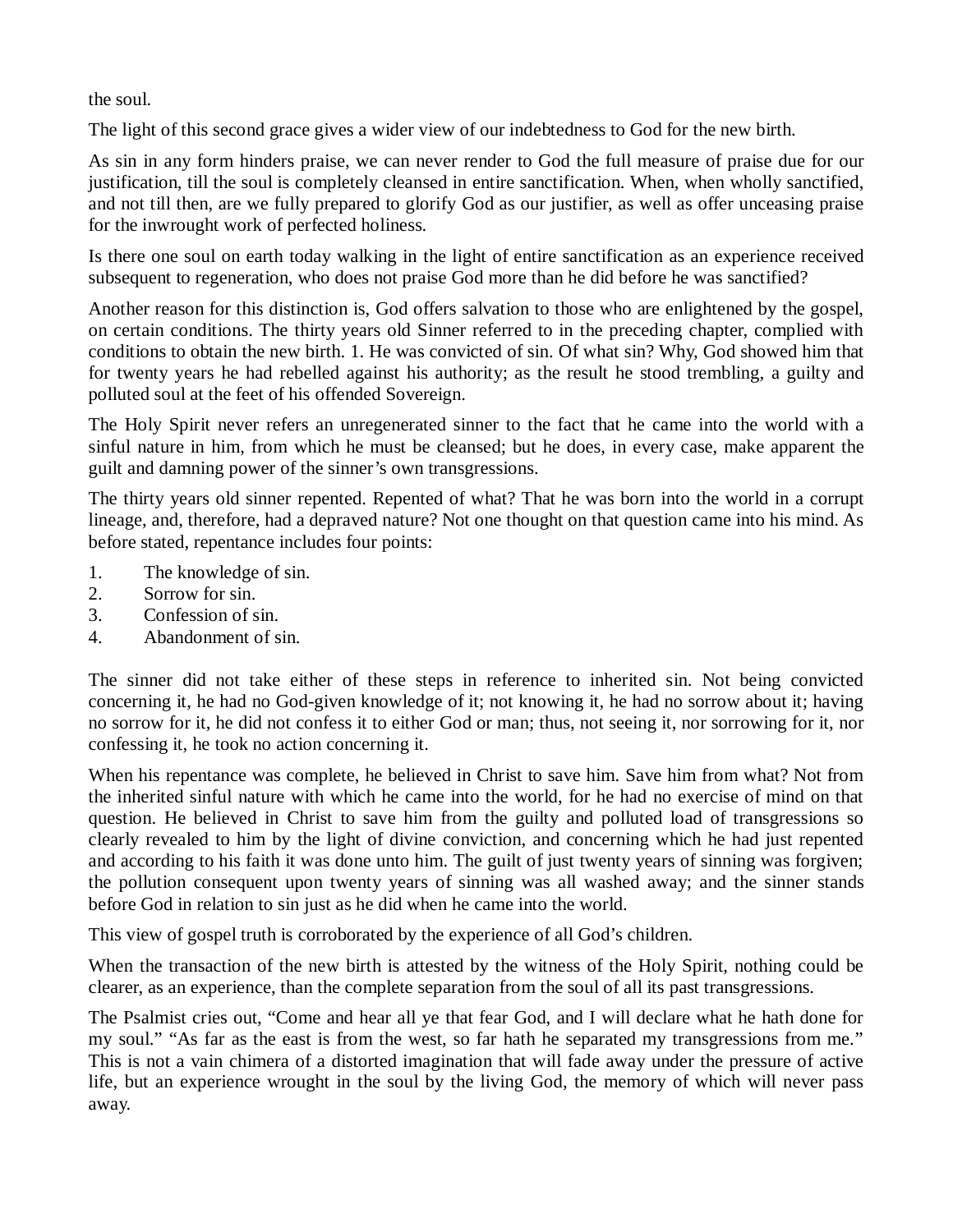But time will bring to every soul born of God, the consciousness of an indwelling unholy nature, which is continually rising up to trouble him; hence the warfare in which the mass of truly regenerated Christians are engaged, to resist the evils within; to keep down unholy anger; to resist unbelief; to expel pride; and to restrain depraved desires. The soul thus conscious of a warfare to control the sinful nature, needs no further proof of the existence of such sinful nature. This testimony of universal consciousness defeats all opposing theories.

Another reason is found in the Saviour's illustration of the new birth. "Except a man be converted, and become as a little child, he can in no case enter the kingdom of heaven." The little child has neither the guilt, nor the pollution of personal transgression resting upon it; neither has this thirty years old convert. The little child was born into the world with a depraved nature; so was this converted adult. The little child is not responsible for inherited sin; neither is this adult. The little child, dying before it has committed sin, or rejected Christ, has the divine pledge and provision, through the atonement, for unconditional cleansing in Christ's most precious blood, and a consequent entrance into a holy heaven and the regenerated adult has the same pledge. The little child on entering the glory world would sing, "unto him who hath loved me and washed me in his own blood." This thirty years old convert would sing the same song if be died an hour after he was regenerated. The divine work, which immediately gives both the little child and the regenerated adult the fitness for a holy heaven, is the removal of the unholy nature within them.

Will our children be admitted into heaven with all their unholy tempers? Will they, on arriving, throw themselves down upon the golden pavement in a fit of passion, when they can't have their own will? Will they carry the infinite selfishness which characterizes them from the moment of their birth till they die, into that realm of holy love? Will they go into the sulks because they do not receive all the attention they desire?

Some children are born with a tendency toward lying; and will lie as soon as they are old enough.

Others inherit a desire to steal; and begin to steal very early in life. Will the children enter heaven with a lying spirit in them? Will they in heaven evince a desire to take what does not belong to them? No, a thousand times NO. Why? Because they are each completely cleansed from all this in Christ's most precious blood, and the work thus wrought, unconditionally, in the infant, is the same which is wrought in the adult when he is wholly sanctified. Would the adult, dying the hour after he is justified, enter heaven? We know of no other place which the Lord has provided for his children. His relation to sin, before he has light on inherited depravity, is precisely the same as that of the infant, and his sanctification is accomplished in the same way, and for the same reasons.

No soul of the human race will be shut out of heaven for Adam's sin. The sinner receives thee right to heaven in justification, and if he does not forfeit this right by his own disobedience, God promises to give him the fitness necessary just as he does to infant children.

Suppose this adult lives in a justified relation till God reveals this sinful nature within him, and shows him the remedy; and he refuses to accept the remedy? What then? Suppose he reads Mat.

5:48; John 17:17; 1 Thes. 4:3,7,8; Heb. 6:1; I Pet. 1:16, and other scriptures of like import. As he reads, the Holy Spirit applies these scriptures to his heart, and he feels the pressure of an unholy nature from which he must he cleansed. The Holy Ghost thus calls him to holiness, and makes known to him that it is the "will of God," even his sanctification. Being convicted for this work of cleansing, he is referred to Ezek. 36:25-29; Mat. 5:8; I Thes. 5:23, 24; Heb. 13:12; and other promises of God, offering to him this grace. And to all this he responds, I don't believe in sanctification," and prefers to retain this unholy nature rather than come to Christ for its removal.

What then becomes of his justification, and right to heaven? We illustrate--Joseph was the best son of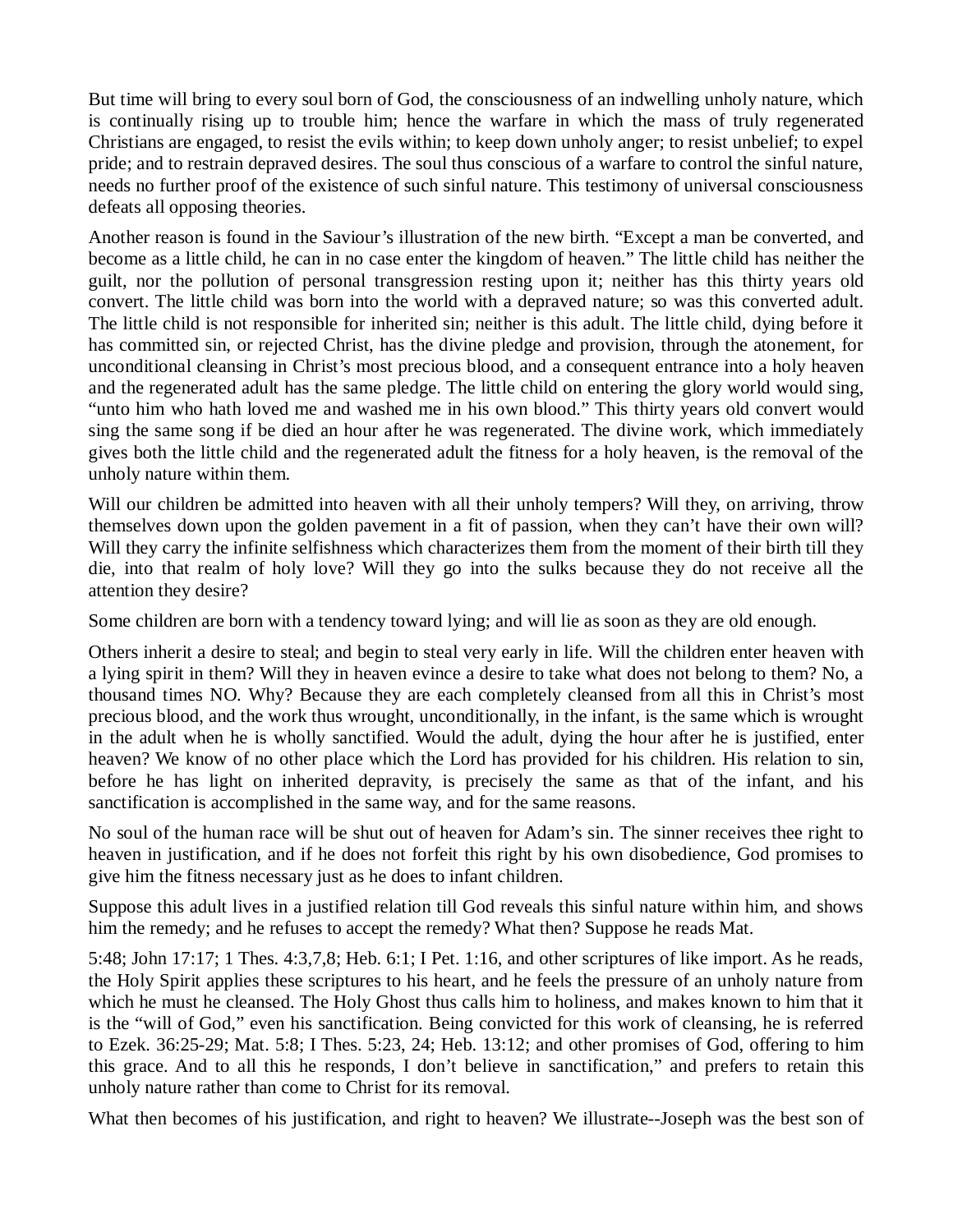Jacob. In obedience to his father's command, he went to Dothan to visit his brethren, and bring back report of their welfare. His brethren wickedly resolved to destroy him by throwing him into a deep pit, from which he could not escape without help. If Joseph died in the pit, his father's gray hairs would come down in sorrow to the grave; and succeeding generations feel the loss of such a valuable life. But would he in this case be in any sense responsible for these painful results? All intelligences answer no. But if Reuben comes to him and says, "My brother if you remain in the pit you will surely die, and thus bring the gray hairs of our father in sorrow to the grave. I have come to deliver you. Take hold of this rope which I now let down to you, and I will bring you out of the pit, and return you to our father." Joseph answers, "No, I will not take hold of the rope; I prefer remaining in the pit." Would he not at once become responsible for his own imprisonment and death, with all the consequences involved, just as clearly as if he had at first put himself there?

While no human being is ever condemned for inherited sin, when God reveals this sin to us, and offers deliverance from it, "how can we escape if we neglect so great salvation?" God holds every soul responsible for his acceptance or rejection of Christ, as a complete Saviour.

Is there not found in this measure of responsibility, the true reason for the great contrast between the blessed comfort and peace of first love, and the mixed and unsatisfactory experience of the mass of older Christians? The new-born soul fills the measure of its responsibility; the older Christian does not. The one is not responsible for the indwelling sinful nature; the other is. The one has power to control these internal evils; the other has not. There comes, to every Christian, a time when, after sufficient enlightenment on this question, he must either obey the injunction of Paul in Heb. 6:1, or suffer the consequences delineated in the verses following.

Finally, satisfactory proof of the distinct and after experience of sanctification is found in the fact that all scripture involving this grace, whether of commandment, of example, of precept, of promise, or of prayer, has direct reference to those, and only those, who are the children of God. The command to be holy, to be pure, to be clean, to be perfect, comes to the church of God.

Commands: Gen. 17:1; Ex. 19:6; Lev. 11:44; 19:2; 20:7,8, 26; Deut. 6:5; 18:13; 1 Kings 8:61; Mat. 5:48; 27:37-39; John 13:34; Rom. 6:19; 12:1, 2; 2 Cor. 7:1; 13:11; Eph. 4:20-24; Heb. 6:1; James 1:4; I Pet. 1:14-16.

Expressing God's will: Col. 4:12; 1 Thes. 4:3-7; Heb. 10:9-10.

Promises: Ps. 119:1-3, (see margin) Isa. 1:18, 19; Ezek. 36:24-29; Matt. 5:8; Luke 6:40; Heb. 7:25; to: 16:22; Eph. 5:24-27; 1 John 1:7.

Prayers offered for: Ps. 51:2, 7, 10; Matt. 6:10; John 17:17-24; 2 Cor. 13:9; 1 Thes. 3:10-13; 5:23. Examples of: Gen. 6:9; 2 Kings 20:3; 23:25; Job 1:1; 2:3; Ps. 37:37; Luke 1:6; Phil. 3:15; I Thes. 2:10; Heb. 12:23.

Implying this state: Isa. 52:1, 2; John 14:15-17, 23, 26; 15:2, 26, 27; Acts 1:4, 5; 2:1, 4; 8:14-17; 19:2; Rom. 5:2-5; 15:13, 29; Eph. 1:9-11, 16, 18; Heb. 12:1.

## *17. RESULTS OF OPPOSITE TEACHING*

It is easy to state a single doctrine and make it appear plausible, but much more difficult to connect it with a system of doctrines and make them harmonize. Often a single thought is held up and seems beautiful, but when the attempt is made to harmonize it with other thoughts, its fallacy is apparent.

The late born dogma that we are wholly sanctified in the hour of conversion, has been heralded with confidence, as though its discoverers had found the "philosopher's stone." Its statements were received with gladness by those who held a deep aversion to being wholly sanctified, and such persons have, in its advocacy, found rest from former convictions.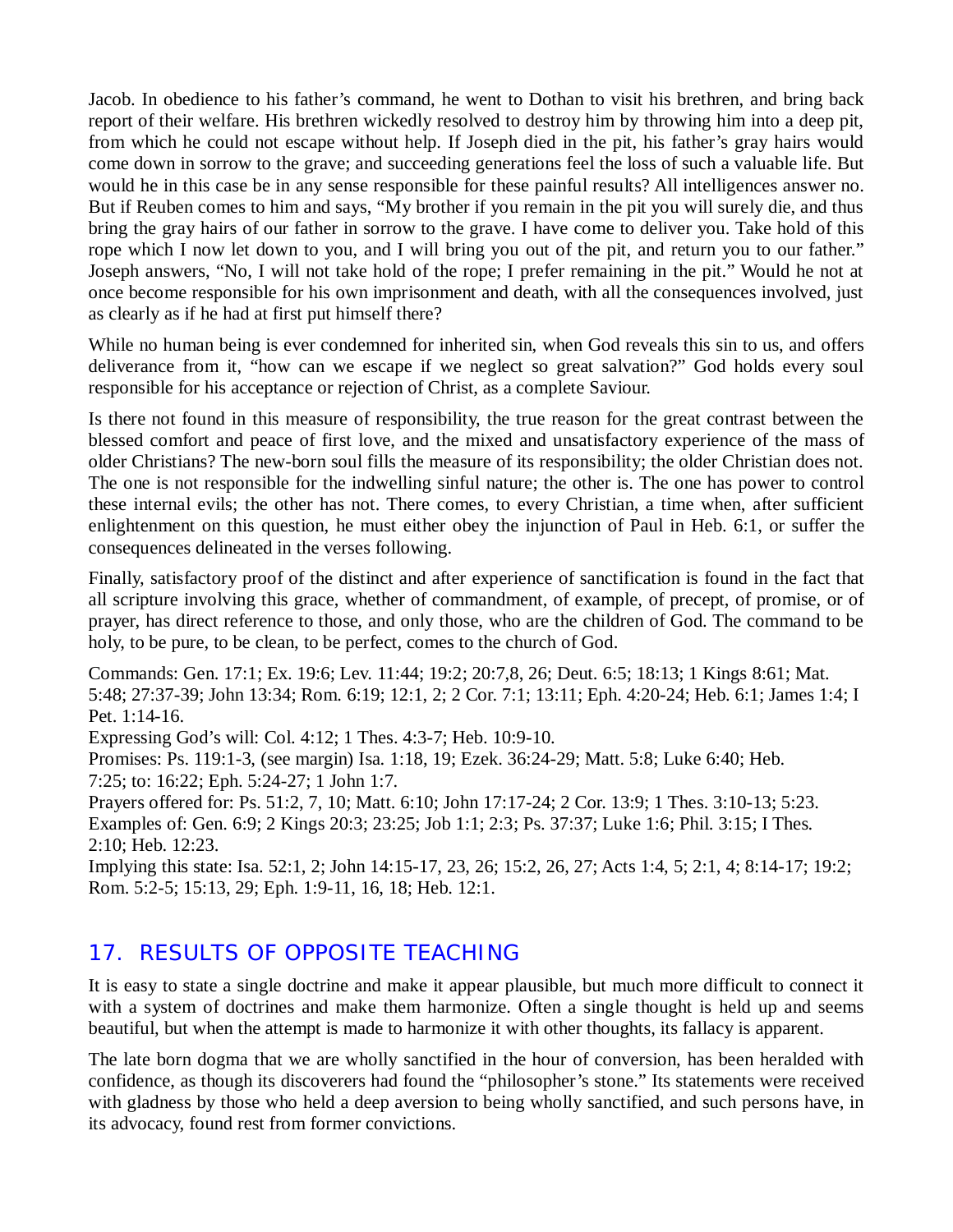The prevalence of this sentiment among Methodists and Methodist preachers, is unaccountable; and its being allowed by church authorities, indicates the signs of the times. This furnishes the first and only doctrinal apostasy, worthy of note, in Methodism, from the beginning, and its prevalence should be mourned by every disciple of Wesley.

1. It presents the anomaly of men having the experience for years, without any knowledge of it.

The heralds of this doctrine were years in discovering that they were wholly sanctified. Through all these years they had not doubted their conversion, but never dreamed they were wholly sanctified.

Those who have entered this glorious experience testify, every one of them, that it is a subject of consciousness. Nothing in the gospel is known by experience, if this is not. How could it be, that these Christians were thus left in darkness as to their own experience through all these years? Those who have entered this holy state since their conversion, testify that they have been made to know its possession by the spirit of God. I Cor. 2:12; Heb. 10:14, 15.

If these persons were sanctified wholly in the hour of their conversion, why did the Holy Spirit so long delay to make it known? This absence of his testimony is ominous.

Some of the advocates of this error have had serious thoughts at this point, and hence the effort to prove that the Holy Spirit witnesses, only, to the fact of adoption. One error always paves the way for others.

2. This doctrine compels men to disbelieve the testimony of their own consciousness.

What is plainer to every faithful child of God who has been truly converted and not subsequently sanctified, if he has been years in God's service, than the remaining corruptions of his own heart? Over these he has often been distressed. Against them he has put in the battle of years. He has kept in the ascendancy in the main, but ofttimes it has been doubtful. If there is anything he knows, it is the fact that since his conversion, the corruptions of his heart have given him more trouble than all outside enemies whatsoever. Now, after these years of conscious battling with the carnal tides of his own breast, why come to convince him that these were all destroyed in conversion?

3. This doctrine contradicts the faith of the Christian world.

Christians in all ages and of all classes, (save Count Zinzendorf and his followers,) have believed and taught that we are not sanctified wholly, in regeneration. Is it possible the whole Christian world should have been in error, through all these centuries, on so vital a point as this? The truth is, if the scriptures had been silent on the subject, men could not help but know the falsity of this doctrine, from their own conscious experience. Real Christian experience is the same in all generations, and the regeneration of one man includes what is involved in the regeneration of any other man.

The carnal nature within one breast, is the same which has rankled in every other breast. Its existence is known, and its removal must be the subject of consciousness.

All Christians, Catholics or Greek or Protestant, who have been truly converted, and not subsequently sanctified--if time and light have been given to discover existing facts--have found in their own breasts remaining corruptions. Hence, if from no other grounds, the universality of the belief that we are first justified and afterwards sanctified.

4. It supposes that millions of enlightened men, under the gospel, have been wholly sanctified without seeking it, and at times when they did not believe it attainable.

This proposition must be true, as the mass of sinners, who have been converted in these two thousand years, were taught they could not be wholly sanctified, till near death or after it.

Among the teachers of this new doctrine, there is not one who even thought of being sanctified at the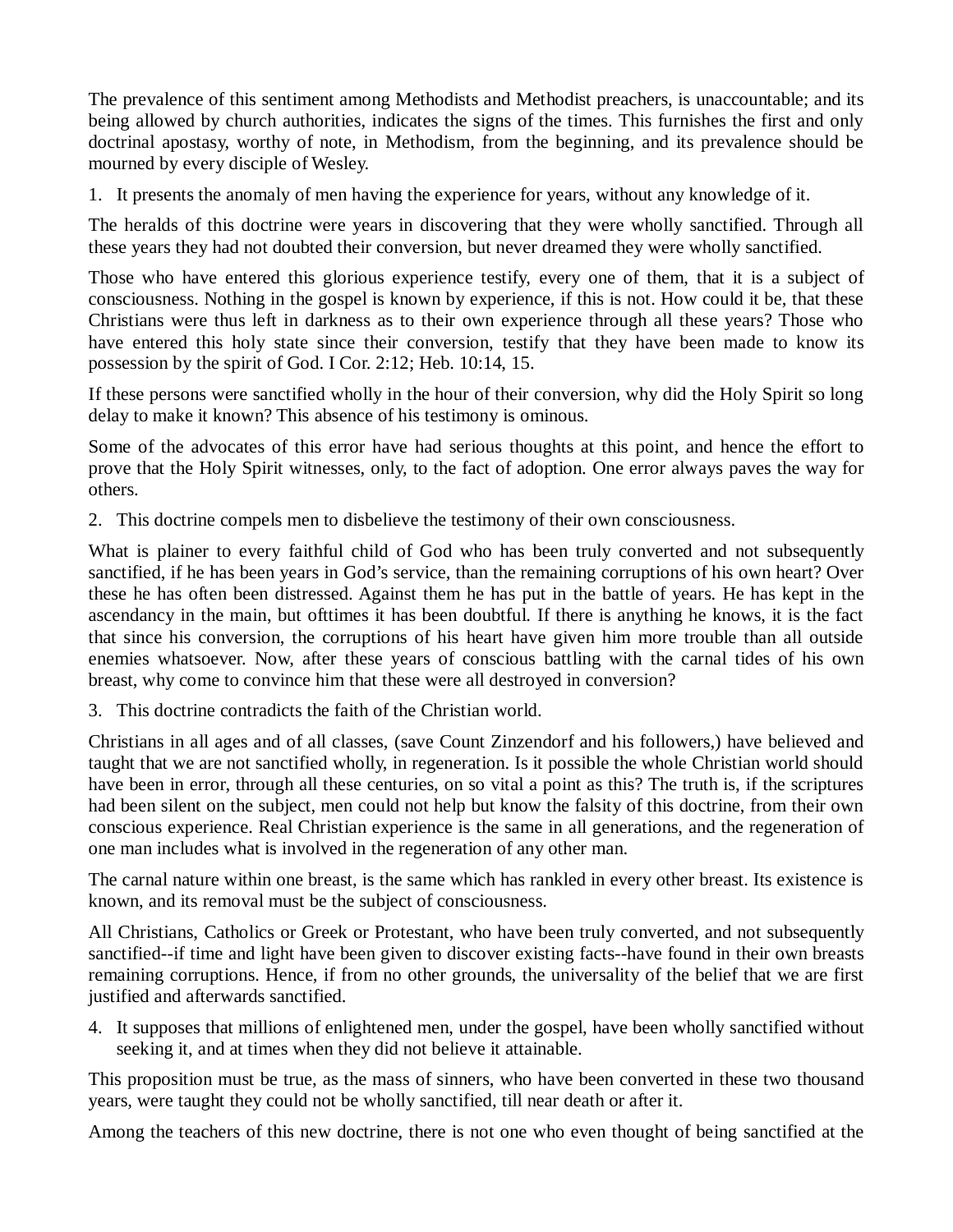time of his conversion. If it were God's plan to completely sanctify in the hour we are justified, surely the Holy Spirit would call the attention of at least one man, in a thousand years, to that fact.

5. We object to this doctrine because it unchristianizes the whole Christian world. If it is true, all who are truly converted, are completely cleansed from "inbred sin," and in such the carnal mind is destroyed. Every professed Christian, therefore, who finds in his or her being, anything that is unholy, has either never been converted, or has now lost his justification. To make this statement is to reveal its enormity.

This would imply, that in all these centuries, every man and woman of God, who has come before Him with unspeakable longings for heart purity, and with conscious and confessed remaining impurities, was either a godless sinner, or a poor, miserable backslider. If this be true, what deceived persons were Wesley, Fletcher, Clark, Benson, Watson, Asbury, Coke, Carvosso, Bramwell, Whatcoat, Payson, Hamline, Upham, Fisk, Olin, Cookman, Janes, Palmer, Foster, Peck, Edwards, Hibbard, Levy, Steel, Inskip, McDonald, Taylor, Keene, and a host that no man can number, who, as converted men, have come to God in deep distress because of their heart impurities, and found relief in the application of the all cleansing blood of Christ. These--of whom the world was never worthy--were all "in the gall of bitterness and bond of iniquity," if it be true, that when we are justified, we are, necessarily, wholly sanctified.

6. The adoption of this doctrine would compel honest men to either renounce their experience or falsify their convictions. There are multitudes who have a blessed experience of justifying grace, and know their past sins are all forgiven. In reading the scriptures and in prayer, they are, from year to year, deeply conscious of indwelling impurities, from which they long to be made free. Shall these renounce their Christian experience and count themselves the children of the devil, or close their eyes and declare that they have no indwelling impurities? We should keep in mind, too, that the persons who are thus exercised, are not hangers on in the churches, nor of the careless throng who bear the Christian name, while they are full of worldly love and vanity. They are the men and women who bear the burdens of the church; who pray and read the scriptures, and faithfully keep the commandments of God; always in their place in the house of God, on whom his ministers can rely for aid in their efforts to bring sinners to Christ.

We repeat the question. Shall these throw away their Christian experience, or falsify their convictions?

7. We object to this doctrine because it leads to a disregard of the order of the Holy Scripture, as to direct disobedience to the Holy Spirit.

In all the generations since the Scriptures were given to man, the most devout of every Christian body have been moved by the study of God's word, to see their need of heart purity, and to seek for the removal of heart corruptions. The Holy Ghost has accompanied these devout ones in their reading of the word, and impelled them to see and deplore their heart depravities; and has moved them to seek holiness. He has so brought the Scriptures, treating upon this subject, to bear upon them that in many instances they have not dared to defer submitting to them.

All Christian men have recognized the commands, promises and precepts of Scripture relating to entire sanctification as addressed to converted men, and not to the unconverted. But this teaching reverses that order, and would persuade men that what God commands, they have already done.

Thus, by deception, the soul is deprived of its inheritance, and led to disregard the commandments of God.

An earnest sinner was deeply moved about the salvation of his soul. He had read the statement of Christ, that except he be converted, he could not enter into the kingdom of God. The Holy Spirit applied the truth to his conscience, and thundered home "Ye must be born again." A wily teacher of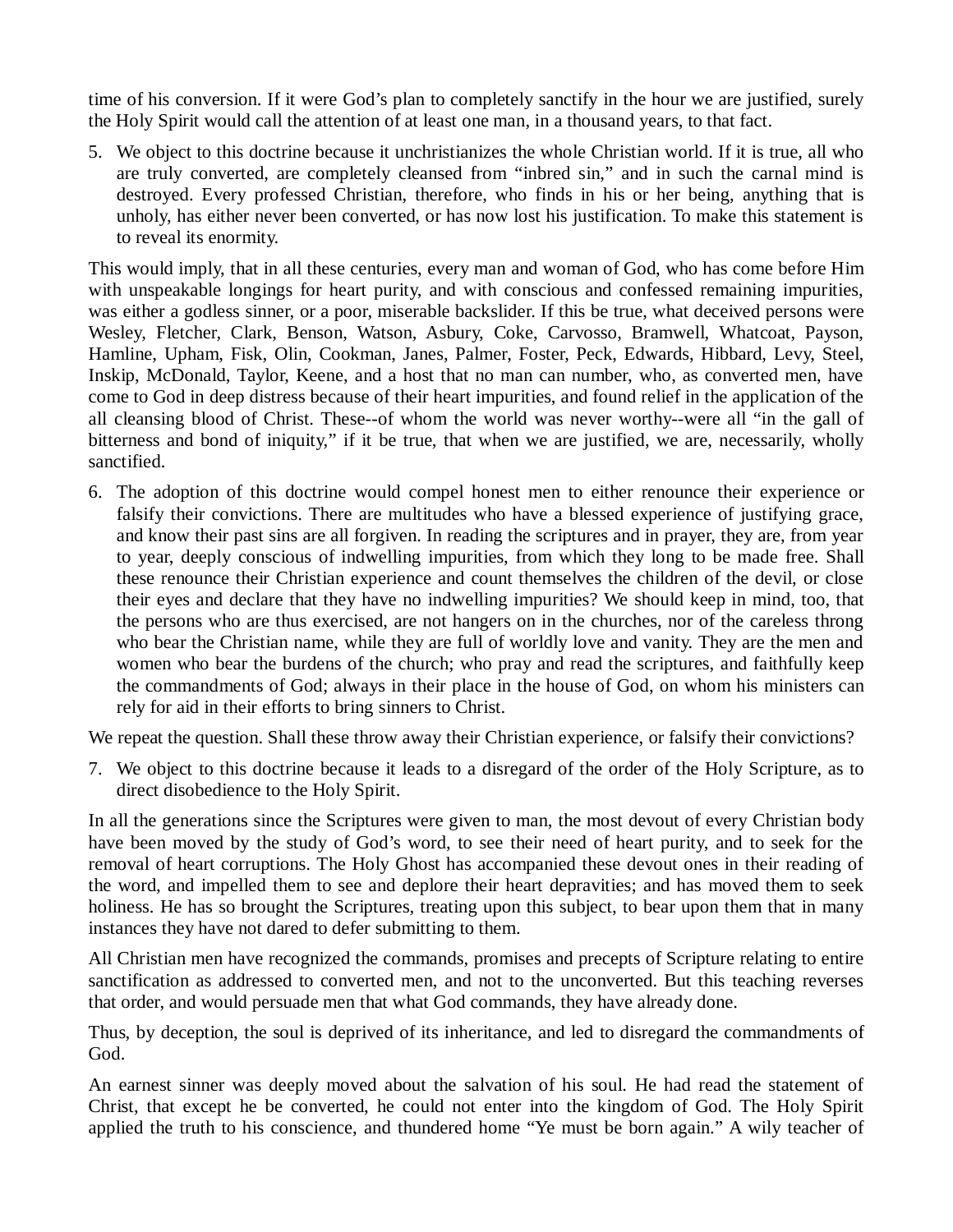religion came by and adroitly led him to see that he was already converted, and that to be "born again," simply meant a change in his views. His tears were dried, his repentance was a failure, and he no longer sought the great gospel change.

What more effective measure could be used to prevent him from further seeking, than to convince him he had already found?

An intelligent Presbyterian lady of years, came to a Methodist camp-meeting--against the prejudice of a lifetime--to seek a holy heart. On the first invitation she knelt at the altar of prayer. A Methodist minister inquired what she was seeking, and she told him she wanted a clean heart. He asked her if she had been converted, and his question was answered in the affirmative. "O well!" said he, "of course your heart must be clean if God has converted you. All you need now is to go on as you are, and grow in grace."

She was rescued from the power of that delusion by one who heard it, and in the presence of her adviser, urged to obey the word of God by walking in the light which he had given. She remained upon her knees, made a thorough consecration for holiness, trusted Christ and was wholly sanctified.

It would require the centuries of eternity to unfold her loss, if the counsel of her adviser had not been counteracted and disobeyed.

It is mockery to the weary, thirsty, longing souls of God's children who are struggling against inbred sin, thus to deceptively turn them from following their convictions in obedience to the word of God, and thereby leave them to clank their chains.

- 8. We object to this doctrine because it deprives God's children of the state and blessedness of sanctification altogether.
- (1).It is generally accepted by those, only, who have a disrelish for the experience and for all who profess it. In very many instances, persons who advocate this doctrine manifest a sad, if not a bitter, disrelish for every word of testimony that is given relating to entire sanctification. If they have the experience why this displeasure? They manifest no objection to testimony about conversion.

When the books are opened, it will be seen that many have fled from their own convictions, and attempted to quiet a restless soul by this doctrinal subterfuge. Thus it is indicated, that the very object in adopting this theory, is to get rid of sanctification altogether. They usually cannot endure even to use the word. It seems impossible that we should thus disrelish our own happy experience.

- (2).Such persons rarely, if ever, testify to being wholly sanctified. They often testify to having been converted. If conversion and entire sanctification are identical, why not, occasionally, testify to being entirely sanctified? They earnestly desire the conversion of sinners, and cannot think of withholding the light of their testimony from them. If to be converted is to be wholly sanctified, why keep the latter out of sight by saying nothing about it? When others testify to conversion, they always rejoice. Why not rejoice over testimony to entire sanctification?
- (3).The specific work accomplished in entire sanctification, these brethren practically deny from first to last. They speak and write about being saved from all sin, but when it is insisted that all uncleanness, or moral depravity, is washed away in Jesus' precious blood, they immediately begin to cavil about getting so holy you can't be tempted; so pure you can't sin; and to question how sanctified parents could beget unholy children. Hence, the advocates of this doctrine, are usually found in sympathy with those who speak lightly of all who profess to be wholly sanctified. If they are wholly sanctified, why join with others in making derision of their own experience? They are at home in all that pertains to the experience of the new birth; they are at sea as soon as any Christian describes the experience of holiness. This is so because they have passed the one experience, and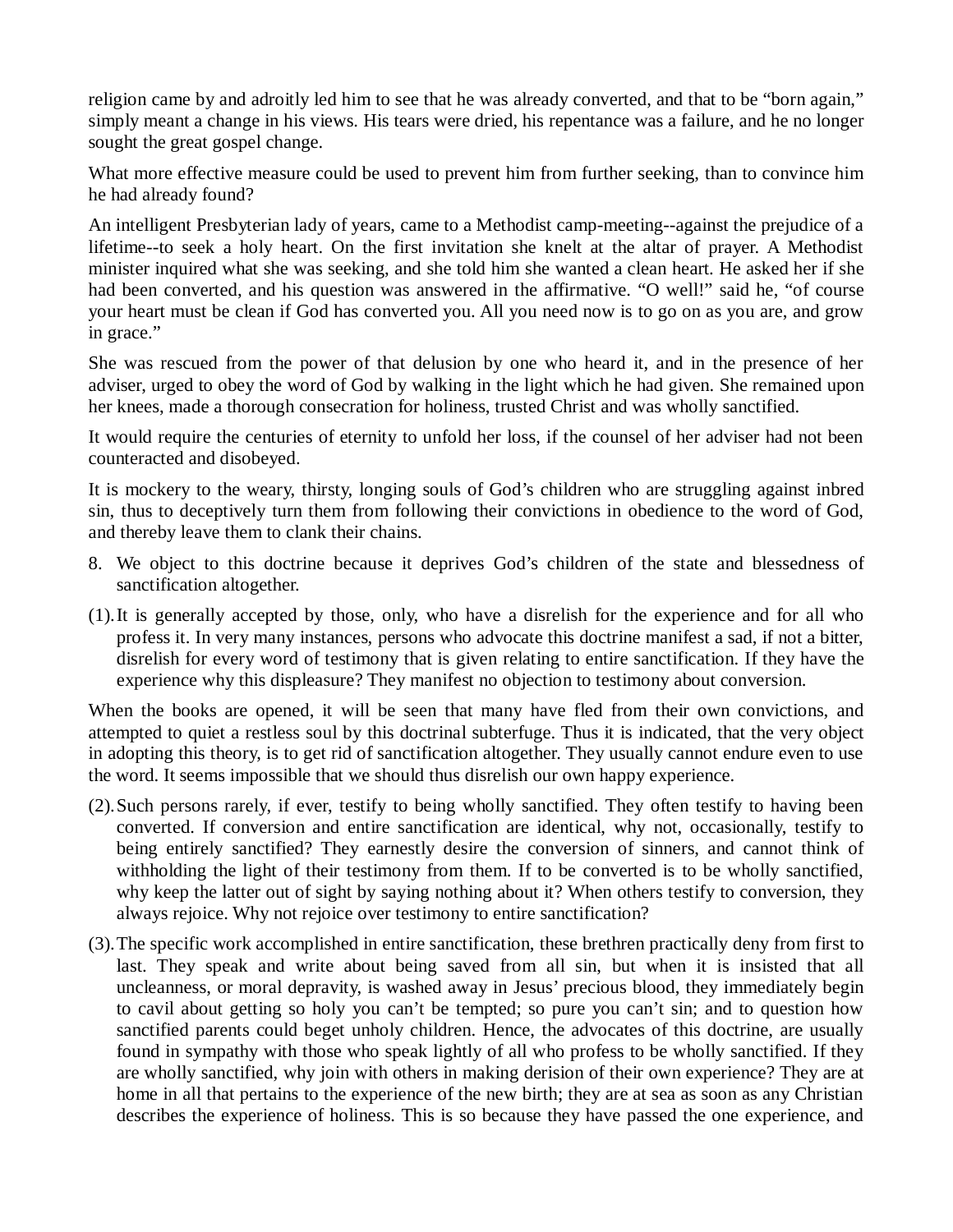have not entered the other. A theory so full of confusion, and against the experience of mankind, can not be of God.

9. We object to this theory, because it necessarily lowers the standard of the gospel of Christ.

As we understand it, the gospel is a complete remedy for sin. Sins of omission or of commission; sin in nature or in conduct; sin inherited or acquired.

The effort of our brethren to elevate the standard of regeneration to complete sanctification, always results in lowering complete sanctification to the standard of regeneration. This, at once and forever, leaves one branch of the sin question wholly unprovided for.

Their standard of the new birth when clearly analyzed, includes nothing not embraced in the new birth as taught by others. That provides, as we all agree, for the complete removal of all the guilt and pollution consequent upon actual sin, and an imparted power to control depraved and downward tendencies.

But what about the removal of those tendencies? We complain not of our brethren for putting regeneration too high, but we must forever protest against a system of teaching which necessitates God's child to go halting to the grave, clanking the chains of inbred sin; against teaching, which allures its subject into the vain belief that he is now wholly sanctified, and yet leaves him to endlessly struggle against unsanctified affections within, we must now and forever demur.

## *18. CHRISTIAN PERFECTION*

As the word perfection, when applied to Christians and Christian experience, is nearly always misunderstood, it becomes necessary to repeat the Wesleyan line of thought again and again. The men of this generation are in fearful earliest to be perfect in everything but religion. We seek perfection in agriculture, in science and in art--in everything material, but we delight in the display of imperfection, when it relates to the gospel of Christ. We use the word perfect, in relation to every other interest, but when it is applied to the salvation of God, we are immediately filled with horror.

(Whatever view we may entertain concerning it, the scriptures of both Testaments require its attainment in the present life, and promise it as the inheritance of all the sons and daughters of God.

These scriptures also declare its possession by many in both dispensations.) That earnest readers may have right conceptions of this blessed truth, and avoid errors concerning it, we will point out both its negative and positive phases.

- 1. Negatively.
- (1).It does not include the perfection of our bodies, nor free us from bodily infirmities. The most perfect men and women in all the generations have suffered from frailties, disease and death. The promise of the perfection of the body will be realized "When this mortal shall have put on immortality." I Cor. 15:51-54; Phil. 3:10-13.
- (2).It does not include mental perfection.

Our reasoning powers will be imperfect "till death is swallowed up in victory," if not for centuries beyond it. The judgment will often reveal its frailty midst the highest attainable Christian experience.

God nowhere requires, or promises, a perfect head.

(3).It does not, therefore, deliver us from liabilities to mistakes, both in judgment and practice.

St. John was mistaken in his judgment, when he thought God's messenger was Christ, and he erred in his practice, when he knelt at the feet of a man to worship him as God. Rev. 22:8, 9. Our judgment may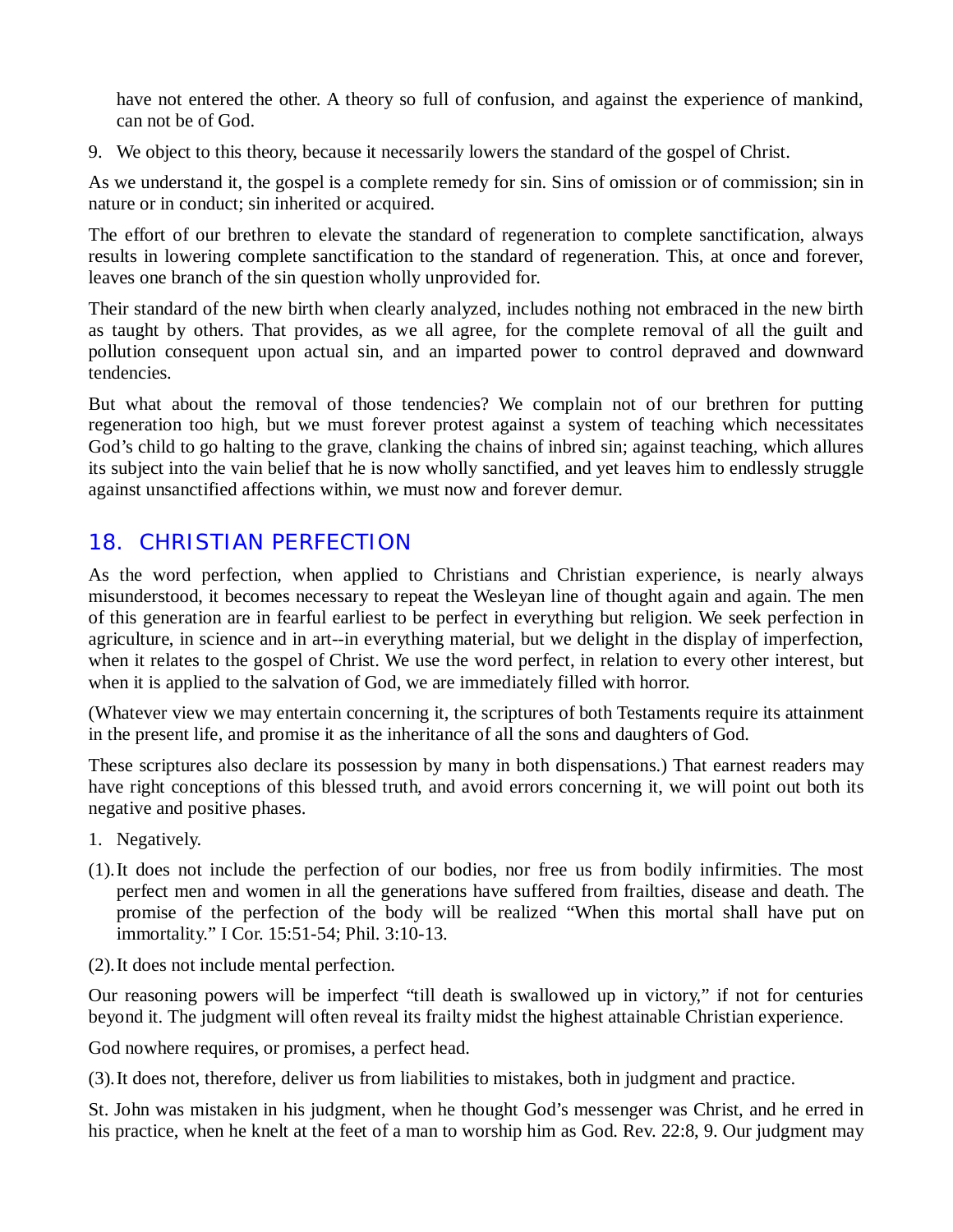be full of imperfections, and our life full of mistakes, when the heart, all the time, is perfect with God.

(4).It does not involve the rendering a perfect service to God.

We must distinguish between the service of a perfect heart, and a perfect service. The one is attainable, the other is not. The one is required, the other is not.

The student may have a perfect heart to solve certain mathematical problems assigned him by his instructor, and yet fail because of mistakes in certain minutiae.

A father may be perfect in heart in the resolution to reach his home before the sun goes down, but fail to execute that resolution. A loving mother may be perfect in her heart toward her children, and yet for want of knowledge may utterly fail in their training. A child may go to the merchant with his heart all aglow to perfectly do the will of his mother in bringing six distinct articles of merchandise for her use, and be humiliated, on his return, to find one of them missing. His heart was perfect to do his mother's will, but his service was imperfect. God requires only the service of a perfect heart. I Chron. 28:9.

(5).It is not absolute perfection which God requires.

Absolute perfection is that degree of perfection which admits of no increase nor diminution. That degree of perfection belongs to God only.

When Jesus commanded his disciples to be "perfect, even as your Father which is in heaven is perfect," he meant they were to be perfect in their little finite sphere, as God is in his infinite sphere.

His perfection is underived and infinite, theirs derived and finite. Absolute perfection is not attainable in this life, or in the life which is to come, by either man or angel, but is vested in Deity alone to all eternity.

(6).It is not angelic perfection.

The perfection of an angel and the perfection of a Christian, are distinct questions, just as are the perfection of an oak, and the perfection of a grapevine. Both the one and the other may be perfect, but neither could fill the place of the other. We are not, and never will be angels, hence ours is not angelic perfection. Everything in God's realm is perfect in its kind.

(7).It is not Adamic perfection, or the perfection Adam had before he fell.

That was by creation, this through redemption. That by the law, this by grace. His, the perfection of an unfallen being, ours, the perfection of a fallen being. His, the perfection of a spotless soul in a perfect and immortal body. Ours, the perfection of a spiritual nature left in ruins by sin, and clothed with a frail diseased body awaiting the hour of its dissolution.

(8).It is not a deliverance from temptation.

No sane man or woman has ever taught that we get so holy in this world that we cannot be tempted any more. The recognized teachers of Christian perfection have been accused of teaching this error for a hundred years, and yet not one of them ever taught it. It is enough that we be as our Master, who "was tempted, in all points, like as we are, and yet without sin." Heb. 4:15. Christ in his holy humanity was sorely tempted, and so will his followers be.

(9).Christian perfection does not deliver us from the possibility of sinning.

The opposers of this blessed doctrine have ever labored to make the impression that we claim to arrive at a standard of holiness where it is not possible to sin. It is enough to say that no such claim has ever been set up by any authorized teacher of Christian perfection from John Wesley down. If angels sinned in heaven when there was no devil to tempt them, we may sin. If Adam, who held a degree of perfection confessedly above ours, sinned on the first temptation, then the holiest Christian may sin.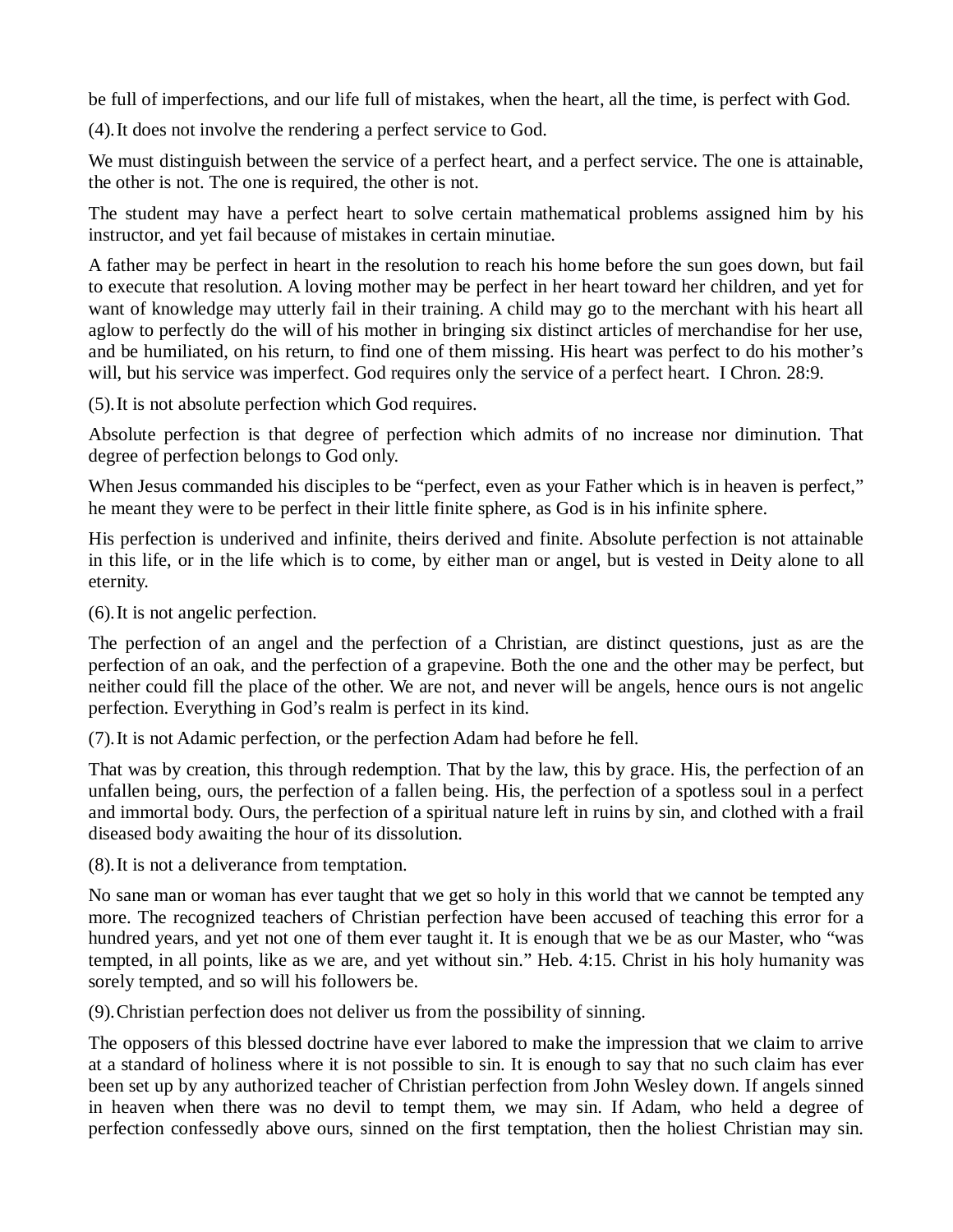Blessed be God, we need not sin, but we may.

(10.) Christian perfection is not the new birth.

It is not the perfection of sinners, but of saints. God wills that sinners repent and be born again, and they are thus made saints. He now commands them to leave the first principles and go on unto perfection. Hence this state is spoken of in the scriptures, in every instance, as subsequent to the new birth. It is an attainment promised to those, only, who have been born again.

(11). Christian perfection is not reclamation from backsliding.

Some continually assert that those who profess to have been perfected in love, have just been restored to a state of justification. If this be the truth in the case, would it not be well for us all to be restored? But the whole history of this work shows the contrary to be true. In every instance, the most deeply spiritual class of Christians have first sought and found this grace. Others who have almost unconsciously declined in spiritual life, always find, in seeking this holy experience, that they must first settle with God for their backsliding and be healed, before they are able to reach up and receive this priceless gift. A third class of seekers, comes from the ranks of those who are consciously backslidden. In the light of holiness teaching they see their wretched condition, and, hastily repenting of their backslidings, they are restored, and think for the time they are perfected in love. But a few days will usually suffice to reveal to them their mistake. Christian perfection is promised to God's justified children only, and one reason why so few seek and receive it, is, there are so few who are fully justified.

- 2. Positively.
- (1).Perfect devotement to God.

This involves the complete turning over into his hands all that we have or are, for life or death.

The saying yes to the will of God on every subject, at any cost.

- (2).Christian perfection involves a perfect faith in Christ as our almighty, present and all comprehending Saviour. Not simply the belief that he died for all, or for us, or that he is able and willing to save us, but the faith of the heart by which he is received, unconditionally, into the breast as our wisdom, righteousness, sanctification and redemption.
- (3).Christian perfection involves perfect purity, or the complete emptying of our whole being from all sin.

We do not mean the forgiveness of past transgressions. These, we have already seen, must all be forgiven and washed out before we can seek Christian perfection. This work of purgation must go profoundly deeper than our transgressions, reaching and removing every root and seed of the sinful nature which lies back of sinful conduct. To illustrate: A child is born of thieves, and, consequently, inherits a thieving propensity. His disposition to steal is inborn. When he reaches manhood he is a thief. Subsequently he is reached by the gospel and brought to repentance. When truly converted, all his wickedness is forgiven. He stopped stealing in repentance and is no longer a thief. But is he saved from his inborn propensity to steal? His new-born love saved him from stealing, but if a thousand dollars were put in his way, he would have a struggle to overcome his inborn tendency to steal. Then this impure sinful nature was not removed when he was converted. His justification stopped his stealing, but not until he is wholly sanctified, is the stealing nature swept from his soul. Perfect heart purity involves the destruction of the whole body of sin. Rom. 16:6.

The extirpation of all that is unholy. The removal of every evil root, so that there is not a disloyal voice to be heard in all God's holy mountain.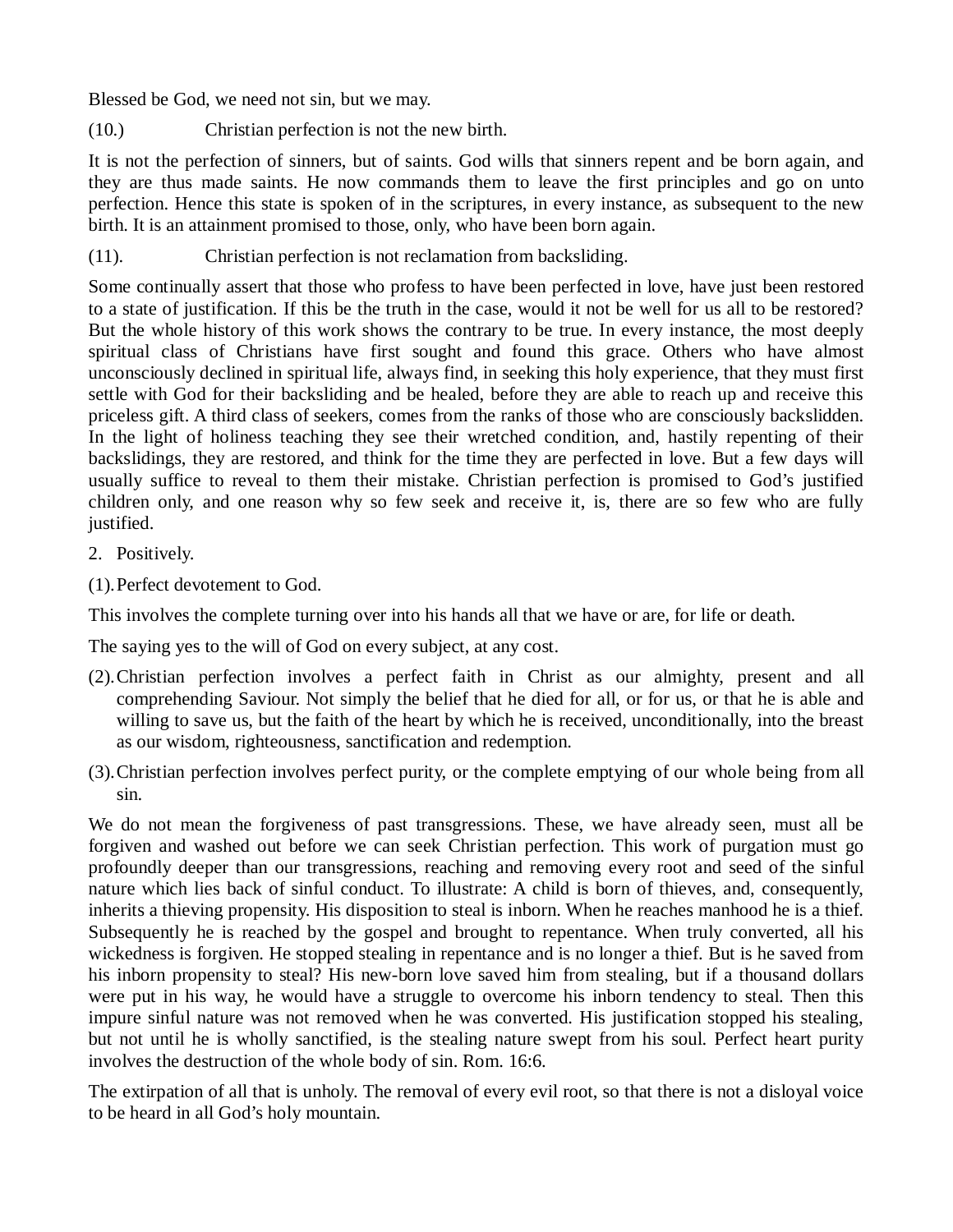(4).Christian perfection involves perfect love.

God is love, and all this work of purifying is to prepare man for the habitation of Deity. From the beginning, God has demanded the love of the whole heart, and soul, and mind. When made perfect in love, we have reached that moral condition, because everything that antagonizes love is dead. As sin is cast out, holy love comes in, and we spontaneously love God with all the heart, and mind, and our neighbors as ourselves. And this is Christian perfection.

'Tis blessed to contemplate both the human and Divine, in this wondrous process of salvation.

God requires of us such complete surrender of all to him, as brings the consciousness that we have nothing more to put in his hands. As we confess and loathe the depravities of our heart, he waits till we concede there is no help in us.

Then Christ appears, and one of two things occurs. We either trust him and are cleansed, or turn away and continue to clank the chains of inbred sin. If, in the use of our free will, divinely aided, we choose Christ, our faith apprehends him as our great Deliverer. We give up our impurities, he takes them away. We give our being to him, he makes it all his own. We do all the believing, he does all the saving. We yield to perfectly love him, and lo! He fills us with perfect love. We surrender to a life of uncompromising obedience, and he makes that obedience a delight. Hence, Christian perfection is always indicated by perfect love to God, and a thorough heart obedience to His commandments. Out of this, there will come, necessarily, pure and universal love to man, and a life of devotion to Christ, and the good of the human race.

Reader, with this subject thus set before you, and eternity in view, what fault do you find with Christian perfection?

#### *19. THE TIME BETWEEN THE NEW BIRTH AND SANCTIFICATION*

Possibly, no greater mistake has been made in Christian theology, than the tenet so persistently adhered to, that a lengthened period must elapse between the two acts of God's grace by which we are regenerated and sanctified. That there are two distinct acts of grace, the one resulting in regeneration, and the other in entire sanctification, has been and is now taught by every organized body of Christians save one or two. It is difficult to decide how the impression that entire sanctification is the result of weary years of struggle, followed by some remarkable occurrence in death, has become so widely diffused.

The brethren at Thessalonica had been converted from heathenism only about six months, when St. Paul wrote urging the call to holiness, thus indicating that he had told them of this when among them. Having shown them it was God's will that they should now be sanctified, he prays, under the inspiration of the Holy Ghost, that they might not only be sanctified, but preserved blameless, in this state, to the coming of our Lord Jesus Christ: and he assures them that God will do this. I Thes. 5:23, 24.

It is, therefore, consistent with God's will that converts should at once be led into this glorious state. Certainly, if converts from heathenism with only six months of Christian experience were ready to receive this grace, those who are instructed in the Scriptures from their infancy are as capable the moment they are born of God. God commands babes, not men, to leave first principles and go on unto perfection. The greatest mistake made by the Christian church in all the centuries, the mistake most disastrous to her entire interests, is the failure to obey this divine order.

We affirm that the best time to seek and receive sanctification is immediately after the soul is born of God. 1. Because the soul under the control of new-born love is more teachable than at any subsequent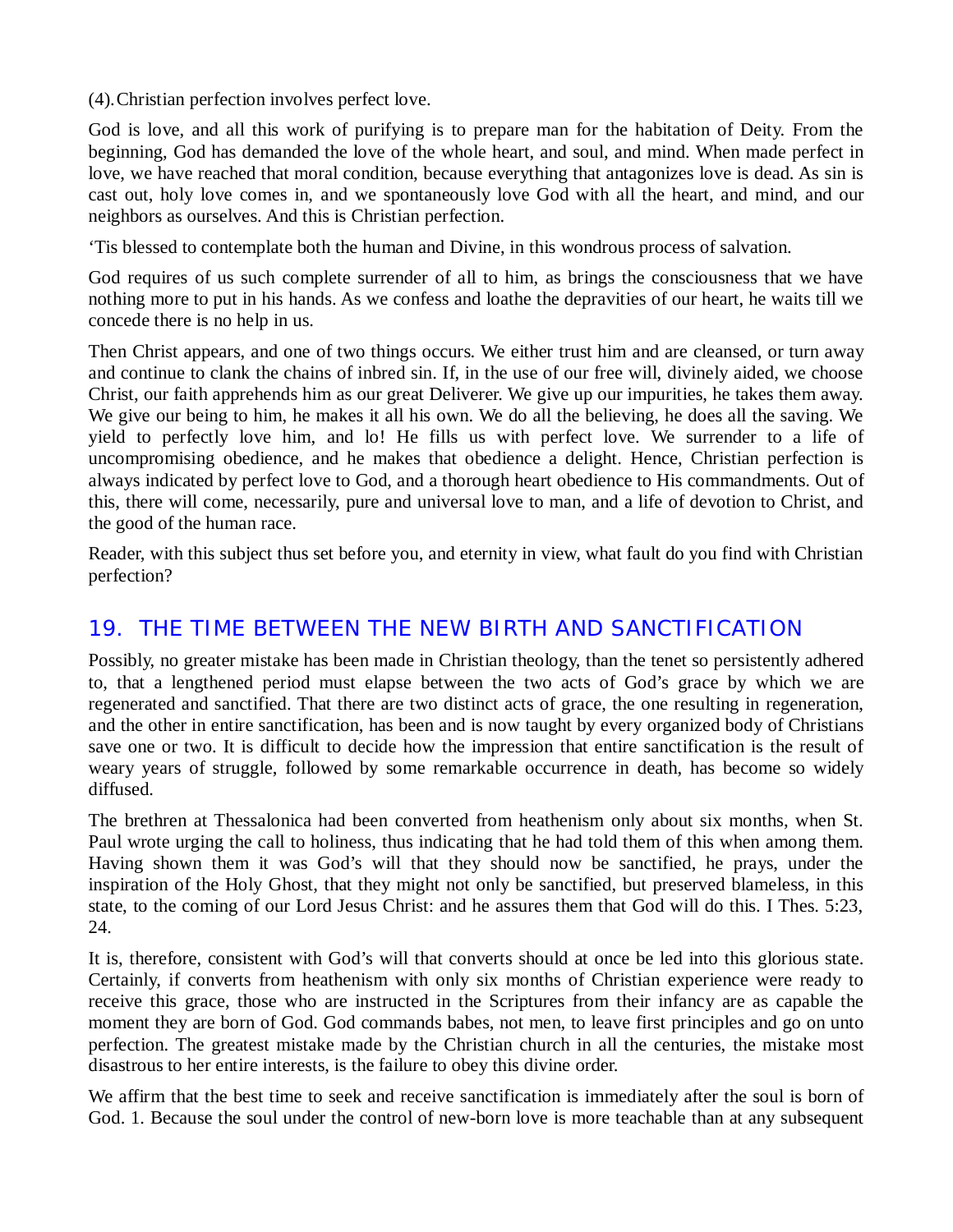period.

The Christian just emerged from the darkness of a struggle which he can never forget, and delivered from the bitterness of death resulting from a life of rebellion against God, now sees the terrible character of sin, as he does not usually at a later period.

The soul is now under the influence of the covenant of obedience to God, and if at once led into the experience of sanctification, that covenant need never be broken.

Mr. Wesley says, "I have been lately thinking a good deal on one point, wherein, perhaps, we have all been wanting. We have not made it a rule as soon as ever persons are justified to remind them of going on unto perfection; whereas this is the very time preferable to all others. They have then the simplicity of little children, and they are fervent in spirit, ready to cut off a right hand or pluck out the right eye. But if we once suffer this fervor to subside, we shall find it hard enough to bring them again ever to this point." Alas what multitudes, who have allowed this fervor to subside, who can never be brought thither!

2. The new-born soul has the spirit of sacrifice in a measure not afterward possessed. In addition to this is an intensity of love for Christ, which leads, as Mr. Wesley says, to a readiness to cut off right hands for his sake.

The way of holiness is a way of sacrifice, and because of this, there are few older Christians willing to enter upon it.

To be true to Christ, and be "as he is" in this world, has much of meaning. New-born love prepares God's child to take the sacrifices of the cross which crucifies him to this world and this world to him.

Many of the Lord's people and ministers begin to seek a holy heart, but fail to reach the fountain of cleansing. The principal reason for this failure is, there is an idol with which they cannot part; a right eye which they shrink from plucking out, or some evil habit which they will not give up. Under the mighty impulse of new-born love, these would not have stopped because of the ruggedness of the way.

3. Entire sanctification should be sought immediately after justification, that the new-born soul may continue to be justified. As elsewhere stated, God always in the new birth gives the power to control the carnal nature till it can be removed; but as sure as the relation between cause and effect, if the seeds of sin are not speedily removed, they will spring up in the soul and contend for the mastery; and, after a time, faith begins to waver, peace gives way to disquietude, and the soul becomes the theatre of war. All who fail to obey God's order to "leave the first principles of the doctrine of Christ, and go on unto perfection," will at times lose the sense of God's approval, fall into transgression, and deprive themselves of divine fellowship much of the time during the first year of Christian experience. This is "tremendously true."

Has God made no provision to keep his children justified? Do the Scriptures propose a never-ending series of "sinning and repenting" for the sons and daughters of God? The plain declaration of God's word, that "the path of the just is as a shining light, which shineth more and more," certainly does not mean that we shall have more darkness and less light after twenty years of experience, than we had at the beginning.

God has provided a remedy for these days of darkness and sinning, and revealed it plainly in his word. To all who fail to avail themselves of this provision, he gives the clearest warning of the painful results that must follow. He assures every babe in Christ, who refuses to leave the first principles and "go on unto perfection," that by so doing he will "lay again the foundation of repentance from dead works and of faith toward God." Furthermore, he warns the whole church of the danger of the utter apostasy of all who attempt to remain in their first experience. Heb. 6:1-8.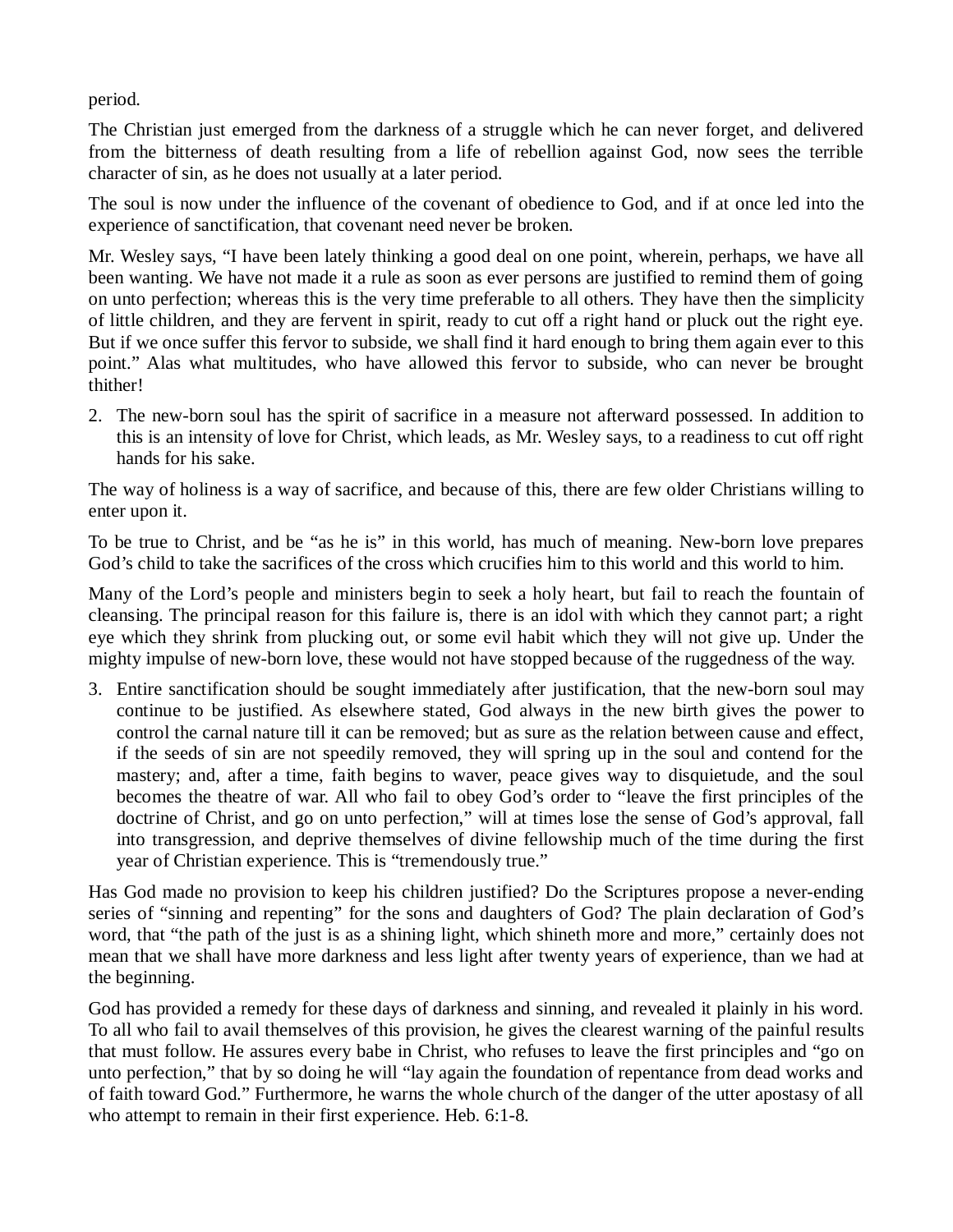Multitudes are today stumbling on the dark mountains in doubt and sadness, who would he full of light and joy if they had "gone on unto perfection.''

- 4. New converts need sanctification immediately, to enable them to keep the vows of their conversion. No soul can be converted till he has covenanted to obey God. Obedience involves cross-bearing, and the faithful discharge of every duty assigned him. But there are duties from which he shrinks, and crosses that seem too heavy to be borne. To discharge these duties, and, at the same time, battle with his inward foes, seems at times well-nigh impossible. When the fervor of first love has subsided, many of his duties become irksome, and parts of God's blessed service a drudgery to him. Thousands find the way so difficult, that they become discouraged and give up their hope in Christ. Jesus says, "my yoke is easy and my burden is light," and "ye shall find rest to your souls." There is a provision in the gospel which perfectly harmonizes the soul with the duties assigned it, or God is indeed a hard master. This provision is found in the experience and state of entire sanctification.
- 5. New converts need sanctification quite as much as Christians of riper years. The carnal mind, though at first suppressed, is no more in harmony with God in the breast of a new convert than in an aged Christian. Years of faithful service may give him the wisdom to deal with carnal affections, which he does not possess in the infancy of his experience; but why should he be compelled to contend with these evils through weary years, when mature Christians have never been able to perfectly subdue them.

This unholy nature can only be removed by Eternal Power in the application of Jesus' cleansing blood.

6. Entire sanctification should be obtained immediately after justification, in order to maturity in Christian experience. Nothing so hinders the growth of a justified soul as inbred sin. What so hinders the growth of a tree as the worm at the root? What so hinders the growth of a child as disease at its vitals? Is it better to let the worm remain till the tree is matured? Would it wise to delay the application of remedies till the child is grown? What would be the character of the maturity or growth thus obtained? The commonly received opinion that God has chosen to cleanse his people from inbred sin only in mature experience, or at the end of life, is opposed to the entire analogy of nature. All the graces of the Spirit are weakened by the continuance of inbred sin; and it will be found, that after years of hard struggle, Christians usually have less patience and more fretfulness; less meekness and more anger; less love and more enmity; less faith and more unbelief than in the first three weeks of their Christian experience.

On the other hand, what is plainer to all who have tested it, than the immediate and continual enlargement of all these graces as soon as the soul is sanctified?

7. We urge the attainment of sanctification on all new converts as the divinely appointed preparation for good works and a life of usefulness. John 15:2. "Every branch in me that beareth not fruit he taketh away and every branch that beareth fruit he purgeth it, that it may bring forth more fruit." 2 Tim. 2:21. "If a man therefore purge himself from these he shall be a vessel unto honor sanctified, and meet for the master's use, and PREPARED UNTO EVERY GOOD WORK." Indwelling sin interposes the greatest difficulties in the performance of our daily Christian duties; and the greatest hindrance to the activity of a justified soul is the inherent evil of his own heart. Is it urged that sinful conduct would hinder a soul more than inherent sin? We answer, as soon as there is sinful conduct, he ceases to be justified.

The mass of God's professed children never speak one word of counsel or warning to the impenitent, because of the "fear of man." Would these, if entirely sanctified, fail to plead with the unsaved to be reconciled to God? To how many ministers, called of God, is the preaching of the gospel a heavy task? If each one of these ministers were entirely sanctified, he would deliver the gospel message with gladness.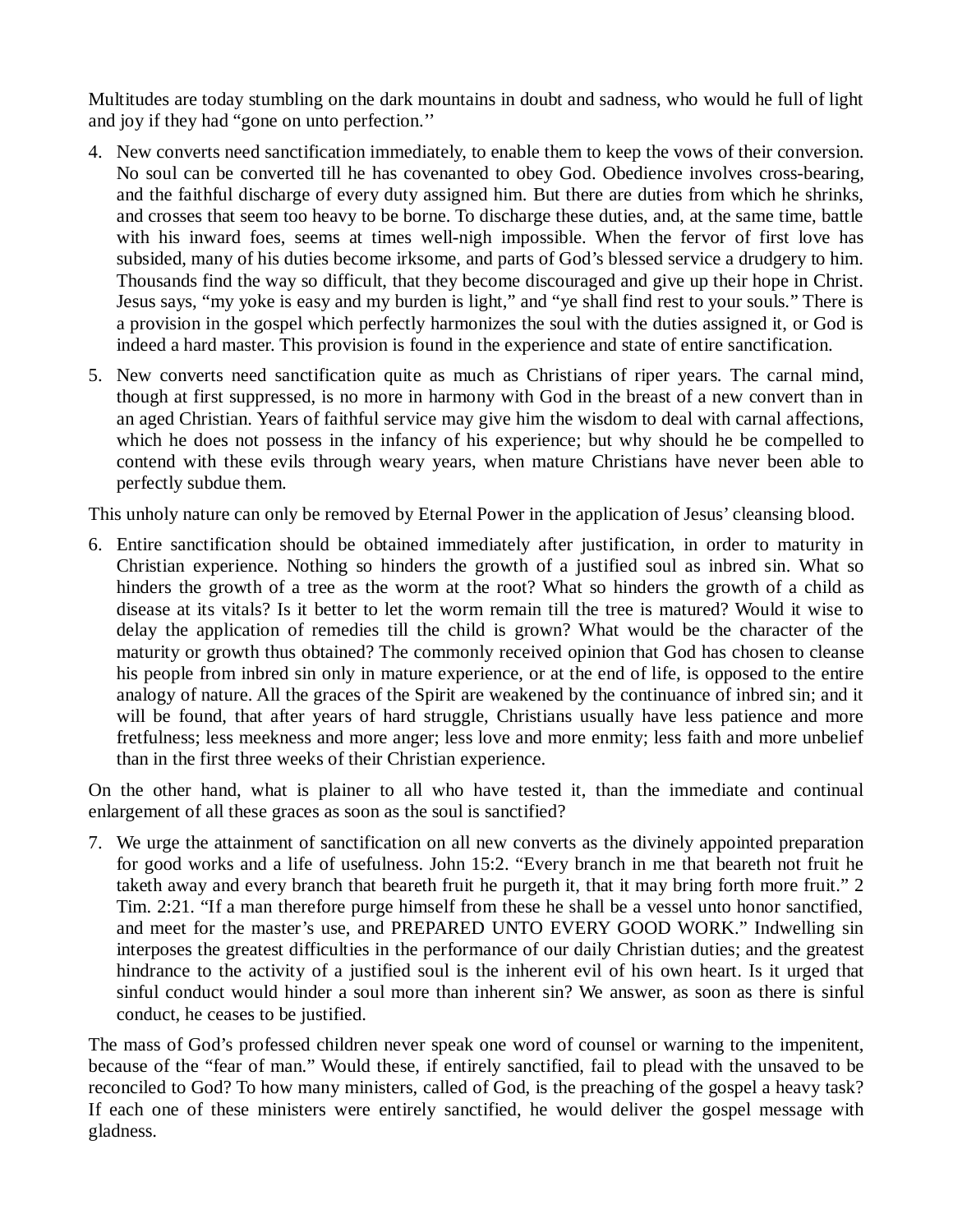To be "purged from these," is God's provision for "meetness for the master's use;" to be "sanctified," his appointed preparation for every good work.

As well undertake to obtain the fullest measure of corn with the weeds left in the hill, as to expect a Christian to attain the fullest measure of usefulness in unceasing controversy with the evils of his own heart.

If entire sanctification is an experience necessary and precious to the advanced Christian, the same experience is equally important and precious to new-born souls.

This being so, who on earth or in heaven, can tell why they should be deprived of it? If it were possible, we would repeat in the hearing of the whole church of God, the time preferable to all others to be wholly sanctified is immediately after being born of God. Luke 1:73-75.

# *20. EXCUSES OFFERED FOR NOT RECEIVING SANCTIFICATION*

It is a strange truth of history that human beings, when offered the glorious boon of full salvation, usually seek for reasons to reject it. This is true, perhaps universally, of the impenitent, when offered pardon and the new birth but why should it be so with God's children? The answer to this question is that the same nature which stands opposed to Christ in the offer of pardon, still lives in the heart of the regenerated.

The excuses framed by both of these characters, as well as the efforts put forth to sustain them, indicate a common origin. Is it not surprising, that so many intelligent Christians who have rejected this holy experience, do not discover the exact identity of the reasons given in both cases? Surely these excuses could not always be wrong when made by sinners, and right when offered by saints.

A few samples of these must suffice to represent the many.

1. SINNER: "I don't believe in this new birth."

SAINT: "I don't believe in this sanctification."

- 2. SINNER: "I would like to see somebody that lived out this religion you talk about." SAINT: "I have never seen one person who lived a sanctified life."
- 3. SINNER: "I have known persons who made no profession of religion at all who lived as good lives as any of your Christians."

SAINT: "I have known many who made no high professions who lived holier than any of your holiness folks."

- 4. SINNER: "There is Bill Simmons and a whole lot of others that professed to he converted last winter, and they do things I would be ashamed to do." SAINT: "Talk about holiness! There is John Clutter, who professed to be sanctified last winter, and I would blush to do many things he does."
- 5. SINNER: "Yes; you get me to act the fool like those new converts, who shouted and screamed and fell over the benches; and they say Kate Sunshine has gone crazy." SAINT: "I don't propose to be a crank, and appear like a drunken man, as those sanctified people did when they said the Holy Ghost came on them before the third hour of the day."
- 6. SINNER: "I believe in religion, but I don't believe in the way you teach it." SAINT: "I believe in holiness, but not your kind of holiness."
- 7. SINNER: "I don't believe in these loud professions, but in living religion. Mr. Clever don't make any fuss about his goodness, but he is as good as any of your professors." SAINT: "I believe in living my holiness, but despise these high professions. Mr. Selflove says nothing about his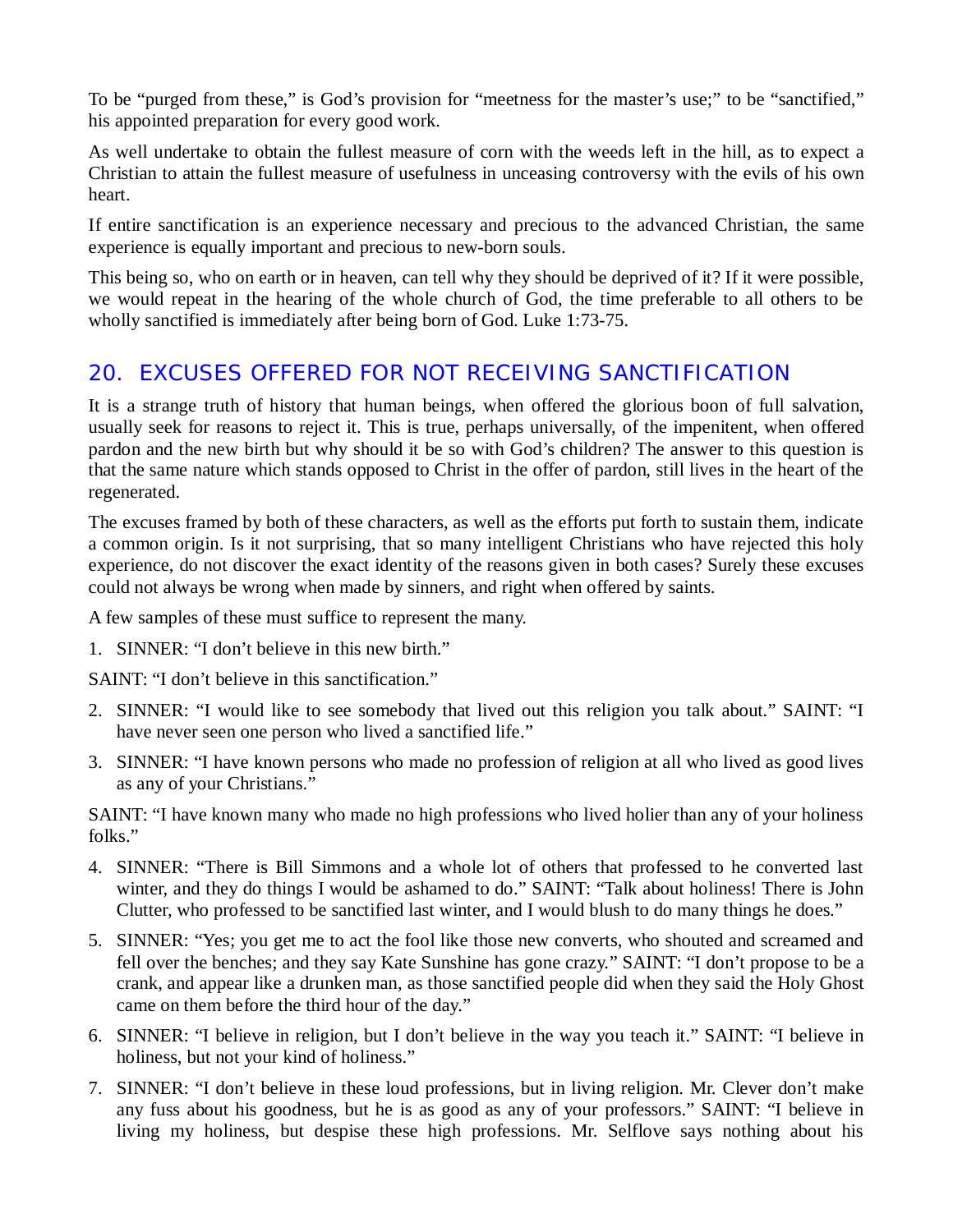sanctification, but he is as good as any of your sanctified people."

8. SINNER: "I know it is my duty to seek God and become a Christian, but if I were to get converted, I could not keep my religion."

SAINT: "I know I ought to be a holy man, but if I were to get wholly sanctified, I would lose my experience."

- 9. SINNER: "I intend to he religious, but I want a good time first. I cannot abandon my associates and worldly pleasures now."
- SAINT: "I expect to be sanctified before I die, but there are many pleasures I cannot give up now."
- 10. SINNER: "I know I ought to be a Christian, but I will not give up my beer." SAINT: "I know it is God's will that I should be sanctified, but I cannot quit using tobacco."
- 11. SINNER: "I know Jesus Christ said if we were not born again we could not enter the kingdom of heaven, but I think if I live a good life, I will get through all right." SAINT: "I am aware the Scriptures declare it to be God's will that we should be sanctified, and he says without it we cannot see the Lord, but if I live a good life, I will risk getting into heaven." That many have made bad work of their Christian profession none will deny. That others have dishonored the profession of holiness is painfully true; but how does the one or the other excuse any human being from obeying the commandments of God? Why do both of these parties seek in every instance for the persons who misrepresent Christ's religion, and always pass by those who represent it truly? We readily charge the sinner with so doing to excuse himself from obeying the order of God; if so, what was it, brothers, which led you to offer the same excuses in almost the exact language of the sinner, when you were called to holiness? The sinner, when convicted for pardon, did what he could to shake it off; what was it you did, when convicted of your need of sanctification? When he was called of God to repent and be born again, did he take a back seat? Why did you change your seat when in that holiness meeting? When he was under conviction for pardon he went for counsel to persons who were averse to religion. Why did he not go to some real Christian who had repented and was born again? When you were deeply moved under holiness preaching, and felt your need of entire sanctification, to whom did you go for counsel? Why did you pass by those you knew could help you, to those you knew would hinder you?

We affirm that the opposition in sinners to being converted and the opposition in believers to being wholly sanctified, have a common origin.

It is the carnal mind which makes it nearly impossible for the sinners to submit to Divine authority. It is the carnal mind in Christians, which creates this deep aversion to holiness. This latter statement finds its demonstration in the fact that in every instance, when the carnal mind is destroyed, all these excuses vanish; the mountain barriers are gone; sanctification is plain and desirable and the soul glides forward, delighted with the way of holiness. The very same root and seed of sin, brothers, which made an effort from three worlds necessary to get you converted, is the one great barrier now in the way of your sanctification. It acts now as it acted then and will never act otherwise. God helped you then, despite its fearful power, to yield and be converted he will help you now, despite its bitter antagonisms, to yield and be wholly sanctified. In the former case, he gave you power to control this evil; he now calls on you to use this power, and he will take it away. You then had to start from a standpoint where carnality controlled you; you are now under the control of grace.

If you had then resisted the light given, you must have perished; if you now persistently resist this call to holiness, how can you retain the grace already given? See John 12:35, 36; Heb. 2:1-3; 6:1-6.

No number of excuses will furnish a reason for remaining in sin, when God offers deliverance; nor for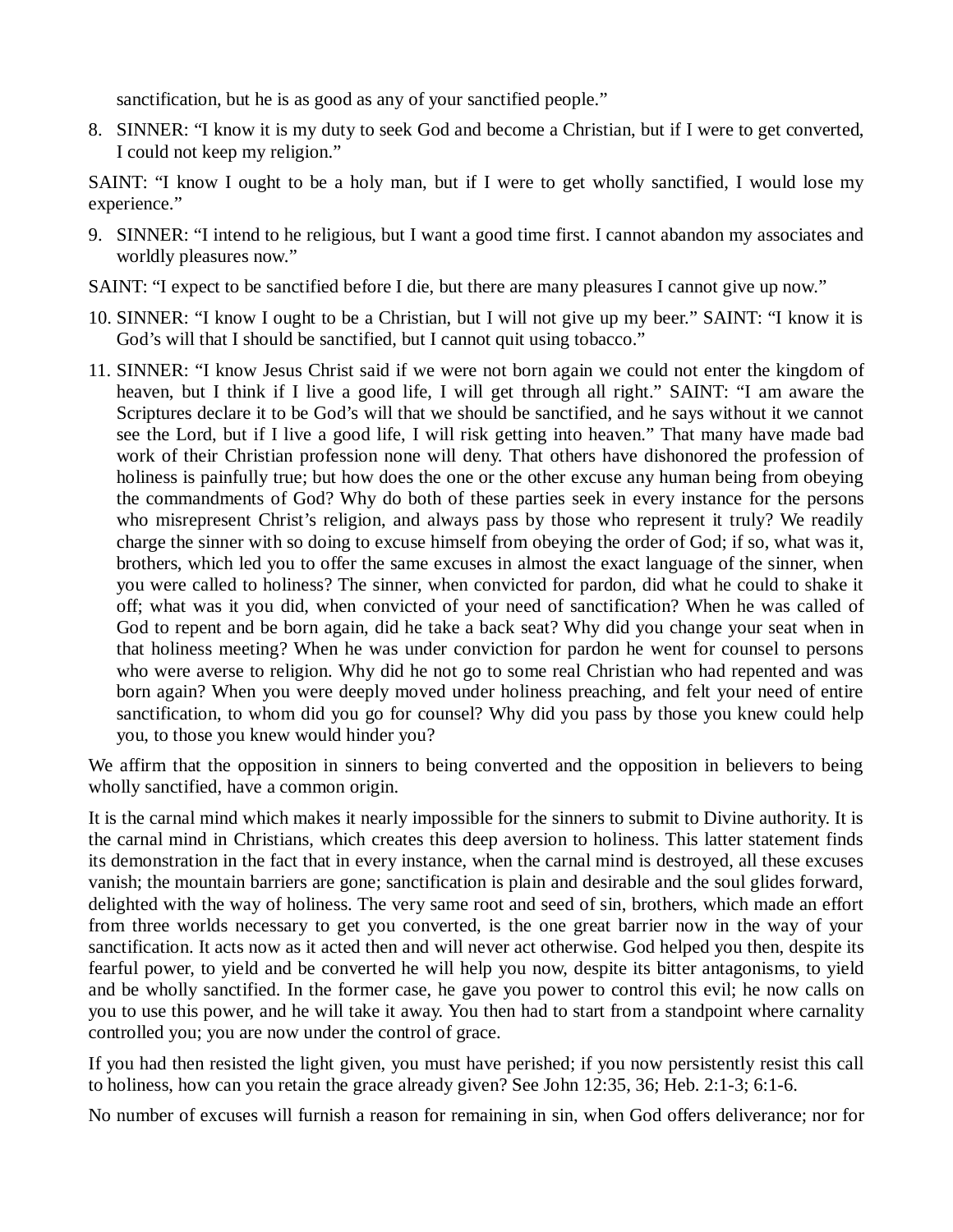sin remaining in you, after you have read his command to be holy. I Pet. 1:14-16. The fact that you have sought excuses for disobedience to his will at all, proves the presence of this evil within, from which he seeks to deliver you. Your very delay to accept the deliverance offered demonstrates your need of it. That after the wonders God has wrought, in saving you from perdition and making you his own child, you should thus act like an impenitent sinner, is an unspeakable grief to your loving Lord!

Will you still grieve him by preferring to remain impure, or plunge into the cleansing fountain and be made whiter than snow? Ps. 51:7.

### *20. IS SANCTIFICATION WROUGHT GRADUALLY OR INSTANTANEOUSLY?*

We use the words to sanctify, in this chapter, as used in I Thes. 5:23. Mr. Wesley says that sanctification is both a gradual, and an instantaneous work. This form of statement has led many to represent Mr. Wesley as teaching what he never designed to teach. Those who would make the impression that Mr. Wesley believed we could grow into sanctification, have never studied him on the subject.

The following statement will clearly set forth what he and the Fathers taught: Sanctification is gradual in preparation, but always instantaneous in its reception.

No unsaved sinner can, by any possibility, receive this grace. Therefore, a work of preparation must precede its bestowment. It is promised to those, only, who are the sons and daughters of God.

Therefore, the new birth is preparatory to sanctification. The new birth in includes conviction for transgressions, a genuine repentance, the exercise of saving faith in Christ, forgiveness of past sins, the impartation of a new life to the soul and adoption into the family of God. Part of this work is human; part is Divine. The human part requires time. Subsequent to conversion there must be enlightenment on the necessity of a work of purifying. This requires more or less time. After conviction for sanctification, there must be, on the part of enlightened Christians, a compliance with the Divinely prescribed conditions. To sanctify, means to consecrate to a holy purpose, and to make pure. Consecration must precede purification. Therefore, time is required to make the consecration.

The Divine work of purifying is conditioned on faith in Christ, and time is needed to exercise faith.

All this is preparatory to receiving Sanctification. As the penitent seeking pardon reached the point where he gave up his sins by degrees, so the believer may be a length of time in the process of entire consecration. But there comes a moment when he is wholly consecrated. The repenting sinner may have found it very difficult to believe for forgiveness, but at last he got a view of Christ and trusted him. In like manner, the child of God, when seeking a holy heart, may meet with delays, but there will be a moment in which he believes in Christ for sanctification.

When the sinner fully submits to God and believes in Christ for pardon, pardon is instantly given.

When the believer makes the consecration required and believes in Christ for holiness, he is instantly made holy. When the sinner fully complies with the conditions for the removal of his transgressions, they are all instantly swept from the record; in like manner, the believer, having complied with the conditions for the removal of inbred sin, his whole nature is instantly washed in Christ's most precious blood. His justification was gradual in preparation but instantaneous in its bestowment. His sanctification was gradual in preparation but instantaneous in its accomplishment. In either case, the seeker may have been a long time seeking, but there was a moment when he found the object sought.

Mr. Wesley says, "Indeed, this is so evident a truth, that well nigh all the children of God, scattered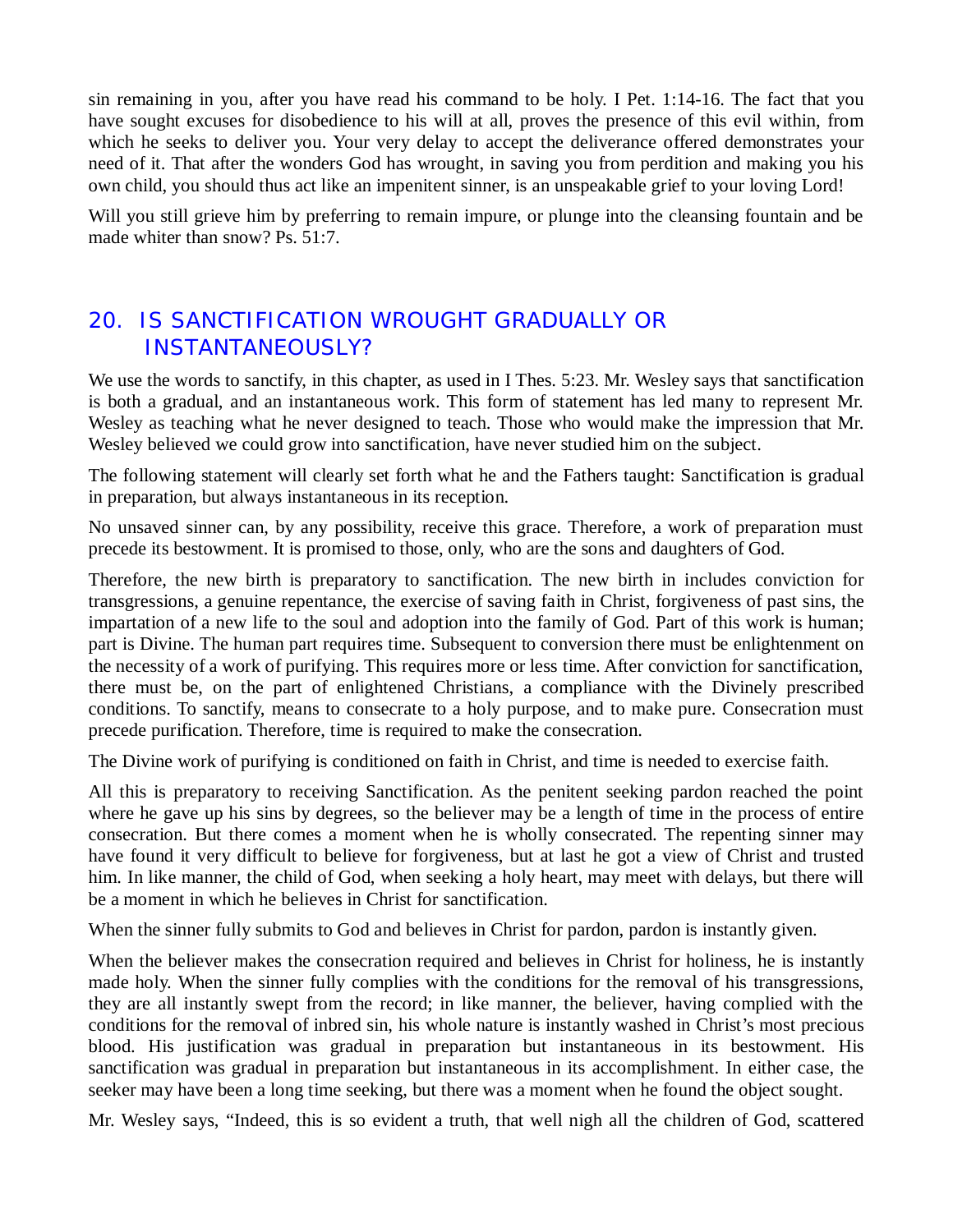abroad, however they differ in other points, yet generally agree in this, that though we may 'by the Spirit mortify the deeds of the body,' resist and conquer both outward and inward sin--although we may weaken our enemies day by day--yet we cannot drive them out. By all the grace which is given at justification we cannot extirpate them. Though we watch and pray ever so much, we cannot wholly cleanse either our hearts or hands. Most surely we cannot till it please our Lord to speak to our hearts again--to speak the second time, 'be clean,' and then only the leprosy is cleansed. Then only the evil root, the carnal mind is destroyed; inbred sin subsists no more. But if there be no such second change, if there be no INSTANTANEOUS deliverance after justification, if there be none but a gradual work of God, (that there is a gradual work none denies,) then we must be content, as well as we can, to remain full of sin till death." Sermons, Vol. I, p. 122.

"Inquiring (in 1761) how it was that in all these parts we had so few witnesses of full salvation, I constantly received one and the same answer; 'we see now, we sought it by our works; we thought it was to come gradually; we never expected it to come in a moment by simple faith, in the very same manner as we received justification.'What wonder is it then, that you have been fighting all these years "as one that beateth the air." Works, Vol. Vii, p. 377.

Rev. John A. Wood, whose book, Perfect Love, should be in every Christian home, says:" The church, generally, holds that God instantaneously removes all indwelling sin from dying infants, and from all justified believers who die suddenly, like the dying thief, and it is reasonable to believe that He instantaneously sanctifies those who trust in the blood of Christ to have it done. Purity being God's work, and being by faith, is evidence that it is instantaneous, the same as its kindred blessings--pardon, adoption, and regeneration. The beautiful analogy in the conditions and experience of regeneration and entire sanctification teaches an instantaneous work similar to regeneration. The sinner convicted of his guilt, believes in Christ for pardon, and is forgiven freely and fully. The Christian convicted of impurity, believes in Christ for holiness, and his heart is made pure, entirely and instantaneously. The promise, 'believe on the Lord Jesus Christ and thou shalt be saved,' covers the latter case, just a s much as the former. Gradualism is not according to the analogy of the great work of God in spiritual regeneration. The instantaneous is." Dr. Adam Clark says: 'We are to come to God for an instantaneous and complete purification from all sin, as for instantaneous pardon. In no part of the scriptures are we directed to seek the remission of sins seriatim--one now and another then, and so on. Neither in any part are we directed to seek holiness by gradation. Neither a gradation pardon, nor a gradation PURIFICATION exists in the Bible.' 'For as the work of cleansing and renewing the heart is the work of God, his almighty power can perform it in a moment, in the twinkling of an eye. And as it is this moment our duty to love God with all our heart, and we cannot do this till he cleanse our heart, consequently he is ready to do it this moment, because he wills that we should in this moment love him. This moment, therefore, we may be emptied of sin, filled with holiness, and become truly happy.' Clarke's Theology, p. 208.

Bishop Janes said in his sermon at Morristown: ' These two blessings, pardon and regeneration, justification and sanctification, are here represented (I John 1:8-10) in the same manner, and offered upon the same conditions ... the conditions of justification and sanctification, according to the text, are the same.'

Bishop Foster says: ' Sanctification is distinct, in opposition to the idea that it is mere regeneration; holding it to be something more and additional; instantaneous, in opposition to the idea of growth gradually to maturity or ripeness ... And though there is progress toward it, yet that its attainment is not a mere ripeness ensuing by gradual growth, but is by the direct agency of the Holy Ghost, and instantaneously wrought, however long the soul may have been progressing toward it.' Christian Purity, p. 46.

Dr. Nathan Bangs. ' Those who teach that we are gradually to grow into a state of sanctification,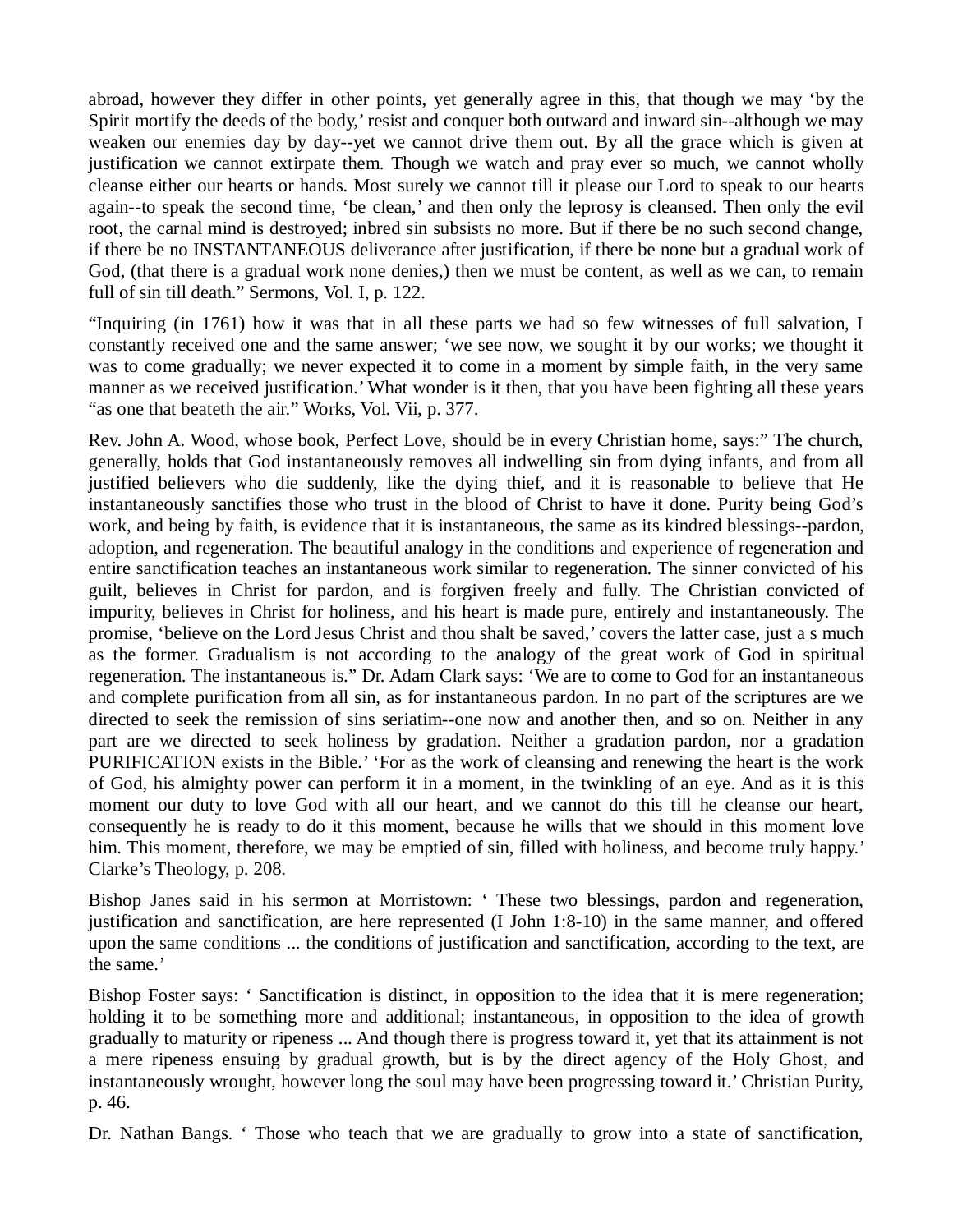without ever experiencing an instantaneous change from inbred sin to holiness are to be repudiated as unsound, anti-scriptural and anti-Wesleyan.'Article in Guide 1854.

Dr. F. G. Hibbard says: ' It is hence Mr. Wesley, and also Mr. Fletcher, distinguish sanctification in two stages; the lowest degree is to be emptied of all sin, the highest, to be filled with God. To be emptied of all sin, to be cleansed from all unrighteousness, is a work to be done by the Spirit of God immediately acting on the soul, through the truth. It is done at once, according to the faith of the believer, through the meritorious blood and righteousness of the Redeemer. But to bring forth the Christian graces to the highest measure of maturity or perfection compatible with this earthly state, or with the moral capabilities of the believer, is a work of time, to be carried forward and performed, till the day of Jesus Christ.' --N. C. Advocate.

Rev. Dr. Fuller in his address before the Evangelical Alliance. 'Nor did you find relief, peace, strength, victory over your corruptions, until you repaired to the fountain open for sin and uncleanness, until looking to Jesus, casting your soul upon him for sanctification, just as you did at first for pardon.'

Richard Watson. ' To this faith shall the promises of entire sanctification be given, which, in the nature of the case, supposes an instantaneous work immediately following upon entire and unwavering faith.' Institutes, Vol. Ii, p. 455.

Rev. J. S. Inskip. 'I apprehend in all cases where any special success has been given to the teaching of this doctrine, it has been where the instantaneous character of the work has been made very prominent.' --Method of Promoting Perfect Love.

Rev. Dr. Lowry. 'Salvation in all its stages is by faith and by faith alone. And this makes sanctification not only instantaneous, but creates a necessity that we should receive it as a gracious gift, bestowed in opposition to a product worked out, or resulting from development and growth.' --Divine Life. June 1878.

The pastoral address of the General Conference of 1832 presents the following upon the subject of holiness: 'When we speak of holiness, we mean that state in which God is loved with all the heart, and served with all the power. This, as Methodists, we have said is the privilege of the Christian in this life. And we have further said that this privilege may be secured instantaneously by an act of faith, as justification was.'Wood's Perfect Love.

We believe with the Catechism of the Methodist Episcopal Church, that "sanctification is the act of God's free grace whereby we are made holy."

### *22. HOW IS SANCTIFICATION OBTAINED?*

While for eighteen centuries the whole Christian world, including Universalists of the various types, has taught the necessity of entire sanctification or complete holiness, as the pre-requisite for entrance into a holy heaven, there has been very little direct teaching as to the way by which this state is attained. Multitudes of earnest Christians struggle with the tides of indwelling corruption, through a weary pilgrimage, without hearing one sermon which clearly defines the way to deliverance.

Apparently, the wisdom of the ages has concentered in furnishing reasons why this struggle must be continued and deliverance deferred.

Some declare that sin has its seat in our physical being; therefore death only can rescue us from its power. Others maintain that the process of salvation from inherited sin is begun in regeneration, and God carries on the work of purifying in the soul; but none are fully delivered from its power till somewhere near death. While comfortless, restless millions expect deliverance, only through the fires of purgatory.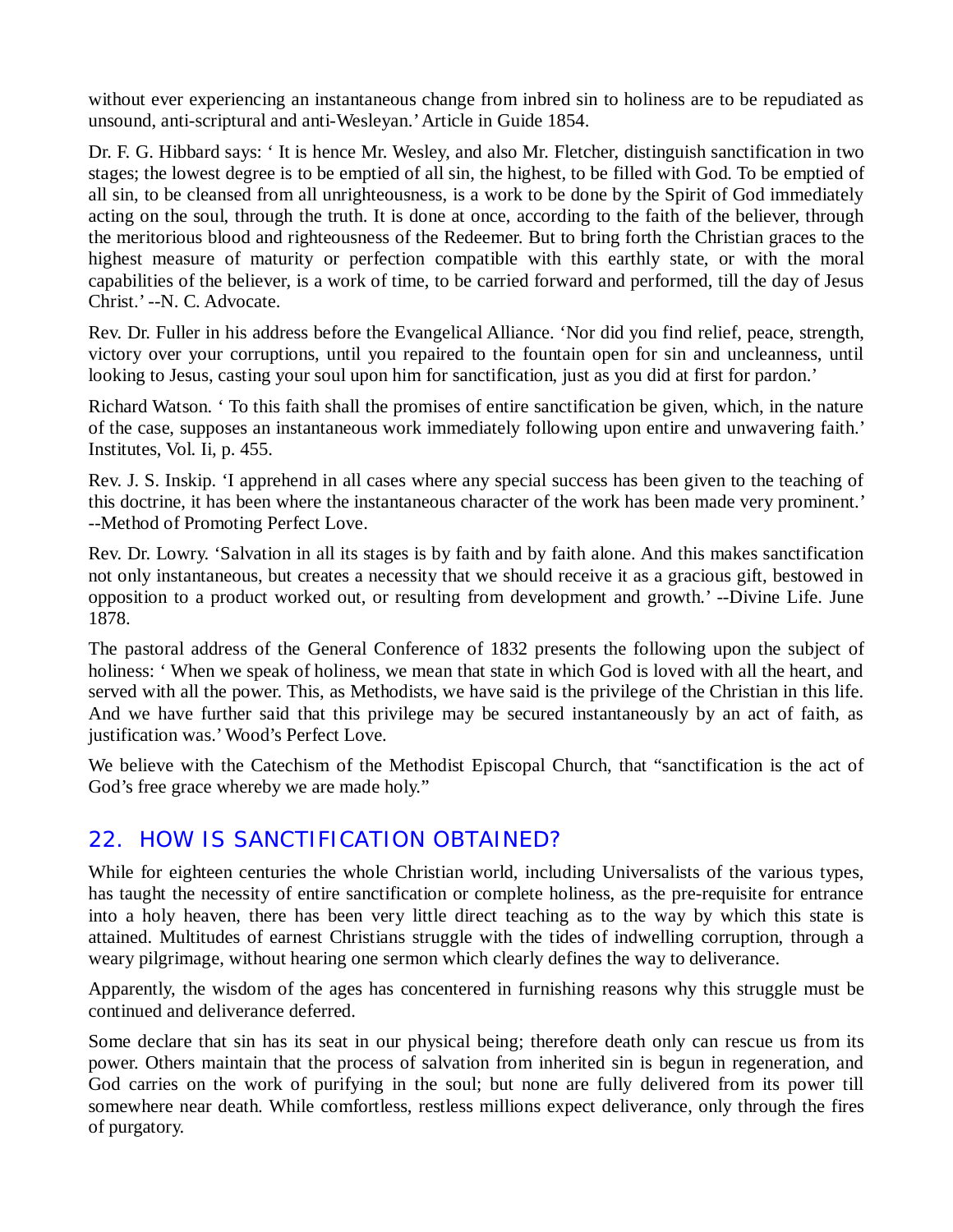But the greatest mistake of the centuries, is the effort to convince men that inbred sin is destroyed in regeneration, while they are painfully conscious that the foe still lives within.

Thousands of God's children, among whom are many Methodist preachers, pressed with the conscious need of inward purity, are told that it is attained by growth in grace, and immediately begin a series of good works, in order to develop themselves into purity; but, after all their struggles and efforts on this line, they are never thus developed.

Alas! How much of Romanism is left in Christian Protestantism.

Why not teach these hungering, thirsting souls, to come at once to Christ and be washed from all sin in his most precious blood. "Oh! Precious fountain that saves from sin." Why tell them to do anything, or go anywhere but come at once, and as they are, to the fountain and be made perfectly whole.

Entire sanctification involves two items, viz: entire consecration, and entire purification. It is our duty to consecrate, and God's work to purify our hearts. God cannot consecrate for us; neither can we purify our hearts; but God will purify our hearts, if we consecrate our all for that purpose, and trust him to do the work. Every sanctified Christian has reached the experience in this way. He may not have had sufficient light to recognize the steps by which he came, but there was a blessed period when he gave his all to Christ as never before, and, "simply trusting he was blest."

# *23. CONVICTION FOR SANCTIFICATION*

God from the beginning, decreed that the glory of our salvation should redound to Christ.

The Holy Ghost reveals to the sinner his lost and helpless condition, and when fully convinced that he cannot, by any possibility, save himself, he is led by the same Holy Spirit to Christ for pardon and regeneration.

God wills that Christ shall have all the glory of our sanctification as well. Hence, after a time of rejoicing in deliverance from transgression, God, the Holy Ghost, begins to reveal to us our sinful nature. This is the beginning of conviction for holiness.

Of recent years, in these ends of the earth, many newborn souls are being fully instructed in God's plan of salvation, and without waiting to try the weariness of the wilderness state, they come at once to Christ, and are made every whit whole. Thus, in obedience, they are consciously delivered from inbred sin, and escape the years of weariness and conviction that always result from disobedience to God. Many Christians resist conviction for holiness till they entirely lose their justification before they yield to God. The power of Satan over Christians in this crisis of experience is marvellous.

Experienced Christians and even ministers under conviction for holiness, will go right over the ground they traversed when, in impenitence, they resisted the Holy Ghost. Instead of seeking the society of those who would help them to Christ, they are found in the company of those who oppose the doctrine. Even in the house of God they will sit with the unconverted in the rear of the congregation, rather than draw nigh and join with those who are seeking this grace. Instead of consulting some reliable author who will clearly point out to them the way of deliverance, they resort to such as would falsely convince them that they either now possess, or do not need, or cannot have, that to which God is calling them. They search the Scriptures, hoping to find therein some proof that God does not demand present holiness. Their souls are moved to exceeding bitterness by the ministry and testimony of those who are in the experience of holiness, and ignoring the fact that the best men and women on earth make this profession, they pass the purest examples by unnoticed, and rehearse the faults and failings of the frailest in the hearing of all who will listen; receiving with greediness and retailing with promptness every tale of scandal about those who have made bad work of the profession. No wonder the Psalmist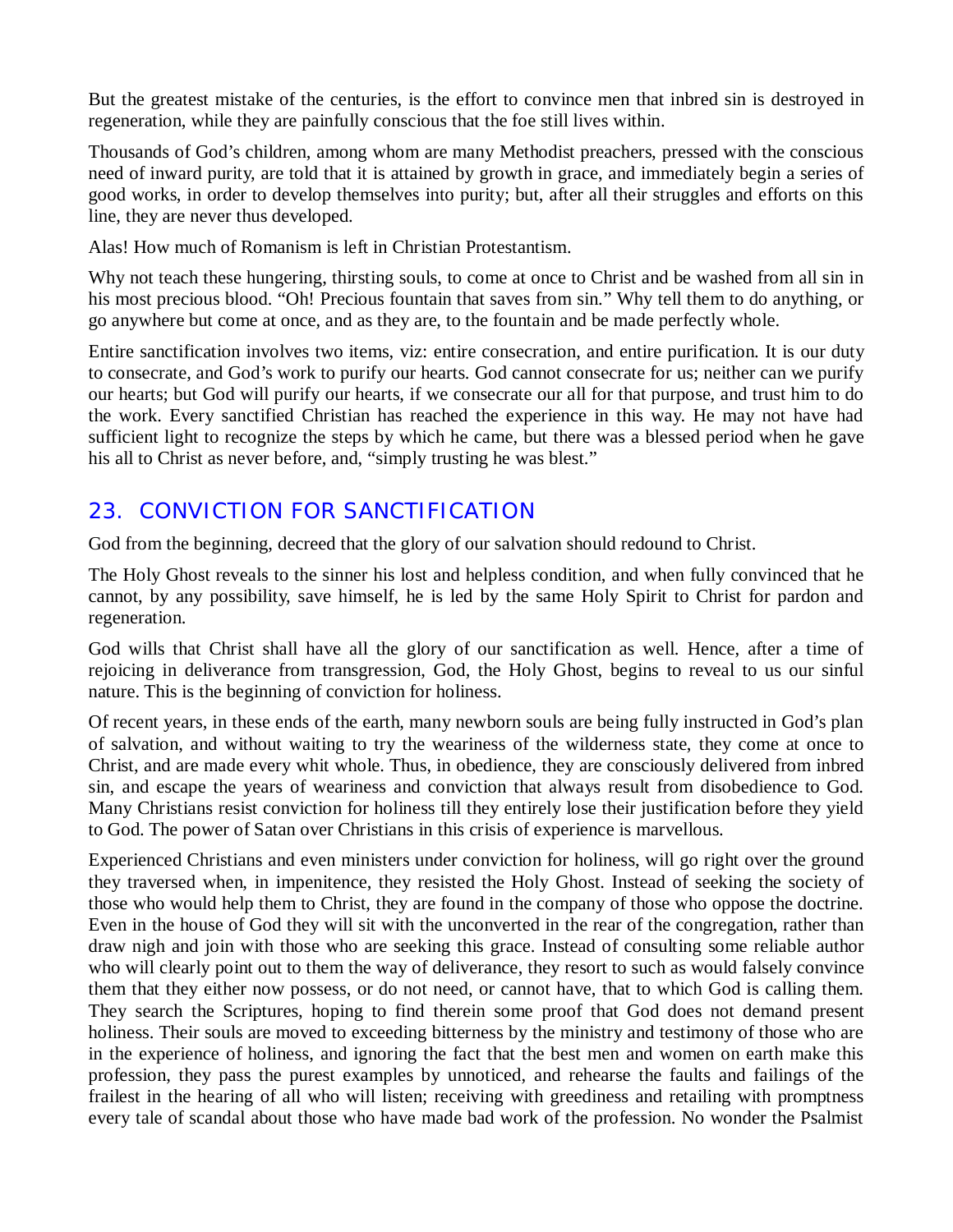cries out, "Who can understand his errors? Cleanse thou me from secret faults."

Conviction for holiness does not necessarily involve condemnation. Whom God justifies he does not condemn. Conviction for transgression brings condemnation to the sinner; but conviction for holiness does not relate to transgression. The blessed Holy Spirit comes to the heart on which he has set the seal of pardon and reveals the unholy nature which must be removed. If the soul thus enlightened gives instant heed, and walks in the light given, he need never feel the sting of condemnation, from the moment of pardon till he puts on his crown of glory. At the same time he will loathe the impurities of his nature thus revealed to him. If however he refuses to obey, and repeatedly resists the call to holiness, he thus rejects the offer of deliverance, and at once becomes responsible for the presence of his sinful nature; and a renewal of conviction will bring a sense of guilt. Hence the agonizing struggles of many who seek this grace after having resisted conviction from time to time.

We repeat, that to all earnest Christians who have ordinary opportunities for light, there comes real conviction for holiness. This may be recognized by various marks. There is an abiding consciousness of need a sense of incompleteness, with earnest longings of soul for grace that is not possessed, combined with great dissatisfaction with present attainments. If there is delay to go forward, there will be intermission in the hitherto steady peace of the soul. In reading the Scriptures the need of the soul is made more apparent, and if there is continued delay to go forward, there will come in every instance, a clear revelation of the presence of a sinful nature in the heart. If this is not heeded, God will permit sinful propensities to re-assert their supremacy and he who had perfect control over anger, and malice, and pride, now finds these passions arising to control him.

Again, the testimony of those in the experience of holiness will produce a strange commingling of desire and aversion, similar to that experienced by the convicted sinner when listening to the testimony of those who know the joys of pardoned sin.

When listening to the direct demand of the Gospel for present holiness, there will be the accompanying prompting of the Holy Spirit, moving the soul to present submission.

When the commands and promises of the Divine word, relating to sanctification, are read, the heart is moved to obey and appropriate them, just as the convicted sinner is moved to repent and be converted by the Scriptures relating to repentance and the new birth. Added to this, there will often be a deep, inwrought sense of the need of holiness with the conviction that if this call is rejected, God will retire and leave his rebel child to perish. Trifling with the Holy Ghost in this call has sent many to perdition. To the obedient soul there comes a deep unquenchable thirst for inward purity, and a readiness to use every right means for its attainment.

Reader, have YOU an experimental knowledge of the truth of this chapter?

# *24. ENTIRE CONSECRATION*

When the obedient child of God is convicted of the need of entire sanctification, he will at once inquire, if not hindered by carnal influence, what must I do to receive it? We trust the Lord will enable us to make the way plain to all such.

As previously stated, entire sanctification involves both entire consecration and entire purification.

If the inquirer will keep this thought before his mind, it will save him from much confusion. Get intelligent views of both the human, and the divine part of this work; and do not permit any agency to turn you aside from the pursuit of the truth. Right here Satan interposes, if possible, one of his greatest hindrances, by turning your attention from your duty, which is consecration, and inducing you to make agonizing efforts to accomplish that which God only can do, I. e., purify your heart.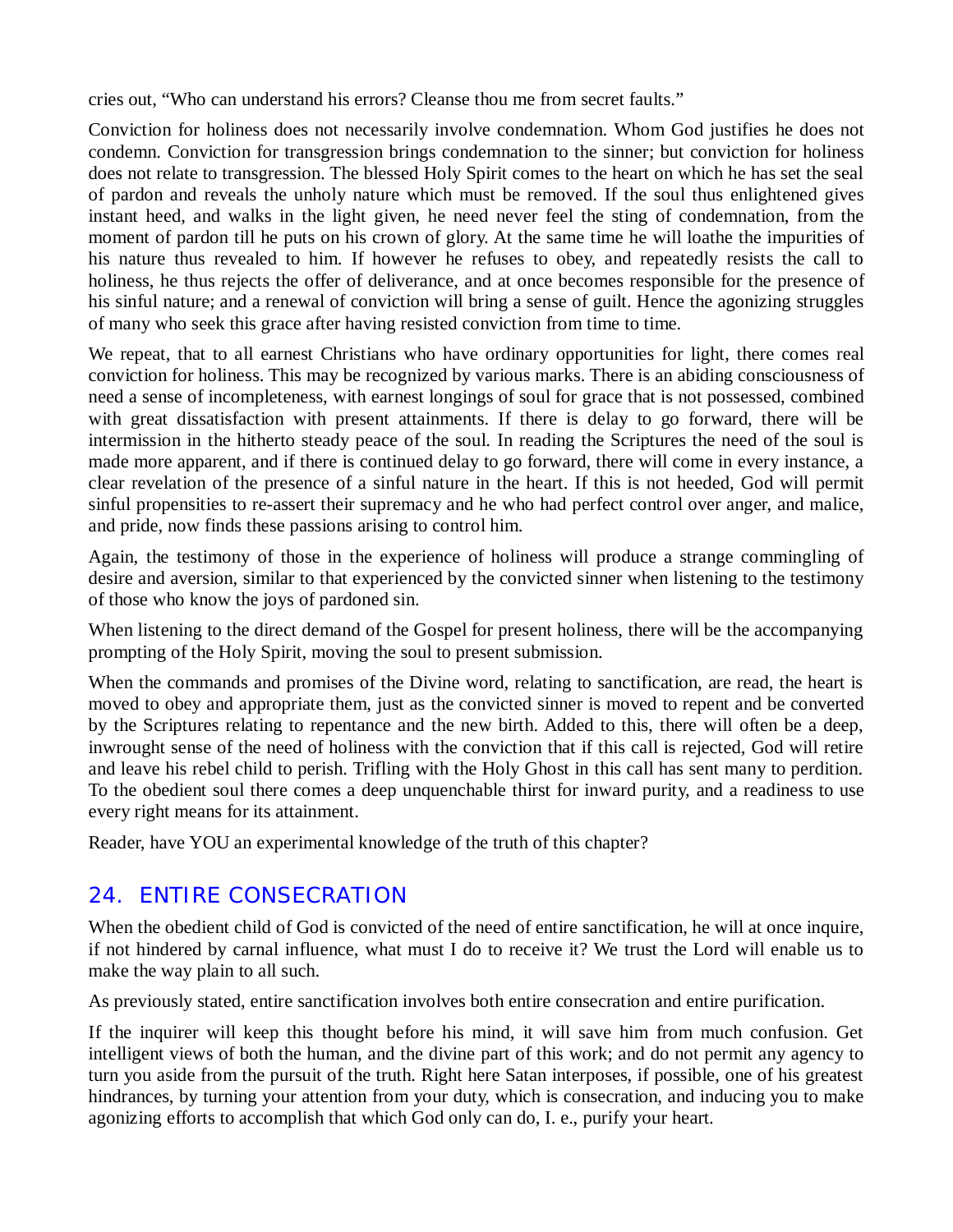Precisely this is the condition into which he has led all those who spend their lives in fruitless efforts to grow, or improve themselves, into purity of heart. It is simply your duty to comply with the conditions; God will do all the saving. Satan will keep you employed about the divine part of this work if he can, and thus keep you from meeting the conditions; and after years have passed you will, like many of your brethren, be more confused than ever. Therefore keep this truth before you: entire sanctification means entire consecration and entire purification. To be entirely sanctified you must first be entirely consecrated.

The enemy will doubtless suggest, and many of your brethren will join in the suggestion, that you were wholly consecrated when you were converted. Right here, get clear views as to what is embraced in the consecration of a child of God for a holy heart. To aid you in this, I suggest, that whatever you did by way of consecration at the time of your conversion, was all done before you were either pardoned or regenerated; while your soul under a load of conscious guilt, was yet in the darkness of spiritual death. What God now demands, must be done under the light of regeneration with the Holy Sprit as you internal guide. What you did then, was the act of a condemned sinner; what you do now is the act of a justified Christian. You were then required to renounce the things that are wrong; God now demands that you lay at his feet the things that are right. The offering you then made was, a man with all his powers under the control of spiritual death. God now demands the presentation of a man whose faculties are made alive by regeneration, and under the control of grace.

"Neither yield ye your members as instruments of unrighteousness unto sin; but yield yourselves unto God, as those that are alive from the dead, and your members as instruments of righteousness unto God." "I speak after the manner of men, because of the infirmity of your flesh; for as ye have yielded your members servants to uncleanness and to iniquity, unto iniquity; even so now yield your members servants to righteousness, unto holiness." Rom. 6:13, 19. The motive which actuated you then was fear; the motive which actuates you now is love. That was the submission of fettered and enslaved powers under the sentence of eternal death; this is a love offering to Christ of the powers he has emancipated. You then gave up your sins and surrendered your wicked soul for pardon and regeneration; you now present your pardoned and regenerated soul for complete holiness. You then sought justification; you now seek sanctification. That was repentance; this is consecration. The two-fold work of consecration and purification is embodied in this Scripture: "I beseech you, therefore brethren, by the mercies of God, that ye present your bodies a living sacrifice, holy, acceptable unto God, which is your reasonable service. And be not conformed to this world; but be ye transformed by the renewing of your mind, that ye may prove what is that good, and acceptable, and perfect will of God." Rom. 12:1, 2. Here we see, that consecration must precede transformation, and transformation must be accomplished in order that God's will may, in all things, be to us always, good and acceptable, and perfect. The persons addressed are, unquestionably, the children of God, and this presentation of Christian duty by the inspired apostle clearly proves that hitherto they had not attained these three points of Christian experience, viz; the living sacrifice, the transformation, and the demonstration.

Reader, have you reached them? We get the true idea of the sacrifice demanded by referring to the former dispensation. To illustrate: King David was required to offer a lamb in sacrifice. What had he to do in order to meet the requirement? First, he must separate the lamb from the flock, from his own and all other service, and, laying it upon God's altar, it was thus set apart to the one service of God only. The moment it was surrendered it became the Lord's lamb, and David, no longer its possessor, had no right to say what should be done with it. If God orders its use as a whole burnt offering, or, if he wills that it be eaten by his priests or Levites, David has no right to interpose an objection. Or, if he orders that it he returned to the flock and put in David's care, David is still to recognize the lamb, with all its proceeds, as the Lord's, and himself as the steward of God's property.

You are now besought by divine authority to present your body a living sacrifice. That means the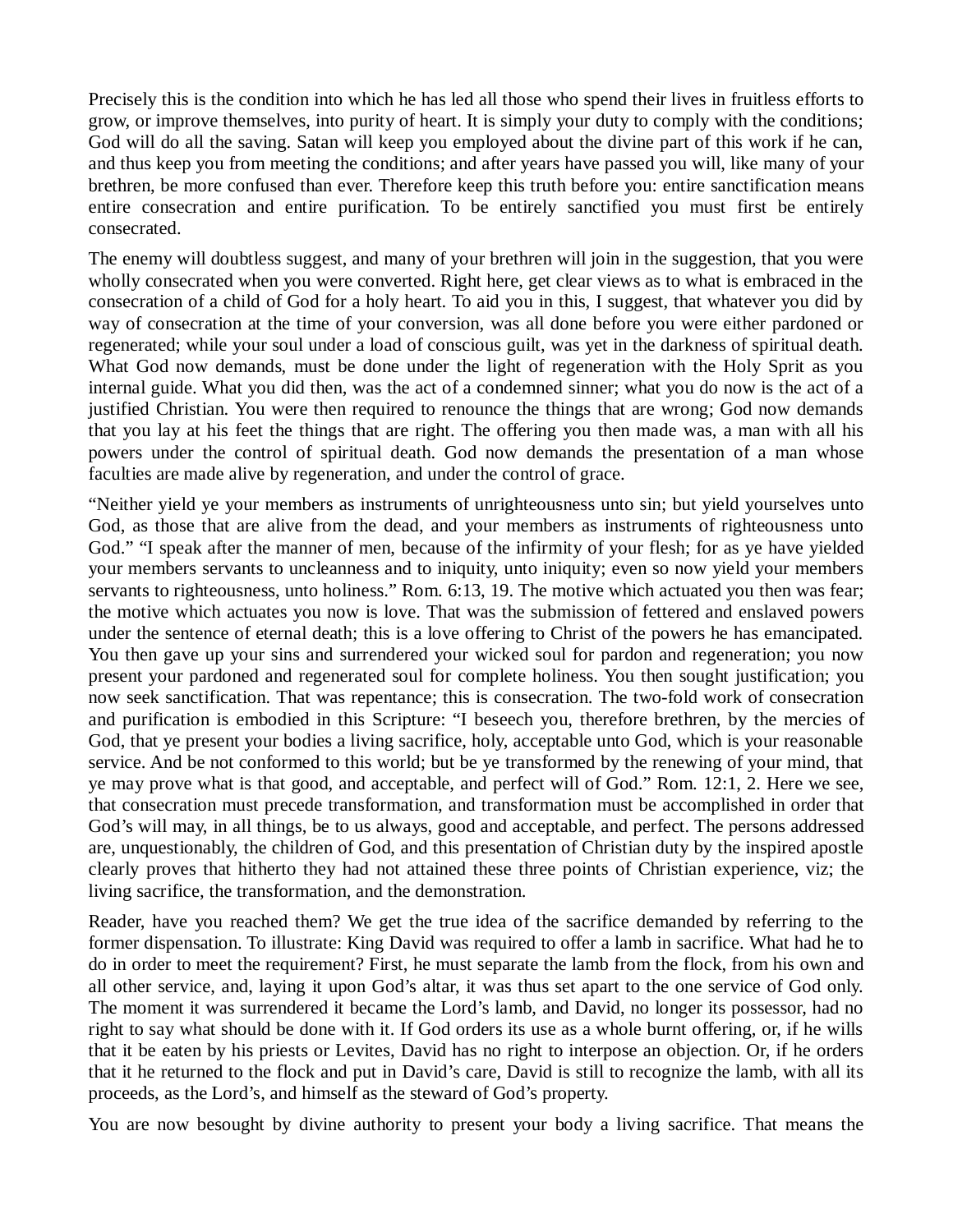separation of your body from all other service, and setting it apart to the service of God only. The presentation of your body to God necessarily includes your whole spiritual nature--your intellect, your sensibilities and your will. When your whole body, soul and spirit, are thus given to Christ, you are no longer your own; therefore the use of these powers is involved in this covenant. That includes your whole time. Not one-seventh, or one-seventieth of it, but all of it. Whether you wake or sleep; whether you labor or rest; whether you eat or drink; whatsoever you do must be done in his name and to his glory. It includes the time spent in the various departments of business life, as well as in religious service. Not simply that you do business for yourself in an honest way; that is what many heathens, and even atheists do; but that you henceforth recognize yourself as in the employ of the Lord Jesus Christ, attending to the business he has committed to your hands for him. While God has established the rights of property between man and his fellows, for the sake of order and the highest good to the race, each consecrated soul must recognize his rights as suggested in Lev. 25:23: "The land shall not be sold forever, for the land is mine; and ye are strangers with me." Entire consecration is the complete transfer of ownership to God, of houses, farms, shops, merchandise, money; all must from henceforth be forever recognized as the property of Jesus Christ.

The powers of our being, by which means are accumulated being wholly given to God, makes all our possessions his property also.

Consecration does not mean that any man should leave any legitimate business or profession. If God has called you to be a lawyer, you are to plead law for him. If by his will you are in the practice of medicine, glorify him in this profession. If you are a farmer, cultivate his land--of which you are the steward--to please him. If you are a mechanic, fill your calling as he directs. If you are a merchant, buy and sell in the name of the Lord Jesus Christ, and to the glory of God the Father. If you are a wife and mother, you are to render holy service in the proper care of your house, and in training the children God has given you for their mission in life. Do not fancy that because you keep your house in good order you are therefore keeping it in the name of the Lord Jesus. Among the most heaven-daring women on the earth are many who keep house as well as you do. The question is for whom, and to whom is this service rendered?

The presentation of your whole affectional nature to God, necessarily involves the objects of your affection. Husband, wife, child, friend, associate, even your own life, are by this transaction laid at his feet for life or death as he may choose.

All and more than has been specified is involved in a present and perfect surrender of your will to God, for all time and all eternity. Many who think their wills entirely surrendered would rebel at once if God should demand one-tenth of their income to feed the poor and carry on his work. I know a man of God whose heath was completely broken by confinement in Andersonville prison. He labors daily to the utmost of his ability to meet the wants of his family. At one time he was owing two dollars which he could not pay till, at the end of the week, he should receive his wages; but his creditor cursed him and threatened to sue him if the money was not paid immediately. In my hearing this poor man appealed to a wealthy farmer who could command thousands of dollars, hoping to get relief; but all in vain. The brother was sued, and the cause of God dishonored. These men belong to the same church, and our wealthy brother professes to be entirely consecrated. Away with such false ideas of consecration. And let all the people say, amen! Consecration means a sacred care for God's poor, and relief for the widow and orphan. It means that you sustain his cause with your money, your reputation, and your life. It means that your whole being and your entire possessions are at his disposal; and that in reference to your money as well as your prayers, your heart shall cry out, "Lord what wilt Thou have me to do." The earnest seeker must not fail to distinguish between a willingness or desire to consecrate, and the act itself. Satan does not care how willing or anxious you are to consecrate, if he can keep you from consecrating. You may be willing and desire to read this book, but never read it. You may be willing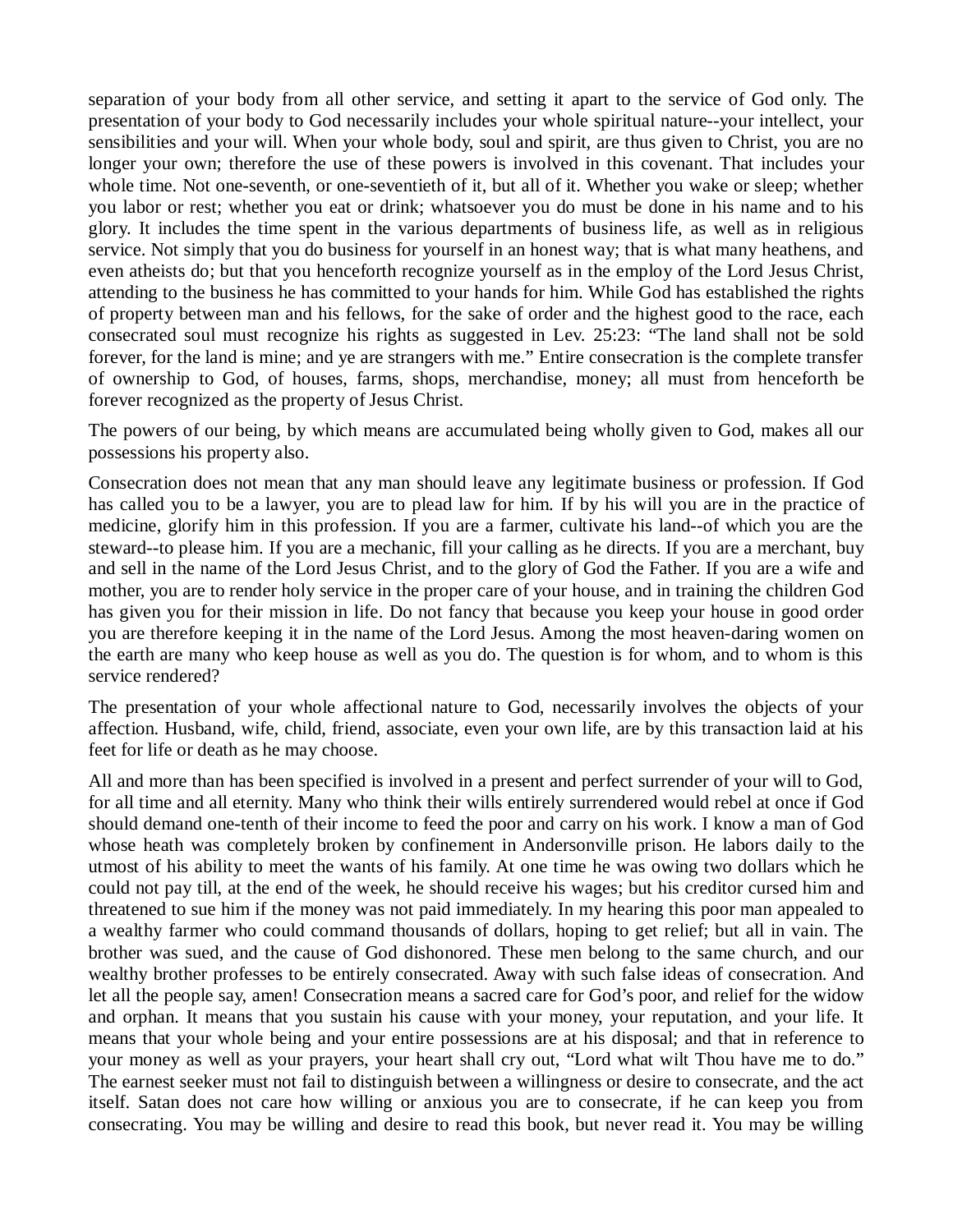and desire to give a beggar money to buy him food, but let him perish without it. So the willingness and determination to consecrate, and the act by which consecration is accomplished, are distinct questions. Consecration is not only the recognition of the rights of God, but the actual turning over into his hands that which belongs to him.

Very many persons rest in what they term a willingness to consecrate, and thus never are consecrated. A man desires to sell his farm, and determines it must be done. Ask him, "Have you sold your farm?" and he replies with some confusion, "I want to sell it." That proves that the farm is not sold. Thus it is with many of God's children; they are fully convinced they must consecrate; they desire and are willing to consecrate; but some way they fail to reach the end. Suppose the man referred to at last makes out a deed to his neighbor who has wanted the farm for some years. Now ask him, "Have you sold the farm?" and he promptly responds, "Yes!" He does not need any witness to prove to him that the land is sold; he is clearly conscious of the fact. In like manner, the act of consecration, when completed, will inevitably bring the testimony of your own consciousness that " 'tis done, the great transaction is done." This always ends all efforts to consecrate.

Reader, are you now wholly consecrated? If not, resolve that this matter must be settled at once.

Begin lay open your heart to the all-searching eye. Tell God you will settle this question now. Ask him to show you the hiding places of rebellion in your soul. Fear not! God cannot lead you astray.

As he shows you the way, walk in it without hesitation. Keep your heart centered on Christ; not on the Holy Spirit, but on Christ. Many have been misled while looking at the Holy Spirit, because, right here, other spirits have interposed and led the soul astray. The devil never comes as "an angel of light," while the heart is stayed on Christ. You cannot reach the end you are seeking without the immediate guidance of the Holy Spirit, but the Holy Spirit always comes as the fruit of faith in Christ. Ask God, in Jesus' name, to give you the Holy Spirit to lead you in this transaction, and give up the first thing he shows you. Be sure that it is really turned over to God for eternity, no matter what it may cost. Keep your heart open and follow as he leads, till the Holy Spirit has taken a complete inventory of all you have and are, or hope to have or be, which he now demands at your hands. Then covenant with Christ that when anything which you do not now see shall he revealed in the future, that also shall be subject to his will. At this point you will recognize that you have reached the end; you have nothing more to give, and your soul will be clearly conscious of the fact that you are indeed all the Lord's. Thus having surrendered all, you are irrevocably his--not his on condition that he will bless you, but his, blessing or no blessing, light or darkness, life or death. You are now in his hands to be made completely holy.

You are now ready to receive by a simple act of faith the divine work of entire sanctification, which will be followed by the witness of the Holy Spirit, that you are entirely sanctified.

### *25. THE ACT OF RECEIVING SANCTIFICATION*

As before stated, the divine part of sanctification consists in purifying the heart. Hence the words sanctification, holiness and purity are used interchangeably. The wildest errors have grown out of confounding purity with maturity. More confusion has grown out of this mistake, perhaps, than any other. Entire sanctification does not necessarily include maturity; neither does maturity necessarily include entire purification. There are many Christians matured by long experience, who are perfectly conscious of indwelling impurities; while others, in the childhood of Christian experience, are just as clearly conscious of complete cleansing in Jesus' precious blood. Bishop Morris was certainly a mature Christian, and yet he sought and obtained complete purity in the very last years of his life.

Grace Paddy, who was sanctified, as Mr. Wesley says, a few hours after her conversion, was certainly not a matured Christian. When will intelligent Christians distinguish between the enlargement or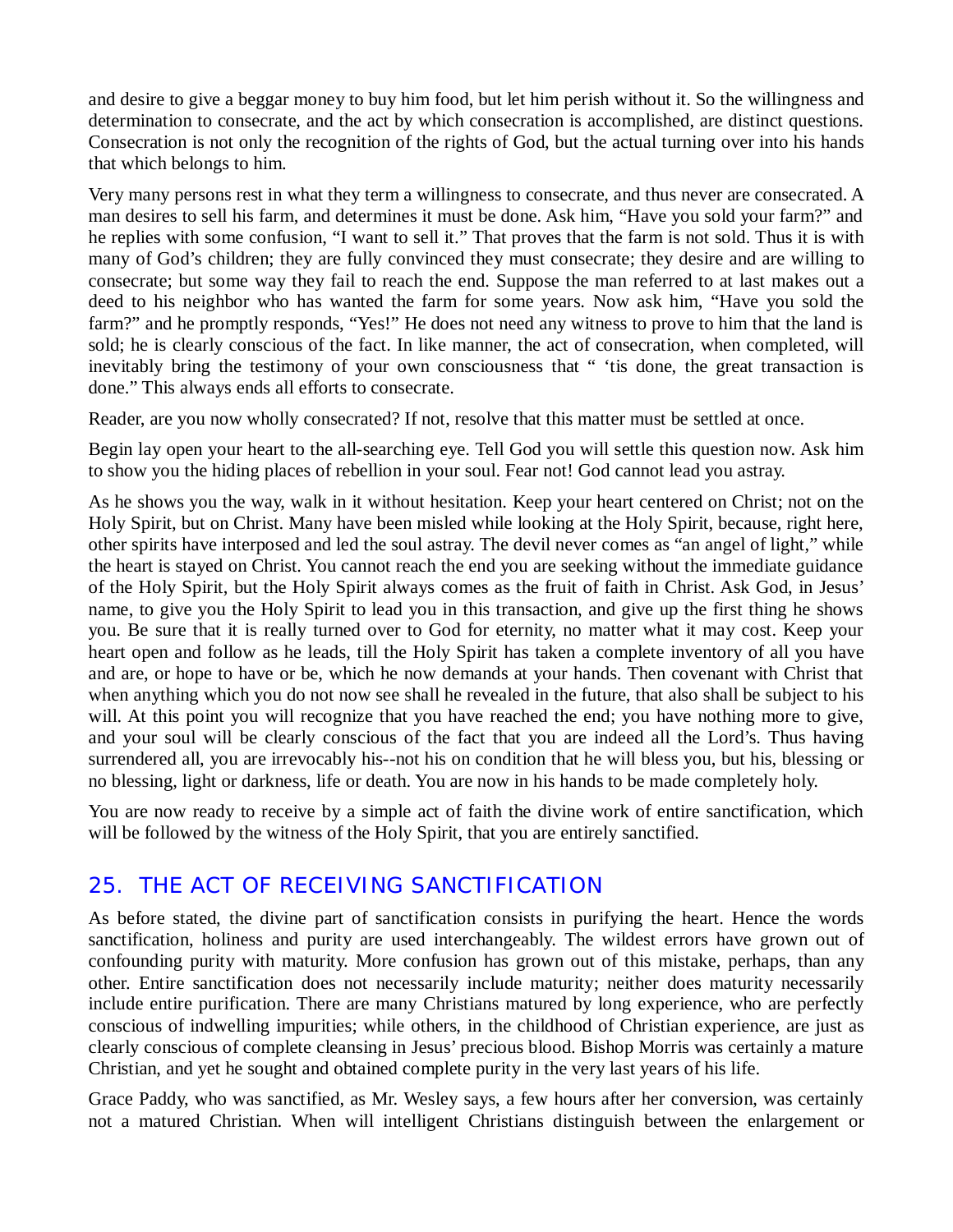growth of the soul, and its purification? Is it difficult to understand the difference between the growth of a hill of corn, and the destruction of the weeds that hinder its growth? How long, O Lord, how long will thy children grieve thee by attempting to substitute their own works for thy all-cleansing blood?

Let it be repeated till the tidings shall reach the uttermost parts of the earth, that whatever partakes of the nature of sin can be removed only by eternal power in the application of atoning blood. Purity is not attained by works, nor by agonies, nor by growth; but it is received. "Sanctification is that act of divine grace whereby we are made holy." --Methodist Catechism. Not a series of human acts not a series of divine acts but one act which makes us holy. To this Mr. Wesley refers in holy song, "Speak the second time--be clean."

Jesus now waits at the door of your consecrated being, to say: "I will; be thou clean." If sanctification is to be received as God's free gift, what is the act on our part by which we are made its subjects?

Let the answer come from God, "And God, which knoweth the hearts, bare them witness, giving them the Holy Ghost, even as he did unto us; and put no difference between us and them, purifying their hearts by faith. Now therefore why tempt ye God, to put a yoke upon the neck of the disciples, which neither our fathers nor we were able to bear?" Acts 15:8-10. To this day God's ministers will insist on putting this yoke on his children. Hence, they are kept "going about" to develop themselves into holiness. Here we see that the purification of the heart is accomplished by faith. "But rise and stand upon thy feet: for I have appeared unto thee for this purpose, to make thee a minister and a witness both of those things which thou hast seen, and of those things in the which I will appear unto thee; "Delivering thee from the people, and from the Gentiles, unto whom now I send thee.

"To open their eyes, and to turn them from darkness to light, and from the power of Satan unto God, that they may receive forgiveness of sins, and inheritance among them which are sanctified by faith that is in me." Acts 26:16-18.

These are the words of Christ. How do the Gentiles receive the forgiveness of sins? "By faith that is in me." Does he promise anything additional through the ministry of Paul? Yes; "an inheritance among them that are sanctified." How was this received? Jesus says, "By faith that is in me." "And every man that hath this hope in him purifieth himself, even as he is pure." I John 3:3. The persons referred to as having "this hope," are the "sons of God," spoken of in the first and second verses of the same chapter. There is, therefore, a work of purification to be accomplished in those who are "now the sons of God," for each one is commanded to "purify himself even as he is pure." How does a man purify himself? "By faith that is in me." "But we are bound to give thanks always to God for you, brethren beloved of the Lord, because God hath from the beginning chosen you to salvation, through sanctification of the spirit, and belief of the truth: Whereunto he called you by our gospel, to the obtaining of the glory of our Lord Jesus Christ." 2 Thes. 2:13, 14. Is not the doctrine of sanctification a new doctrine? No; it was ordained of God "from the beginning." Can any be saved from all sin till wholly sanctified? No; "God hath from the beginning chosen you to salvation through sanctification." And the fact so clearly stated that "God hath from the beginning chosen" that this cleansing should be accomplished by the Holy Ghost, proves that it is not attained by growth, or any amount of good works. By this act of grace we are delivered from all unsanctified affections. Hence the testimony of all who are sanctified, to the blessed consciousness of salvation from all sin, which they did not possess before they received this grace. How blessed that conscious knowledge! Are all Christians called to this grace? The apostle in addressing a whole body of Christians says, "whereunto he called you by our gospel." Is the glory of Christ as promised in this life fully revealed to us before we are sanctified? No. God hath from the beginning chosen that such measure of the glory of Christ is obtained "through sanctification."

How is this wonderful grace received? By "BELIEF OF THE TRUTH." "Who of God, is made unto us wisdom, and righteousness, and sanctification, and redemption." I Cor. 1:30. The Lord Jesus Christ is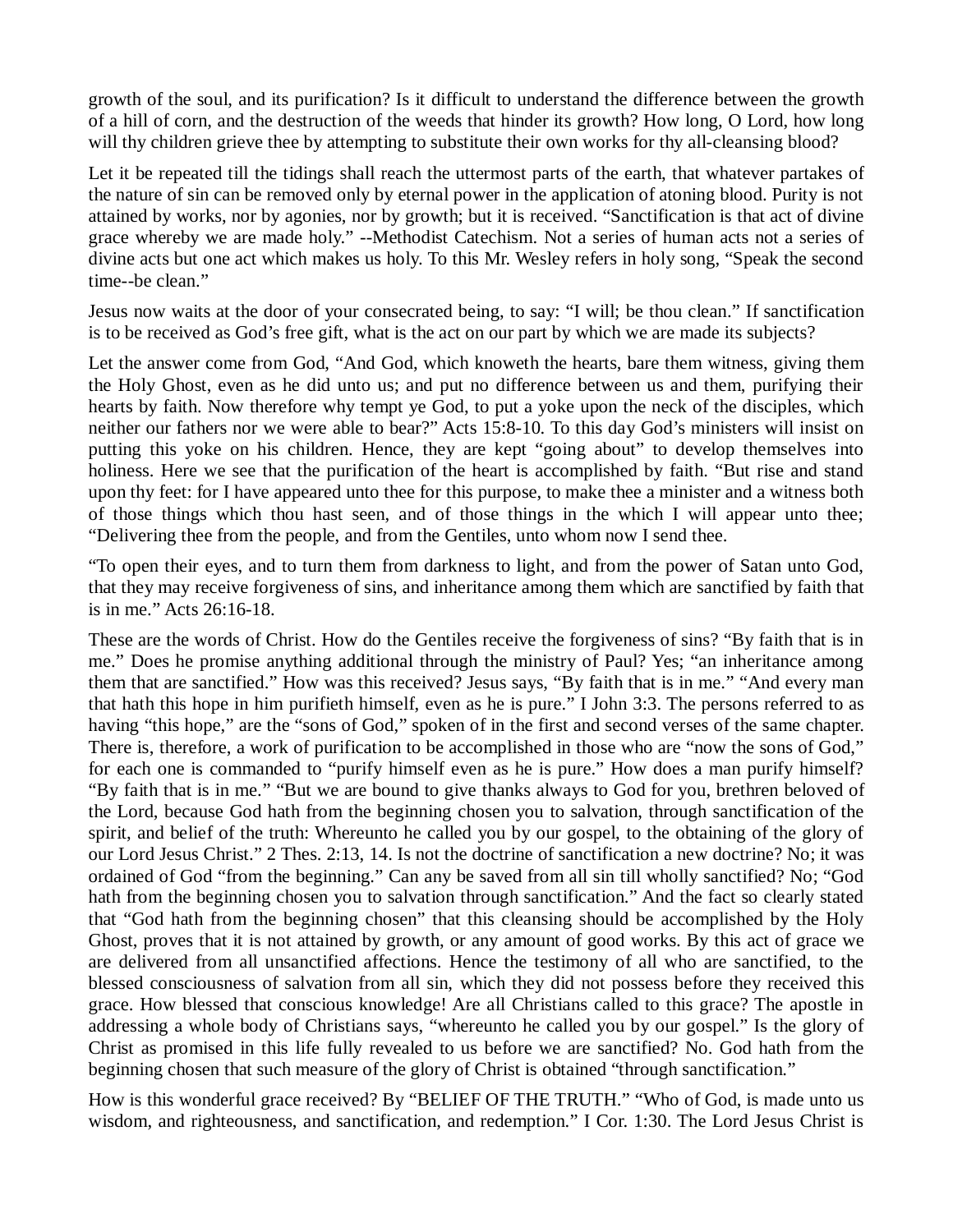spoken of in this text, and the righteousness mentioned is that "act of God's grace whereby we are justified."

How is Christ made our righteousness? By faith. Rom. 3:21-30; 5:1; Gal. 2:16. There was a period in the experience of every one who is now a child of God when, burdened with a load of guilt too heavy to bear, he found every other refuge fail him; and, in the utter abandonment of every other hope, he simply believed in Jesus Christ as his justifying Saviour, and he was justified.

How is Christ made our sanctification? There will be a period in your experience when you will cease to trust in your good works; when you will be fully convinced that the combined efforts of the centuries will not wash out a single stain from your soul; when you will recognize the fact that all the forces of the universe, outside of Christ, are incapable of extracting one carnal root from your depraved being. Then, having surrendered your all, you will believe in Christ as your sanctifying Saviour, and you will be wholly sanctified.

The faith which justifies the soul, is the act by which we receive Christ as our justification: The faith which sanctifies the soul is the act by which we receive Christ as our sanctification. Hence the only difference in the two acts, is in the object sought. In the first we believed for the removal of the guilt and pollution of our transgressions; in the second we believed for the removal of inbred sin.

The first is the faith that justifies; the second is the faith that sanctifies. And Christ has the glory of the whole work.

The greatest hindrance to this faith is the lack of entire consecration. If you find it difficult to believe for a clean heart, examine your consecration. If after reading, with prayer, the chapter on this subject, you have the testimony of your own consciousness that your "all to Christ is given," leave the whole transaction as settled forever. But if there is any doubt in your soul, settle that question first. It may be there is a controversy with God about the matter of experiences.

I heard a brother say that for two whole years after he was entirely consecrated, he found it quite impossible to believe for sanctification. Before he sat down, he told of a terrible struggle going on in his soul during those two years over the question of happiness. He would not believe without a great baptism of joy. Was that entire consecration? Think of it. A poor soul keeping up a controversy with his maker for two years and dictating to God the terms of salvation, and fancying all the time that he was wholly consecrated. Consecration involves the submission of every question to the will of God, including your present and future experiences. If you are thus given up to him, you are now ready to receive this grace in God's way, with or without emotion as he may appoint. Your faith reaches Christ as your deliverer from indwelling sin by believing his word. Many seek his salvation by believing in their feelings, but the salvation does not come. If they are in a happy state of mind they believe; if there are no joyous sensations within, they do not believe. That is exercising faith in your feelings. Such faith is a present practical rejection of Christ, and is greatly displeasing to God.

Others predicate their faith on what they are pleased to call "the evidence," meaning by this the witness of the Holy Spirit. If God demanded faith in the witness of the Holy Spirit as the condition of your salvation, such faith would save you; but as he has not, you are still unsaved. Just as long as you wait for the witness before you believe your soul will remain unwashed. How can the Holy Spirit witness that you are cleansed when he knows you are still unclean? How can you be cleansed till after you believe in Christ to cleanse you? Do you expect God will change his plan to save you? God's plan is that you first believe in Christ to cleanse and save you to the uttermost. Then he saves you. After you are saved he sends the Holy Spirit to witness that the work is done. Then, when such witness is given, you will feel and know that you are saved. Your plan is that God must give you the witness that you are saved in unbelief, so that you may feel and know that it is done, and then you will believe in your knowledge and feelings. But how will Jesus get the glory of your salvation on these terms?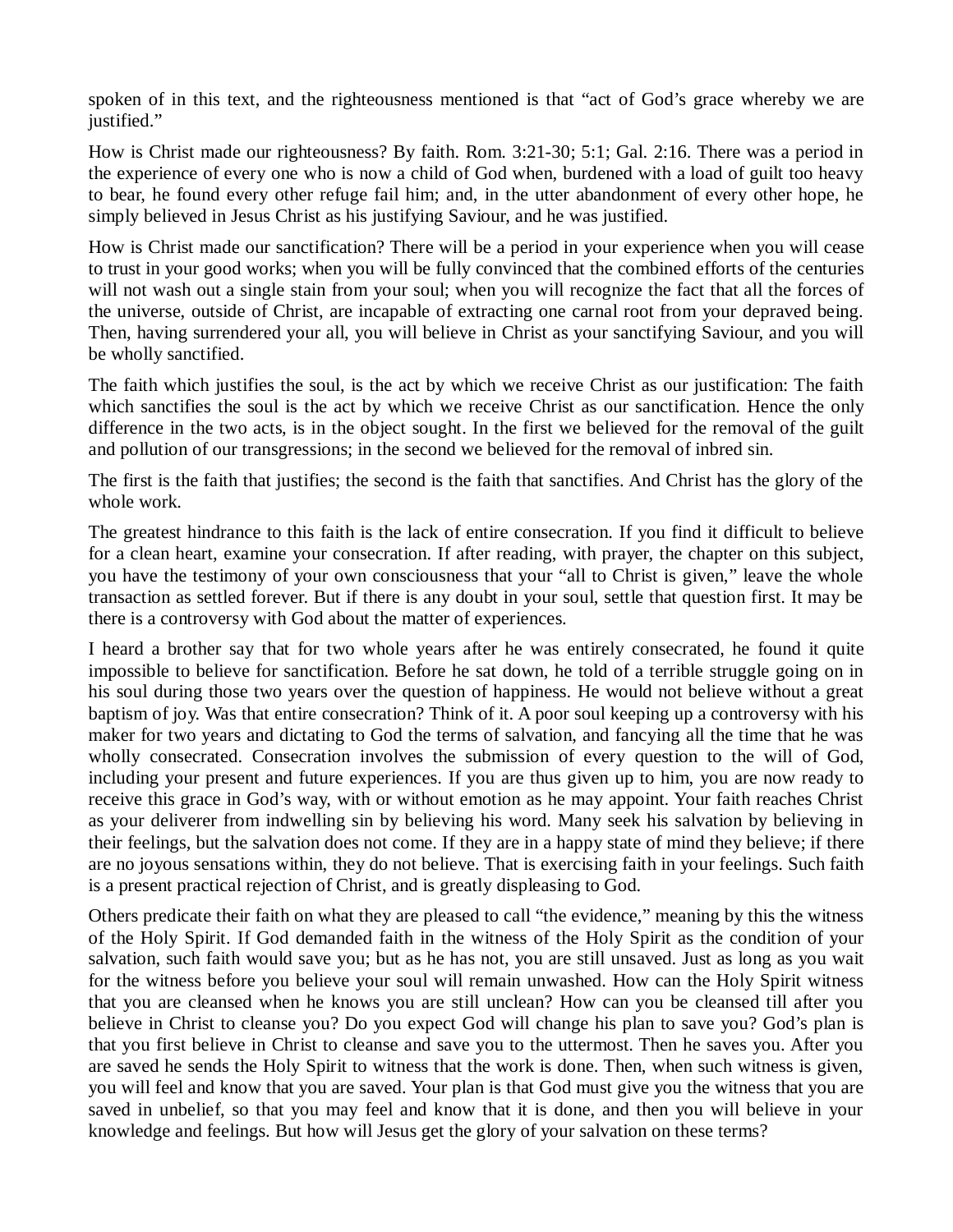If you will at last let God have his way, he will save you. If you are now convinced that faith in your consecration, or in your feelings, or in anything but Christ will leave you to perish; if you will utterly abandon all trust in your prayers, or agonies, or tears, and see and concede that there is but one arm that can save, but one door of hope, but one name given, but one sacrifice offered, and but one fountain of cleansing: then turn to Heb. 12:12: "Wherefore Jesus also, that he might sanctify the people with his own blood, suffered without the gate." Do you with the heart believe that Jesus shed his precious blood to sanctify the people? Are you included in this number? Did Jesus, the Christ of God, really pour out his blood on the cross to cleanse your soul from all sin? Having so freely made the provision, will he hesitate when you come to him for its application to your soul? Coming, as you now do, in the way of his own appointment, is it possible for him to fail to cleanse you? Will you trust him now? Do you now believe that the blood which was shed on Calvary really cleanses from all sin? Whom does it cleanse? Do you answer, "It cleanses every soul that is fully consecrated for that purpose, and with his heart believes the promise?" Are you thus consecrated, and do you now believe the promise? Does the blood of Christ now cleanse your soul from all sin? Will you grieve Christ by further delay? Do you now believe?

Read I John 1:7: "But if we walk in the light as he is in the light, we have fellowship one with another and the blood of Jesus Christ, his son, CLEANSETH US FROM ALL SIN." Are you walking in all the light God has given you? Are you willing to suspend the whole question on this promise? If you do so, and the promise fails, you will go down. Are you afraid the promise of God will give way? If not, then stand upon it, and repeat in defiance of earth and hell, the blood of Jesus Christ, his son, CLEANSETH ME FROM ALL SIN. No longer trusting in your feeling; NO, but in the immutable word of God. No longer believing in the internal witness; no, but believing in Christ's all-cleansing blood. No longer leaning on your experiences; no, but leaning on the arm that is mighty to save. Do you hereby take Christ as your wisdom, as your righteousness and as YOUR SANCTIFICATION? "YES, I DO."

Then let us sing.

" ' Tis done, the great transaction's done;

I am my Lord's, and he is mine."

As with your heart you have believed, with your mouth you are to confess, not what you feel, but what you believe. Reckon yourself from this moment as dead indeed unto sin, but alive unto God through Jesus Christ. You have left the whole work of cleansing and saving to him, and whatever may come, never take it out of his hands. Do not yield to restlessness about special experiences.

Leave that whole question with him; and, resting in his hands as a piece of well-mixed clay, trust him to mould you according to his pleasure. Whether you have joy or sorrow, trial or triumph, you are all the Lord's, and trusting with all your heart that Jesus' blood cleanseth you from all sin.

#### *26. THE EXPERIENCE*

As in justification, so in sanctification, there is a variety of manifestations, but the same Spirit.

Many who now have the clearest witness that they have passed from death unto life, cannot tell the precise moment when they were born of God. It may be so in sanctification. Yet there was a moment when your sins were forgiven, and the work of regeneration took place in your heart. The same is true of sanctification. Some are filled with joy unspeakable at the moment of pardon; to others the joy came afterward. Sanctification is attended by the same variety of experience. Some are brought into trial and temptation immediately after conversion; others are allowed weeks and even months of uninterrupted peace. So it is in sanctification. Some are instantly blest with the internal witness, when justified; others for the trial of their faith, or for other reasons, are left for a time without the clear witness. It is so in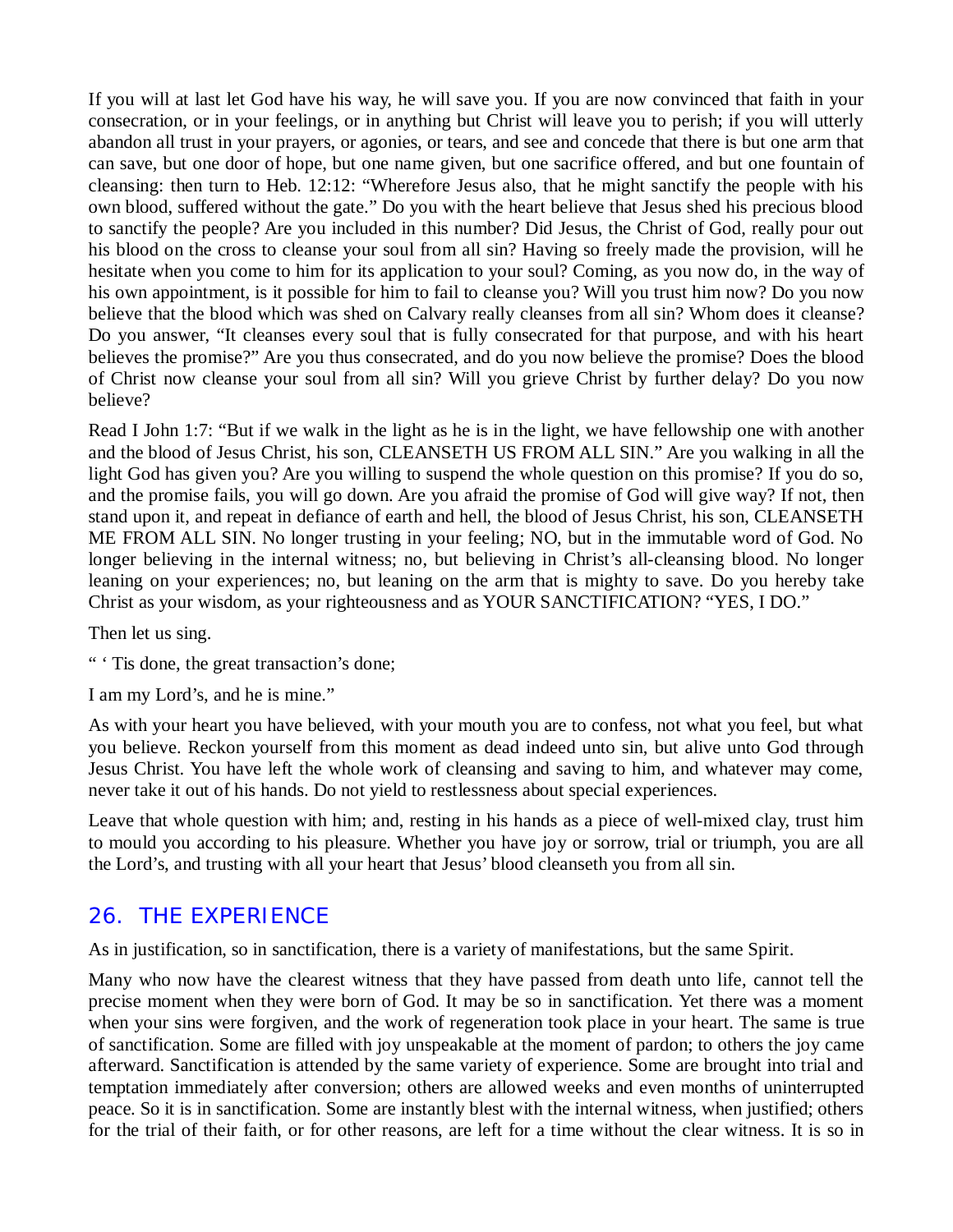sanctification.

That there is a definite and distinct experience of sanctification, subsequent to regeneration, attested by the witness of the Holy Spirit, is proved by every one who complies with the conditions.

Mr. Wesley calls this the "second blessing" in contradistinction from the new birth, as the first blessing. Sometimes when the call to holiness is presented, and the people of God are pressed to seek this second blessing, ministers of the gospel will respond in the Spirit of ridicule, "O yes, you can have the first blessing, and the second blessing, and the third blessing, and on up to the fortieth blessing," thus sneering at the expressed will of God, and causing many weak Christians to stumble.

Do such ministers intend to throw contempt on the distinct experience of the new birth, by classing it with the unnumbered blessings which are bestowed on the just and the unjust? Or is there a transaction between God and man by which a sinner is brought out of death into life? We prefer not speaking of either the new birth or sanctification as simply a blessing. The new birth is truly a blessing beyond computation; but it is a thousand times more than that. Strictly speaking, there is but one new birth, but there are unnumbered blessings. The new birth brings us into a state of sonship and acceptance with God. In this state are uncounted blessings, but only one new birth. A child, by virtue of his birth, is the heir to his father's possessions; and this may include gifts innumerable, but he has only one birth. He may by his own wickedness deprive himself of his inheritance, and by repentance and faith these forfeited possessions may be restored to him; but he has only one birth. So a child of Cod may forfeit his right to the divine inheritance and finally perish; but if he returns to God, he will restore him; but strictly speaking he is born of God but once.

The divine work of sanctification brings its subject into a state a thousand times more important than a blessing. The soul may or may not be filled with joyful emotions when it is wholly sanctified.

It may, at subsequent periods, pass ordeals of unspeakable sorrow; but that does not affect its state.

The idea that sanctification means simply a fit of rapture, or a baptism of joy, should be at once and forever excluded from the common sense of mankind. No, beloved; the act of God's free grace whereby we are made holy," is worth more than the joy of a life-time without it.

Having exercised faith in Jesus' cleansing blood to wash out all the stains of inbred sin, the blessed Holy Ghost has made the application, and eternal power has swept from the whole domain of your nature everything that is out of harmony with God. There is not a root or seed of sin remaining. Entire sanctification, therefore, brings you into a state of moral purity. Hitherto the evils of your heart were held in check by a power implanted that was greater than they; now these evils are destroyed, and the whole man becomes the temple of God.

The removal of the carnal nature from within, leaves the soul in a condition of rest. Hence, as peace is the staple experience which results from justification, rest is the common heritage of all who are wholly sanctified. In justification, peace is the fruit of reconciliation. In sanctification, rest ensues because God has destroyed the elements of disturbance and unrest within.

Strictly speaking, there is no unrest in the universe which is not produced by sin. When all sin in a human soul is destroyed there is nothing left within to produce unrest. In every case where the soul is delivered from all sin, whether the work of cleansing be immediately accompanied by the witness of the Holy Spirit or not, there will always be a hitherto unknown consciousness of rest. The man now brought into harmony with God's will, will have rest. There may or may not be great joy, but there will be rest. Without may be the wildest commotion, but within there will be rest.

Sanctification, as an experience, is always characterized by pure love. Love with all the capacity of the soul is always the result of entire cleansing. There was love before, but it was mixed and hindered, and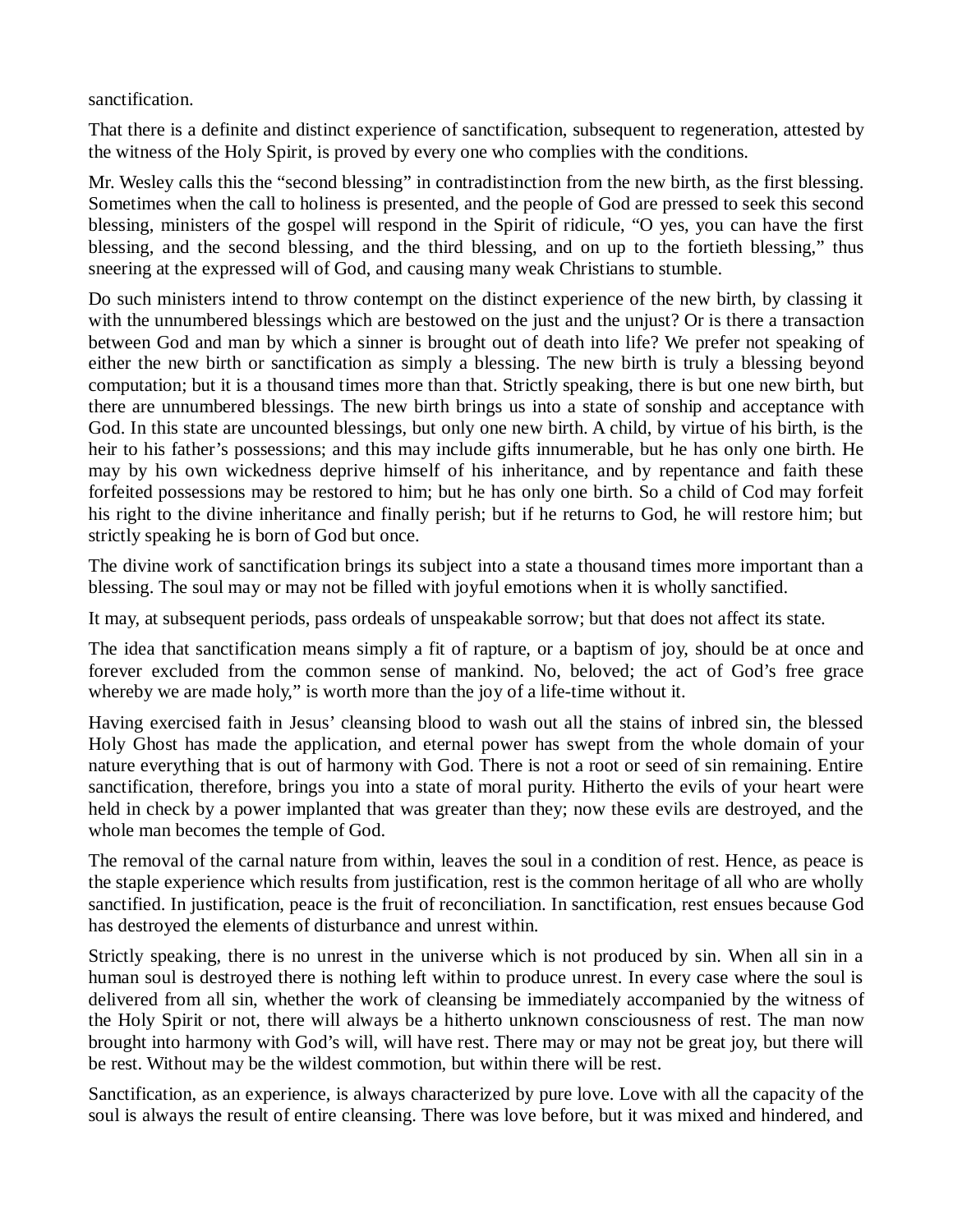circumscribed by remaining carnal elements. These being removed, love is now pure and universal. Not only love in the whole soul, but the whole soul loves. So of all the graces of the Holy Spirit. They were implanted in the new birth; but they existed with alloy. There was love, meekness, patience, longsuffering, gentleness, humility, faith. But these were constantly hindered and circumscribed by the conscious inbeing of enmity, resentment, impatience, unholy anger, pride and unbelief. These carnal passions being removed, the soul has love without enmity; patience without impatience or unholy anger; meekness and gentleness without mixture of pride ; and faith without alloy of unbelief. The warfare within is forever ended, unless the soul thus purified should again become corrupt. The soul is so perfectly conscious of deliverance from these roots and the seed of sin, that a sense of completeness in the saving process, which did not characterize the experience of justification, now pervades the entire being.

There may be some questioning at first, but the knowledge of deliverance always marks a genuine work. And God, who has hitherto seemed a transient guest, now comes to abide in the soul. God could consistently approve the soul he freely justified, because such soul was delivered from all the wrongs for which it was responsible; but the undercurrent of the corrupt nature within was a continual bar to fellowship with his holiness. Now the barrier is removed, and God comes into his holy temple to abide evermore.

Suppose you visit a friend who has recently moved into a tenement building, with the purpose of remaining many days. On arriving, you find the whole habitation a place of disorder and defilement.

For this condition of things the former tenant is wholly responsible. Though you highly approve your friend, you cannot remain amid the impurities of his dwelling. But a fountain of pure water is at hand, and there is fire, and also "fuller's soap." After a time you return to find every apartment clean and pure and beautiful. Now the barriers to continued fellowship are removed, and it is delightful to remain. But if on your return, after sufficient time and means were provided to purify the premises, you find them still impure, do you continue to either approve your friend or enjoy his premises? You answer, no; because having failed to regulate and purify the premises after time and means were afforded, he becomes responsible, not for bringing the impurities there, but for allowing them to remain. The Heavenly Father says to each of his justified children, "Having therefore these promises, dearly beloved, let us cleanse ourselves from all filthiness of the flesh and spirit, perfecting holiness in the fear of God." 2 Cor. 7:1. It must be an astonishment to angels that any of God's children should refuse to accept this deliverance when it is so graciously offered to them. It cannot but be a grief to Christ, that after all his sufferings to purchase such an experience, so many should lightly esteem and neglect it.

Thus saith the Lord God; "Come from the four winds, O breath, and breathe upon these slain, that they may live." Ezek. 37:9.

#### *27. THE WITNESS OF SANCTIFICATION*

The doctrine of justification by faith, which for many years was practically forgotten, was restored to the Christian world by Martin Luther. In like manner the doctrine of the witness of the Spirit was ignored for generations, till restored to the church by the ministry of Mr. Wesley. The multitudes who were earnestly desiring to "flee the wrath to come," had been taught to rest in the faithful observance of forms and ceremonies; that the light of the judgment only could reveal whether or not they were the sons of God. If any one soul in the midst of this spiritual darkness declared his personal consciousness of acceptance with God, he was regarded as a deluded man and a blasphemer.

Even in these days some Christian teachers utterly ignore this doctrine--the witness of the Spirit--and teach that the only knowledge of personal salvation possible, is the knowledge of the fact that we have complied with certain "divinely prescribed ordinances." Instance: the Scriptures declare, "he that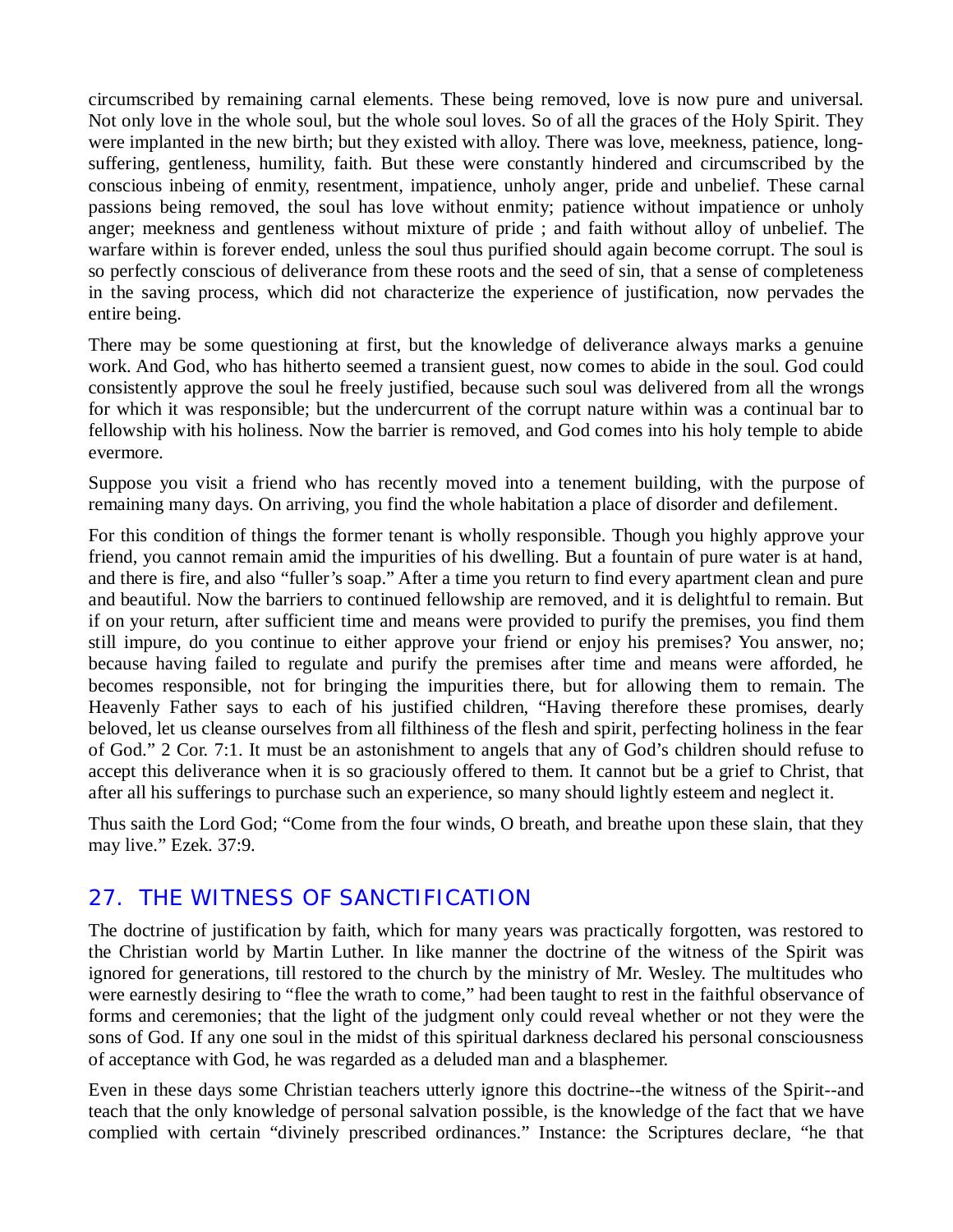believeth and is baptized shall be saved." I have believed and have been baptized; therefore I am saved. A faith in Christ which demands the observance of ordinances, as necessary to the new birth, is not the "one faith" of the New Testament. "Whosoever believeth that Jesus is the Christ, is born of God." I John 5:1. "He that believeth on the Son hath everlasting life." John 3:36. "He that believeth on him, is not condemned." John 3:18. These Scriptures show that faith is the act which immediately brings salvation.

But that faith which relies upon the observance of some ordinance as necessary to bring salvation, is only the assent of the mind, and not the belief "of the heart," which brings us into vital relations with Christ. Failing to trust in Christ for salvation, and trusting in Baptism, the soul comes infinitely short of the object sought, and there is failure at the base, and consequent failure in future experience. In like manner some genuinely converted persons, when seeking sanctification, are led to trust in their consecration; but like the others they never receive the witness of the Holy Spirit that they are sanctified. Faith in God through his promise for pardon, always brings pardon. Faith in Christ through his promise for sanctification, always brings sanctification without any delay. To each of these acts of God's free grace, the Holy Spirit always gives his witness. The witness is not given in either case to lead us to believe, but always comes after we have believed. The witness of the Spirit is not the ground of our faith unto salvation, but it attests the fact that we have believed on Christ and in believing we are now saved, that we may know the work is done. The witness relates to the act accomplished, and cannot be given till after it is done. I purposely repeat this truth, to compel the reader to avoid a most subtle snare of Satan, and be saved.

The Holy Spirit witnesses to every fact of experience throughout the whole process of salvation.

He reveals to the impenitent sinner his lost and sinful condition. When the sinner's repentance is what God demands, the Spirit witnesses to the fact. When the sinner believes on Christ for pardon, the Holy Spirit's witness makes him conscious of believing. When the sinner's relation to God's law is changed from condemnation to approval, the Holy Spirit witnesses to pardoned sin, and adoption into the family of God. In every instance the witness relates to facts already existing.

In like manner, the Holy Spirit reveals to the justified child of God, the existence of an indwelling sinful nature, and accompanies the soul through every step of the way to entire sanctification. He makes clear to him the fact that he is not wholly consecrated, shows him the items now to be surrendered and often testifies distinctly as each one of these is given up to God. When the consecration is complete and finished, his witness is so clear that it cannot be doubted. As the consecrated soul lays hold on Christ by faith for cleansing, the Holy Spirit makes plain the fact that he now believes, and after the cleansing work is accomplished he witnesses that the work is done.

The question arises, "Does the Holy Spirit always witness to entire sanctification at the moment of cleansing?" The testimony of Christian experience answers this question in the negative. Whenever God sees that it best for his child, the clear witness is given without delay; but if, in his wisdom, he sees best to delay the witness for a time, it is withheld. But sooner or later time Holy Spirit always comes, and witnesses directly to the saving work within. In the best time the Holy Spirit comes into his temple sensibly and gloriously and sets his seal to the work accomplished. We then know that we are wholly sanctified. God requires us first to believe that we may afterward know; and the thing thus known, transcends the thought of the natural man. "But as it is written, eye hath not seen, ear hath not heard, neither have entered into the heart of man the things which God hath prepared for them that love him. But God hath revealed them unto us by his Spirit for the Spirit searcheth all things, yea, the deep things of God. For what man knoweth the things of a man save the spirit of man which is in him? Even so the things of God knoweth no man, but the spirit of God. Now we have received, not the spirit of the world, but the spirit which is of God, that we might know the things that are freely given to us of God." I Cor 2:9-12.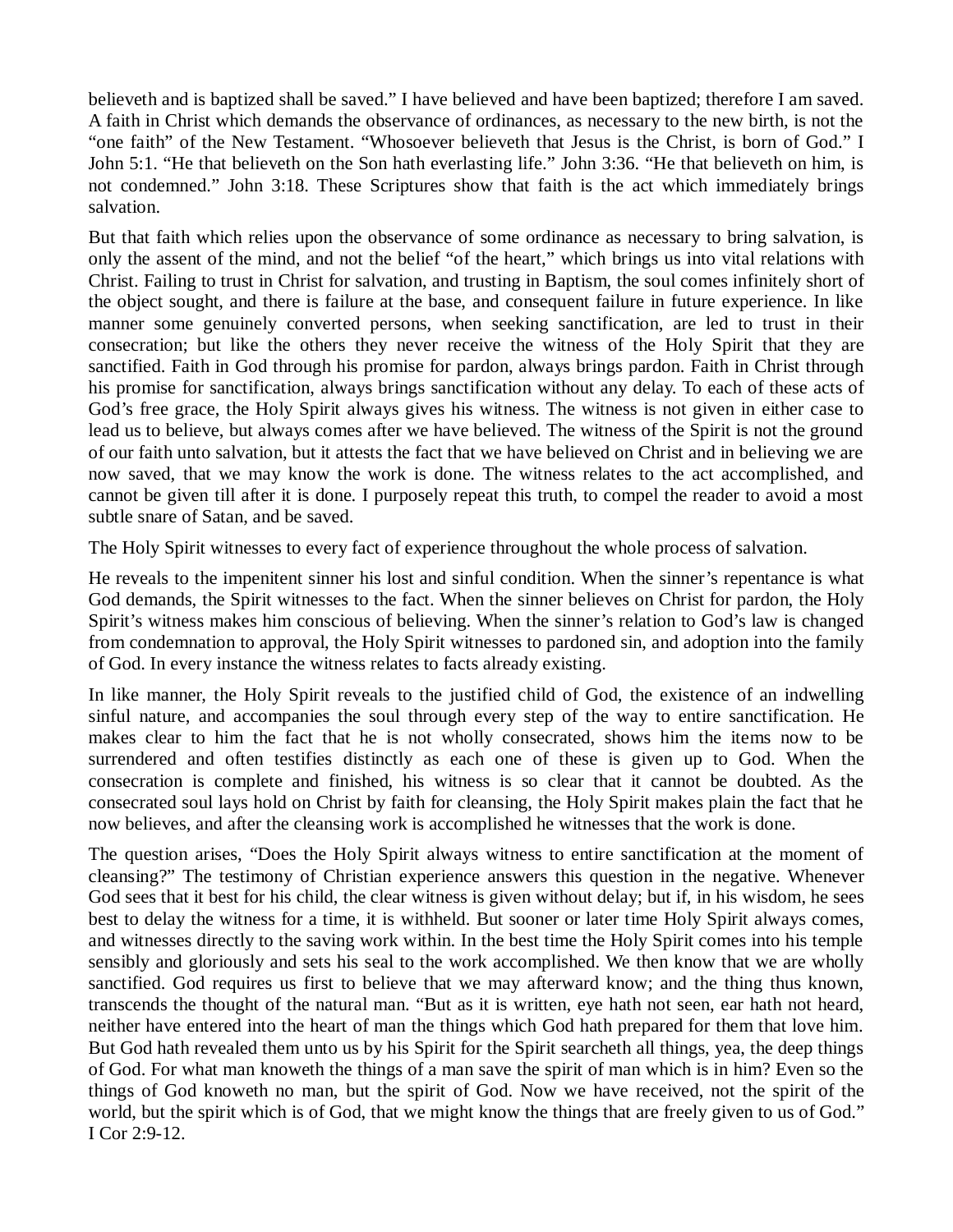"For by one offering he hath perfected forever them that are sanctified, whereof the holy Ghost is also a witness unto us." Heb. 10:14, 15; John 14:26; Acts 5:32; 15:8, 9; Rom. 8:14-17; I John 3:24; 4:13; 5:10.

No man knows, nor can know, that he is wholly sanctified, till he has the witness of the Holy Spirit attesting it. Multitudes take it for granted they are sanctified, because they think they are wholly consecrated and believing. The Holy Spirit's witness is needed to enable us to know that we are thus consecrated and that our faith is accepted and genuine and the cleansing a completed fact.

We need to stand by faith till the witness is given, and when thus given we know, as well as believe. There is ground to fear that many who have made the profession, have never had the experience because they have been urged to rest without this witness. Every sanctified man should have the witness of the Holy Spirit to his sanctification every day.

#### *28. TESTIMONY*

For ages it was doubted by good men whether sufficient evidence accompanied the fact of sonship, to enable any one to give intelligent testimony concerning it. But the great Wesleyan revival, both in Europe and America, settled that question forever. Now, the mass of evangelical Christians believe and teach that a knowledge of the forgiveness of sin is given to every believing penitent, as the Scriptures plainly show. And it is pretty generally conceded that he may with his lips testify to his consciousness of acceptance with God. Still, multitudes of the less spiritual people and ministers prefer the testimony of the life, only.

Today the Christian world regards the testimony of those who are sanctified very much as, in the days of John Wesley, it regarded the testimony of those who were justified. There is the same doubt as to the conscious possession of this grace that then existed in reference to the pardon of sin. But as the former doubt has given place to faith, in the clearer light of gospel grace, so this latter doubt will disappear, as God rises up to fill the world with holiness.

The demand that we must testify with the life, and withhold the testimony of our lips, contains a satanic subtlety which needs to be exposed. We affirm that the testimony of the life for Christ, without the testimony of the lips, is a practical impossibility. Satan knows this very well; hence some of his most efficient servants are men and women of most exemplary lives.

To illustrate: John Jones goes into a community where he is not known to be a Christian, and lives a holy life before all men. He scrupulously avoids revealing the fact that he is a Christian in any form of words, and refuses to tell that this holy living is the result of Christ's saving power. When intelligent sinners in that community are urged to become identified with Christ, what is their first excuse? "There is John Jones; he is as good as any of your Christians." Now, who is John Jones mustering with? Whose cause is he advancing? He has a correct life; where did he get it? Is he here to prove to all the people by his correct deportment, that all this ado about Christ as a Saviour is moonshine? Is he here to demonstrate that men don't need to be saved, but that each man is to assert the dignity of his manhood, and show that God is mistaken when he declares, there is "but one name given under heaven whereby we must be saved?"

Does John Jones withhold the testimony of his lips because he is ashamed of Christ, or from a desire that the people shall think that all this goodness comes from HIMSELF? It is too humiliating for many to concede that they were in a state of moral bankruptcy before Christ saved them, and that all the good in them has come from God; but such confession is a necessity to reveal the real relations between God and man.

We learn from the Scriptures that God demands the testimony of both the life and the lips. The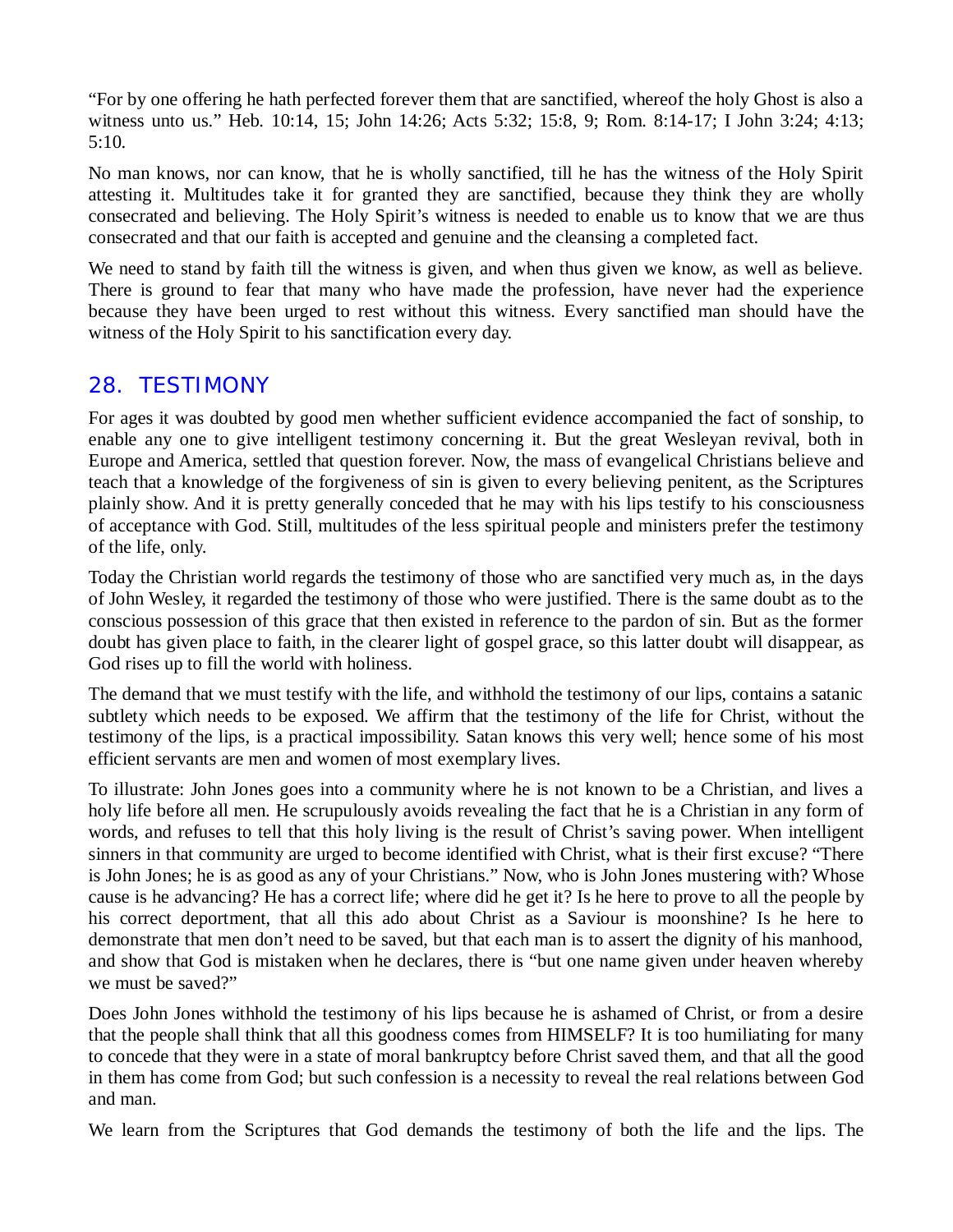testimony of the life, while we intentionally withhold the testimony of the lips, is a practical denial of the Lord that bought us. The testimony of the lips, without the corresponding testimony of the life, is altogether abortive. "What therefore God hath joined together, let no man put asunder." The duty and privilege of Christians to testify with their lips of the things which God hath wrought, may be seen from the following scriptures: Ps. 9:11; 26:6, 7; 34:1, 2; 54:9; 71:24; 73:28; 96:3, 4; 105:2; 107:31,32; Isa. 12:1-6; 66:19; Jer. 51:10; Mal. 3:16; Matt. 10:32, 33; Mark 7:38; Luke 9:26 John 3:11; 15:27; Acts 1:8; 2:14-15; 5:32; 20 24; 22:1-18; 26:1-23; Rom. 1:16; 8:2; 10:9, 10; 1 Cor. 2:13; Gal. 2:20; Phil. 3:15; I Thes. 2:10; 2 Tim. 2:12; Philemon, 6; Heb. 10:23 12:1; I Pet.

3 15; 4:10; 5:1; Rev. 12:11.

The testimony of our lips is therefore a necessity.

- 1. To meet the direct requirement of the Scriptures. It is worthy of notice in cases of physical healing, where Christ gave any direction he ordered nothing said about it; but in every case of spiritual healing, (where orders were given,) he directed that it be heralded abroad.
- 2. The Scriptures do not, in any sense, forbid a saved soul from telling how great things the Lord hath done for him.

There is not one sentence in either testament to discourage any child of God from declaring with his lips what Jehovah hath wrought within him.

3. It is the most natural method of revealing God's work in the heart. Hence, as the heart believes the mouth confesses.

Why should God's children be expected to proclaim with their lips tidings on every other subject, and be silent over the "joy of eternity " in their hearts?

4. It is a necessity to avoid self-righteousness. A really saved man will present a correct life up to the measure of light received, just as surely as pure waters flow from a pure fountain. If a pure life is visible, from whence does it come? Is it the outflow of the man's own native goodness of heart, or is it the result of Christ's work within him?

Hardly any temptation is so subtle and purely satanic, as the persistent effort to induce every child of God to "live out his religion, but be sure to say nothing about it." What a plausible opportunity to display our own excellencies and deprive Christ of the glory of our salvation.

The first arrow aimed at the vitals of the new-born soul, is, "say nothing about it, but wait and show it by your life."

Millions of the children of God have fought their first battle with Satan over the question of witnessing for Christ.

The same temptation assails those who are sanctified. If, in receiving this grace, the witness of the Holy Spirit is very clear, Satan does not tell us we are deceived, but suggests, "this is a wonderful blessing; but lest you bring reproach on the cause of God, it is better not to say anything about it till you have tested it, and discovered whether you can live it." Lying old apostate! He knows very well that if you fail to testify, you will soon have nothing to testify about.

- 5. Testimony with the lips is a necessity to true Christian heroism. Any coward can display his own goodness; but real courage is a necessity to witness for Christ. The failure to testify verbally for Christ on suitable occasions, is generally the result of cowardice.
- 6. Testimony for Christ is one of God's greatest methods to lead others to salvation. What injustice to your brethren, who are yet struggling with the corruptions of their own hearts, in darkness and doubt and fear, for you to stand in their midst with sealed lips, and allow them to find out the way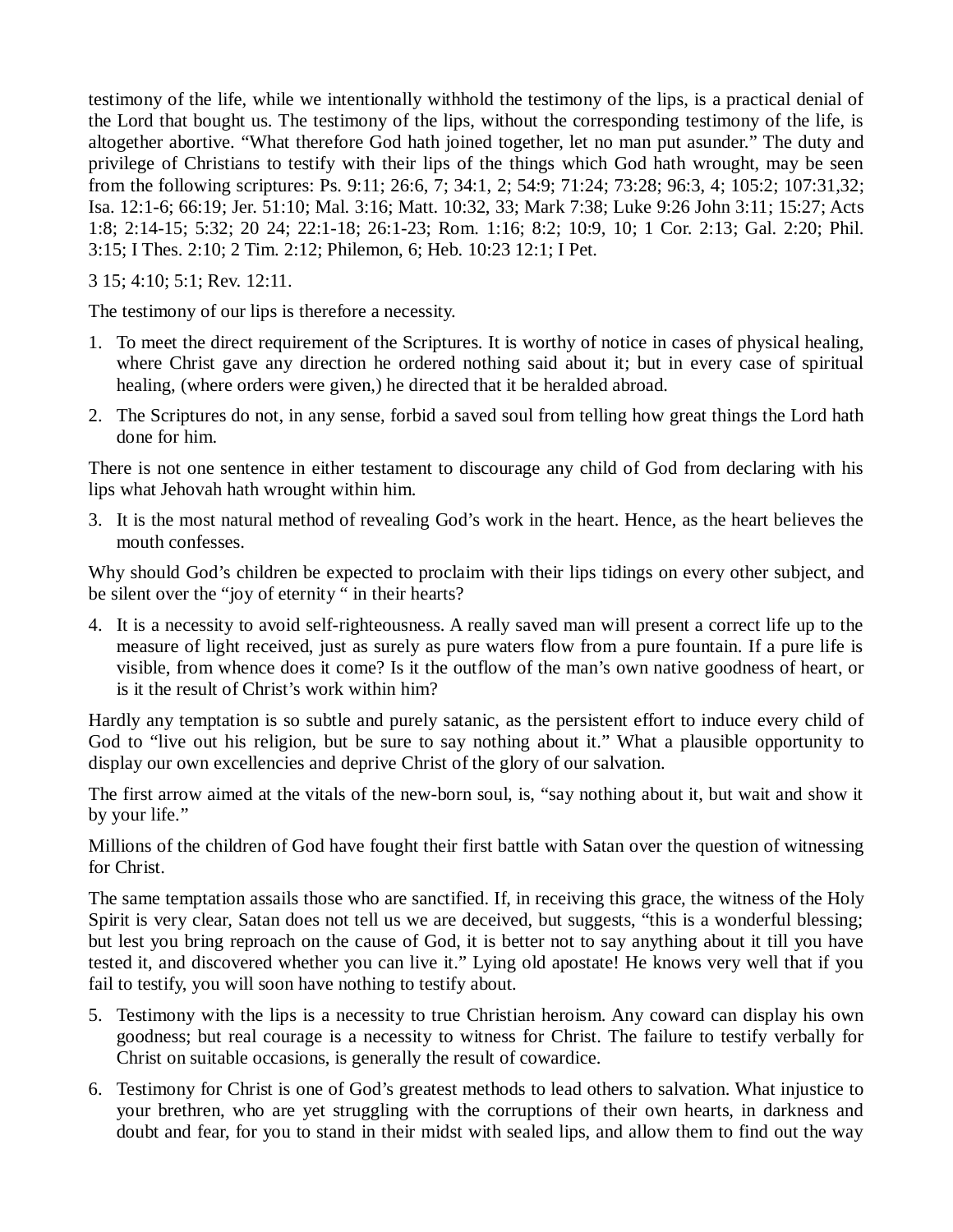to holiness by your holy living.

A poor man goes out to a range of hills and finds all the gold he needs. He returns to his povertystricken neighbors, and allows them to guess out the unknown path to the gold region, by the improvements he makes on his farm. To be an honest man, be must tell them the way. No one instrumentality serves to quicken holy desires, dispel fear and doubt, and encourage faith in seeking souls equal to the direct testimony of reliable persons, as to what God hath wrought in them.

This is the Lord's money, which, if ye hide in a napkin God will strike your name from the book of life.

### *29. HOW SHOULD TESTIMONY BE GIVEN?*

Christian testimony is an agency potent for good when rightly used; but it is also a power for evil when unwisely given. Hence the importance attached to its being given rightly.

1. The people of God are called upon to testify to the fulfillment in them of the divine promises.

Their testimony relates to their faith in these promises, and their knowledge of what God hath wrought. Each soul, in coming to God, must first believe, and afterward know. Intelligent persons are sometimes required to believe and testify to their faith, before they receive the knowledge of salvation. The testimony to our faith is just as rational and honoring to God, as the testimony to our knowledge; and the Lord would not have us testify to our knowledge of salvation till such knowledge is given. For the trial of faith, God may, for a time, hold us to testify to what we believe; but the knowledge of salvation, both in pardon and in holiness, inevitably follows persistent faith in Christ.

2. Christian testimony must bring out the fact to which it refers in unequivocal terms.

A witness in court who insists that his statement shall be made up of generalities, is either incompetent, cowardly or dishonest. God sees, in many instances, an intentional avoidance of the facts, when Christians testify of Jesus and his power to save. Such testimony always brings leanness to the soul of the witness, and detracts from the glory of Christ.

A penitent is in an agonizing struggle before heaven and earth for the forgiveness of his sins, and in infinite mercy, God hears his cry; so that he rises from his knees with the consciousness that God has swept all his transgressions away.

An opportunity for testimony is given, and Satan suggests, "Be careful; it is a great thing to have all your sin forgiven; better wait awhile and be sure before you say too much." Under that temptation, he rises with confusion and says, "If I am not mistaken, I feel a great deal better than when I came here tonight." His face, which was radiant with light from God, is now shadowed by doubt; and his heart which was filled with joy, is now oppressed with fears. Fifty inquiring sinners hear his testimony, and are much confused by the fact that after all his seeking, he don't know whether his sins are pardoned or not.

Another witness rises from the same altar. His experience is not so clear, but he knows he has yielded his wicked heart to God, and his faith grasps Christ as his sin-pardoning Saviour. He says, in unequivocal terms,

"I believe the Lord, in infinite mercy, has forgiven all my sins." These words have hardly passed his lips till his soul is filled with glory; the whole house feels the presence of God and every sinner present is impressed with the truth of his testimony.

All ministers who have any experience in the work of soul-saving, know that God has sets the seal of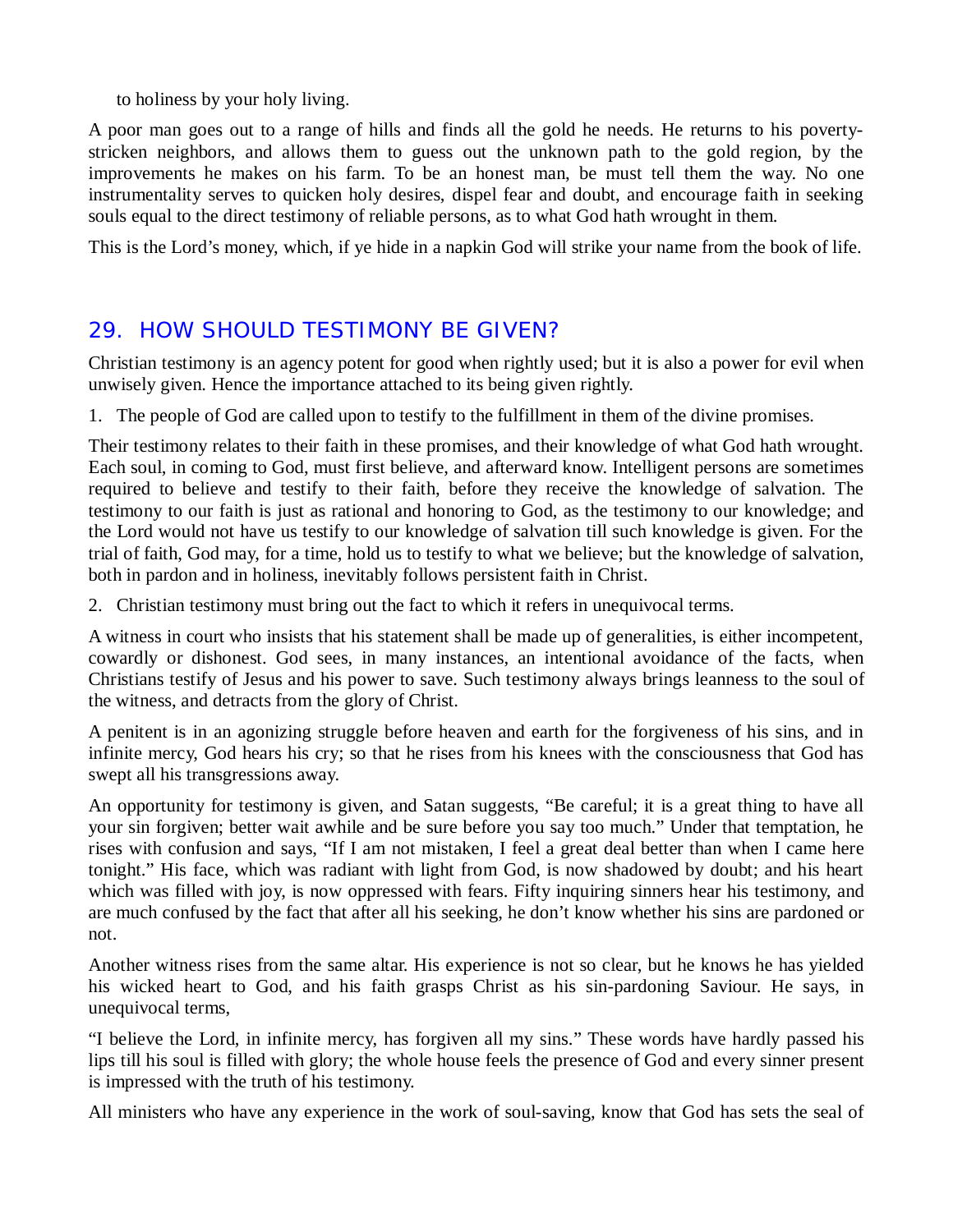his approval on the explicit testimony of new converts, and clearly manifests his disapproval of all equivocal, cowardly witnesses.

The same truth applies to the witnesses of God's sanctifying grace. After a time of struggle, be it longer or shorter, the child of God reaches the cleansing fountain. He may have been tempted all along the way not to make known the fact that he is seeking sanctification but, under the guidance of the Holy Spirit, he finally tells his brethren the truth in the case. In reaching an entire consecration the Holy Spirit asks, "Will you testify to this grace if I give it to you?" "Will you tell the people that God has wholly sanctified you?" "Will you in the presence of those who make derision of the doctrine, witness that Jesus' blood cleanses you from all sin?" To just such questions as these, propounded by the Holy Spirit, have thousands of Christians been compelled to give all affirmative answer before God would bestow this grace upon them. Indeed, this personal pledge to be true witnesses of sanctification, enters into the consecration of the great majority of those who seek this experience. Thus God teaches, before the experience is given, the necessity of witnessing in terms that will not be misunderstood. The first duty ordinarily made known to the soul after the reception of this grace, is testimony; but Satan is at hand to negative this order of the Holy Ghost. Possibly, no soul of the race would ever be assaulted by the powers of either earth or hell because of holiness of heart and life, if he would only consent to say nothing about it.

Two Christians, of equal integrity and intelligence come to the blest fountain of Christ's blood, and are cleansed from all sin. The hour for testimony comes. One, on looking about, finds many present who are greatly prejudiced against the holiness work, and Satan whispers, " ' Tis a great thing to be sanctified; besides, here are many who won't believe you. Don't say that Jesus' blood cleanses you from all sin; and there is a great prejudice against that word sanctification. Don't cast your pearls before swine. Tell them in a way that will not offend your brethren." After thus taking counsel with the devil, he rises and states, with confusion,

"I have been greatly blest tonight. I hope you will pray for me, that I may be faithful to the end." That season of reasoning with Satan, and his own equivocal testimony, will, almost certainly, bring darkness to his soul. Not one of all who listen to his testimony, will be led by it to seek sanctification, because he leaves the impression on the mind of the unsaved that there is no such grace. "Whosoever therefore shall be ashamed of me, and of my words, in this adulterous and sinful generation, of him also shall the Son of man be ashamed when he cometh in the glory of his Father, with the holy angels." Mark 8:38.

The other Christian does not listen to the opposing voice of either men or devils; but remembering his vows to God, he rises calmly and says, "I have long felt the need of a holy heart, and have been seeking it with great earnestness. The Lord has shown me how to consecrate my whole being to him for that purpose, and enabled me to receive Christ as my Saviour from all sin and he has graciously sanctified my soul." Such testimony is always followed by the blessing of God; a blessing on the witness, comfort to the saved, and conviction to the unsaved. "That the communication of thy faith may become effectual, to the acknowledging of every good thing which is in you, in Christ Jesus." Philemon, 6.

Of all who now oppose direct testimony to entire sanctification, there is not one who would not listen with profit and delight to the most explicit witnesses, if he were seeking this experience. It may be doubted whether there is one man on the earth, who now enjoys the experience of a holy heart, or is really seeking it, who would not be benefited by the plain distinct recital of this holy experience in others.

#### *30. TESTIMONY MUST BE GIVEN WISELY*

The testimony of a witness is sometimes given in such a manner that he appears to be testifying to his own merit. Wisdom from God will enable us to avoid this. Nothing can be more disastrous to the cause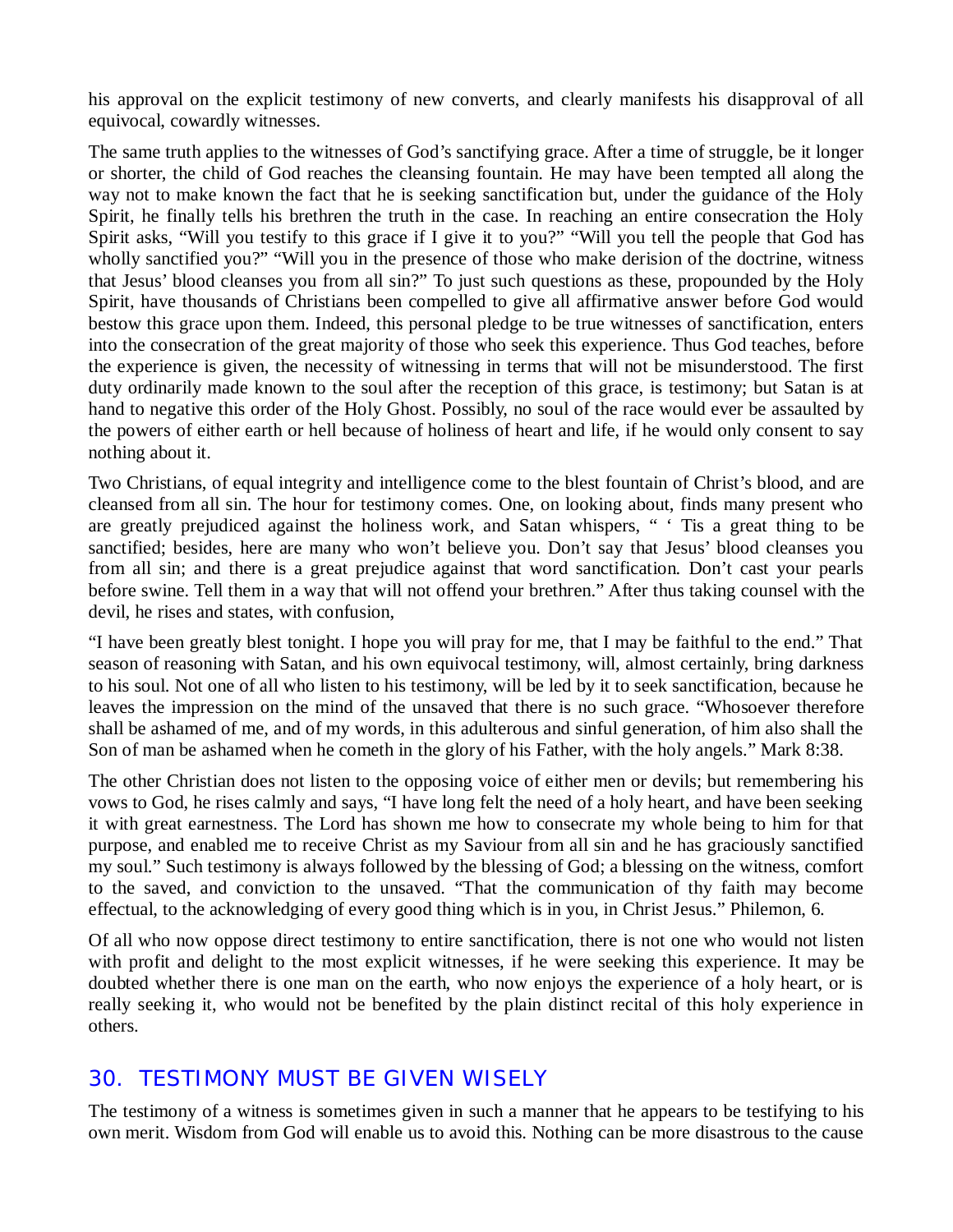we desire to advocate, than the apparent self-importance of the witness. This may be in appearance only, but just in proportion as it appears, is the testimony lost to the cause, and becomes a power for evil.

Do not forget that the testimony of a Christian is given for Christ. The work to which the witness refers, is the work of Christ; the grace of which he speaks, is the grace of Christ. The changes wrought in the condition of the soul the guilt canceled; the stains washed out; the purity imparted; all come from Christ. The witness testifies, not to what he is, or to what he has done; but to what Christ is to him; and what Christ has done for him; and what Christ has done in his soul.

A man who for years had been sick and unable to walk, and had been thoroughly restored to health by following the prescription of a good physician, could not discharge his obligation to his fellowsufferers, to the doctor, or to the remedies, without testifying to the facts in his case. In doing this he would be compelled to refer to changes wrought in himself, to the strength infused into his whole physical being, by which he is enabled to walk. But does this testimony refer to what he has done, or does it refer wholly to the doctor and his remedies? If the neighbors who knew of his helpless condition, see him now exerting great strength and walking about as nimbly as a child, they will certainly think that wonderful changes have taken place in the man's health. He must have been healed; but how, and by whom was this healing accomplished? Did he heal himself, or has some wonderful physician restored health and strength to his powers? If he testifies by his life only, no one can know but that he healed himself; but if he testifies with his lips, every eye will look to the physician as his restorer. Lift up your voice, and proclaim in the presence of heaven, earth, and hell, that every particle of goodness in you, your holy living, your pure conversation, the absence of evil tempers, the presence of inward graces, all are the result of Jesus' power and cleansing blood; for in no other way can this testimony be given.

Testimony to be given wisely, should he given as nearly as practicable in the words of the Scriptures. Persons who persistently avoid the use of the words which God has chosen to describe Christian experience or state of grace, must do so at the risk of losing such experience. To suppose that words of their own selection are preferable to the words chosen of God, indicates the absence of humility. And, in my judgment, this is both a cause and indication of all spiritual declension, from the day of Pentecost to the present, because it results from a spirit of compromise with the world.

It is best not to repeat the same formula on every occasion; neither should one word be used to the exclusion of others which God has chosen. Some repeat the same form of testimony till all are weary of hearing it, and it has entirely lost its power for good. Others insist on the use of one chosen word in every testimony given, till by its frequent use, it is robbed of its divine beauty and grates harshly on the ears of the hearer.

Surely, wisdom from God will lead to the interchangeable use of all the words which he has chosen to describe Christian experience. Pardon, justification, forgiveness, regeneration, new creation, eternal life, love, joy, peace, righteousness. Purity, holiness, rest, perfect peace, cleansing, sanctification, sanctified wholly, perfect love, perfection.

These words are used interchangeably in the Scriptures, and should be used interchangeably and freely in the relation of Christian experience.

The words which God uses to describe the state and experience of justification, should be used by us in relating that experience. The words which God uses to describe the state and experience of sanctification, should be used by us in testifying to that experience.

Some of God's strong words comprehend so much of deliverance from sin, and are invested with so much power, that they are exceedingly distasteful to the carnal mind, and Satan confronts us with wrath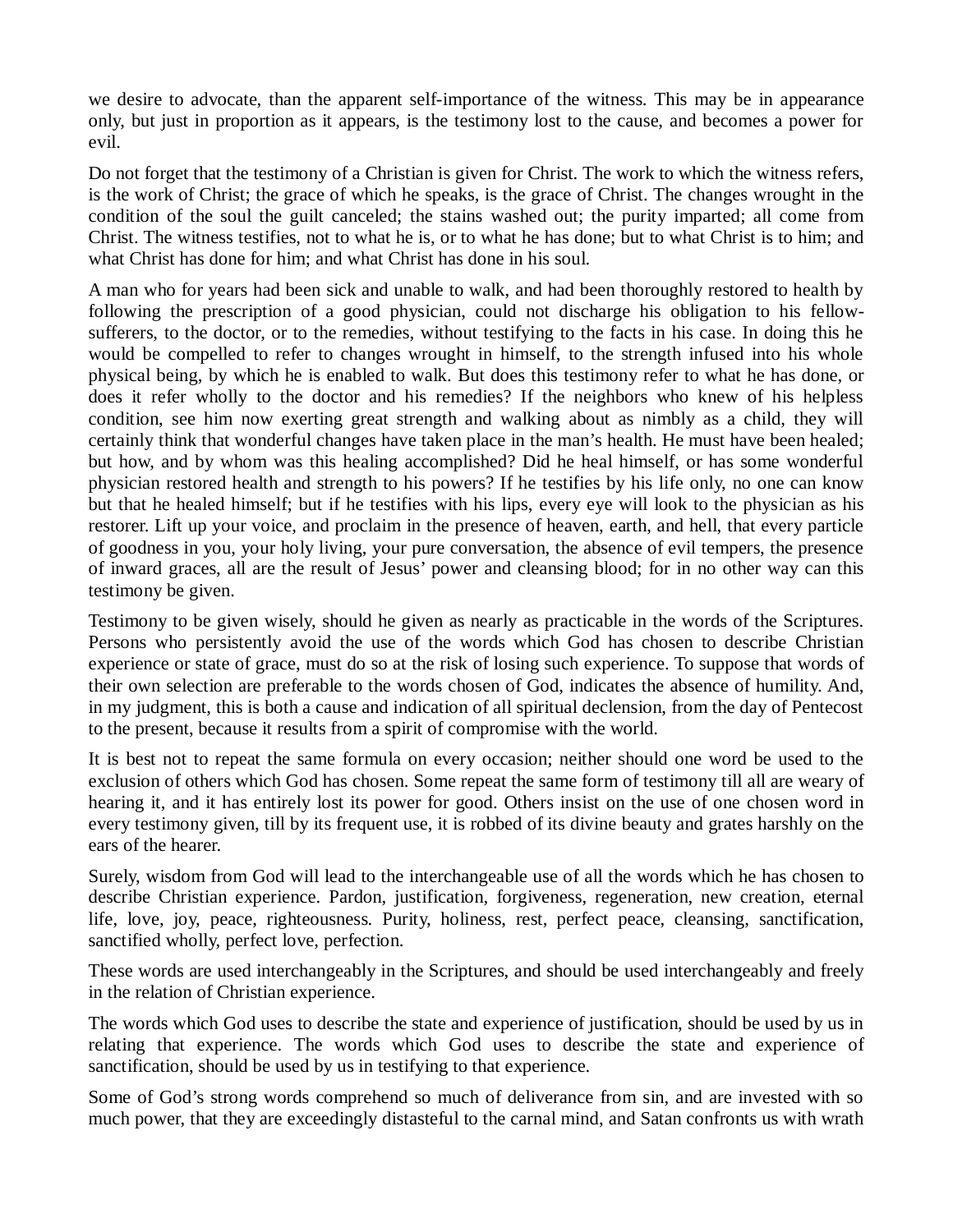whenever we use them. Shall we shrink from using God's words for fear of man? Holiness, perfection, sanctification are most offensive, especially the word sanctification.

If the witness finds these words a cross to him, and his heart shrinks from the use of them, he should use them till the cross ceases. There is more danger of using God's strong words in a perverted sense, than the weaker ones, therefore we should be careful to use them wisely.

To illustrate:

A says, "I am holy."

B says, "God has, in great love, given me a holy heart." A, "I am wholly sanctified."

B, "The very God of peace sanctifies me wholly."

A, "I am a perfect man."

B, "Jesus has perfected my soul in love."

A, "Ten months ago I was sanctified, and since that time I have never sinned." B, "Ten months ago Jesus sanctified my soul, and since that time he has graciously kept me.

A, "I love God with all my heart, and my neighbor as myself." B, "Jesus has cleansed me from all sin, and filled my heart with perfect love." A, "I am living without sin."

B, "Jesus graciously keeps me from sinning against him." The testimony of Brother A, may be true, but it is given very unwisely, and such testimony does much harm. It is naturally repulsive and meets with instinctive opposition, even in the breasts of good men. The opposition, in its turn, produces in the witness a defiant attitude, and his words with his attitude, result in turning two from the experience, where one is led to its possession.

We repeat, do not forget that we testify, not for ourselves, what we have done or have not done; but we are the witnesses of Jesus, and of his power to save.

#### *31. WITNESSING BEFORE THE WORLD*

There is a great difference in the judgments of good men, as to the propriety of relating Christian experience before the unsaved. The rashness of some nervous witnesses compelled Mr. Wesley to give stringent counsel on this point. Indeed, the mind of Mr. Wesley was subject to various changes on this subject during his eventful life. Authors who have written on this subject since Wesley's day, usually suggest a prudent attention to the time, place, and circumstances, when testimony to sanctification is given.

Attention to the following points may throw light on the whole question:

1. There are certain phases of experience, both in justification and sanctification, which belong, exclusively to God's people. There are points of special leading in individual cases, which should never be related in the presence of the ungodly. The Lord may see best in leading a blind, ignorant penitent to the exercising of faith in Christ, to give him a vision, or dream, which is a help to his weak soul, but would be a hindrance to others. Such leading is the private property of its subject, and should be related only, if ever, in the presence of experienced Christians. But such persons are often tempted to make a display of that peculiar phase of their experience, to the confusion of other Christians, and the dishonor of Christ. Others, on receiving the experience of either justification or sanctification, have passed some very strange exercises of mind and body. These may have resulted from their mental and physical condition at the time, or they may have been wrought by the direct agency of the Holy Ghost. One was in an unconscious state for some hours. Another sees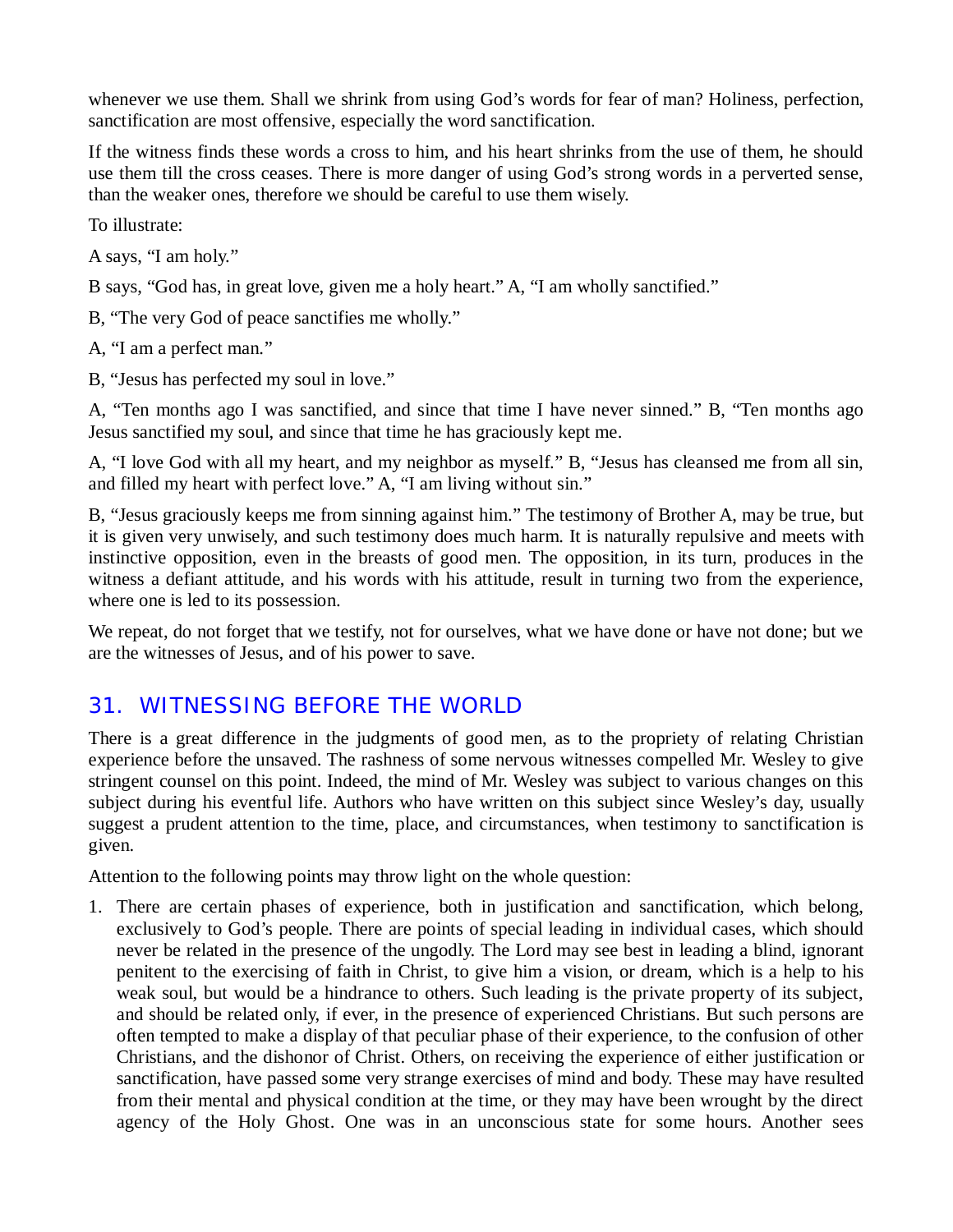something, as the appearance of angels. Another is taken out of the body and into heaven, for a time. Still another sees great lights--hears voices, etc., etc. All this may be from God; if so, it is given for the help of a weak soul, and should very rarely, if ever, be made public property. It is an absolute necessity that holiness teachers everywhere discourage the relation of visionary experiences. Satan has the power to give visions to a visionary mind, and where large numbers of people are being saved, he will, almost certainly, take advantage of weak, nervous persons, and get them to see and hear strange things, and to publish what they see and hear.

When these extraordinary experiences are from God, the soul always feels a delicacy about relating them. But thousands who will never see these pages, need the plainest instruction as to the matter of public testimony.

All that is common to Christian experience may be related in the hearing of all Christians. That which is singular and strange, especially that which is visionary, should ordinarily be related in private circles, and only to wise and experienced Christians.

If this counsel is followed, Christ will he saved from dishonor, and his cause from suffering at the hands of his friends.

2. Whatever is promised in the Scriptures to all Christians, as the present inheritance of faith, is legitimate subject for testimony.

To God's people only, are these promises to be fulfilled; and they are thus made his witnesses.

Hence, when "with the heart we believe unto righteousness, we are required "with the mouth to make confession unto salvation." God has promised on revealed conditions to give pardon, regeneration and adoption, with the internal witness of the Holy Spirit. Having complied with his conditions and received the grace, we are to testify to it.

God has also promised to sanctify wholly, every child of his who will comply with his clearly revealed conditions for sanctification. We accept his terms, and he bestows the grace. Such as have thus done, and such only, know the truth of his promise and are God's witnesses. No man can give any reason in favor of testimony to justification, that will not be of equal force if applied to testimony to sanctification. There are peculiar phases in both of these experiences which are not the subject of testimony; but that which is essential to the state of entire sanctification, as promised in the Holy Scriptures, should, most surely, be testified to by those who possess it.

3. Should Christians who have this experience speak of it definitely in the presence of the ungodly?

I am compelled to answer this question in the affirmative, for the following reasons:

- 1. If only spoken of when the ungodly are absent, there would be but rare opportunities to speak of it at all. In Wesley's days, there were special meetings for the church only; now we have no such services. Even the Methodist class-meeting is a public meeting, to which any who please may come.
- 2. If testimony to holiness could only be given when Christians are alone, the great mass of those who need it most would never hear it. It is a painful fact, that not more than one-fifth of the people professing to be Christians attend the social means of grace. Even the public church prayer-meeting has only a tithe of the membership present. And there, too, will often be found a larger number of the unconverted than of Christians. Now, if these professing disciples ever hear the burning testimony which will move them to holiness, they must hear it in the presence of the ungodly.
- 3. Direct testimony to the experience of holiness, wisely given, is everywhere owned of God as a means of awakening and converting sinners.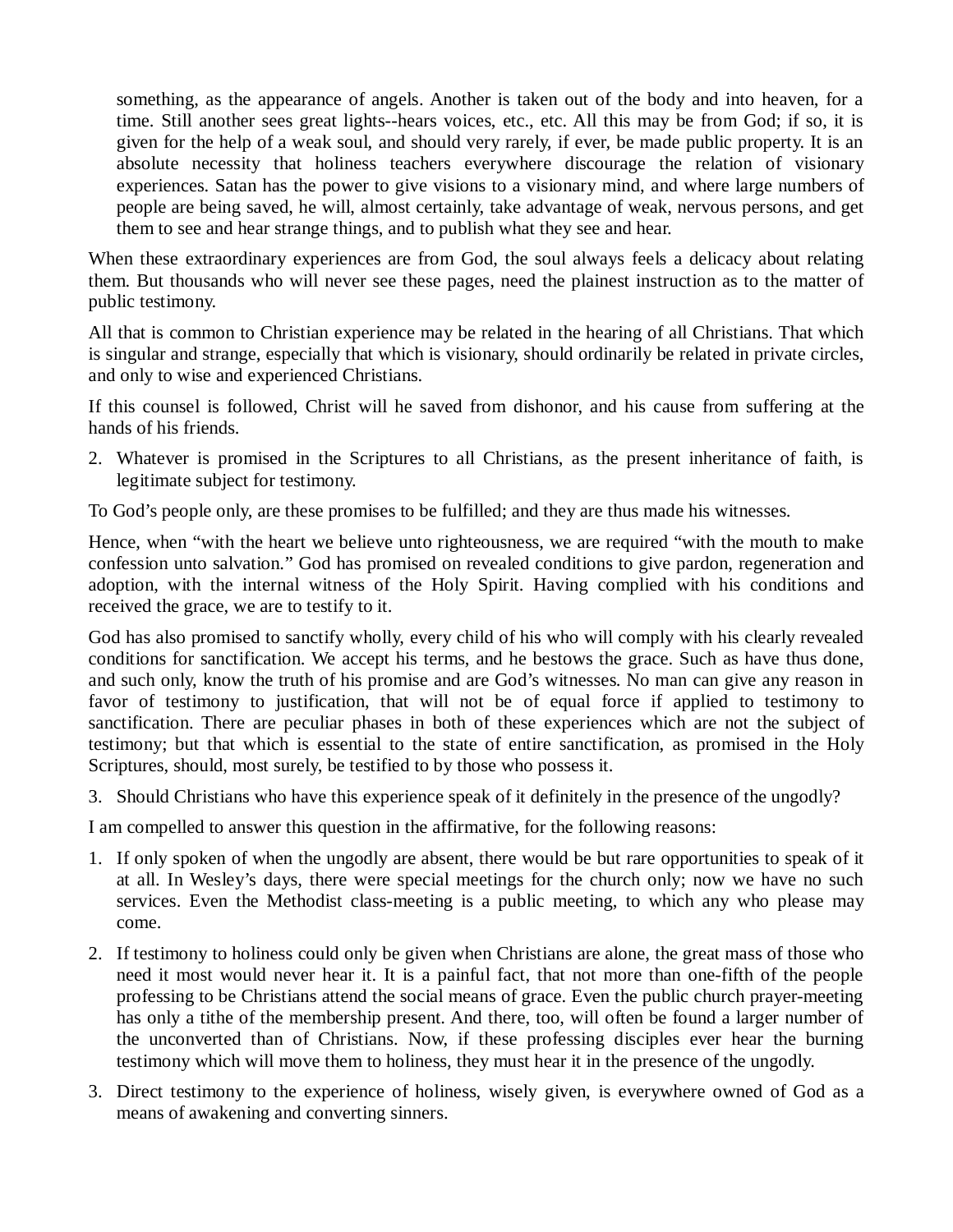As an awakening agency, the testimony of those who are sanctified wholly, is second only to the preaching of the gospel. Often the wicked are brought to Christ by this instrumentality, in the absence of the public ministry. In many instances, depraved and hardened men, who have been unmoved by every other agency, are completely broken down by the direct testimony to sanctification, which clearly reveals the truth of God's promises and the power of Christ to deliver out of the hand of all our foes.

Such testimony is scriptural, natural and philosophical. Who will seek that which no human being has ever found? What is more natural to a good man, when he has found an inheritance which he knows will bless mankind, than to tell them about it? What is more rational on the part of intelligent sinners, who know that the Bible promises sanctification as an experience, than to expect Christians to testify to its attainment? What is more convincing to the unbeliever, than the testimony of reliable men and women to the fulfillment of God's gracious promises in their experience? What more encouraging to the soul of the down-trodden slave of sin, as he is swept onward by its resistless tide, than to hear testimony to the power of Jesus' arm to completely deliver from sin, and to his blood that cleanses the foulest spot on the soul, from hearts and lips that have proved him and know it is true.

Publish the tidings, my brother, publish the tidings!

There are many cases of chronic rheumatism in Doubtsburg. Doctors Jones and Smith are the physicians. Fifty patients have been taking Dr. Jones remedies for seven years, and they testify "if they are not mistaken, they are better than when they began, but would not dare to say the doctor had cured them." Five patients, equally diseased, have taken remedies prescribed by Dr. Smith, and they testify joyfully, that the doctor has made them every whit whole. They took his remedies and the disease is gone. One hundred sufferers hear the testimony of these two parties. To which of these doctors will they go? Will they go to Dr. Jones?

The declaration so often reiterated, that testimony to the power of Jesus to save to the uttermost drives sinners away from him, is an absurdity.

God is so signally using the holiness testimony, that all doubt concerning its propriety should disappear at once. But, as before stated, an agency so potent for good, will, if unwisely used, becomes a power for evil. Let each witness ask counsel of God before speaking, and use a sound judgment as to what should be said.

Let him use God's strong words in such a manner as to turn the attention of the unsaved to Christ, and not to himself. Thus will eternal power be revealed by him and discouraged, doubting, wretched sinners be brought to God.

### *50. HUMILITY*

Humility is the opposite of self-sufficiency. As defined by Webster, it is "The state or quality of being humble; freedom from pride and arrogance; lowliness of mind; a modest estimate of one's own worth; a sense of one's own unworthiness through imperfection and sinfulness; self-abasement; humbleness." The original thought of that which is humble, is near the ground, not lifted up.

Humility is not enumerated among the graces imparted in the new birth. Gal. 5:22, 23.

It may rather be considered as a crowning result of that impartation, the fruit of all the graces concentered. In a pre-eminent sense, it is an attainment which is reached in the use of regenerated human powers, and is a rare possession in its richest Christ-like aspects. It is not wholly an impartation, as is the new life, which comes from God: but like obedience, in a wider sense, depends on human agency. The soul which voluntarily and persistently yields itself to Divine authority, will infallibly be filled and saturated with the Spirit of obedience. After being emptied of all pride and arrogance by the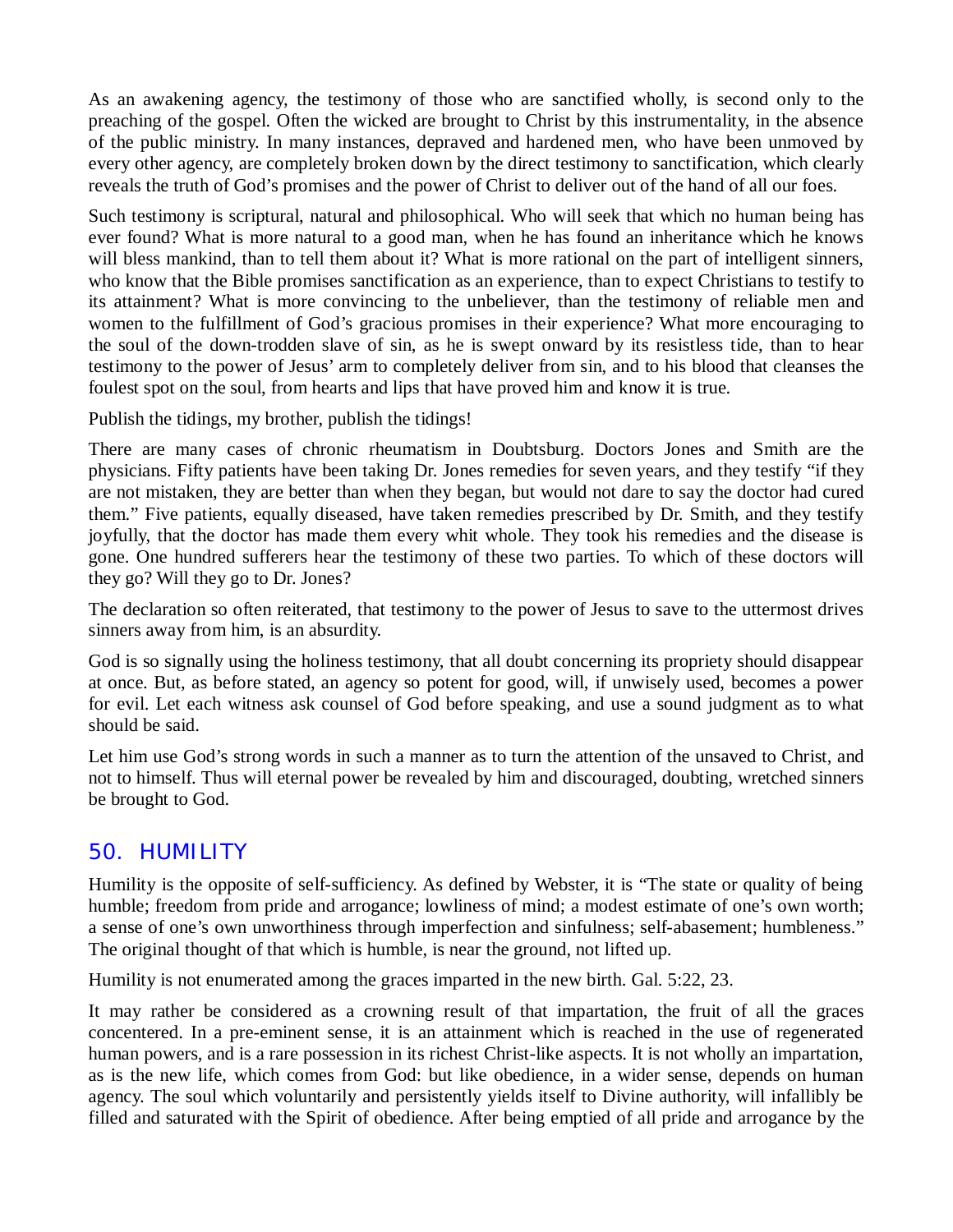sin extirpating power of the Holy Ghost, the soul will find it a natural and delightful service to keep humbling itself under the mighty hand of God. In so doing, the great inward Teacher will reveal, as we can bear it, the infinite contrast between the two parties, so as to make high looks on our part, well nigh impossible. The choice is given in the Scriptures to humble ourselves, or be humbled; and those who fail in the one, will know the painful meaning of the other. A perfectly normal relation of human powers to God, will forever be impossible, without great depths of humility. The two states of sin and holiness may be known in all worlds, and in all time, by the exalting of self in the one, and the exalting of God in the other. Sin's first bud in the universe may be traced to the loss of humility and the consequent first act of self-assertion. There is a sense in which pride is the source and very essence of sin, and a sense in which humility is the sum of holiness, involving the complete adjustment of our faculties to the uses of God. Hence, its profoundest depths can only result from the most perfect acquiescence of the human in the deepest bearable revelation of the Divine; and like love, it will find enlargement in proportion to our knowledge of God.

1. We are to humble ourselves in order to God's service. James 4:6, 7. "Wherefore he saith, God resisteth the proud, and giveth grace to the humble. Submit yourselves therefore to God." Micah. 6:8.

"He hath showed thee, O man, what is good; and what doth the Lord require of thee, but to do it justly, and to love mercy, and to humble thyself, to walk with thy God." (Margin.)

- 2. We are to walk with him in humility. Eph. 4:1, 2. "I therefore, the prisoner of the Lord, beseech you that ye walk worthy of the vocation wherewith ye are called; with all lowliness and meekness, with long-suffering, forbearing one another in love." If angels could lose their places in heaven for want of humility, and be cast down to hell because it was displaced by pride, how imminent the peril of thinking too highly of ourselves, as we walk with God in a life of holiness.
- 3. We are to wear humility as a garment. Col. 3:12. "Put on therefore, as the elect of God, holy and beloved, bowels of mercies, kindness, humbleness of mind, meekness, long-suffering." I Pet.

5:5, "Likewise ye younger, submit yourselves unto the elder. Yea all of you be subject one to another, and be clothed with humility: for God resisteth the proud and giveth grace to the humble." If this garment had always been worn by all professors of holiness, how many ten thousands would be in the experience, who are now its enemies; and how few, compared with the multitude, would be mourning the loss of its blessed light. Utter self-abasement and real holiness are inseparable. "For thus saith the high and lofty One that inhabiteth eternity, whose name is Holy; I dwell in the high and holy place, with him also that is of a contrite and humble spirit, to revive the spirit of the humble, and to refresh the heart of the contrite ones." Isa, 57:15.

4. Christ is our example of humility. Matt. 11:29. "Take my yoke upon you, and learn of me; for I am meek and lowly in heart: and ye shall find rest to your souls." The rest here promised, is to those only who will accept lowliness of heart. John 13:4, 5. "He riseth from supper, and laid aside his garments and took a towel, and girded himself. After that he poureth water into a basin, and began to wash the disciples' feet, and to wipe them with the towel wherewith he was girded." The literal following of Christ's example in feet washing, has not generally been recognized as binding, and yet if it had been adopted by the whole Christian world, there would have been a greater measure of humility and equality in the family of God. Aside from the simple rite, or formal washing, this example of lowliness is a rebuke, which comes crashing through the centuries, to level a thousand distinctions in his church which he has never planted, and ought to end the strife about who should be the greatest. How amazing; t he Lord of earth and heaven, washing the disciples' feet! Who are we, to be setting ourselves up above our brethren? Phil. 2:5-8. "Let this mind be in you, which was also in Christ Jesus: who, being in the form of God; thought it not robbery to be equal with God;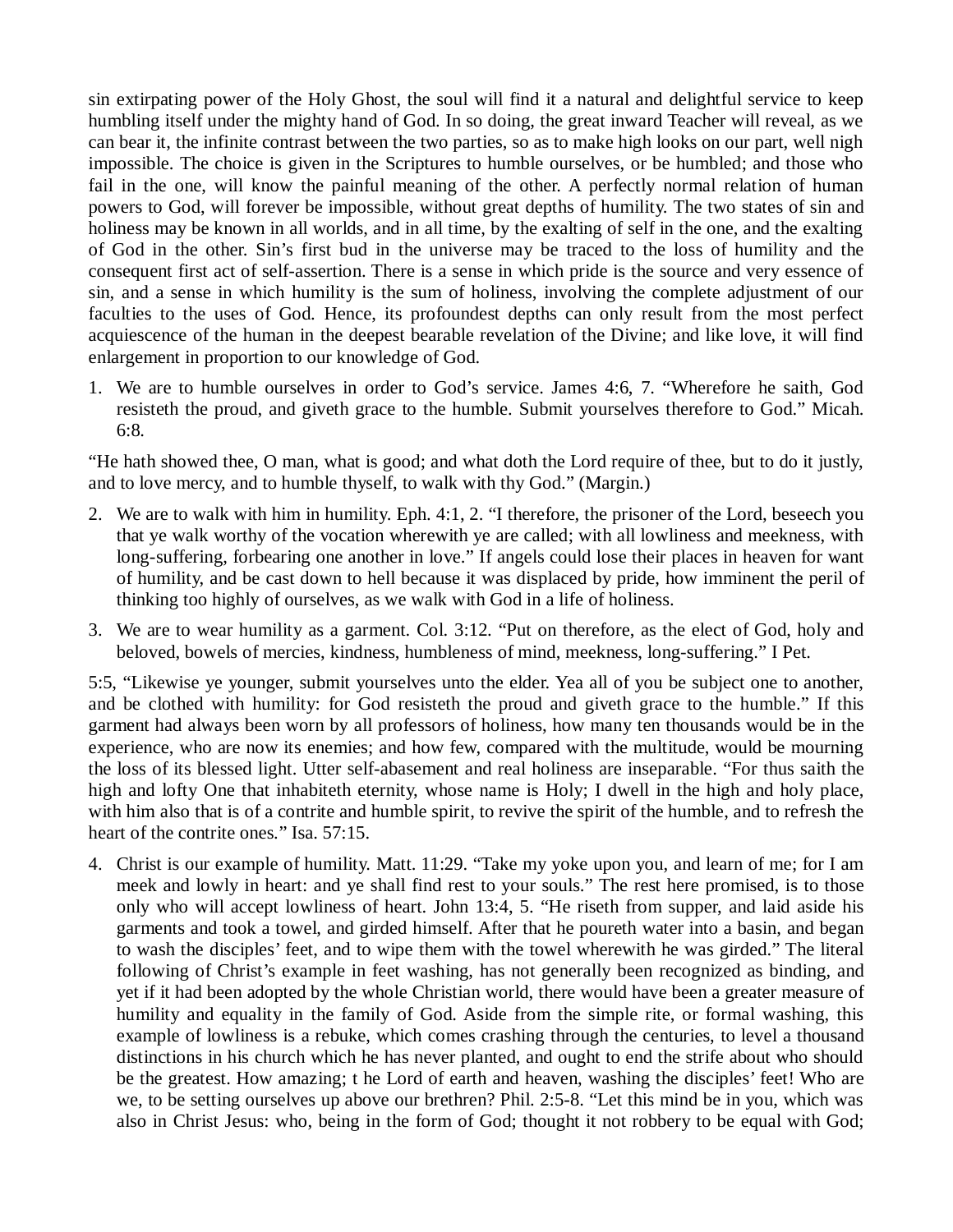but made himself of no reputation, and took upon him the form of a servant, and was made in the likeness of men: and being found in fashion as a man, he humbled himself, and become obedient unto death, even the death of the cross."

What words can heighten this picture? Who that looks upon it with quickened spiritual vision, can fail to turn away from the plaudits of men and empty himself of earthly vanities, to share in the humiliation of that cross? Christ's life was largely spent among the most lowly of the race, and he never wearied in seeking the outcasts. How few of his ministers or people, who dare to walk in his steps!

- 5. Unmixed humility is a necessity to keep the will in right relations to Deity. An immodest estimate of oneself must lead to self-assertion and rebellion to Divine authority. The moment humility was substituted by pride, war opened in the breast of Satan, against the throne of God. Pride itself is rebellion. There is no right relation to Deity in any world, or with any order of responsible beings, without unmixed humility. Hence the never-ending effort of all Christians who are in want of it, to bring back the will, and keep it in a state of loyalty to God.
- 6. Without this grace, it is impossible that our ambitions should be holy. It is supposed by some, that to be Christ-like, all ambition has first to be destroyed. Nothing could be further from the truth.

Ambition is a plant of heavenly origin, and will never be destroyed. Like reason and conscience, it has been perverted by sin, and by grace is restored to its normal relations. In its normal relation, it is an eternal necessity to our highest happiness and usefulness. In its perverted relations, its pathway is marked with disappointment, the wreck of hope and enthronement of despair. Before its restoration, the motives which actuate it are selfish, sordid, of satanical origin, and earthly; after its restoration, they are unselfish, spiritual, God-given and heavenly. In the one case, they seek the promotion of self; in the other, the glory of God. Real humility puts into holy ambition the highest motives, and opens to it the widest fields in time and in eternity.

7. Humility is the conservator of all the graces which make us Christ-like. Without it, neither love, joy, peace, longsuffering, gentleness, goodness, faith, meekness, or temperance can maintain their sway in the soul. How can a human breast rightly love either God or man, while actuated by pride or arrogance? Love is lowly. Humility, in its depths alone, will open a channel through which the joy of the Lord can flow as a river. Is it possible for a heart that is arrogant and torn by unholy ambitions and restlessness to be ruled by the peace of God? How can we suffer long and be patient, with the self-assertion, and self-sufficiency, at the center? A heart actuated by pride cannot be patient with either God or man! The dove of gentleness cannot maintain her perch in the midst of strifes as to who will be the greatest. Goodness cannot but be smirched and wounded and driven from the field by that which is false, as is pride, and damning, as is the spirit of arrogance. Faith cannot maintain its hold on God in a soul that is ruled by this spirit of satanic origin, nor secure his gifts to build interests in defiance of his throne! Meekness is mildness of temper; a state in which we are not easily provoked or irritated; patient under injuries; not vain or haughty or resentful; forbearing; submissive, and cannot subsist without humility. Being the antagonist of that which is haughty and resentful, the two cannot reign together. Hence if humility is absent and pride lives, meekness must die.

Temperance, as a grace of the Spirit, is the power given to rule and direct our passionate nature. The self-life is ever encircled by a cluster of irritated passions, and self-exaltation the open highway to bondage from their rule. Humility concedes the need of this Divinely-given power to rule, and accepts it; pride needs it not, and rests not, till it is expelled from the soul. We insist, in a sense never before realized, that complete humility is a necessity to the conservation of all the Spirit's graces, and that every holy man ceases to be completely holy, when humility is wanting.

8. Unmixed humility in each human breast, is a necessity to meet God's requirements between man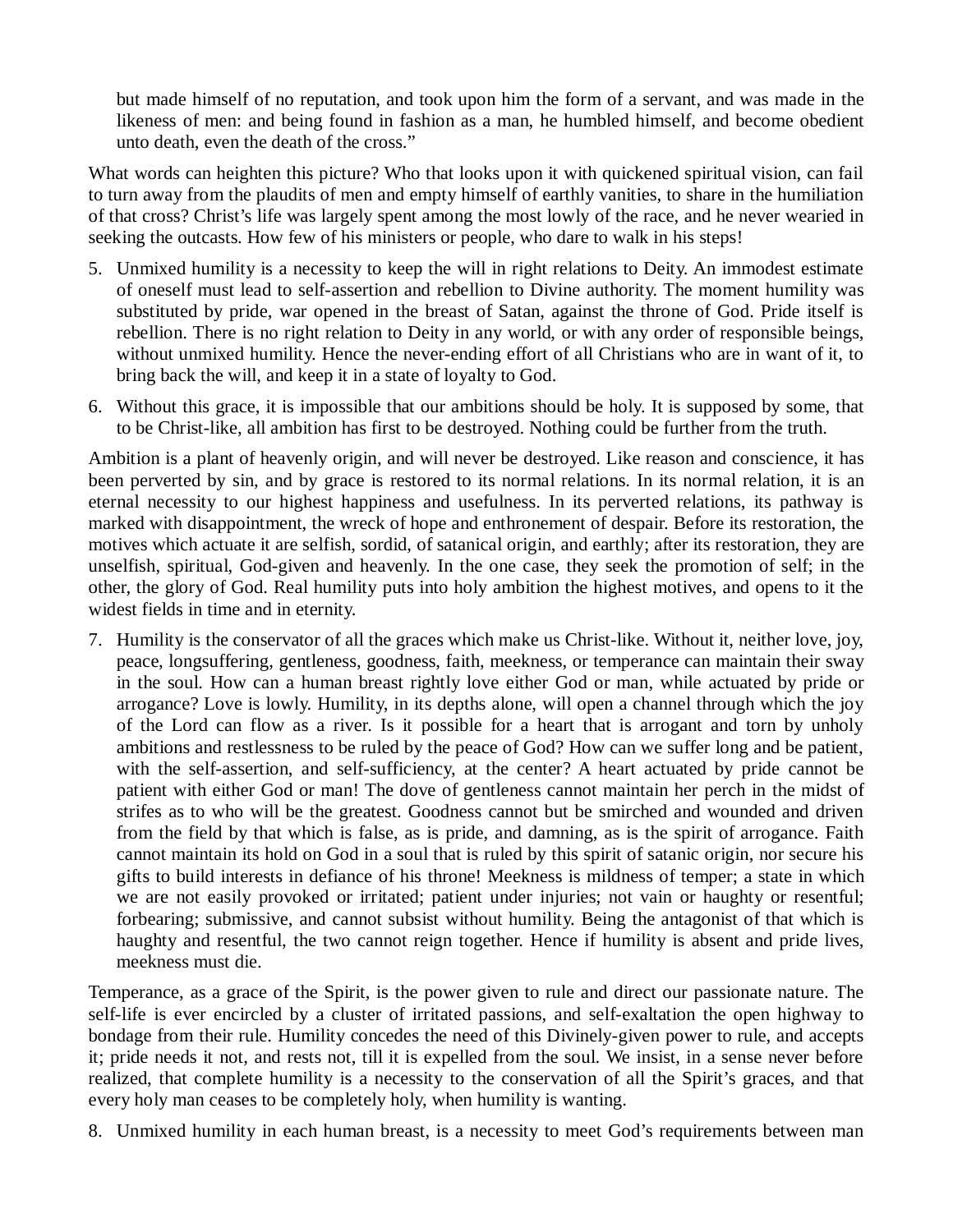and man. To love our neighbors as ourselves, will be eternally impossible, till all inordinate selflove, and self-conceit are exterminated. It will forever be impossible for a proud soul to place a right estimate on one that is lowly. The pride of the Pharisee made it impossible for him to receive or appreciate Christ. Pride mixed with learning cuts the learned man from Christ-like sympathies with the illiterate. Not the learning, but the pride. Real learning, mixed with holy humility, greatly intensifies such sympathies.

Men with riches, without humility, find it simply impossible not to set themselves above the poor.

How can a rich man without humility submit himself to a poor man? But God requires that we submit ourselves, one to another. Phil. 2:3-5. I Pet. 5:5, 6. Who can execute what Christ requires in the Sermon on the Mount, without perfect inward humility? Mat. 5:38-48.

The much talked of brotherhood of man, is an utter sham, with every proud heart that is beating.

"Be kindly affectioned one to another with brotherly love; in honor preferring one another." Rom.

12:10. Perfect humility, all pervading, would annihilate the Pope, dispense with cardinals, do away with bishops as a third order in the ministry, leave no lords over God's heritage in the one divinely given order of Christian ministers, and bring us all, where we would gladly, one be the servant of the other.

- 9. We are to be aware of false forms of humility. See Col. 2:18-23.
- (1.)True humility proceeds from the heart; false humility is put on as a show. The fruits of the one we have described; the fruits of the other are conceit, self-trust, dictation, fretfulness, impatience under reproof, haughtiness in manner, combined with oft repeated statements of humility, and a display of humble manifestations!
- (2.)The true exalts God only; the false divides his glory with others, embracing always a reserved, heavy share for self, in its manifold outcroppings. The whole system of self-crucifixions, as dictated by heathendom and Rome, in marring the body, in self imposed years of suffering, displays of self-denial, putting on of distasteful apparel, and making a show of humility, with worship of saints and angels, is referred to in this chapter. Would that such practices were only found in the Roman Church. The true, in this world, always finds its counterfeit.
- 10. Real humility is God's method of exaltation. "For whosoever exalteth himself shall be abased; and he that humbleth himself shall be exalted." Luke 14:11. This demand for humiliation bars heaven against countless millions, which is another illustration that pride lies back of all rebellion.

The crowding of the church with sinners, who have never been humbled before God, should be dreaded by all who love her, more than all the fires of martyrdom. "I tell you, this man went down to his house justified rather than the other: for every one that exalteth himself shall be abased, and he that at humbleth himself shall be exalted." Luke 18:14. The testimony of this Pharisee, has often been cited in opposition to testimony given to the cleansing blood of Christ: but a moments' thought will indicate, the one as witnessing to his own good acts, and the other to the work of God. The one was therefore the result of pride; the other of humility. The one had no sin from which to be cleansed, nor felt his need of help outside of himself; the testimony of the other to the cleansing, debased the sinner, but exalted Christ. The battle between humility and pride through the ages, has been over the questions of salvation by faith, or salvation by works. The one seeks to exalt God, the other to give the glory to man. The one naturally witnesses to Christ's power to save, the other, to the doings of man.

"Whosoever shall humble himself as this little child, the same is greatest in the kingdom of heaven." Mat. 18:4. The recognition of our helplessness and state of utter dependence on God, as illustrated by this helpless, dependent infant, is what humility demands, and against which pride marshals its armies.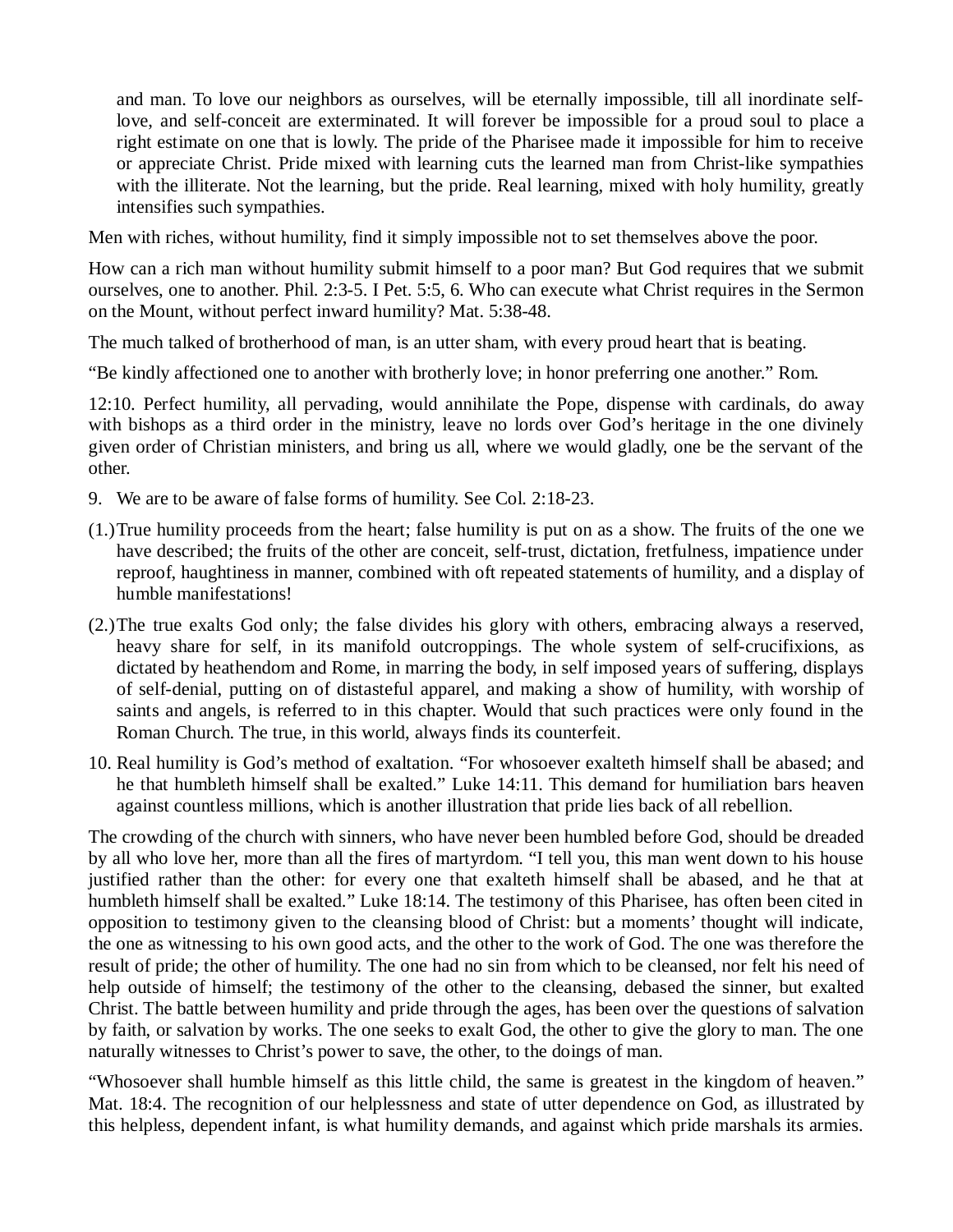Yet this, in the judgment of Christ, is the route to the highest exaltation, and its subjects are heirs to the best there is in glory. "Humble yourselves in the sight of the Lord, and he shall lift you up." James 4:10. Each human being was made to glorify God, and endowed with faculties to accomplish that result; as the sun was made to emit light and heat, and be a center of attraction. It will forever be as impossible for any human power to be at its best, if perverted from this design, as for the sun to fill its measure, in the failure to emit light and heat. God has placed our race in such relations to himself, and so constructed us, that the highest glory to each individual must forever depend on b ringing glory to him. As the moon is alone made glorious by its relations to the sun, so God's children are to forever derive their highest glory from their relations to him. If the moon were to attempt independence, and turn from its orbit, it would become a black, shapeless thing, and find its pathway in outer darkness. So a human soul which essays to set up for itself, and turns away from God, will have as the reward of its haughtiness, the wreck of hope in the deep night of eternity! Jehovah seeks the highest good of his creatures, and each one may secure the best if he will. In compliance with this order, all our faculties are released from their bondage, and will have time and eternity for their field of action, as they expand with new discoveries and become more like God. It was because Jesus humbled himself, that there was given him a name which is above every name! His was the greatest humility; his the highest exaltation. Who can measure the possibilities of a soul completely left at the disposal of God, in utter self renunciation? Who can comprehend the real greatness of a human spirit, which through utter humility, has availed itself of the resources of God?

Brother, it is by having nothing, that you are to possess all things. Do you hesitate to go into this valley because of its emptiness? The plaudits of the universe await the lowly in heart! THE INHERITANCE RESTORED

#### *51. QUESTIONS ANSWERED*

May the grace of entire sanctification be lost?

Undoubtedly it may.

What are the most fruitful causes of losing the blessing? The taking back something we have consecrated, the failure to keep up with added light, and the refusal to testify as to what God hath wrought in us.

If we lose the blessing, can we be restored by a single act of faith, or must we again be first justified, and then sanctified?

The backslider from sanctification will be restored to that state, when the sins he has committed since he was sanctified, are all washed away; and that may be done through a single act of faith.

Precisely the same is true of justification. When the justified soul falls, his restoration does not depend on the removal of sins which were once forgiven, but on the adjustment of what has transpired since his justification. If his fall has been occasioned by a single wrong act, his restoration depends, solely, on the removal of that single act of wrong. Restoration to the sanctified state is inevitable, the moment the guilt and pollution which have accrued since our sanctification, are all washed away. If but one sin has been committed, when that one sin is forgiven and our nature purified from its stain, we stand as before it was committed.

In what relation to inherited sin, does a sanctified soul stand after it has committed sin? In the same relation that Adam stood after he fell, polluted by his own act, but not by inheritance.

What is the witness to entire sanctification?

The evidence to be believed, in order to be sanctified, is the word or promise of God. The witness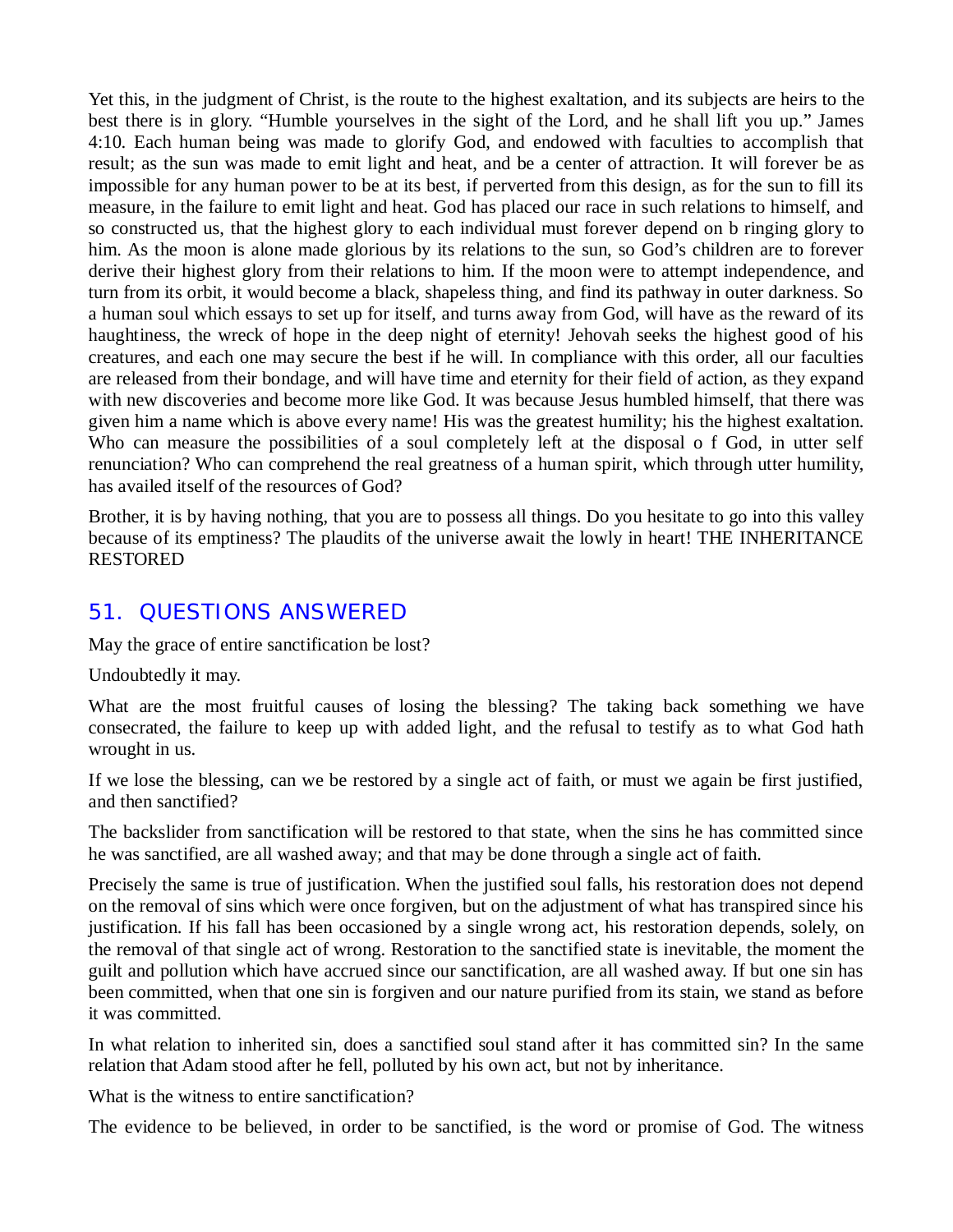which testifies to our consciousness, that our faith has been accepted and the work wrought, is the Holy Spirit. The promise is given to be believed; the witness, because we have believed. Heb.

10:14-15; I Cor. 2:12.

What time should elapse between the new birth and entire sanctification? Sufficient time for the child, thus born, to be instructed as to his need of sanctification. The testimony of all experience shows that the longer it is delayed, the more difficult it is for us to yield to the conditions of its attainment. Why should a child of God go years in disobedience to a plain commandment? Time should be given him, after his conversion, to read the fourth and fifth chapters of first Thessalonians. If he cannot read, read these chapters to him, and let him at once be wholly sanctified.

Are we liable to be tempted after we are sanctified?

Yes, more liable than before. Do you suppose that Satan will fall in love with you because you have been made holy? It is enough that you be as your Master, who was "holy, harmless and undefiled," and yet was "tempted in all points as we are." What is the difference between our temptations before, and after sanctification? Before we are sanctified, the unholy nature within takes sides with Satan. When we are sanctified, the unholy nature is removed and the battle is transferred to the outside. In the one case we fight the enemy without, and ourselves within; in the other, the whole man takes sides with God, and Satan is easily vanquished. It is difficult to kindle a fire when the kindling wood is all removed.

If the evil nature is entirely removed in sanctification, how is it possible that we should sin? Just as it was possible for angels, who fell from heaven when there was no tempting devil, and for Adam, on his first temptation.

How can evil desires spring up in a heart that is pure? By entertaining any evil suggestion. The heart of Eve was as pure as heaven, when Satan said to her, "Ye shall not surely die; for God doth know, that in the day ye eat thereof, your eyes shall be opened, and ye shall be as gods, knowing good and evil." Gen. 2:4-5. If she had instantly responded, "God has forbidden it," and turned away, no harm would have resulted; but by permitting the evil seed to remain in her heart, it brought forth evil desire. The thoughts of evil were Satan's and not hers, and could not defile her; but there was a time when she adopted them, and then the temptation became sin.

Satan and his emissaries may suggest evil thoughts to us, but they are not our thoughts till the will acts upon them. But there is no time nor space, where an evil thought entertained will not produce evil desire. The precise line between temptation and sin, may have been left obscure to warn us against approaching it.

Are all the graces of the Holy Spirit imparted in regeneration? They are. Love, joy, peace, longsuffering, gentleness, goodness, faith, etc., are all imparted at the time we are born of God.

Are there no new graces imparted, when we are sanctified wholly? No. The work of entire sanctification consists in the removal from our nature of everything which is contrary to the graces already imparted.

What, then, is the difference between these two states? In regeneration, we have faith, hampered by unbelief; humility, mingled with pride; love, mixed with enmity; and goodness, opposed by remaining evils. In sanctification, the graces of the Spirit are left unmixed in the soul. We then have faith, without unbelief; humility, without pride; love, without enmity; and goodness, without mixture of moral evil.

Is the Christian's love for God natural to the human heart? No. It is the "love of God shed abroad in the heart by the Holy Ghost given unto us." Great evils may spring from an increase of natural love, because that is depraved. The love which comes from God is pure, as he is pure. The effort to supplant Divine love by a superabundance of human love is a devilish delusion.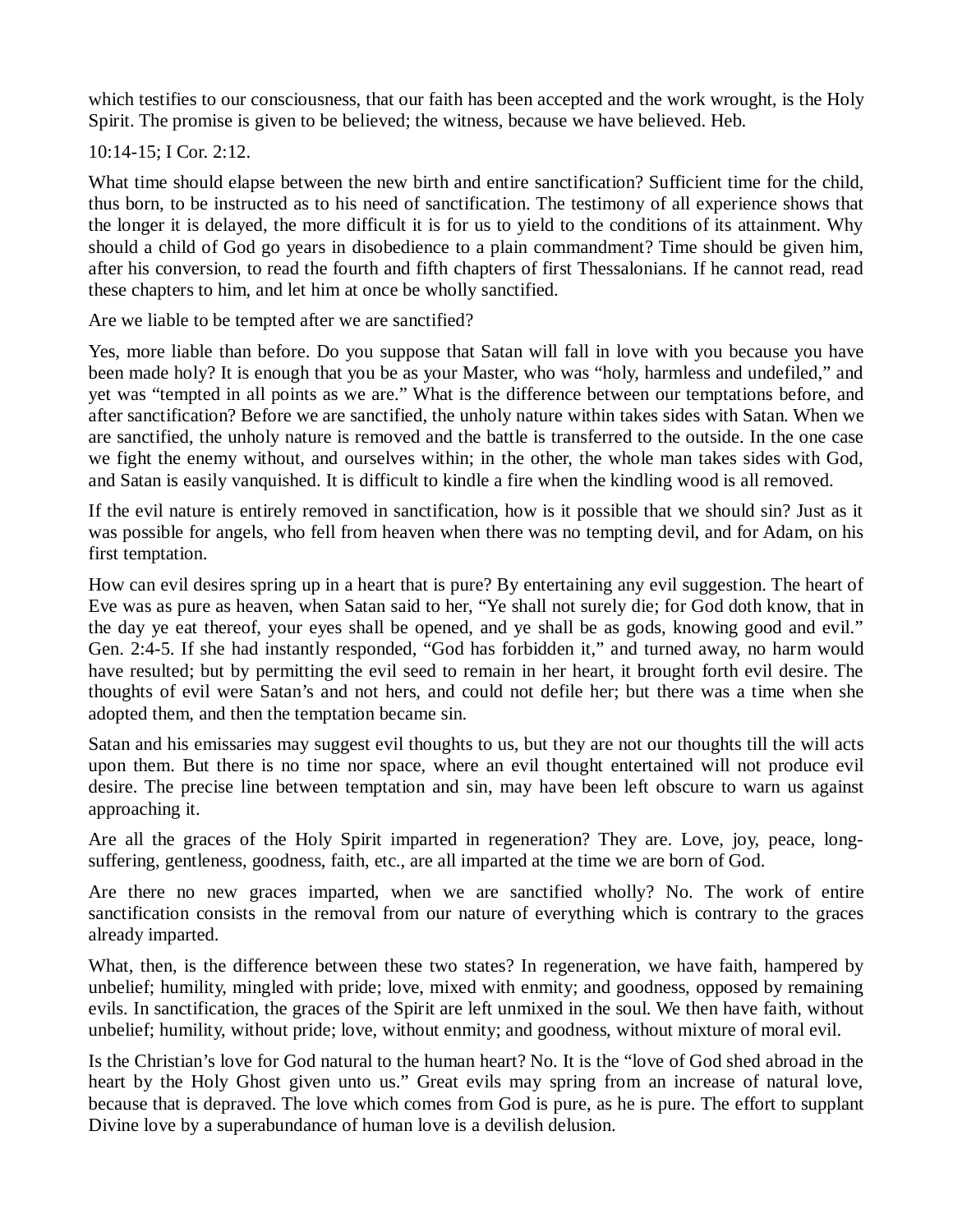When is this love imparted?

At the time we are born again; it is the new life then implanted in the soul.

If of God, why then, must it afterwards be perfected? Perfect love is the love of the whole heart. The love of God is the same, in kind, in all stages of Christian experience, both in earth and heaven, but it is, necessarily, imperfect in degree, till we are wholly sanctified. The measure of love required in both Testaments, is the love of all the heart, and mind, and soul, which cannot be exercised, while there remains anything in the heart, or mind, or soul, which antagonizes that love. The divine work wrought in entire sanctification removes all such antagonism, and thus is "the love of God perfected in us." If, as the fruit of entire sanctification, we love God with all our powers, how can that love be increased?

We cannot love God with a measure above our capacity; but as our capacity enlarges, there must be a proportionate increase of love, or it will cease to be perfect. A quart measure will be perfectly filled with one quart of pure water, but if it should enlarge to the capacity of a gallon measure, it would then require four quarts of water to fill it. Entire sanctification prepares the soul for rapid and endless enlargement.

How should we answer the arguments of those who oppose this doctrine? Usually, by relating some portion of our experience. When opposers are angry, or in a caviling mood, we should be careful not to offend them, and say but little till they are in a better state of mind. When a man comes to dispute about holiness, he is not in a condition to be benefited. Avoid disputations.

May a holy soul be led astray by giving too much attention to anything that is right? Yes, and that is one of Satan's measures to lead us from Christ. It is quite easy to take up some incident of Christian experience, unimportant in itself, and magnify it till we lose our hold on Christ.

I know a woman who was once holy, and is now an infidel, who went wild over the question of plain attire. Plain attire is right, but giving undue attention to it is sin. Others have lost the experience by being carried away with temperance, or abolition. Temperance is right, and the abolition of human slavery is right, but an abnormal interest in either of them, never failed to lead its subject into the dark.

Rev. J. A. J. Wood says, "Do not let the Adversary lead you to dwell upon some one subject, to the exclusion of others, such as faith, dress, pride, worldliness, masonry, etc. Aim at symmetry of character, and give each item its proper attention. Make no hobby of any single item in particular, but a symmetrical holiness in general. The Bible has no hobby but holiness, without which no man shall see the Lord." --Perfect Love.

May we not lose the experience, and injure the cause of holiness in opposing that which is wrong? Most easily. Any holy minister may lose both his justification and sanctification, in opposing Robert Ingersoll. Many have lost the experience of holiness, fighting opposers of holiness. The truth they advocate is of God, and the principles they aim to put down are wrong, but they measure arms with their enemies till they become possessed of the same spirit, and then there is nothing left but the fight. Holiness lost, fighting for holiness!

Is there any danger, in the sanctified life, of a censorious, fault-finding spirit? There is, and perhaps more damage to holiness has resulted from this, than from any other cause.

Real holiness gives us very clear views of right and wrong. It also gives us a hearty love for the right, and hatred to the wrong. If this is not carefully guarded, when our attention is called to others, it will make us very exacting. I could not use tobacco, but I apply my light to a brother whose father, and whose father's father lived and died in its use, and went to glory. I say to him, brother if you don't quit the use of tobacco you will be damned!

God has taught me that he is not pleased to have me in connection with Odd Fellowship or Free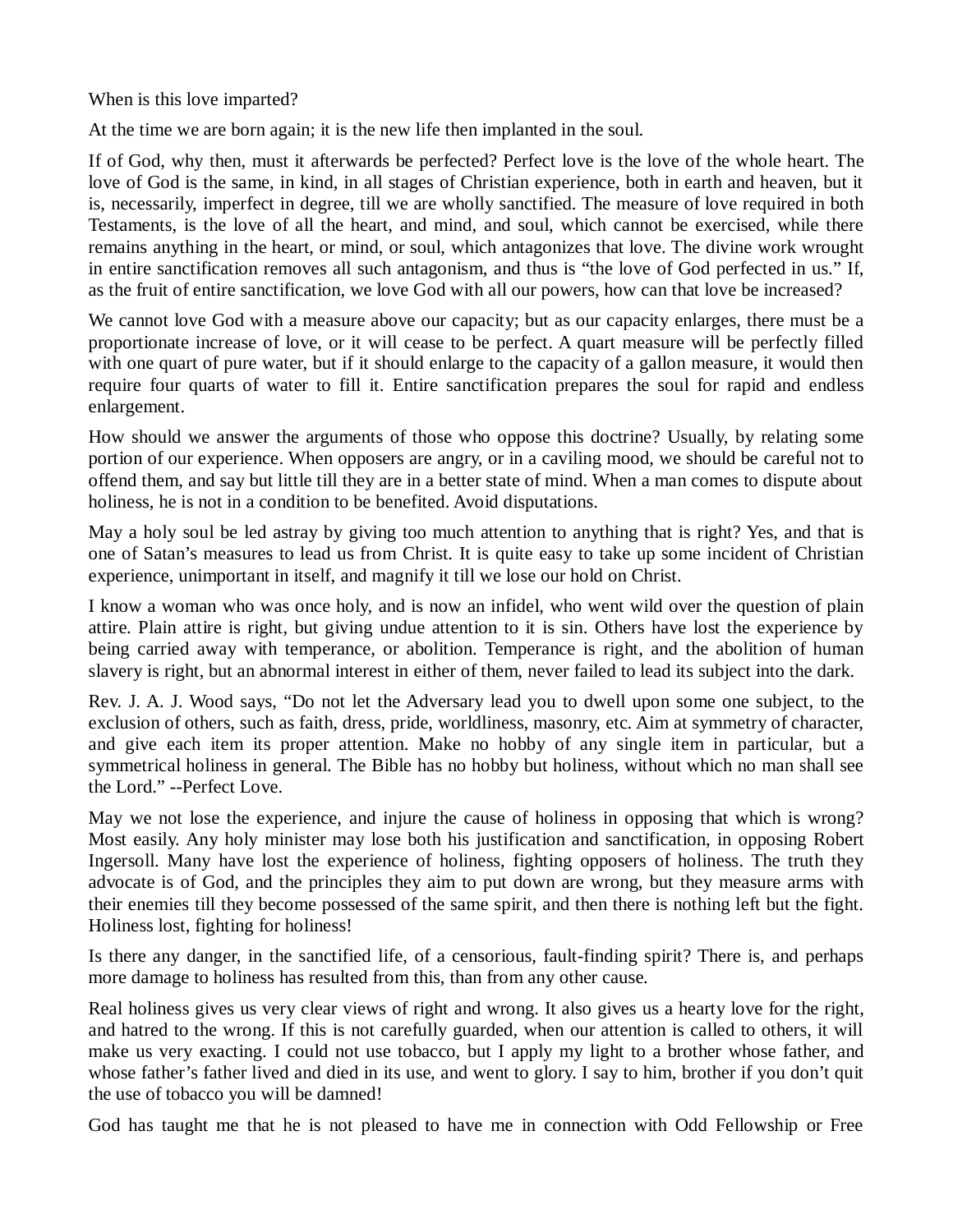Masonry. I therefore conclude and declare, that all who are thus associated are in the open way to hell! I have found out that it is not best for me to use tea and coffee. I therefore decide that the profession of those who do use it, is a sham!

How inconsistent and unscriptural it is, to condemn people for doing what they are not yet able to see to be wrong. Harsh and uncharitable attacks on such evils, is a sure way to fasten the evils on those we thus assault. Hold your lamp lovingly, till they see more clearly, and then you can lead them out of their errors.

It is easy for a holy man, or woman, to concentrate their attention upon existing evils in others, till their whole life is made up of attacking such evils; and in every instance, as their love leaks out little by little, they become still more exacting, and, ultimately, have no joy, except in making somebody else miserable. Scarcely any character is more dreadful, or more dreaded in any community, than a holiness fault-finder.

Is holiness consistent with seeking human honors, and scheming for preferment and position? It is not. The entrance to entire sanctification is by a very lowly gate, and its retention depends on great humility. This experience, only, brings Christians where they "in honor," prefer another.

Is it possible to lose the experience of perfect love, and, at the same time be unconscious of our loss?

Yes, and it is to be feared that many have retained the profession, after the experience is gone.

This is also true of the grace and experience of justification.

Does perfect love cast out all fear?

It does not. It does not take away the filial fear of God--the fear to offend him. Nor does it remove the natural instinct of fear in exposure to danger. It does remove all fear of death and hell, and of the consequences of final judgment.

Will the grace of entire sanctification give equal liberty in testimony to all who possess it? It will fully deliver its possessor from all slavish fear of man, but will not give equal boldness and liberty in testimony. Testimony involves talent, and all are not equally talented. Some are born talkers, and they love to speak, either with or without salvation. Others, from infancy, have shrank from public gaze, and with difficulty express their thought. Sanctification does not bestow talent, but liberates that we have. Perfect freedom and boldness, to a timid soul, in public exercises, will depend on the measure of the Holy Spirit possessed.

How may we be continually possessed of a happy state of mind? By being filled, at all times, with the Holy Spirit.

Is there any difference in the measure of the Holy Spirit possessed by those who are equally cleansed from sin?

There is. But few holy people have found their full inheritance. Many seem to have stopped in the negative part of sanctification, without being filled with all the fullness of God. Nothing short of the joy of the Lord, will enable us to fill our measure in working for Christ.

Is there not a great tendency to clannishness, among those who enjoy perfect love? Yes, wonderful to those who never had the experience. Dr. Steele says, "But this intense fellowship, which has been stigmatized as clannishness, may be one of the strongest scriptural evidences of Christian purity. Hear what St. John says will invariably follow, when a number of fully consecrated souls walk arm in arm with Jesus, robed in the spotless linen of his righteousness. 'But if we walk in the light as he is in the light, we have fellowship one with another, and the blood of Jesus Christ, his son cleanseth us from all sin.'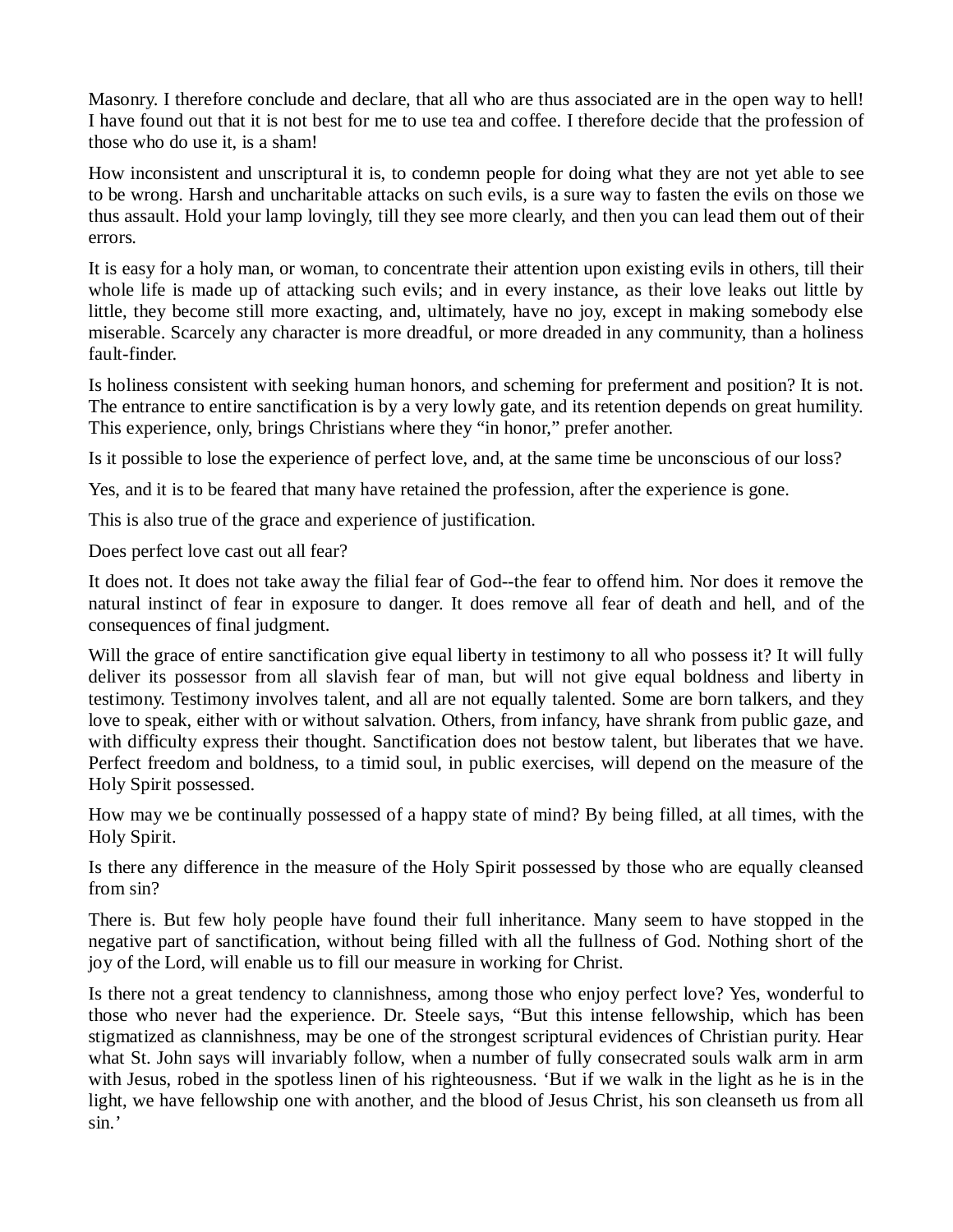"Those in whom the bond of Christian communion is so weak that church sociables must be resorted to for the promotion of church feeling, in the absence of true spiritual sympathy, which died with the forgotten prayermeeting and the disbanded class-meeting, may well wonder at the mysterious magnetism which draws together devout persons and holds them with hooks of steel, without ice cream, oysters, cigars or other sensuous attractions of the club room.

"Let that church which is vexed with a clique devoted to the higher Christian life, take the following course, and the clique will be killed and buried beyond the hope of a resurrection. Let them no longer 'forsake the assembling themselves together, but exhort one another daily, while with one accord, and in one place they seek to be filled with the Spirit.' "Then let them give free expression to his voice within them, not by a hired quartette, but by speaking to themselves ' in psalms, and hymns, and spiritual songs, making melody in their hearts to the Lord.' Eph. 5:18-19.

"Let them evince the genuineness of the Spirit baptism, by a life ever victorious over the world through faith in Jesus Christ, a beneficence which comes from 'from giving yourselves unto the Lord,' and a daily practice in harmony with the moral code of the gospel.

"Under such treatment, clannishness would speedily disappear, and the longest lived 'holiness meeting' would not survive a month." --Love Enthroned.

Would not this course break up all the "irregular" holiness work? What should we do where the holiness testimony is objected to? Keep on testifying in the spirit of meekness, till the opposition ceases. When definite testimony is given in the presence of those who oppose, it is difficult not to appear defiant in attitude. Such an attitude, even in appearance, always does much harm.

It is unfortunate for the witness to refer to the opposition at all. It is always better to relate our experience as if there were no objectors. If we say nothing about our enemies, very little about ourselves, and much in a loving way, about Jesus, the opposition will become weary by and by.

What should we do when the church, of which we are members, is not in sympathy with holiness? Patiently endure whatever is put upon you, and carefully avoid the spirit of resentment. "Who, when he was reviled, reviled not again." Let us follow him.

God has put you in that church, with a torch in your hand, to give light to those who are in the dark. Stay, like your Master did, and hold up the light. After a time your worst enemies will become your best friends, if you will endure hardness as a good soldier, and never complain of the evils done you. Many of your brethren will see the light and be saved, if you do not become impatient with their blindness. If you withdraw from them, your influence to help or save them will at once be lost.

Rev. J. A. Wood says, "Do not separate yourself from those who are in the dark respecting this glorious experience. Stay in the church, and 'let your light shine.' If you stand up for Jesus, and confess and urge holiness in some of our popular, proud, formal and fashionable churches, you may find but little sympathy, and may have to stand alone. No matter; according to your day, so shall your strength be. Do your whole duty in the church, with meekness and wisdom. If you are excluded, let not the responsibility be yours. 'He that endureth to the end shall be saved.' " --Perfect Love.

The teaching of every holy man, who has written wisely on this subject, from Wesley down to the present, coincides with this counsel of Brother Wood.

In all the centuries, blessed blood-washed souls have been pressed by the unspirituality of the churches, but never less than now. This is the battle-ground, and the conflict will not end till we reach the river's side.

You will be glad of a few scars on coronation day.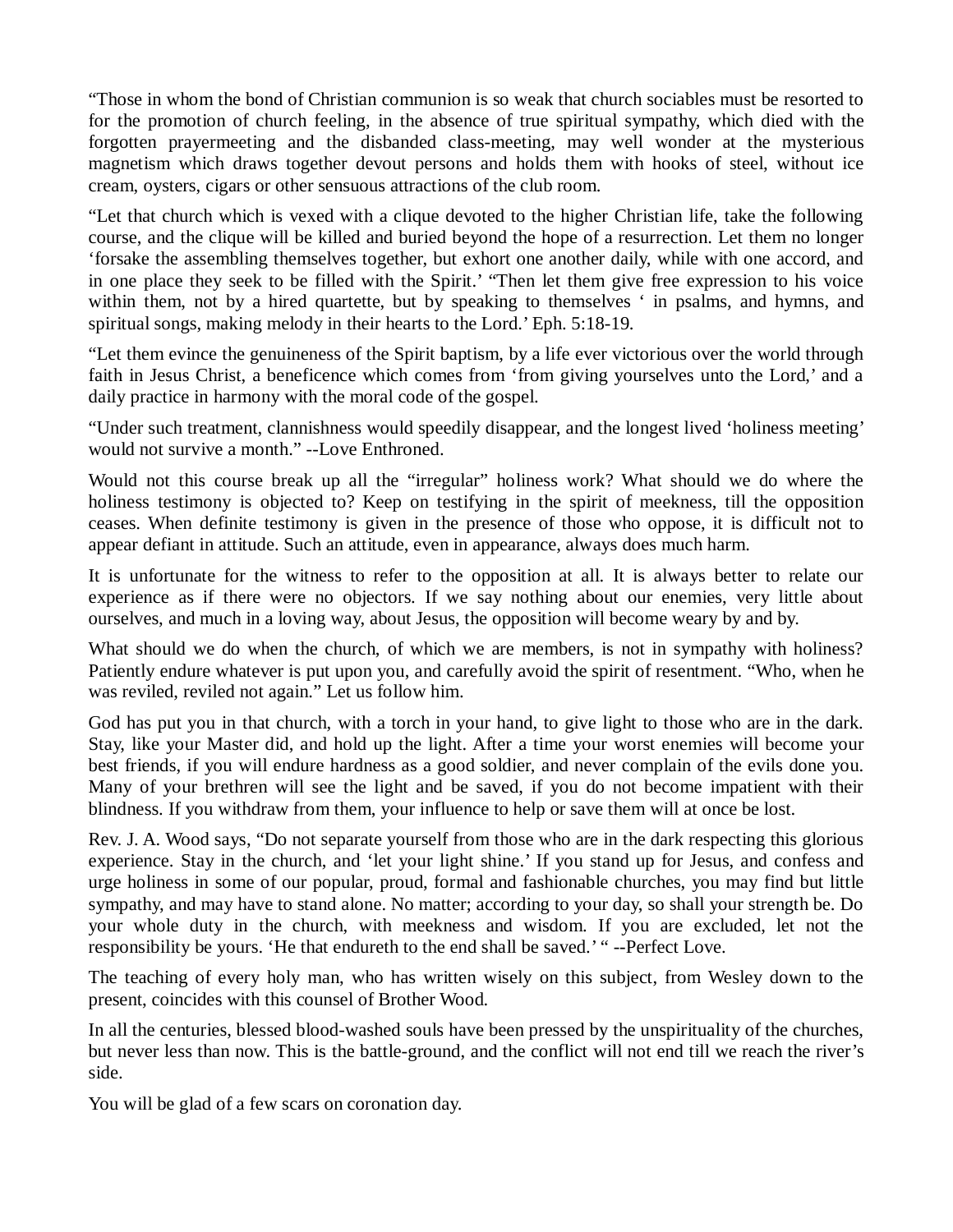# *52. AUTHOR'S EXPERIENCE*

In the first hour of 1841, after years of seeking, my soul was born of God. The consciousness of pardon, and the witness of acceptance were so clear, that in fifty-five years a doubt concerning it has never been entertained. From the beginning I was called to Christian activities, and impressed that the work of the ministry was before me. My father and three of my brothers being ministers, more was expected of me than I felt able to perform.

I saw no possibility of being a Christian in neglect of the means of grace, and can truthfully say, I never intentionally avoided prayer or class-meeting.

These services were to me at once desirable and painful. He only who knows the heart, fully understood the suffering of my timid soul when compelled, by a sense of duty, to take an active part in these services.

Three years after my conversion, I went to study with an older brother, to prepare for the ministry.

Here I was compelled to face these difficulties and forever settle the question of using my talent for God. In a church crowded with strangers, and many seekers of pardon at the altar, the minister named two persons to pray. A brother of much experience was named first, and I was directed to follow him. As he began to pray, I began, as usual, to tremble, and turning to a man of God kneeling beside me, I besought him to pray in my stead. To this request I received the answer, in a sharp, decisive tone, "pray yourself." Fortunately, the first prayer was of great length; the only long prayer I remember, that was ever a benefit to anybody.

In utter self-despair, I then covenanted with God that I would never again hesitate to pray, or speak for him; and I was instantly and forever delivered from that painful bondage in the class and prayer services.

Many have mistaken such consecration to active service, for the grace of entire sanctification. I was graciously delivered, and filled with unspeakable joy, but I had no thought then, nor since, that I was sanctified.

Before that protracted meeting closed, I heard two German sisters relate their experience of holiness, in a love feast. They could use only a few words of very imperfect English, but there was a power from God accompanying what they said that marked me for eternity. From that time I sought this blessed experience, very vaguely. It was then called a "deeper work of grace," and "more religion." These terms deceived me, as they have nine-tenths of the Christian world where they have been used.

I went on to seek a "deeper work of grace" and "more religion," by interminable approaches to something, I knew not what. It was evident I must do better; so I kept on doing. More religion suggested greater activity, so I became more and still more active, till the time of my entering the itinerant ministry.

In the fall of 1846, I left my father's house, on horseback, for my circuit, nearly one hundred and fifty miles away. Having been licensed to preach only six weeks, and very poorly prepared for the public ministry, I went weeping to my first appointment. It was very plain to my mind that if God did not come to my rescue, I should utterly fail. Reading the Methodist discipline, I saw that as a Methodist minister I was expected to be "made perfect in love" in this life. Reading Mr. Wesley on Christian perfection, my views of the subject were much enlightened, but strange to say, I failed to see that the grace my soul longed for could only be received by a simple act of faith.

Rigid attention to the means of grace was urged by the fathers whom I consulted, and I began more earnestly than ever to discipline myself into entire sanctification. I covenanted to pray in secret five times at least every day, when it was possible; to fast twice every week, and read five chapters in the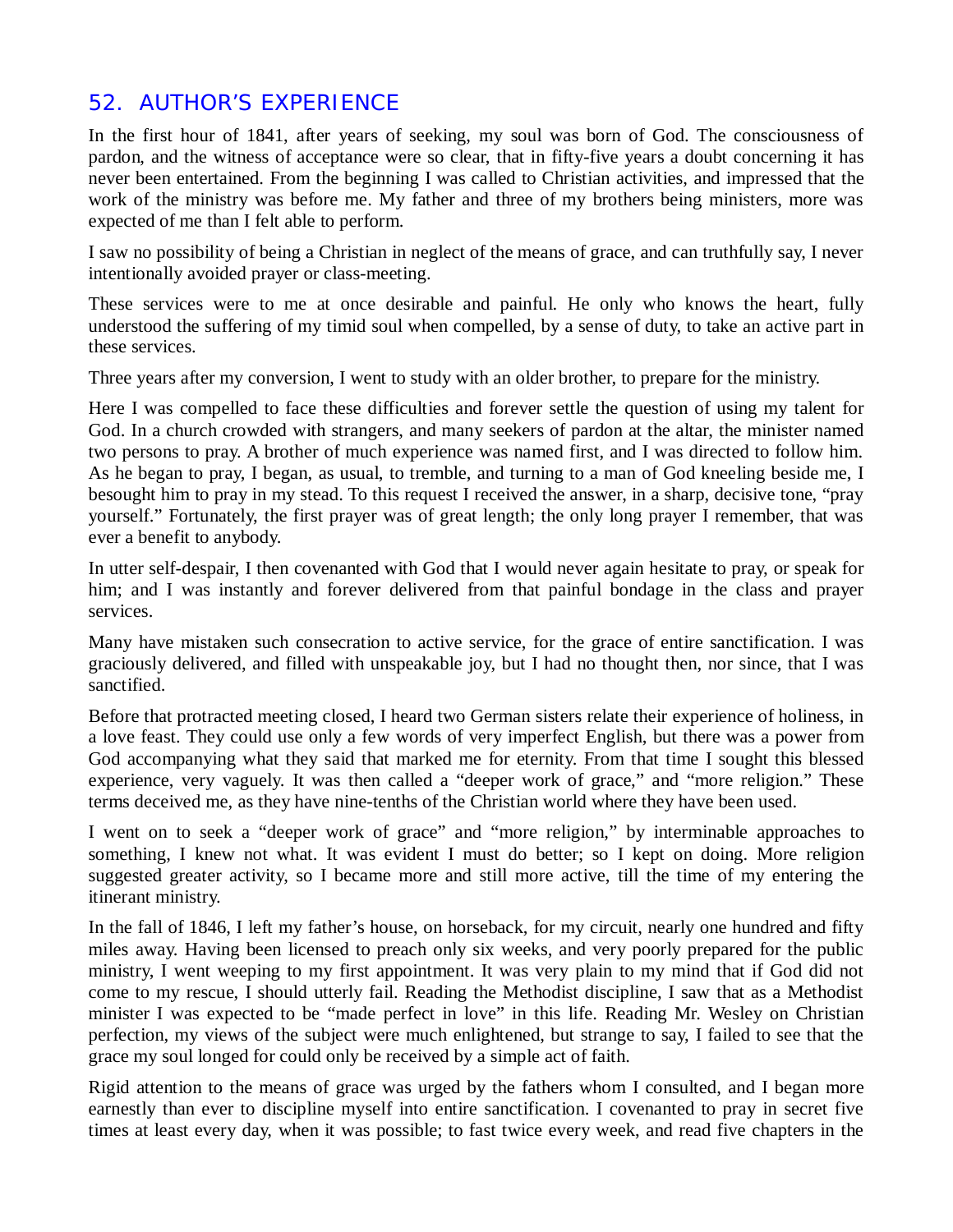Bible daily; to rise at four o'clock in the morning, and read the Scriptures on my knees; to improve every hour I could in the study of good books; to not neglect any member of my charge; to visit from house to house both saints and sinners; to avoid committing sin in every instance; to especially set a double guard over any besetments, and to neglect no Christian duty.

I carried out these rules with a rigidness which now surprises me, and I have no recollection of a single instance in ten months in which my soul once felt the sting of condemnation. The Heavenly Father saw the exceeding earnestness of my soul, and because of my ignorance, blest me very greatly during those months. The joy of my spirit was wonderful. My ministry was strangely blest. Many sinners were converted, some of whom are now in glory, and others are yet on the way. I found it a great and glorious thing to be justified.

About this time I heard of three laymen, more than a hundred miles away, who were wholly sanctified; and I resolved that I would visit them and learn the way. In seasons of greatest joy I never dreamed that I was wholly sanctified. On the contrary, when my soul came nearest to God, and the witness of the Holy Spirit to my sonship was clearest, my need of inward holiness became most apparent. Ten months of prayer and fasting had failed to bring the desired object; but if I could converse with these sanctified persons, perhaps they would lead me into this experience. I had reached "more religion," and a "deeper work of grace," but it was clear as light, that I was not wholly sanctified.

In August, 1847, I went one hundred miles across the prairies of Illinois in a buggy to inquire of those who had found the way; and that did not sanctify me. I went through the services of a glorious campmeeting with these holy persons; and that did not bring the blessing. I preached on salvation by faith, and closed the preaching with a tremendous shout; and that did not sanctify me. I joined in the prayer of faith with two others, and God heard and turned aside a storm which threatened to drive thirty penitents from the altar; but even that did not sanctify me. I was at times so filled with unutterable joy that I could not refrain from shouting aloud the praises of God; and yet I knew I was not wholly sanctified.

The last night of the camp-meeting, I went with others into a tent to instruct penitents; and I prayed and exhorted till they were all converted; and over the conversion of each of them, I praised the Lord aloud. When these were all converted, my sister-in-law and an older brother (now in heaven) cried out for a clean heart. Forgetting, for the time, my own need, I knelt beside them, and encouraged and prayed for them till they were both sanctified, and I shouted as they each received the witness.

A young minister then began to seek sanctification with great earnestness, and I went to him with perfect confidence, telling him I knew Jesus' blood would wash his soul white as snow. He, too, was sanctified, and I was filled with joy. Surprising as it may appear to the reader, all this did not sanctify me. My soul was so absorbed for the salvation of others that I was perfectly oblivious to my own need.

When the last soul had been delivered from sin, the blessed Holy Spirit suggested that it was now time for me to look after the interests of my own soul. I had forgotten that I had come a hundred miles to that meeting to get a holy heart! I immediately renewed the old struggle, and began to work with all my might to be wholly sanctified. The Lord regarded me in great pity till I had reached the end of my own strength, and when I became quiet enough to hear his voice and follow his leadings, he began at once to reveal to me, as never before, the depravity of my nature, which, in the light of God's holiness, appeared as corruption itself. There was no condemnation, because I was conscious that all my transgressions were swept away, and the witness of my sonship was clear as the light of the sun at noonday. At the same time, the impurity of my heart was made so plain that I loathed myself.

In this transaction, God led me to understand the distinct work accomplished in entire sanctification; that the need of my justified nature was to be made pure; that after all these years of glorious Christian experience, including the preceding ten months of prayer, and fasting, and struggling, and shouting, I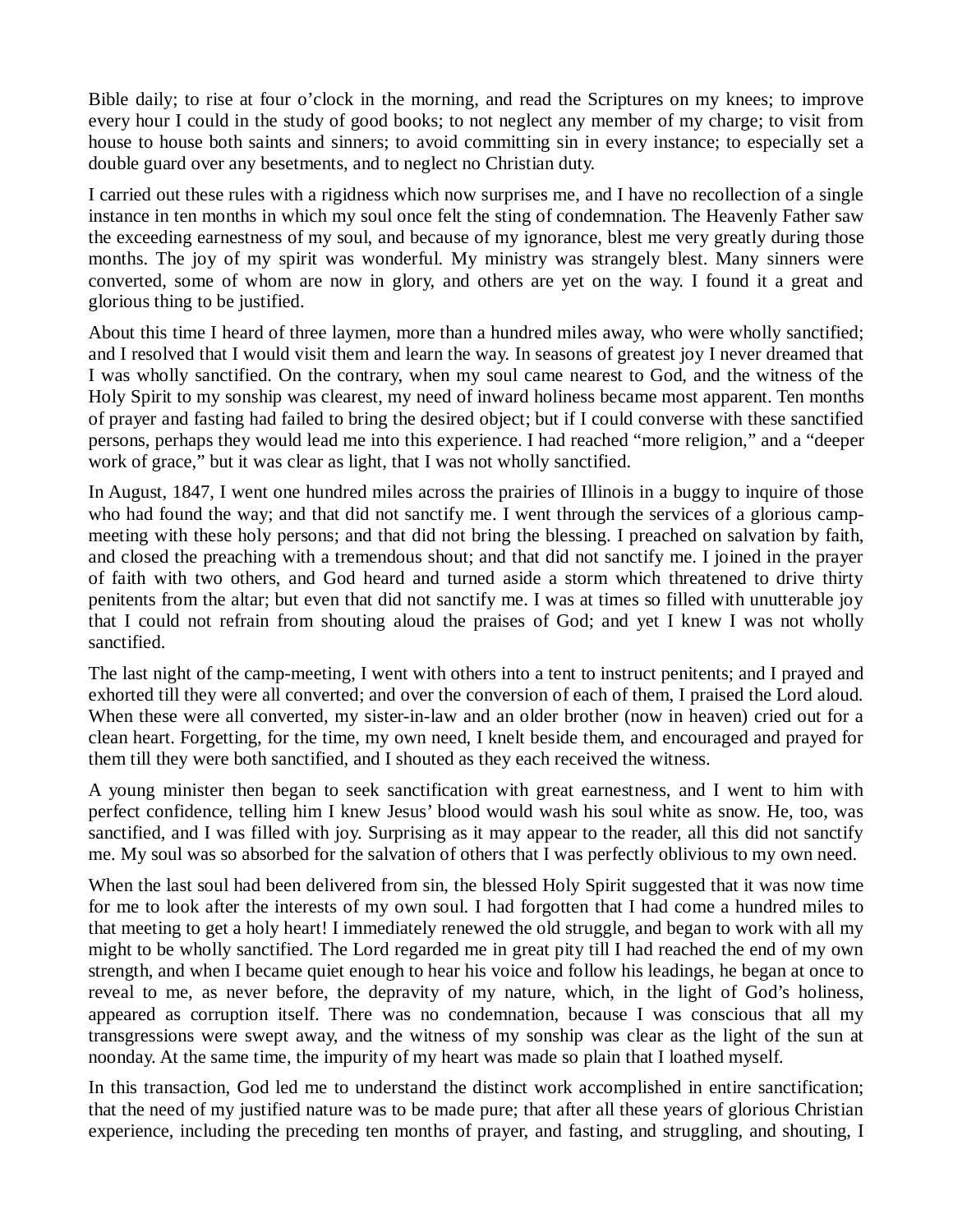now needed a holy heart. He then graciously revealed to my anxious spirit, that two things were necessary to reach this experience. I must first put the whole case in Jesus' hands, and trust him to do the whole work. I said, "I will meet these conditions now." Though many were present, I was alone with God, and the Holy Spirit began to interrogate me. To obtain the complete surrender of my will at every point, he brought before me the chief objects of my love. As they were each presented, the question came, "Will you give this to me?" I answered, "Yes." Another, and still another was presented, and I replied, "I do," till the end came. Past, present, and future, were left unconditionally with God; and there came to my soul the consciousness of complete surrender. Not that I was simply willing to surrender; but that I had surrendered, so fully, that it seems to me, at this date, that there was no possibility of surrendering another item, because all was the Lord's. I was then within a single step of sanctification, and the Spirit said, "Only believe." I immediately began to get ready to put forth a great effort to believe, when, lo! Before I was ready, my heart had believed, and was made clean.

No act of my life was, perhaps, more simple and easy, than the act of faith which received Jesus Christ as my complete Saviour and sanctifier.

Why did not some minister tell me, when I was laying plans for months of prayer and fasting, that Jesus would sanctify me before I got half-way through my first prayer? Why did not some one say to my earnest soul, that Jesus could sanctify a thousand men before I would have time to get hungry on fast day? O what dishonor to Christ, that in my ignorance, I should have gone through these performances to sanctify myself thus, to substituting these for his all-cleansing blood.

Between daylight and sunrise, I arose and said, "I am the Lord's, and I believe the blood of Jesus cleanses me from all sin."

There were no rapturous emotions. I was not so happy as I had been the day before; but there was a sense of emptiness, accompanied by an undercurrent of peace, that brought the calmness of eternity into my soul. This condition of soul lasted for some hours, when it was lost in the consciousness of heart purity. I was thus taught that sanctification is not the filling, but the emptying of the soul. It is not an addition, but a subtraction, and consists in emptying the heart of all sin: The fullness of the Spirit came fourteen hours afterward, when it was least expected and then my whole being was filled with God. This was accompanied by the direct witness of the Holy Spirit to the work of entire sanctification. I had believed that Jesus' blood cleansed me, and testified to my faith a number of times before the witness came; now I testified to my knowledge of the fact.

The witness to this distinct work of cleansing, forever settled the question of this "second experience," in my soul. It was as clear to my personal consciousness as the question of my existence. I have never doubted it, for one moment, in the forty-nine years that have passed since I first received it; and since that period, a doubt as to the truth of Christ's religion has seemed impossible to my soul.

These years have not been lacking in frailty, and failure, and folly. The human side has often appeared, and with it instances of sin; but the blood which cleansed me in the first instance, has ever been my refuge, and today it washes whiter than snow. Glorious as was the beginning, the progress of these happy years has been more glorious still. A ministry of many regrets, and also of innumerable reasons for praises; a life of trial, temptation, and poverty, but one of deliverance, and triumph, and riches which come from God. Counting in all the sorrow, and battle, and want, with the misjudgments of my brethren, the memory of these forty-nine years will bless me when I am dying, and enhance the joy of my blood-washed soul on the fields of eternity.

Reader, have you this glorious experience?

M. L. Haney 1892

(unedited -some off-topic chapters removed) Earnest Seeker